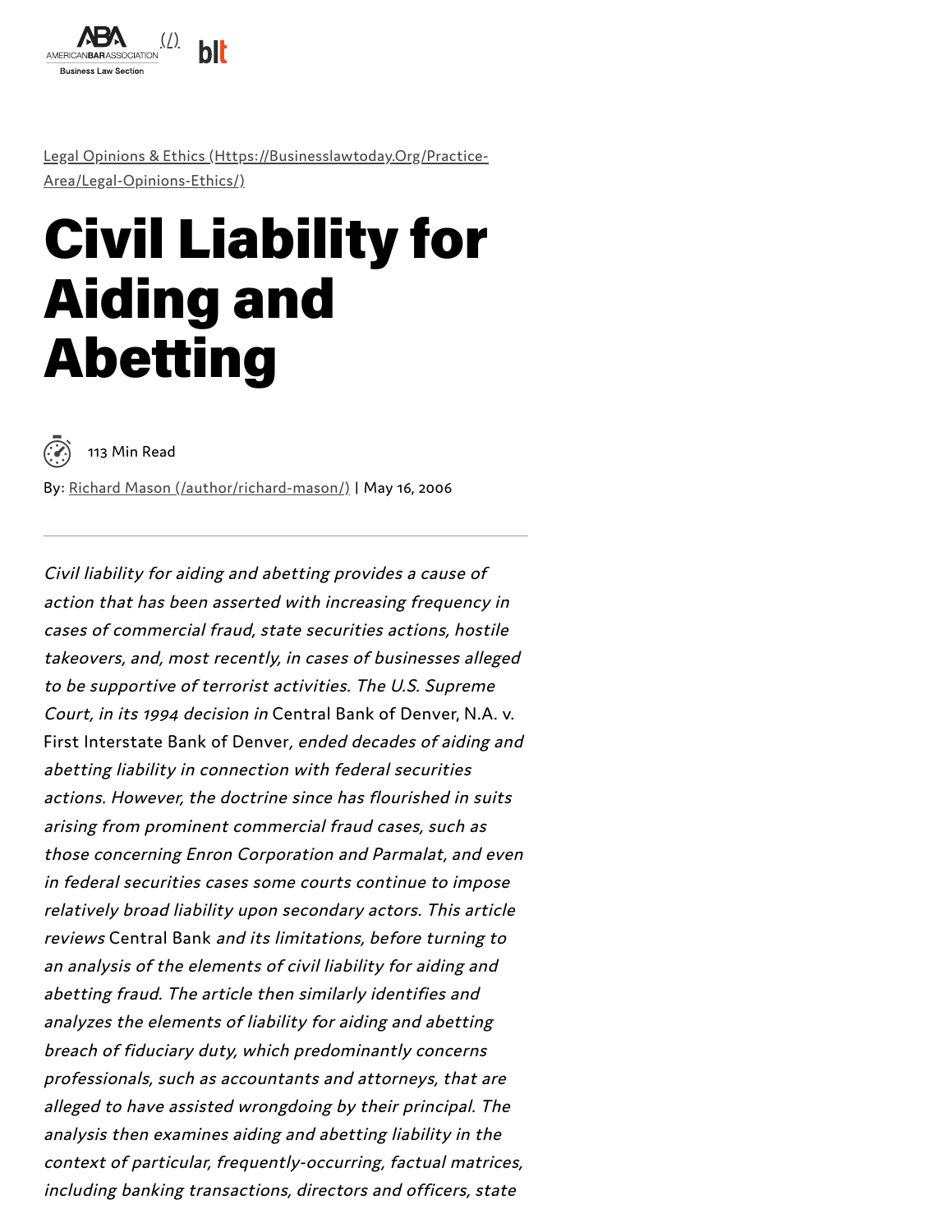securities actions, and terrorism. The article concludes by summarizing emerging principles evident from judicial decisions applying this very flexible and potent source of civil liability

### **I. INTRODUCTION**

Allegations of corporate fraud and misdealing pervade the commercial marketplace. In a sequence that has become familiar, exposure of the primary fraud perpetrator leads swiftly to bankruptcy for a company later revealed to have been technically insolvent for months or years prior to the disclosure. When the debacle is reported, the bankrupt's former auditor, investment bank and outside counsel know litigation soon may be at their door, even though they were not the primary actors in the alleged fraud. The principal concern? Secondary liability—increasingly based on the theory that the secondary actor aided and abetted fraud or other misconduct by the primary actor.

Liability for aiding and abetting is a doctrine with ancient roots that has sprouted new and significant offshoots during the last twenty years. During the 1980s the doctrine increasingly ensnared auditors and other professionals alleged to have facilitated misconduct by their clients. Significant relief for many securities industry participants came in 1994 when the U.S. Supreme Court, in Central Bank of Denver, N.A. v. First Interstate Bank of Denver, N.A., held there is no cause of action for aiding and abetting violations of the Securities Exchange Act.<sup>[1](#page-53-0)</sup> But while one important basis for liability was cut off, claims of aiding and abetting, in areas such as breach of fiduciary duty, commercial fraud, and state law securities liability, steadily have increased. And terrorism, with its myriad facilitators and statutes providing compensation for victims, is a development that very soon may transform aiding and abetting law.

This article examines the current state of the law of civil liability for aiding and abetting, prefaced by a discussion of the doctrine's origin in criminal law. Because of the still rippling effect of Central Bank, that 1994 opinion is analyzed, and the scope of its effect discussed. The hub of the article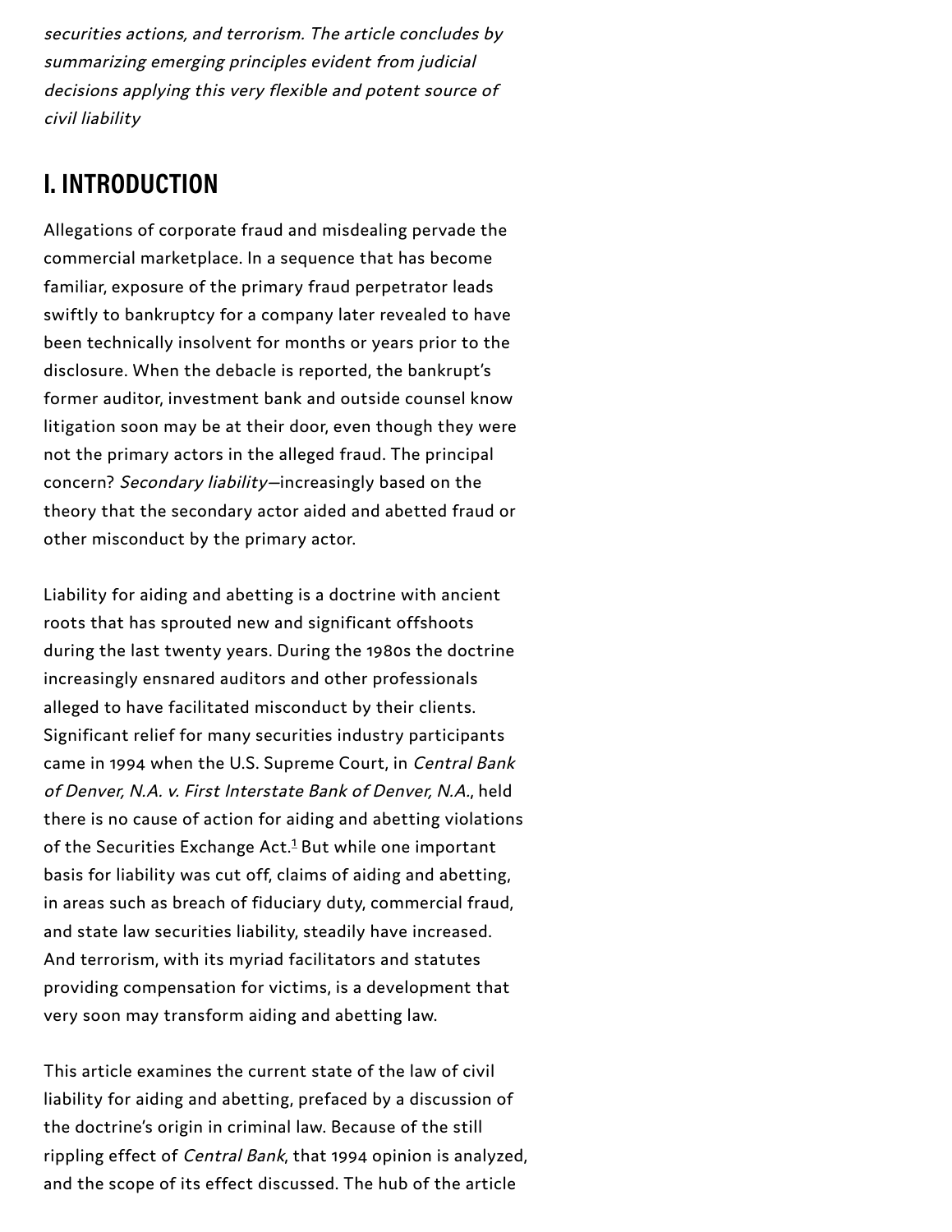is an explanation of the legal elements of the civil causes of action for aiding and abetting fraud and breach of fiduciary duty, respectively. Whether there are four elements required for the tort, or potentially five or six, depends on the judicial forum, as will be shown. The article then shifts perspective and concludes with a discussion how the outcome may depend on the factual matrix and role of the defendant. We find that attorneys may have less to fear than corporate officers, for example, and, as the law develops, we see that terrorists' associates may be subject to far-reaching liability.

Aiding-abetting law has adapted to emerging business torts and new variations of commercial misconduct though if it is part of a legal trend there is no unifying theme—other than adaptability itself. This article posits no such theme, but synthesizes common elements where they exist and identifies the doctrine's many variations.

#### **II. HISTORICAL ANTECEDENTS**

Civil liability for aiding-abetting pre-existed such wellestablished doctrines as joint and several liability and product liability, as well as the modern concept of a duty of professional loyalty (which is now a frequent context for aiding-abetting claims). The antiquity of aiding-abetting liability has interested the courts in various important decisions, on occasion subtly deployed in support of broadened liability, $2$  while on other occasions leading to the conclusion that against the historical background a statute that fails to specify aiding-abetting liability cannot be deemed implicitly to provide for it.<sup>[3](#page-53-2)</sup> Consequently, the doctrine's origins remain relevant even now.

### **A. ORIGIN IN CRIMINAL LAW**

Criminal liability for aiding and abetting was codified in the sixth century by the Roman emperor Justinian, $\frac{4}{3}$  $\frac{4}{3}$  $\frac{4}{3}$  and in Anglo-American law has its origin in the ancient doctrine concerning accessories to crime.<sup>[5](#page-54-0)</sup> At common law, the inquiry concerning the liability of accessories to crime was plagued by "intricate" distinctions.<sup>[6](#page-54-1)</sup> Persons might be charged with a felony as: (i) principals in the first degree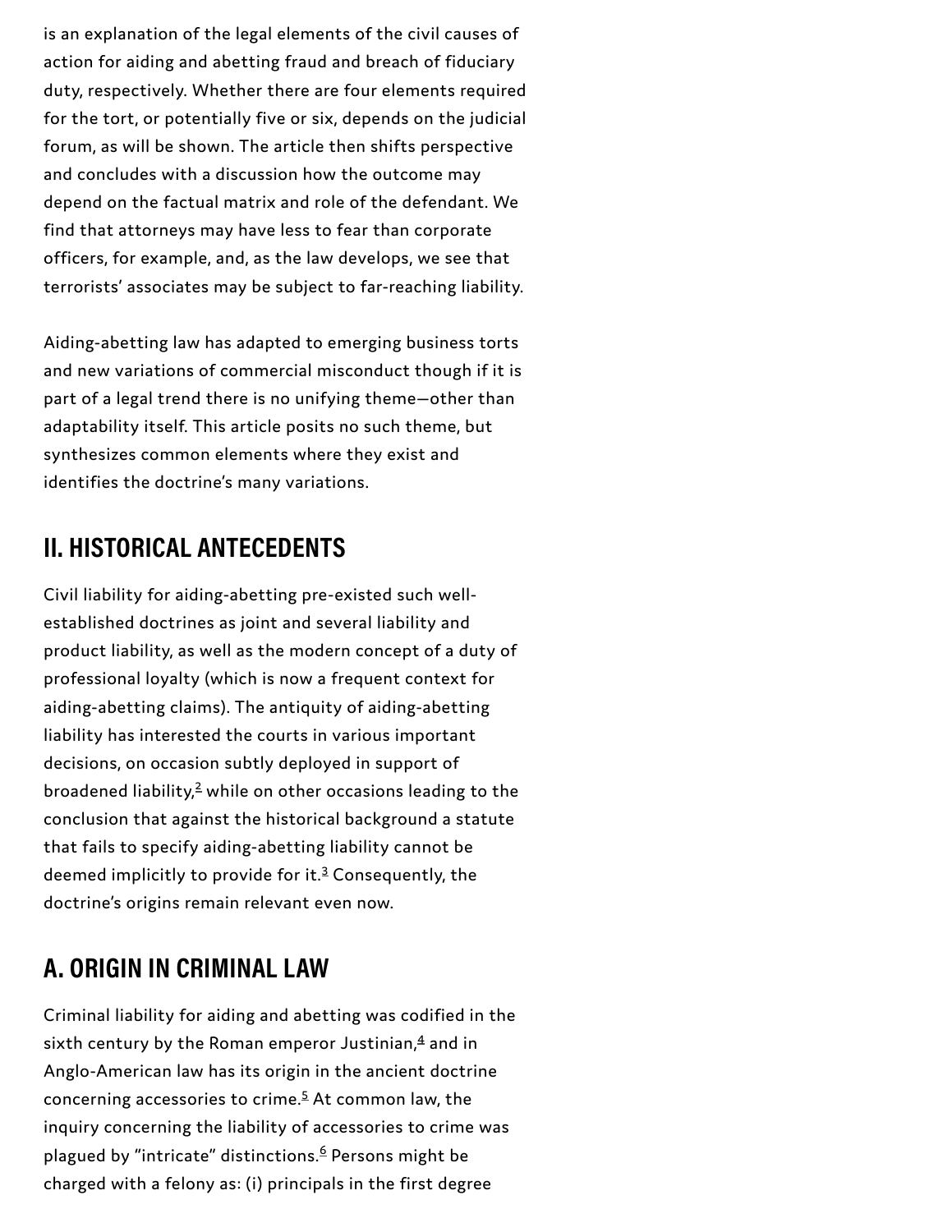who actually perpetrated the offense; (ii) principals in the second degree who were actually or constructively present at the scene of the crime and aided and abetted its commission; (iii) accessories before the fact who aided and abetted the crime, although not present when it was committed, or; (iv) accessories after the fact who rendered assistance after the crime was complete.<sup>Z</sup>

Though there is no federal common law of crimes, Congress in 1909 enacted what is now 18 U.S.C. § 2, a general aiding and abetting statute applicable to all federal criminal offenses.<sup>[8](#page-54-3)</sup> Under the statute, all those who knowingly provide aid to persons committing federal crimes, with the intent of facilitating the crime, are themselves committing a crime. [9](#page-54-4)

In the civil liability context, secondary liability arising from concert of action, though probably incorporating some element of conspiracy between the primary and secondary actor, can be traced back at least 400 years. $^{10}$  $^{10}$  $^{10}$  In the United States, liability for lending encouragement or aid to a tortfeasor is reported in cases appearing at least from the mid-nineteenth century.<sup>[11](#page-54-5)</sup> Many of the early reported cases of civil liability purely for aiding and abetting (that is, without any element of conspiracy) are said to have concerned "isolated acts of adolescents in rural society."<sup>[12](#page-54-7)</sup>

#### **B. DISTINGUISHED FROM CONSPIRACY**

Aiding-abetting and conspiracy have been regarded as "closely allied forms of liability."<sup>[13](#page-54-8)</sup> However, a conspiracy generally requires an *agreement* as well as an overt act causing damage.<sup>[14](#page-55-0)</sup> Aiding and abetting does not require any agreement, but rather assistance given to the principal wrongdoer.<sup>[15](#page-55-1)</sup>

Nevertheless, common to both conspiracy and aidingabetting is "concerted wrongful action." $^{16}$  $^{16}$  $^{16}$  Because of this commonality, it has (erroneously) been said that evidence that would permit a reasonable finder of fact to conclude that defendants conspired to breach a duty necessarily must support a determination that defendants aided and abetted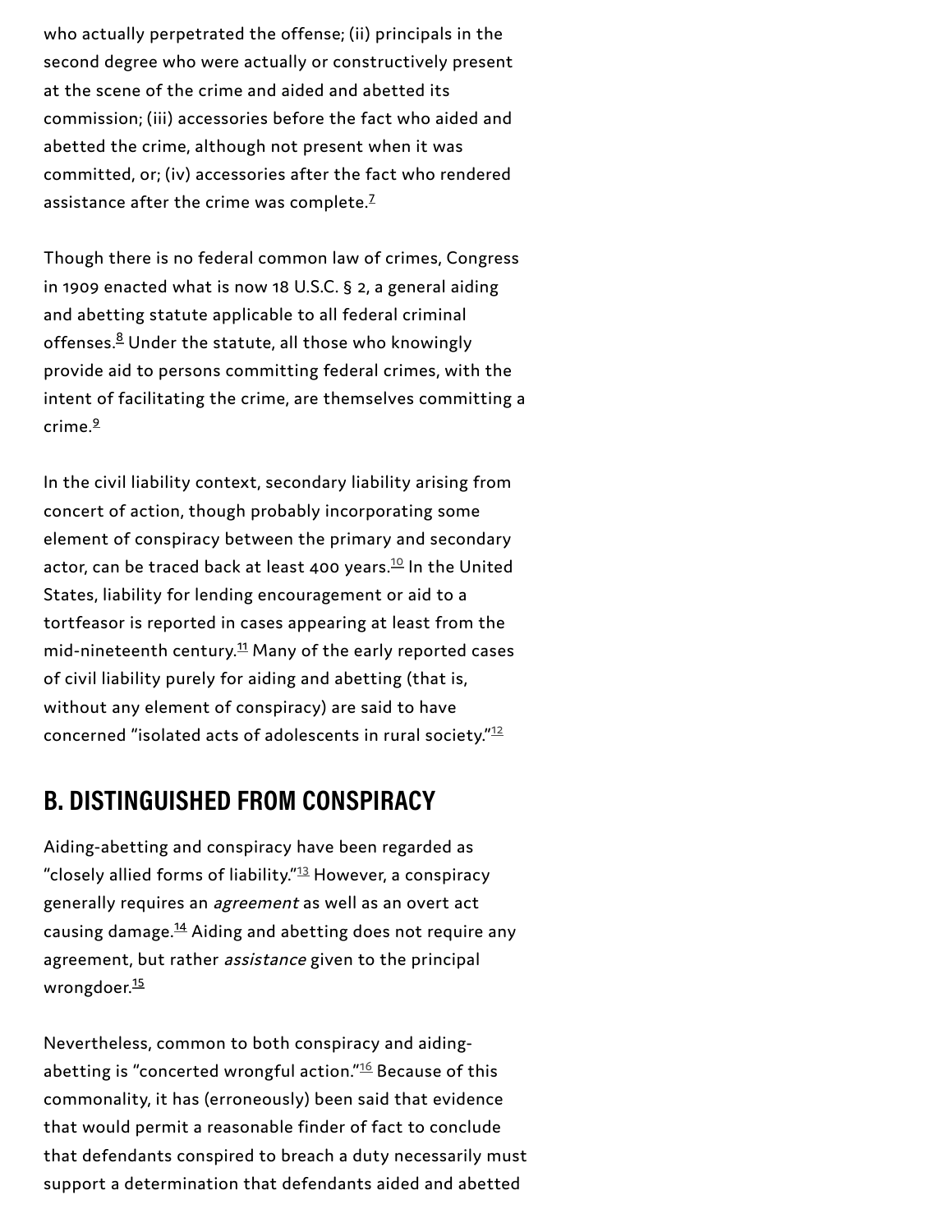it by knowingly and substantially participating in a breach of such duty. $^{1\!}{\rm Z}$  However, an agreement with another to perpetrate wrongdoing is not the same thing as actively facilitating the act, and thus proof of mere agreement does not give rise to traditional aiding-abetting liability.<sup>[18](#page-55-3)</sup>

Unlike a conspirator, an aider and abettor does not "'adopt as his or her own'" the tort of the primary violator.<sup>[19](#page-55-4)</sup> Instead, the act of aiding and abetting "is distinct from the primary violation; liability attaches because the aider and abettor behaves in a manner that enables the primary violator to commit the underlying tort."<sup>[20](#page-55-5)</sup> The D.C. Circuit Court of Appeals has distinguished conspiracy from aiding and abetting by observing that a conspiracy consists of "concerted action by agreement" while aiding and abetting is "concerted action by substantial assistance." $^{21}$  $^{21}$  $^{21}$ To illustrate: When in baseball a pitcher strikes out a hitter the putout is the product of a prearranged conspiracy between the pitcher and the pitcher's manager; by contrast, when fans heckle to distract the batter they do so absent any bilateral agreement and thus are aiding and abetting the pitcher, not conspiring with him.

Aiding and abetting is, in some instances, easier to establish than conspiracy. For example, while California law holds that one may not be subject to liability for conspiracy unless one owed a preexisting duty to the plaintiff, no such requirement exists with respect to aiding and abetting liability.<sup>[22](#page-55-7)</sup>

### **C. NATIONWIDE ACCEPTANCE OF CIVIL LIABILITY FOR AIDING AND ABETTING**

Of the jurisdictions that have addressed the doctrine of civil liability for aiding and abetting as set forth in the RESTATEMENT (SECOND) OF TORTS section 876(b), thirty permit a claim for aiding and abetting in some context. $\frac{23}{2}$  $\frac{23}{2}$  $\frac{23}{2}$ The Central Bank Court observed that courts in Georgia, Maine, Montana and Virginia had declined to recognize a cause of action for aiding and abetting fraud.<sup>[24](#page-56-0)</sup> Commentators have perceived a trend toward increased recognition, $25$  which probably is either (i) the inexorable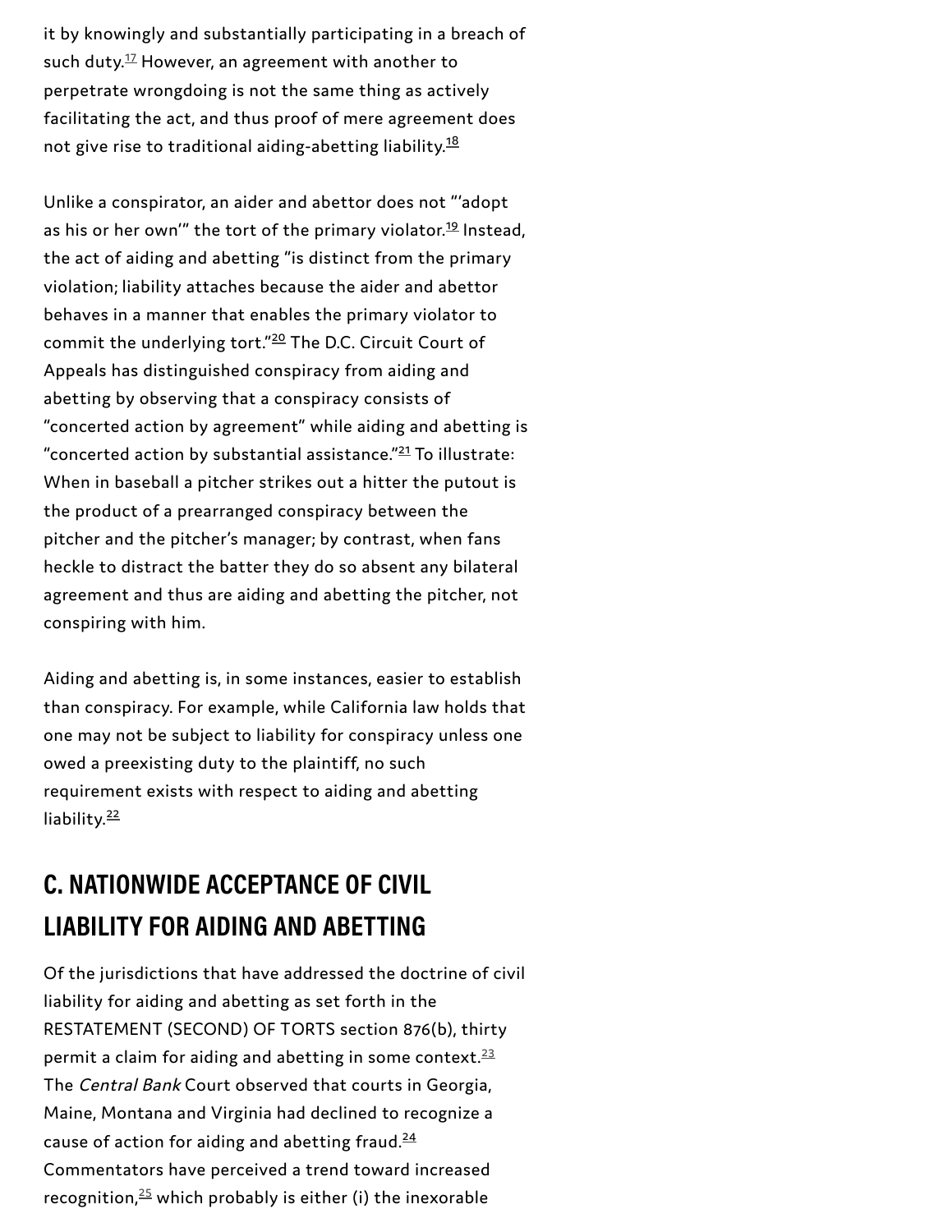progression (or expansion) of tort liability, (ii) the result of an increased perception that fraud actors often rely on accessories to perpetrate large-scale, complicated schemes, or (iii) both.

# **III. THE CENTRAL BANK DECISION: NO AIDING AND ABETTING CAUSE OF ACTION UNDER THE SECURITIES EXCHANGE ACT**

The current state and likely future development of the body of law of aiding and abetting cannot properly be understood without an analysis of the 1994 decision that performed a dramatic amputation: Central Bank of Denver, N.A. v. First *Interstate Bank of Denver, N.A.<sup>[26](#page-57-3)</sup> There, the Supreme Court* held that Section 10(b) of the Securities Exchange Act does not create or support a private cause of action for aiding and abetting securities fraud. $^{27}$  $^{27}$  $^{27}$  The reasoning of the decision has since been held applicable to other federal statutes, such as RICO, though it has been less persuasive in connection with state law remedies, including state "Blue Sky" laws.<sup>[28](#page-57-0)</sup> While the *Central Bank* decision provoked some controversy when it was decided, it generated considerably more seven years later when it came to light that secondary actors, such as Arthur Anderson, LLP, had played critical roles in facilitating multi-billion dollar securities frauds.

### **A. PRE-CENTRAL BANK FEDERAL SECURITIES LAW JURISPRUDENCE**

One of the most important elements of Rule 10b-5 pursuant to the Securities Exchange Act is its statement of the proscribed conduct. Rule 10b-5 sets forth separately articulated proscriptions for fraud, deceit, misleading statements and fraudulent "devices," "schemes" and "artifices."<sup>[29](#page-57-1)</sup> Each subsection of the Rule prohibits slightly different conduct in connection with the purchase or sale of a security. The second subsection prohibits the *making* of a material misstatement or omission. $30$  The first and third subsections prohibit a person from *employing* a fraudulent device and *engaging* in conduct that "operates or would operate as a fraud."<sup>[31](#page-57-2)</sup>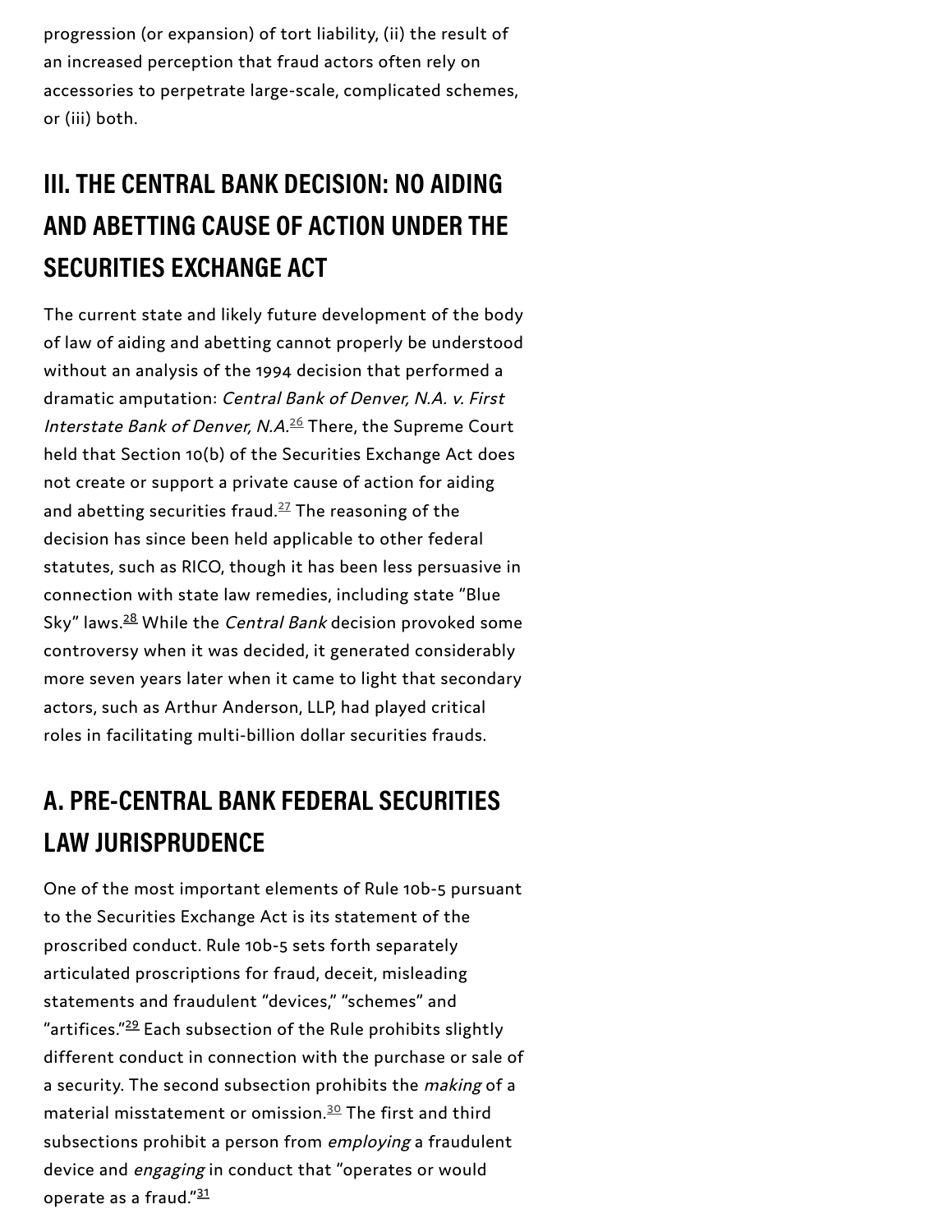Prior to *Central Bank*, a significant number of federal courts in nearly every circuit had held that an aider-abettor was subject to civil liability under section 10(b) of the Securities Exchange Act and Rule 10b-5. $^{32}$  $^{32}$  $^{32}$  Such liability was described as having been grounded in tort law, and as a "logical and natural complement" to the private right of action under section 10(b), furthering the "maintenance of a post issuance securities market that is free from fraudulent practices."[3](#page-58-1)3 Consequently, entities such as financial advisors to corporations, $^{34}$  $^{34}$  $^{34}$  auditors of a brokerage firm, $^{35}$  $^{35}$  $^{35}$ accounting firms providing tax opinions on which investors relied, $\frac{36}{3}$  $\frac{36}{3}$  $\frac{36}{3}$  corporate insiders interested in the sale of securities of a parent company, $^{37}$  $^{37}$  $^{37}$  and corporations themselves $^{\underline{38}}$  $^{\underline{38}}$  $^{\underline{38}}$  had been held subject to potential liability for aiding and abetting federal securities fraud. Perhaps becaus e of the agreement among federal circuits as to aiding and abetting liability for securities fraud, the issue did not reach the Supreme Court until nearly sixty years after enactment of section 10(b) of the Securities Exchange Act.

#### B. REASONING OF CENTRAL BANK OPINION

Section 10(b) of the Securities Exchange Act of 1 9 3 4 provides: "It shall be unlawful for any person directly or indirectly . . . (b) To use or employ, in connection with th e purchase or sale of any security . . . any manipulative or deceptive device or contrivance in contravention of such rules and regulations as the Commission may prescribe as necessary or appropriate in the public interest to the protection of investors." $^{39}$  $^{39}$  $^{39}$  Aiding and abetting was not, however, expressly made unlawful in the 1934 Act.

In Central Bank, the majority opinion observed that Congress had not enacted a general civil aiding and abetting statute, "either for suits by the Government (when the Government sues for civil penalties or injunctive relief) or for suits by private parties." The Court held that when Congress enacts a statute under which a person may sue and recover damages from a private defendant for the defendant's violation of some statutory norm, one cannot presume Congress intended to create a cause of action for aiders and abettors.<sup>4[0](#page-59-0)</sup> And while Congress had amended the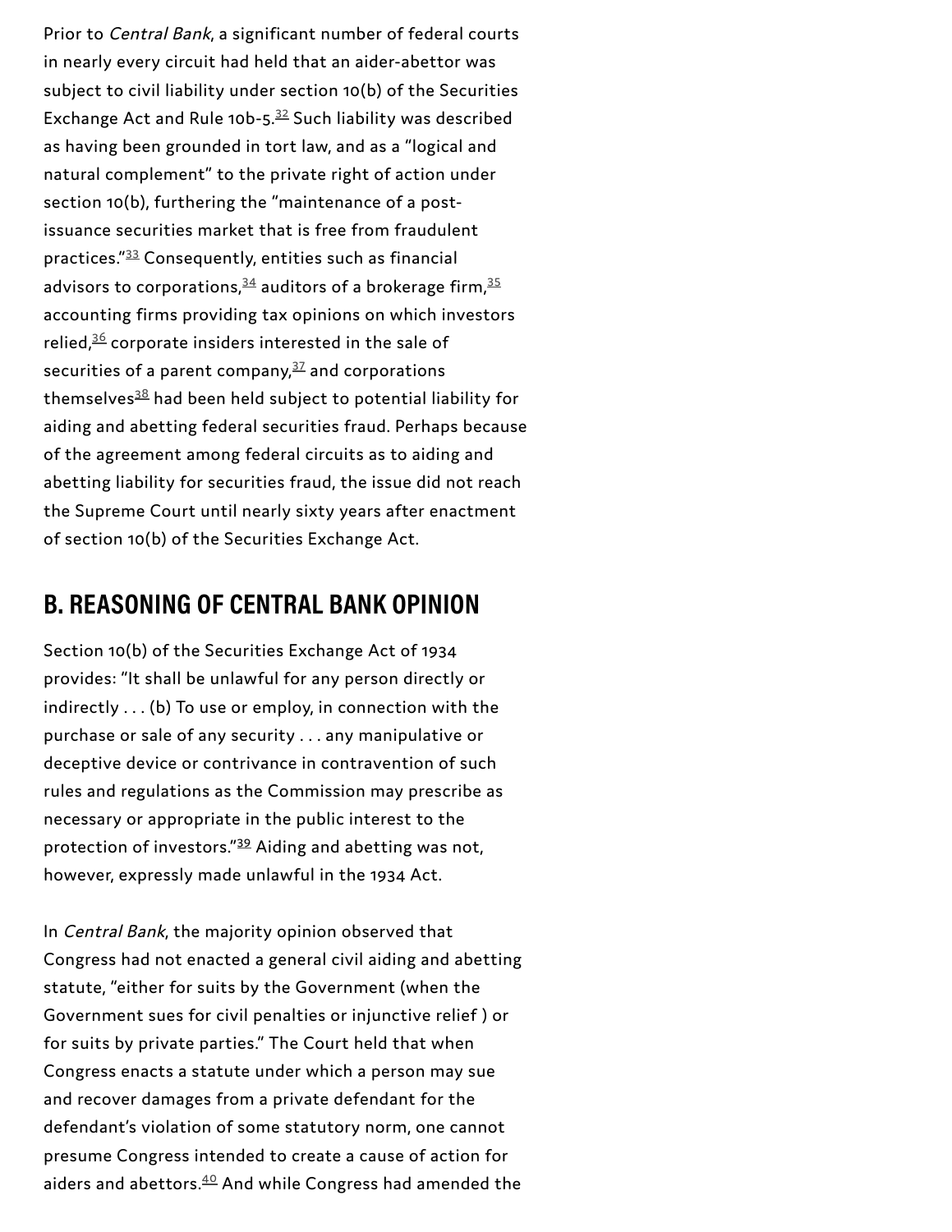securities laws more than once during a period when courts were interpreting section 10(b) to cover aiding and abetting, the Court regarded this alleged "acquiescence" as "inconclusive evidence" of what Congress intended. $\frac{41}{2}$  $\frac{41}{2}$  $\frac{41}{2}$ 

The Court, did, however, speculate as to policy reasons why Congress may not have wished to allow for aiding and abetting liability:

[T]he rules for determining aiding and abetting liability are unclear, in "an area that demands certainty and predictability." [citation omitted]. That leads to the undesirable result of decisions "made on an ad hoc basis, offering little predictive value" to those who provide services to participants in the securities business . . . . Because of the uncertainty of the governing rules, entities subject to secondary liability as aiders and abettors may find it prudent and necessary, as a business judgment, to abandon substantial defenses and to pay settlements in order to avoid the expense and risk of going to trial.<sup>[42](#page-59-3)</sup>

Accordingly, "newer and smaller companies may find it difficult to obtain advice from professionals . . . ." Further, "the increased costs incurred by professionals because of the litigation and settlement costs under 10b-5," the Court commented, might be "passed on to their client companies, and in turn incurred by the company's investors, who were the intended beneficiaries of the statute." $43$  Further, Congress had declined to enact a general statute to authorize public or private civil suits against aiders and abettors. [44](#page-59-1)

Therefore, in a decision often regarded as unfortunate in public policy terms because of the apparent upsurge in large-scale commercial misconduct subsequently associated with it—though its interpretation of the Securities Exchange Act remains largely unscathed $45 45-$ the Court held there is no cause of action under section 10(b) for aiding and abetting securities fraud. [46](#page-60-0)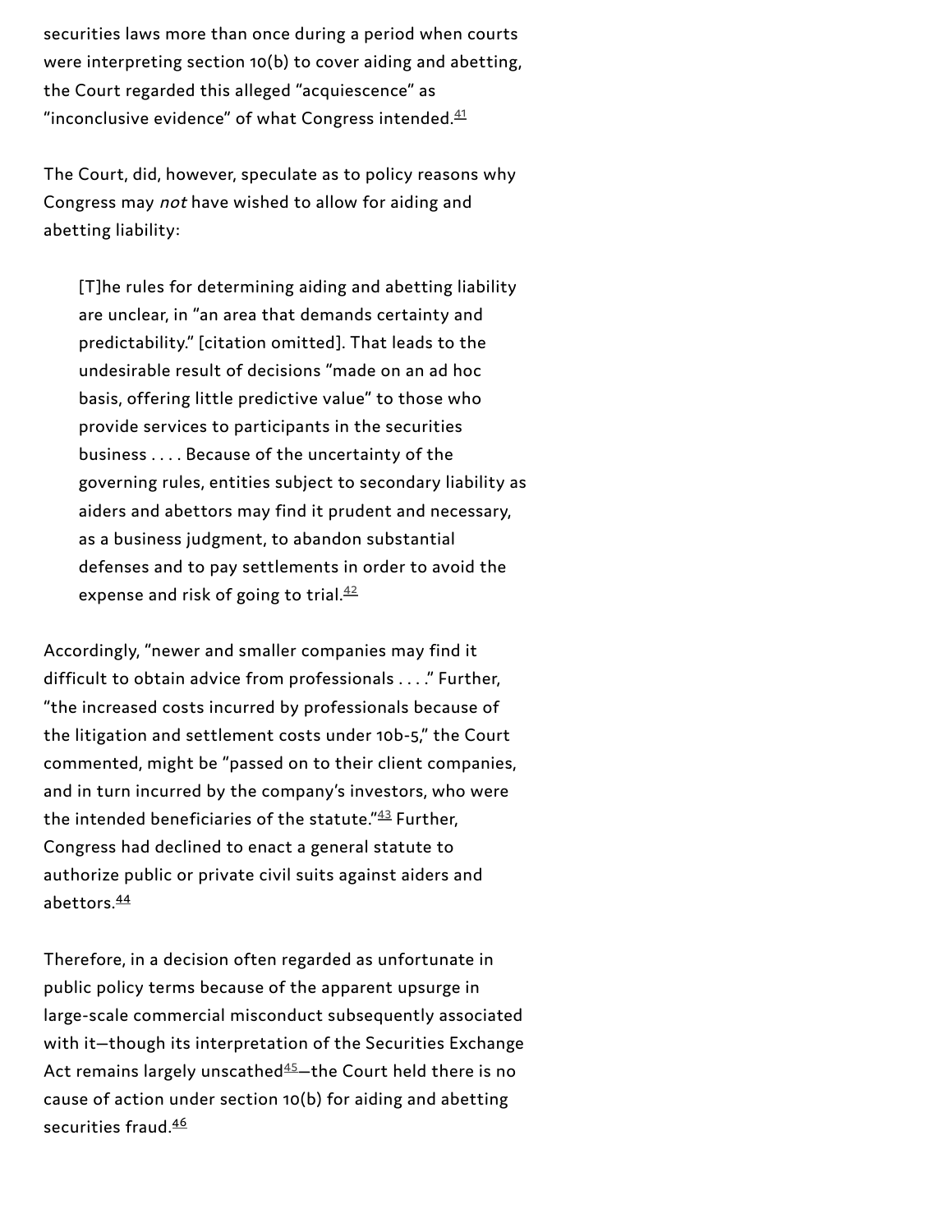### **C. POST-CENTRAL BANK SECURITIES FRAUD LIABILITY**

Significantly, the Central Bank Court explained that the absence of aiding-abetting liability under Section 10(b) did not mean secondary actors were insulated from liability under the securities laws. Any individual or company who employs a manipulative device or makes a material misstatement on which a purchaser or seller of securities relies may be liable as a primary violator under Rule 10b-5. $^{47}$  $^{47}$  $^{47}$ In Newby v. Enron Corp. (In re Enron Corp. Securities, Derivative & ERISA Litigation),<sup>[48](#page-60-1)</sup> the U.S. District Court for the Southern District of Texas held that corporate advisors can be deemed "participants" in a fraud if they created transactions with the knowledge that those transactions might mislead investors. [49](#page-60-2)

Seeking recourse against companies that often are the only solvent entities among those responsible for their losses, plaintiffs increasingly have alleged "primary liability" for conduct which, some have contended, the judicial system previously considered a secondary (that is, aiding and abetting) violation.<sup>[50](#page-60-3)</sup> It has been said in this regard:

Arguably, many of the recent "scheme" cases are attempts to revive aiding and abetting under a different name. Under the scheme theory, a person who substantially participates in a manipulative or deceptive scheme can incur primary liability, even if the fraudulent statements linking the scheme to the securities markets are made by others. But this sounds like a reformulation of the "substantial assistance" element of an aiding and abetting claim. [51](#page-60-5)

It has, however, been observed that during the thirty years in which aiding-abetting liability was recognized, courts generally failed to establish clear distinctions between conduct giving rise to aiding-abetting liability and conduct giving rise to primary liability. [52](#page-60-6)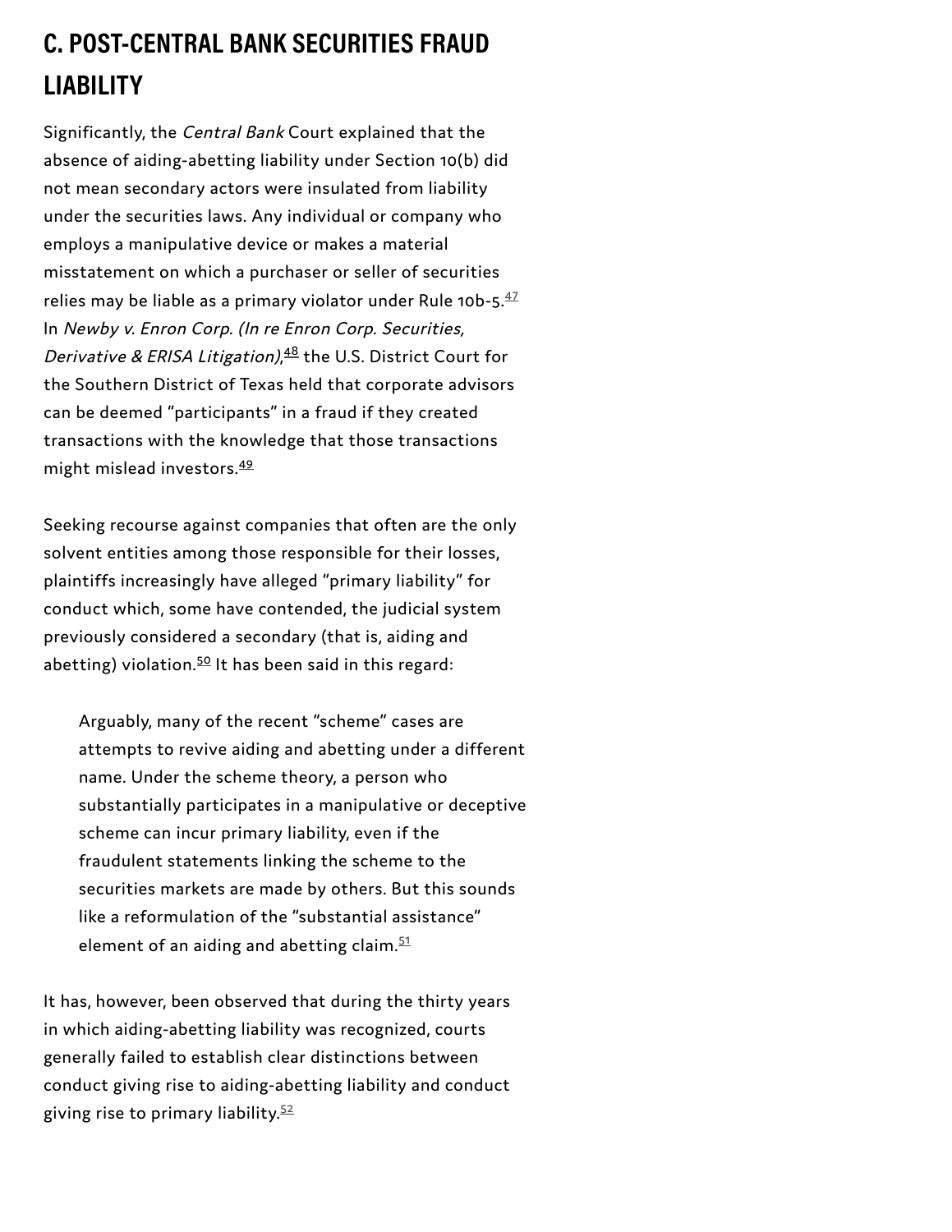in the decede following Contract Endanglement and the first a legislaries only an increase the control of the contract in the control of the street product of the street product of the street product of the street product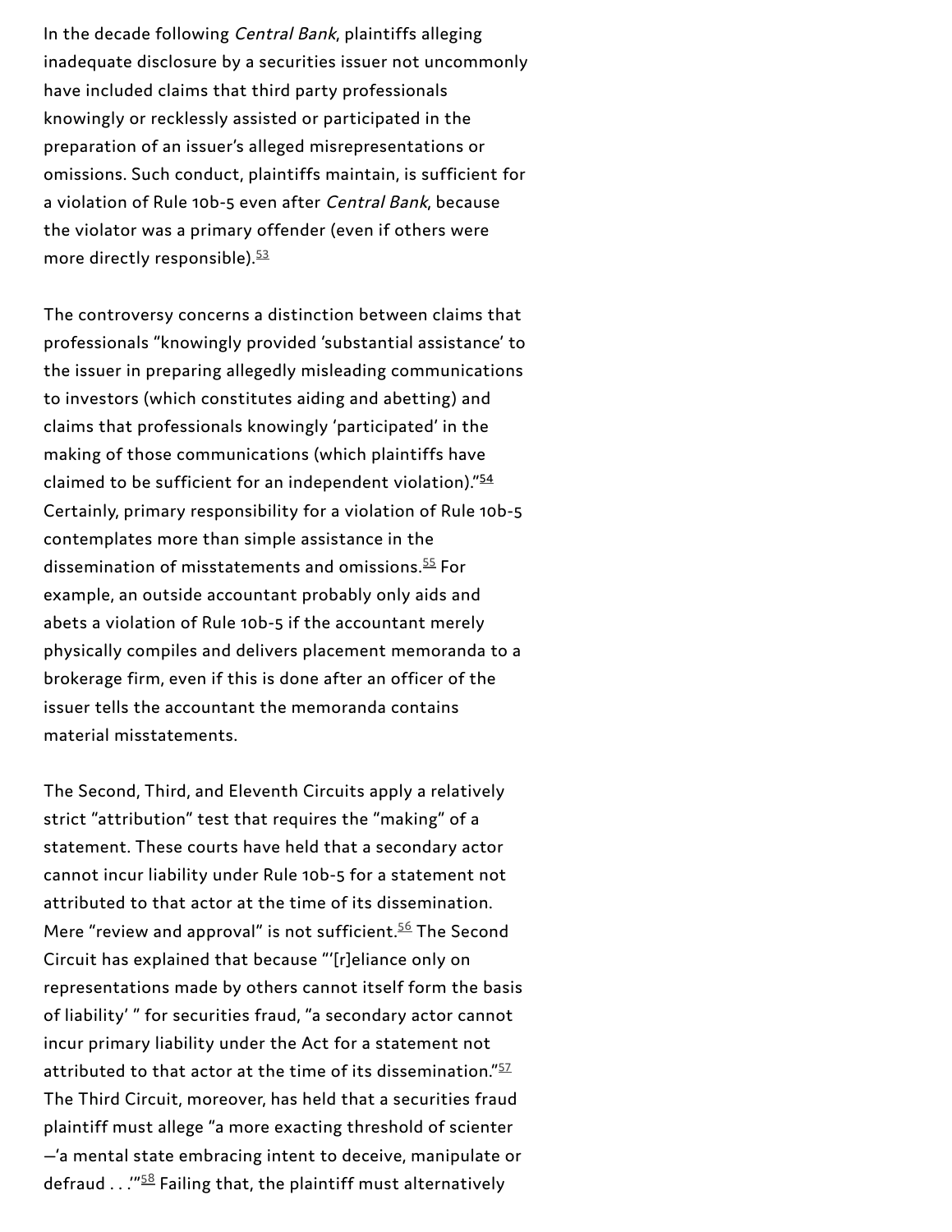show "'highly unreasonable (conduct) involving not merely simple, or even inexcusable negligence, but an extreme departure from the standards of ordinary care'... which presents a danger of misleading buyers and sellers that is either known to the defendant or is so obvious that the actor must have been aware of it." $\cdot$ 

The Ninth Circuit has followed a less rigorous standard—the  $\emph{``substantial participation test''}$ —under which actors may be primarily liable under section 10(b) for statements attributable to others if the actor "significantly participated" in generation of the statement.<sup>60</sup> In *In re* Software Toolworks, Inc. Securities Litigation, it was alleged, sufficiently to state a claim, that the accountants and underwriters knowingly had "assisted" in defrauding investors in violation of section 10(b) and Rule 10b-5 by issuing a misleading securities prospectus. $61$  Notably, in Newby v. Enron Corp., the district court relied substantially on a liability standard urged by the SEC. $62$  There, the SEC stated that primary Section 10(b) liability can attach to secondary actors if they created fraudulent documents, irrespective of whether misrepresentations to the public were publicly attributable to the secondary actor. The district court applied this test and denied motions to dismiss brought by Arthur Andersen, the Vinson & Elkins law firm, and others. $63$  The "substantial participation" test arguably bears a resemblance to traditional aiding and abetting liability though it requires participation in the actual offense, whereas aiding and abetting liability does not. actor must have been aware of it."<sup>52</sup><br>The Ninth Circuit has followed a less rigorous standard—the<br>"substantial participation test"—under which actors may be<br>primarily liable under section 10(b) for statements<br>"sutriciple

After Global Crossing, Worldcom and Enron followed one another in alarming fashion (having been foreshadowed by less celebrated but hardly less fraudulent schemes involving Sunbeam Corporation, Bennett Funding, Inc., and others), some predicted Congress soon would act to "restore" aider abettor liability to section 10(b).  $64$  Congress has not done so, however, notwithstanding the arguably indispensable role played by bond underwriters, accountants and law firms in the perpetuation of certain securities frauds. Imposition of liability on those actors for securities fraud is left, therefore,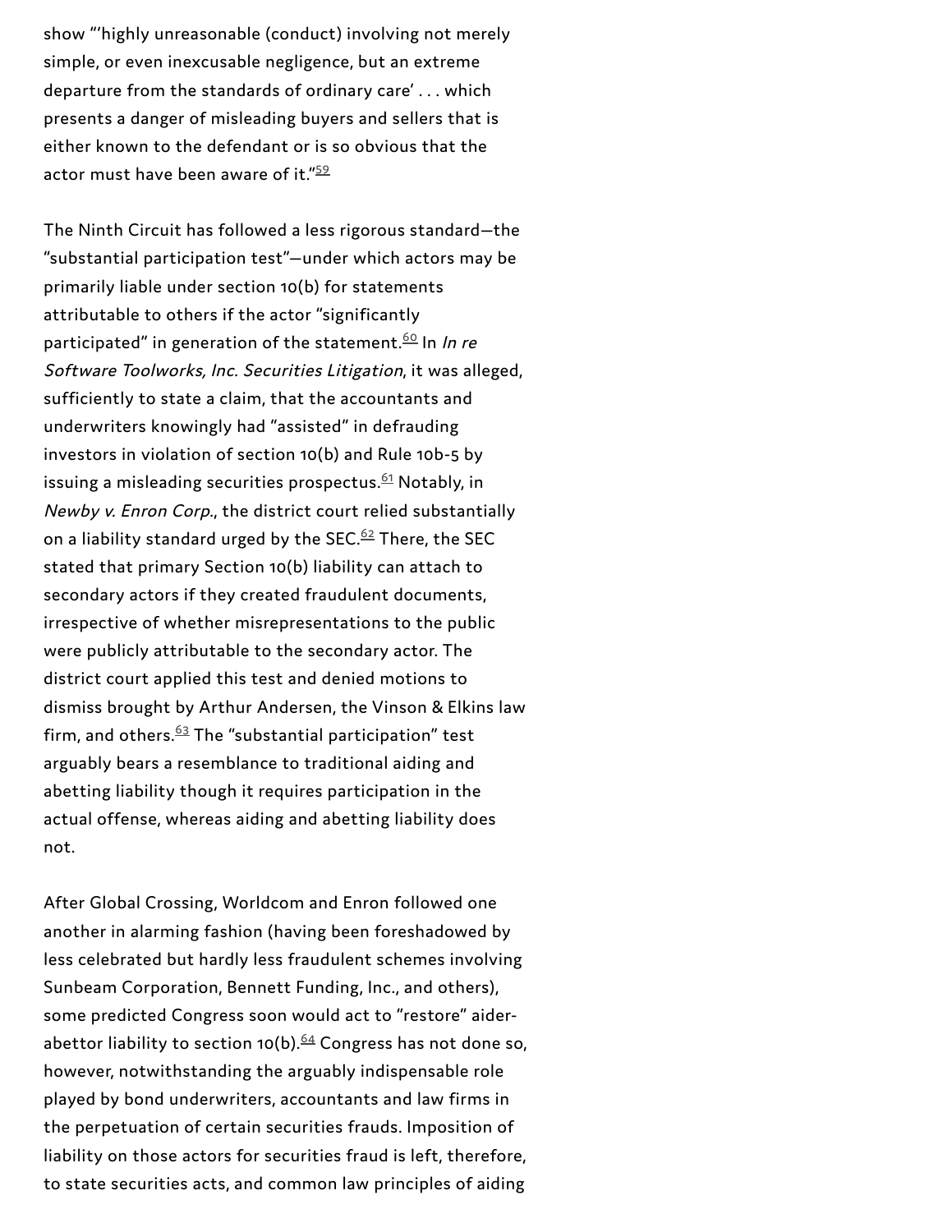and abetting, the requisites of which are discussed below, both in the context of securities violations and other misconduct.

## **IV. SUBSTANTIVE ELEMENTS OF CIVIL LIABILITY FOR AIDING AND ABETTING**

Aiding and abetting liability concerns, to a significant extent, a particular state of mind. The plaintiff must show whether the defendant intended to facilitate wrongdoing. However, the analysis may, in a departure from general tort principles, consider not merely intent, but motive. Did the alleged aider-abettor have a noteworthy, perhaps undue, pecuniary interest in the consummation of the fraud or misdealing?

More broadly, the judicial decisions explore what the defendant knew regarding the misconduct, for none would argue that one who has unwittingly held the door for the bank robber intended to aid and abet through such assistance. And assistance (when knowledge of the misconduct is shown) also receives a careful inquiry, which differs from the usual tort analysis in that such "assistance" need not proximately cause any injury, in the traditional sense; rather, it must meet standards unique to aiding and abetting liability principles, as discussed below.

### **A. AIDING AND ABETTING FRAUD**

Under the law of most states, a party may be regarded as an "aider and abettor of fraud if the following requirements are satisfied:<sup>[65](#page-61-8)</sup>

- (1) the existence of an underlying fraud;
- (2) knowledge of this fraud on the part of the aider and abettor, and;
- (3) substantial assistance by the aider and abettor in perpetration of the fraud. [66](#page-61-9)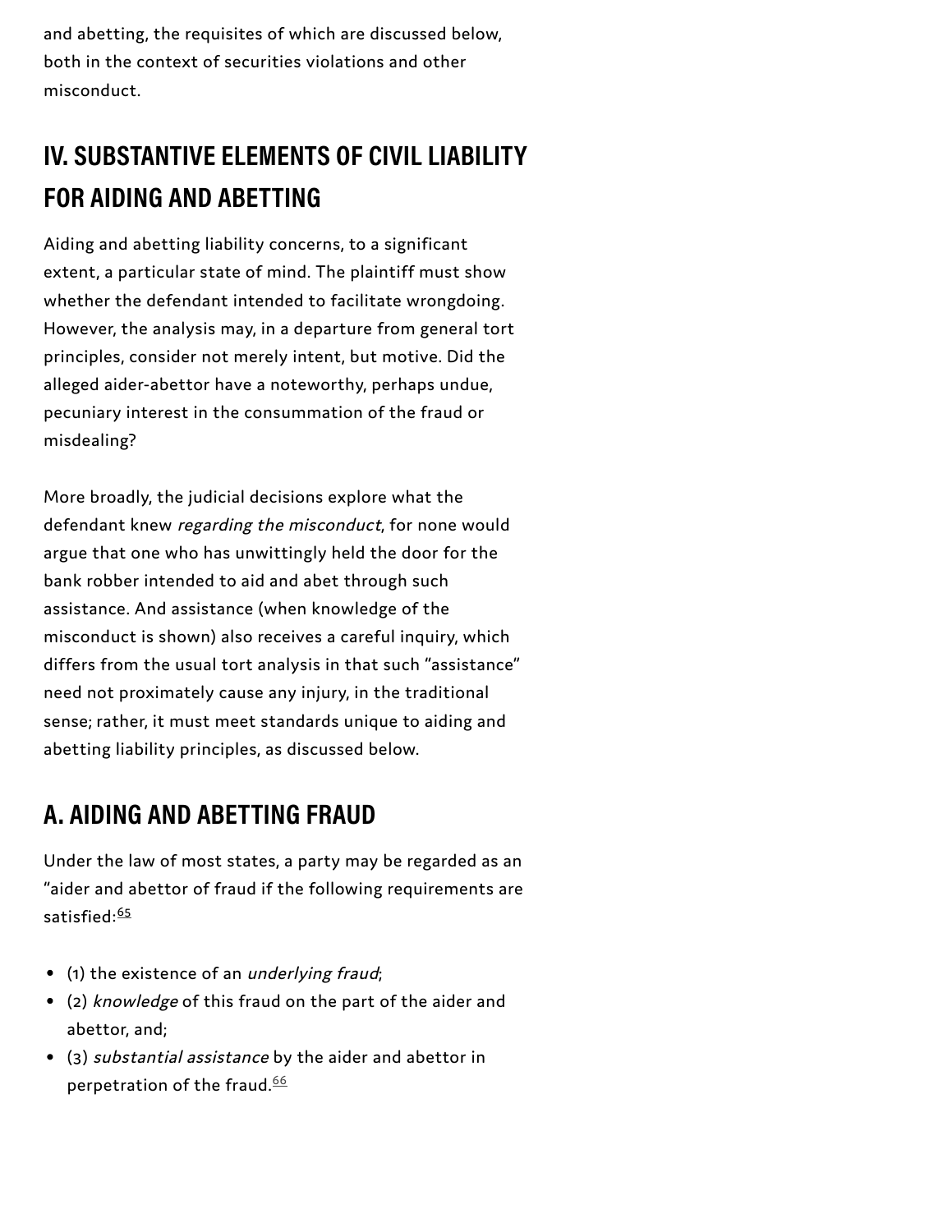It also has been held that one may be subject to aidingabetting liability if one "gives substantial assistance to the other in accomplishing a tortious result and the person's own conduct, separately considered, constitutes a breach of duty to the third person." [67](#page-61-12)

An aider and abettor of a fraud is regarded as equally responsible, in terms of civil liability, with the perpetrators of the scheme. However, because aiders and abettors, unlike conspirators, do not agree to commit, and are not subject to liability as joint tortfeasors for committing, the underlying tort, they may be subject to liability irrespective of whether they owed to the plaintiff the same duty as the primary violator. <u>[68](#page-61-10)</u>

### **1. EXISTENCE OF UNDERLYING FRAUD**

The plaintiff must allege and prove that it has been defrauded or otherwise victimized by tortious conduct by one other than the aiding-abetting defendant. If the claim is for aiding and abetting fraud, then the elements of fraud must be alleged with the requisite specificity, $^{69}$  $^{69}$  $^{69}$  though the other elements of aiding and abetting ordinarily are subject to a liberal notice pleading standard, pursuant to Rule 8(a) of the Federal Rules of Civil Procedure.<sup>[70](#page-62-1)</sup>

Because the primary actor may not be party to the case, establishing the primary wrong may be a particular challenge. $^{71}$  $^{71}$  $^{71}$  The plaintiff may need independently to build the case against the perpetrator for fraud while at the same time establishing its liability claim against the defendant. The plaintiff 's task is of course simplified where the defendant, as sometimes it must, is compelled to admit the underlying misconduct was fraudulent.<sup>[72](#page-62-3)</sup>

### **2. AIDER-ABETTOR'S KNOWLEDGE OF THE FRAUD**

In order adequately to plead "knowledge" (or scienter) in an aiding and abetting fraud claim, it has been held the plaintiff must allege sufficient facts to support a "strong inference of fraudulent intent."<sup>[73](#page-62-0)</sup> Plaintiffs may support such an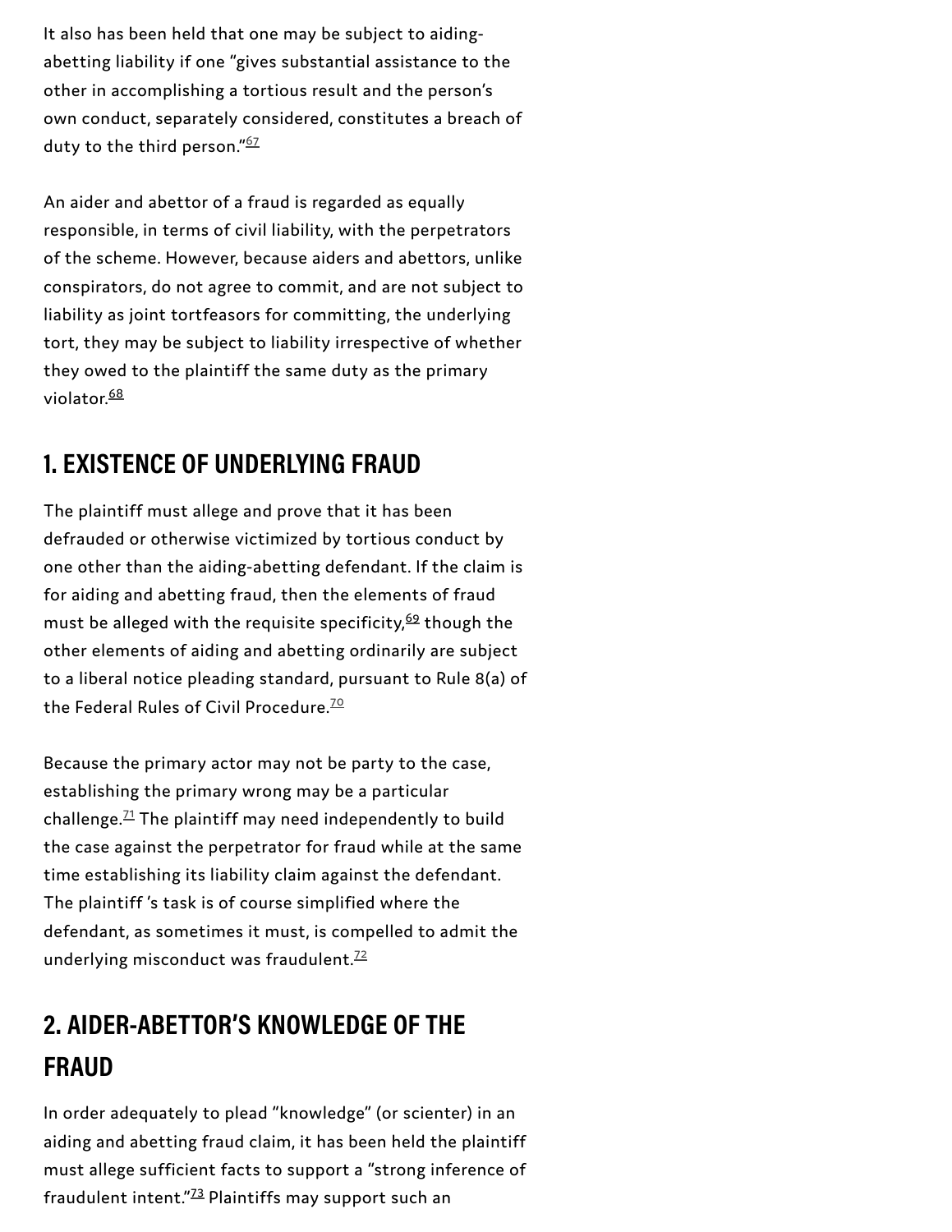inference (i) by alleging facts showing a motive for participating in a fraudulent scheme and a clear opportunity to do so, or (ii) by identifying circumstances indicative of conscious behavior. [74](#page-62-4)

In one case, for example, a bankrupt company alleged that an ex-director of another company (Bioshield) had aided and abetted the acts of a current officer (Moses) in subverting a planned merger.<sup>[75](#page-62-6)</sup> Moses and the ex-director, Elfersy, originally were officers of Bioshield, the prospective partner to the merger. Moses allegedly had fraudulently represented to plaintiff that Bioshield's board (including Elfersy) had approved the merger. $^{76}$  $^{76}$  $^{76}$  Prior to the consummation of the merger, however, Elfersy quit Bioshield, and ultimately voted his shares against the merger. Plaintiff sued Elfersy individually for having aided and abetted alleged fraud by Bioshield in the merger negotiations.

However, the only evidence cited by plaintiff in its opposition to the defendant's motion for summary judgment was the fact that Elfersy had continued to do some work for Bioshield after his resignations from the Board of Directors and as an officer. (Elfersy had continued to advise Bioshield concerning patent, technological and scientific matters). The court concluded that no reasonable juror could draw from that fact an inference that Elfersy was aware of Moses's alleged misstatements concerning the prospects of the merger, or that Elfersy and Moses even discussed the proposed merger. Furthermore, though Elfersy may have had his own economic interests in mind that was not alone sufficient to satisfy the *scienter* requirement. $^{17}$ 

More expansive holdings, however, abound. Courts have found direct proof of scienter, or facts sufficient to permit the requisite inference, to have been evidenced by (a) knowledge of wrongdoing, (b) motive on the part of the alleged aiderabettor, or, occasionally, by (c) reckless disregard by the aider-abettor of information that it was facilitating wrongful acts, as discussed more fully below.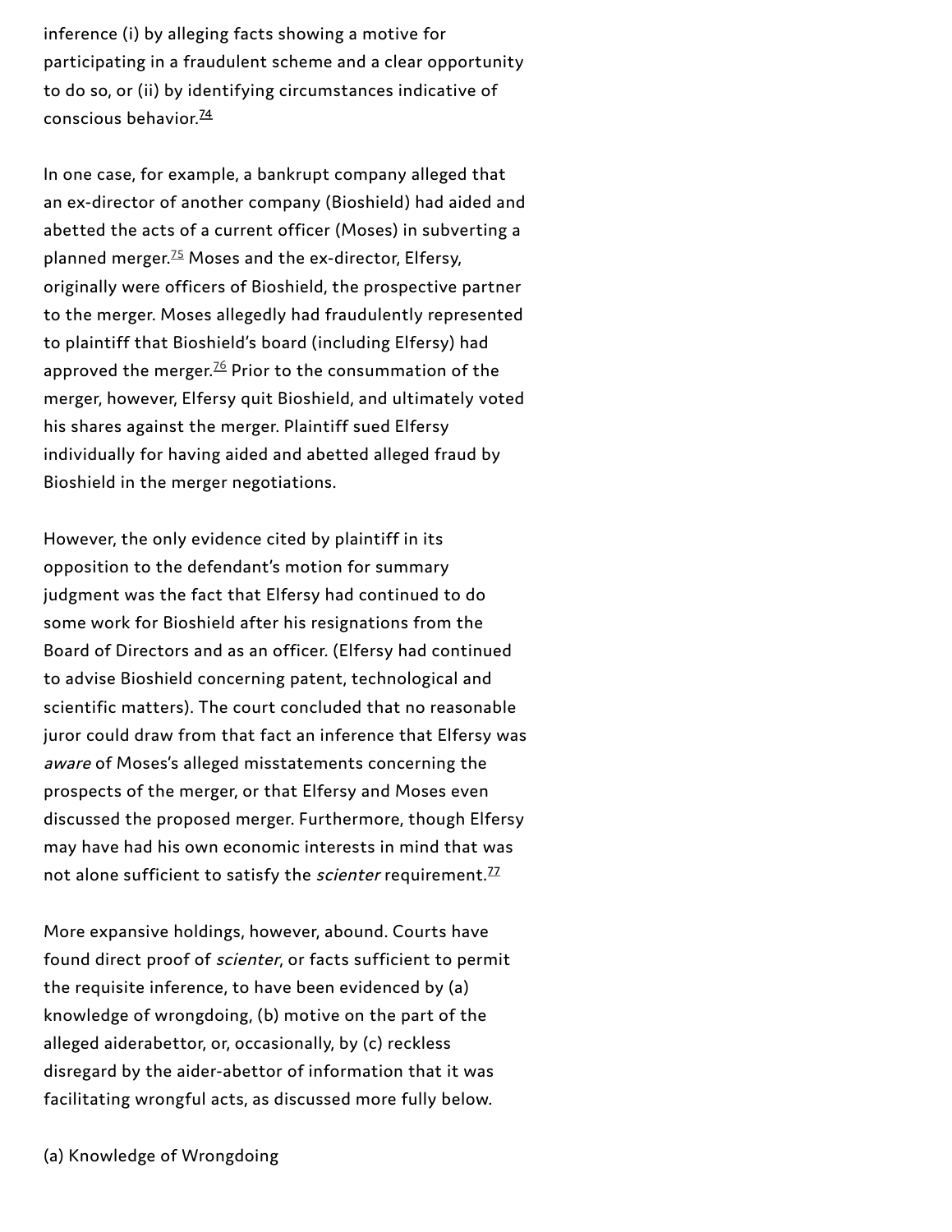Commentators have stated that the knowledge of wrongdoing requirement means the aider-abettor must do more than merely provide assistance: he or she must have known the nature of the act being assisted. "The defendant's knowledge that he is providing assistance or encouragement to another's action by no means establishes the defendant must also possess knowledge that the other's act is wrongful (the 'factual knowledge' requirement)."<sup>7[8](#page-62-8)</sup> Thus, for example, one who happened to promote a fraudulent investment scheme without knowledge the scheme is fraudulent, hoping to secure commissions, ordinarily is n o t subject to liability. The Fifth Circuit has stated that "[a] remote party must not only be aware of his role, but he should also know when and to what degree he is furthering the fraud."<sup>2[9](#page-62-11)</sup>

Knowledge of the fraud must be pled by stating *how* the defendant knew of the wrongdoing. It has been held that a complaint must contain factual allegations either stating directly or implying that those dealing with the tortfeasor knew or should have known the tortfeasor was breaching a duty to the victim.<sup>8[0](#page-62-9)</sup> Allegations that defendants "have aided and abetted and are aiding and abetting" the defendants, accompanied only be a broad characterization of the transaction as a "plan or scheme," have been deemed insufficient. $\frac{81}{1}$  $\frac{81}{1}$  $\frac{81}{1}$ Rather, courts look for defendant's usage of "atypical" business procedures, as well as prolonged involvement with the fraud actor, and motive.

In bank fraud cases, defendant's use of atypical banking procedures is a judicially recognized basis for an inference o f "knowledge" the bank is aiding another's misconduct. In a leading case, *Neilson v. Union Bank of California, N.A.,<sup>[8](#page-62-10)2</sup> the* complaint adequately pled knowledge by alleging the banks utilized atypical banking procedures to service the perpetrator's accounts, raising an inference they knew of the Ponzi scheme and sought to accommodate it by altering their normal ways of doing business. "This supports the general allegations of knowledge." $^{\underline{83}}$  $^{\underline{83}}$  $^{\underline{83}}$  The court rejected the bank's argument that the complaint did not allege that the bank knew particular victims were being defrauded, given that the complaint alleged the banks must be deemed to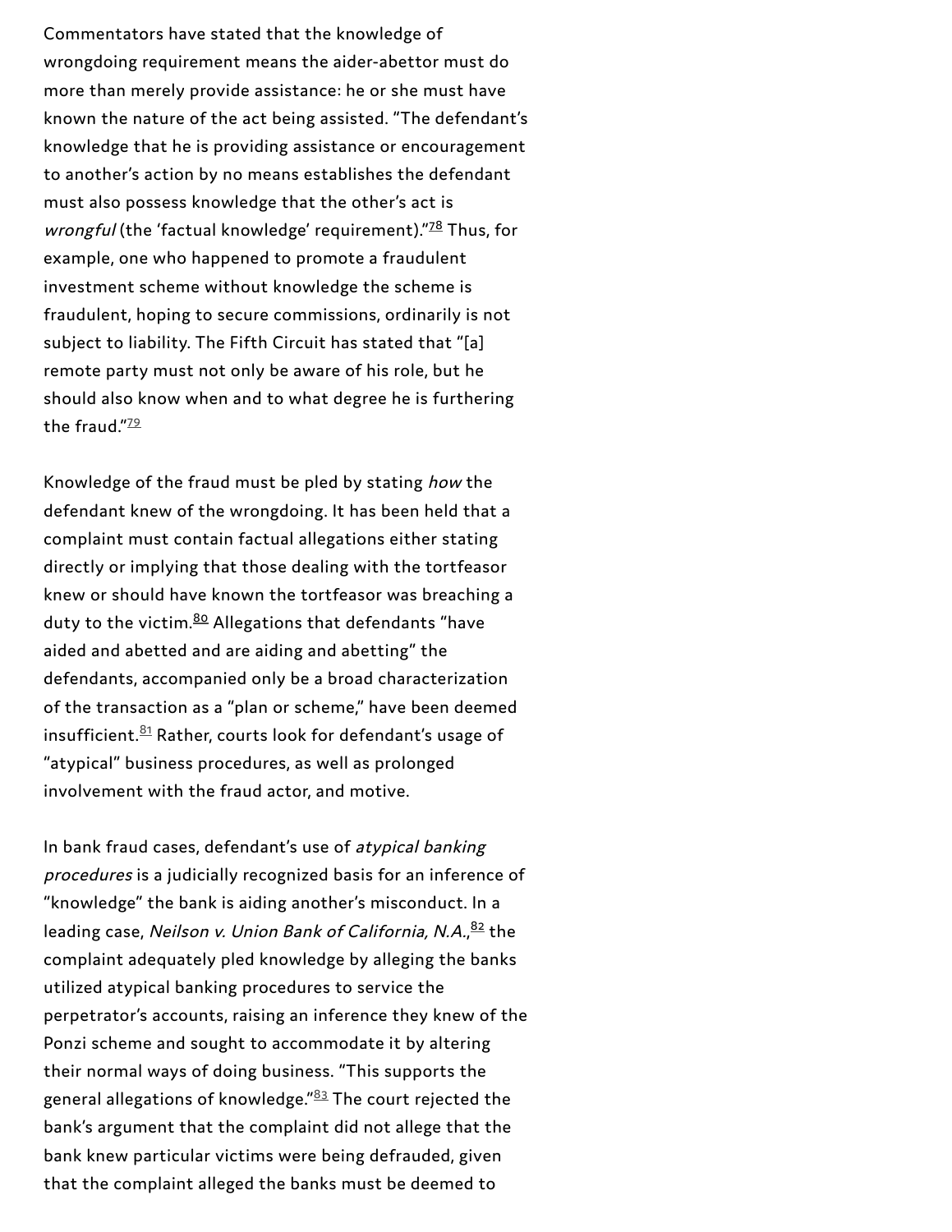have known that the perpetrator was defrauding all his clients.<sup>[84](#page-63-1)</sup> This conclusion is consistent with the Second Circuit's view, that "[p]roof of a defendant's knowledge or intent will often be inferential." [85](#page-63-2)

For insight into the "knowledge" prong, the facts in Aetna Casualty & Surety Co. v. Leahey Construction Co.<sup>[86](#page-63-5)</sup> are instructive. There, Keybank was found liable for aiding and abetting its borrower's defrauding of a surety, Aetna. The borrower had fraudulently induced Aetna to act as its surety by obtaining a four-day loan from Keybank in order to mislead Aetna into believing that the capitalization requirements for issuance of Aetna's bond had been met. The court found that the requisite knowledge on the part of the bank was shown by the following circumstances:

- 1. The bank had known the principal for five years and on several occasions had assisted the principal in obtaining loans for bonding purposes;
- 2. The bank understood that the principal's entrance into commercial construction would "require[ ] special bonding" and that as a result the principal had been "putting funds into the business";
- 3. The bank's own documents revealed that prior to issuance of the subject loan it was informed by the principal that the purpose of the loan was "to obtain approval from a new bonding company";
- 4. A bank memo revealed that even though the loan was classified as a thirty-day agreement, the principal intended to repay it just two days after the month-end that the surety was examining for credit purposes.<sup>[87](#page-63-3)</sup>

Notably, the four-day loan in Leahy was an unusual transaction and thus easily gave rise to an inference the bank knew what was going on. Courts have held that: "A party who engages in atypical business transactions . . . may be found liable as an aider and abettor with a minimal showing of knowledge."<sup>[88](#page-63-4)</sup>

A contrasting result is found in *Ryan v. Hunton & Williams*, $^{\text{89}}$  $^{\text{89}}$  $^{\text{89}}$ where plaintiffs failed adequately to plead "actual knowledge" by Chase Manhattan Bank of its depositor's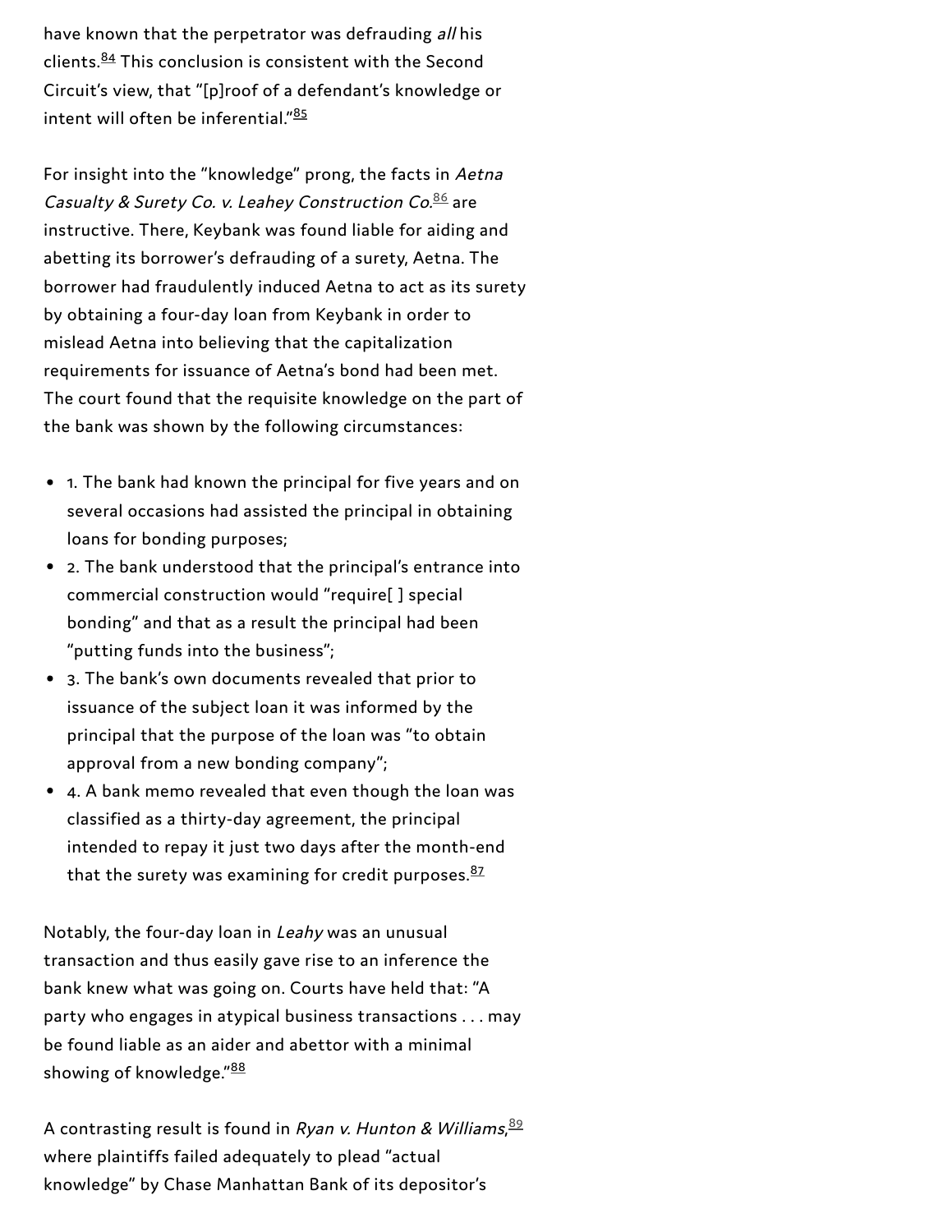Ponzi scheme notwithstanding allegations that (1) Chase suspected the perpetrator was running an "advance fee scheme"; (2) Chase knew the perpetrator had defrauded it on another matter, and; (3) Chase had shut down the account of a cohort of the perpetrator because of a bounced check. "Allegations that [Chase] suspected fraudulent activity," the court held, "do not raise an inference of actual knowledge" of the fraud. $90$  Similarly, knowledge on one's part of past misconduct by the fraud actor, without more, ordinarily will not give rise to liability for rendering assistance. $\frac{91}{2}$ 

Substantial familiarity over an extended period with the course of conduct relating to the scheme at issue also may support a reasonable inference of "knowledge." In Jaguar Cars, Inc. v. Royal Oaks Motor Car Co.,  $92$  the alleged aiderabettor's son directed the fraudulent scheme, but it was the father's "experience and active participation in the . . . dealership, combined with the extent of the fraud," that presented a sufficient basis for imposition of aiding abetting liability. $93$  The evidence of the father's control over the dealership, included his having (1) spent significant time there, (2) reviewed the financial statements, and (3) discussed the dealership's operations on a daily basis with his son, "the architect" of the fraudulent scheme "combined with evidence of the pervasive nature of the fraudulent scheme."<sup>94</sup> These facts allowed the jury to find the father liable for aiding and abetting the predicate acts of mail fraud. knowledge" of the fraud.<sup>20</sup> Similarly, kno<br>part of past misconduct by the fraud ac<br>ordinarily will not give rise to liability fo<br>assistance.<sup>21</sup><br>Substantial familiarity over an extende<br>course of conduct relating to the s

In Leahey, the court observed that there is "no conflict between the position that an aider and abettor must have actual knowledge of the primary party's wrongdoing and the statement that it is enough for the aider and abettor to have a general awareness of its role in the other's tortious conduct for liability to attach."<sup>95</sup> However, allegations that a bank (which had financed a fraud actor) merely "suspected" fraudulent activity would not satisfy the actual knowledge requirement.<sup>96</sup> And "actual knowledge" is not established by the mere allegation of the aider-abettor's knowledge that an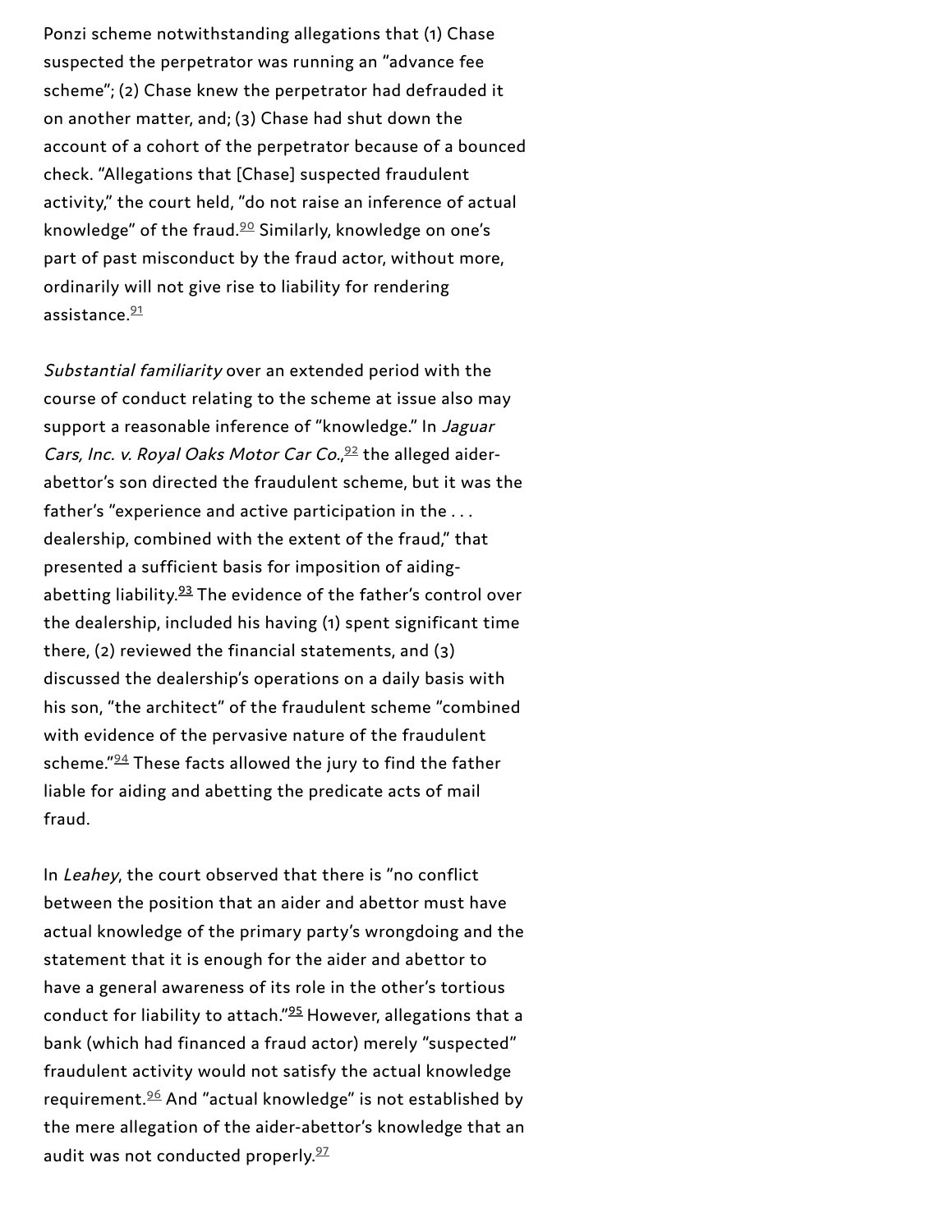An inference supporting requisite scienter (knowledge of the fraud) on the aider-abettor's part may be established by facts showing a motive for participating in the fraudulent scheme and the clear opportunity to do so. $^{98}$  $^{98}$  $^{98}$  Thus, in criminal law, for example, knowledge of wrongdoing may be inferred on the part of one who lends a car to a bank robber if the facts show the individual solicited an inordinate amount of money in exchange for lending the car.<sup>[99](#page-64-10)</sup> Aiding and abetting gross negligence was held actionable, for example, in a case where the defendants were attorneys who had advised an S&L institution that later failed. $\frac{100}{10}$  $\frac{100}{10}$  $\frac{100}{10}$  In that case the court ruled that whereas mere unknowing participation in another's wrongful act does not subject one to liability the requirement of knowledge may be less strict where the alleged aider and abettor derives "benefits" (such as attorney's fees) from the wrongdoing.<sup>[101](#page-64-6)</sup>

California courts have suggested that, in addition to the conventional elements for aiding-abetting, a plaintiff also must allege the defendant participated in the breach for reasons of its own financial gain or advantage.<sup>[102](#page-64-7)</sup> In *Neilson*, however, the court held that statements in prior decisions to the effect that a true aider-abettor is one "reaping the benefit"—should not be regarded as adding an element to the tort. $^{103}$  $^{103}$  $^{103}$  Rather, the financial gain emphasized in aidingabetting decisions is evidence the aider-abettor knew of and substantially assisted the primary violator's breach of fiduciary duty. $\frac{104}{5}$  $\frac{104}{5}$  $\frac{104}{5}$  A profit motive supports an inference of knowing participation, but is not itself an element of the tort.

(c) "Reckless Disregard" Equating to "Awareness" of Misconduct

A literal "actual knowledge" standard may be overly restrictive given the inherent difficulty of pleading the state of mind of a defendant.<sup>[105](#page-64-8)</sup> So, it occasionally has been held that, unlike a cause of action for conspiracy, the knowledge requirement for aiding and abetting liability may be satisfied by proof that a defendant acted recklessly.<sup>[106](#page-64-14)</sup> Where facts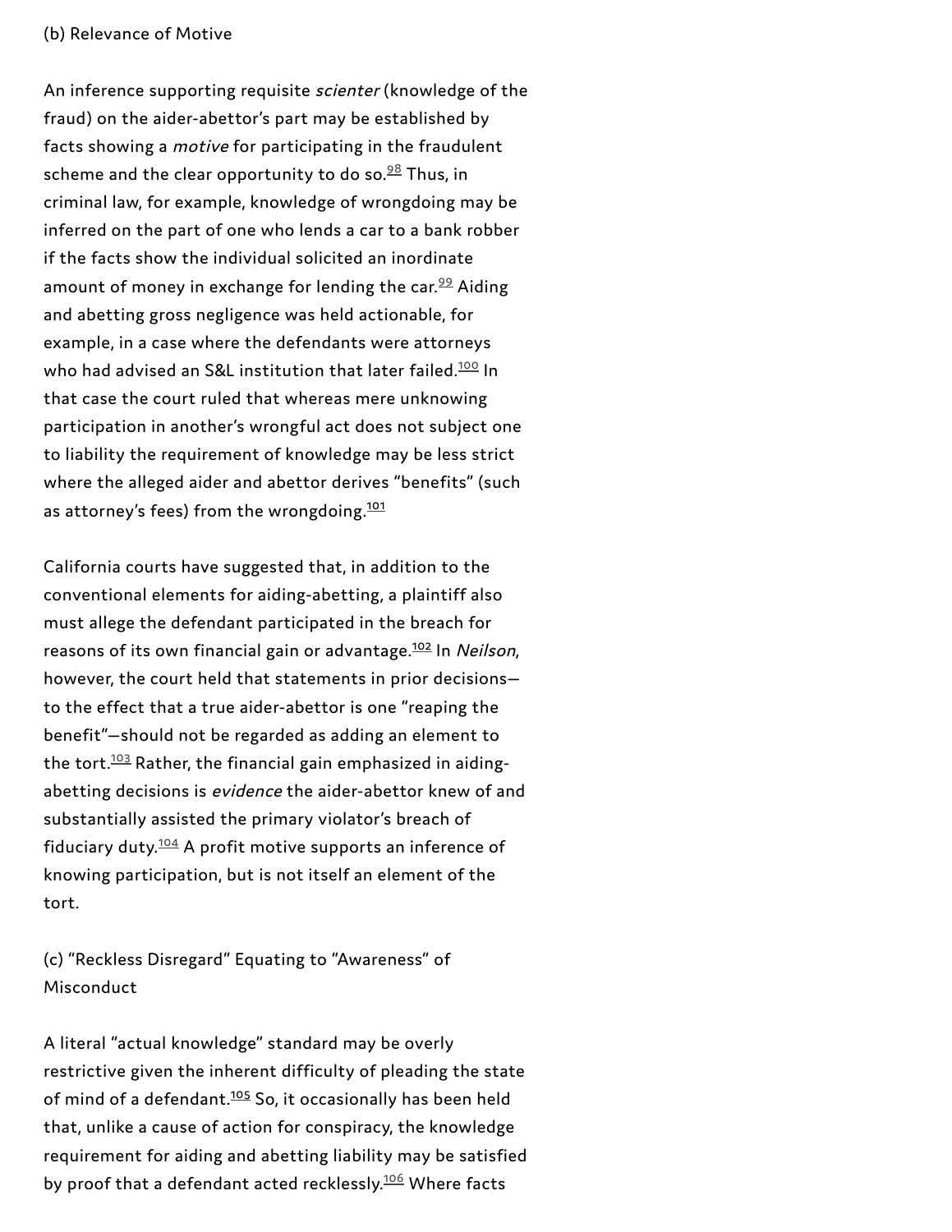are known to the defendant from which the conclusion objectively follows that a fraud is being perpetrated (and assisted by defendant), aider-abettor liability may exist even if the defendant lacked "actual knowledge." $107$  It is questionable, however, whether reckless disregard satisfies the "knowledge" requirement under New York law, at least outside of cases in which the actor owed the plaintiff a fiduciary duty. $108$  Federal cases in New York, home to the financial industry, not infrequently have gravitated toward insulating financial institutions and professionals from charges of having facilitated financial fraud.

"Reckless disregard," in jurisdictions other than New York, has been found where the actor was "deliberately indifferent" to the propagation of the fraud scheme. $\frac{110}{2}$ "Reckless disregard" is not, however, evidenced by "mere suspicion," but rather requires proof the aider-abettor ignored obvious "danger signals." $111$  In this regard, it has been held that even if a defendant "should have discovered" the fraud and could have done so by duly exploring financial questions, liability will not attach absent recklessness.<sup>112</sup>

In Geman v. Securities Exchange Commission, $\frac{113}{2}$  a brokerage firm began an undisclosed practice of executing trades as principal with its brokerage customers. The firm without notice ceased reporting to its customers trades executed as "principal" and customers later sued on the ground the trades had been concealed from them and disadvantaged them. $114$  The Court observed that Geman, the alleged aiderabettor, "clearly was aware of the cessation of reporting under the former system and, with his extensive background and experience, surely knew that an alternative reporting practice [to disclose the trades on which the brokerage acted as purchaser of customers' securities] was necessary (which he does not deny)." Notwithstanding this awareness, Geman "took no steps to ensure that— or inquire whether— [the firm] was making alternative arrangements to satisfy record keeping obligations." Geman's simple "inaction," which the court regarded as "reckless," was sufficient to support the finding that he willfully aided and abetted the if the defendant lacked "actual knowledge." $^{122}$  It is<br>
questionable, however, whether reckless disregard satisf<br>
the "knowledge" requirement under New York law, at lea<br>
outside of cases in which the actor owed the plain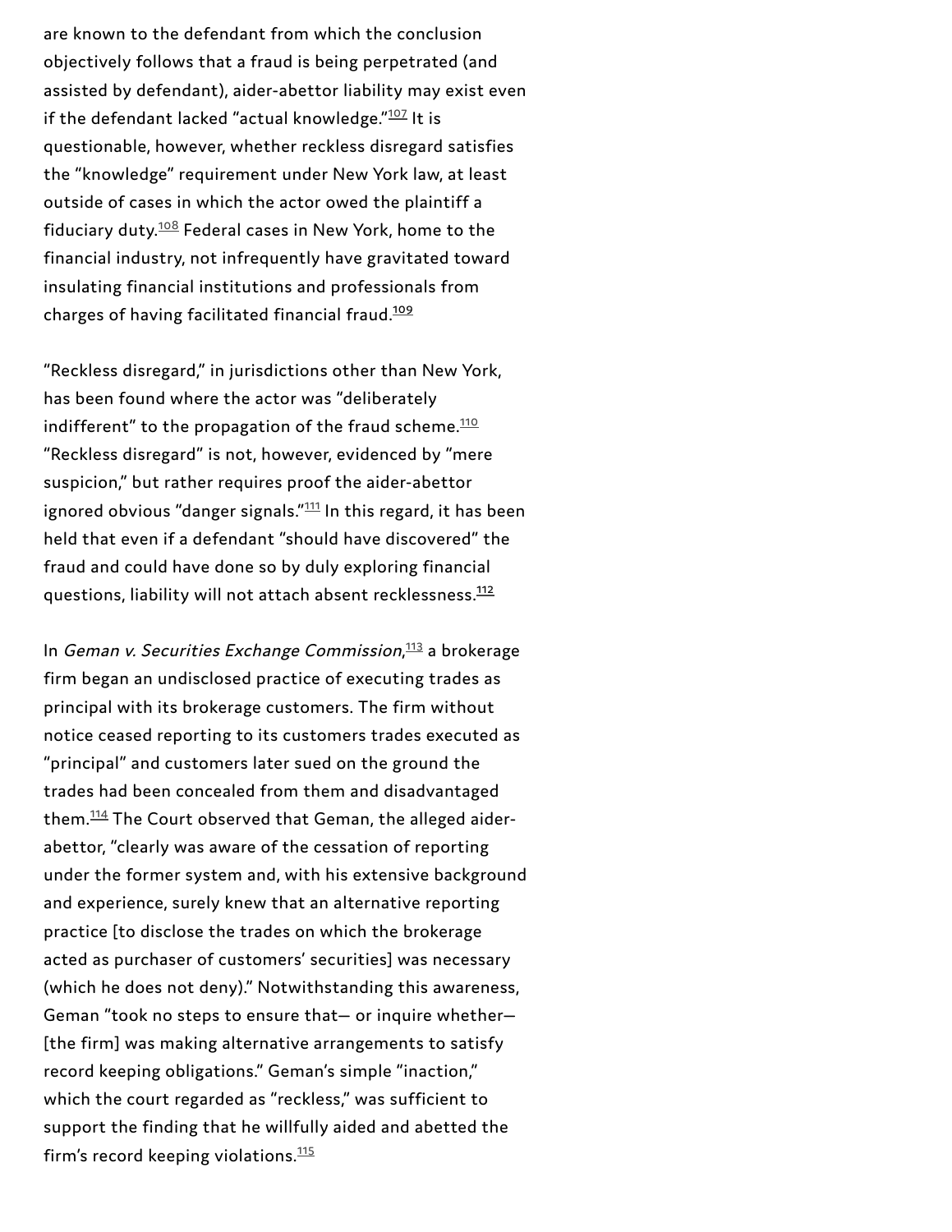Similarly, where a bank's cashiers "cashed so many checks for such large amounts without verification" from the owner of a currency exchange, that evidence could support a finding that the cashiers, but not the owner (who had safeguarding procedures in place which his employees disregarded), acted recklessly.<sup>[116](#page-65-11)</sup> Defendants cannot, it is plain, rely on an "ostrich defense," even where plaintiff finds it difficult or impossible to allege facts showing conscious appreciation of a particular wrongdoing against a specific victim.

### **3. "SUBSTANTIAL ASSISTANCE"**

Mere knowledge of the underlying misconduct is insufficient to give rise to aider-abettor liability.<sup>[117](#page-65-9)</sup> The aider-abettor must also knowingly facilitate commission by the principal actor of the primary fraud. Generally speaking, the most common reason for failure on the part of plaintiffs seeking to establish aider-abettor liability for fraud is the absence of sufficient facts to demonstrate that the defendant "substantially assisted" the fraud.

Commentary to the RESTATEMENT (SECOND) OF THE LAW OF TORTS § 876 identifies five relevant factors for evaluating whether encouragement or assistance was "substantial." Traditional factors include: (1) the nature of the act encouraged; (2) the amount and kind of assistance given; (3) the defendant's relation to the tortious actor, and; (4) the defendant's state of mind. $118$  In addition to these criteria, some courts have indicated another factor: the "duration of the assistance provided." $119$  These factors may establish "affirmative assistance"—the surest basis for liability—or may indicate aiding of fraudulent concealment or "wrongful inaction," which are less certain predicates for liability, as discussed below.

#### (a) Affirmative Assistance

Some courts have set the standard for "affirmative assistance" relatively high. For example, a federal court in New York has held that even "affirmative actions of opening [bank accounts for the perpetrators], approving various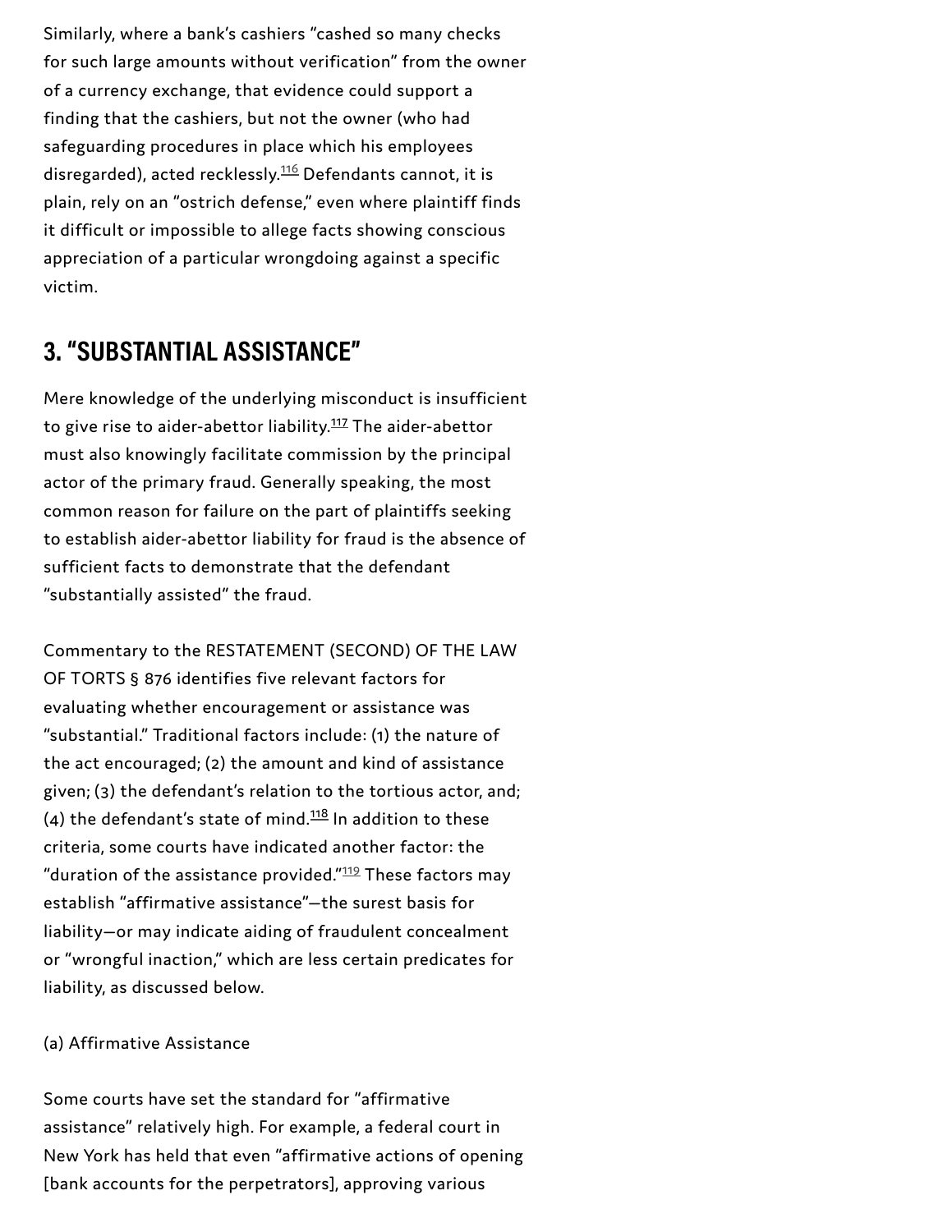transfers, and then closing the accounts on the basis of suspected fraud, without more, do not constitute substantial assistance."<sup>12[0](#page-66-3)</sup> In *Leahey*, by contrast, the court found that Keybank's making of a questionable loan enabled the fraud principal to "verify" to the surety that he had complied with its first funding request, thereby establishing an indispensable level of credibility the primary actor required to obtain a bond from plaintiff.<sup>1[2](#page-66-4)1</sup> Thus, for some courts even the mere act of lending money or otherwise transacting business with the fraud actor may give rise to aider-abettor status if the institution knows the loan or other transaction will assist the fraudulent scheme.<sup>1[2](#page-66-1)2</sup>

Affirmative assistance also has been deemed adequately pled where a weather derivatives trading company knowingly agreed to pay any proceeds obtained under dummy policies in order to conceal from an insurer the existence of reinsurance policies.<sup>12[3](#page-66-5)</sup> There, aiding and abetting was adequately alleged with respect to a broker who, apart from being the perpetrator of the scheme, also was a principal owner and chairman of the alleged aider and abettor. Similarly, in Unicredito, aider-abettor liability adequately was premised on allegations that financial institutions helped form the various special purpose entities and financing structures that were used to hide Enron's debt.<sup>12[4](#page-66-2)</sup> By contrast, relatively few decisions have found affirmative assistance to exist where the affirmative acts of the defendant consist solely of providing financing. $\frac{125}{2}$  $\frac{125}{2}$  $\frac{125}{2}$ Usually, courts require evidence that the alleged aiderabettor wished to bring about the fraud and sought by its actions to make it succeed: "Mere negative acquiescence in the fraud is insufficient."12[6](#page-66-7)

Recently the Second Circuit decided Sharp International Corp. v. State Street Bank and Trust Co.,<sup>1[2](#page-66-8)7</sup> a case that concerned efforts by a lender to extricate itself from bad loans extended to the alleged fraud actors, former officer s of Sharp International. There, the complaint pled five acts by State Street Bank and Trust Company that were alleged to satisfy the standard of either inducement or rendering aid to the breach of duty, which consisted of a scheme to cause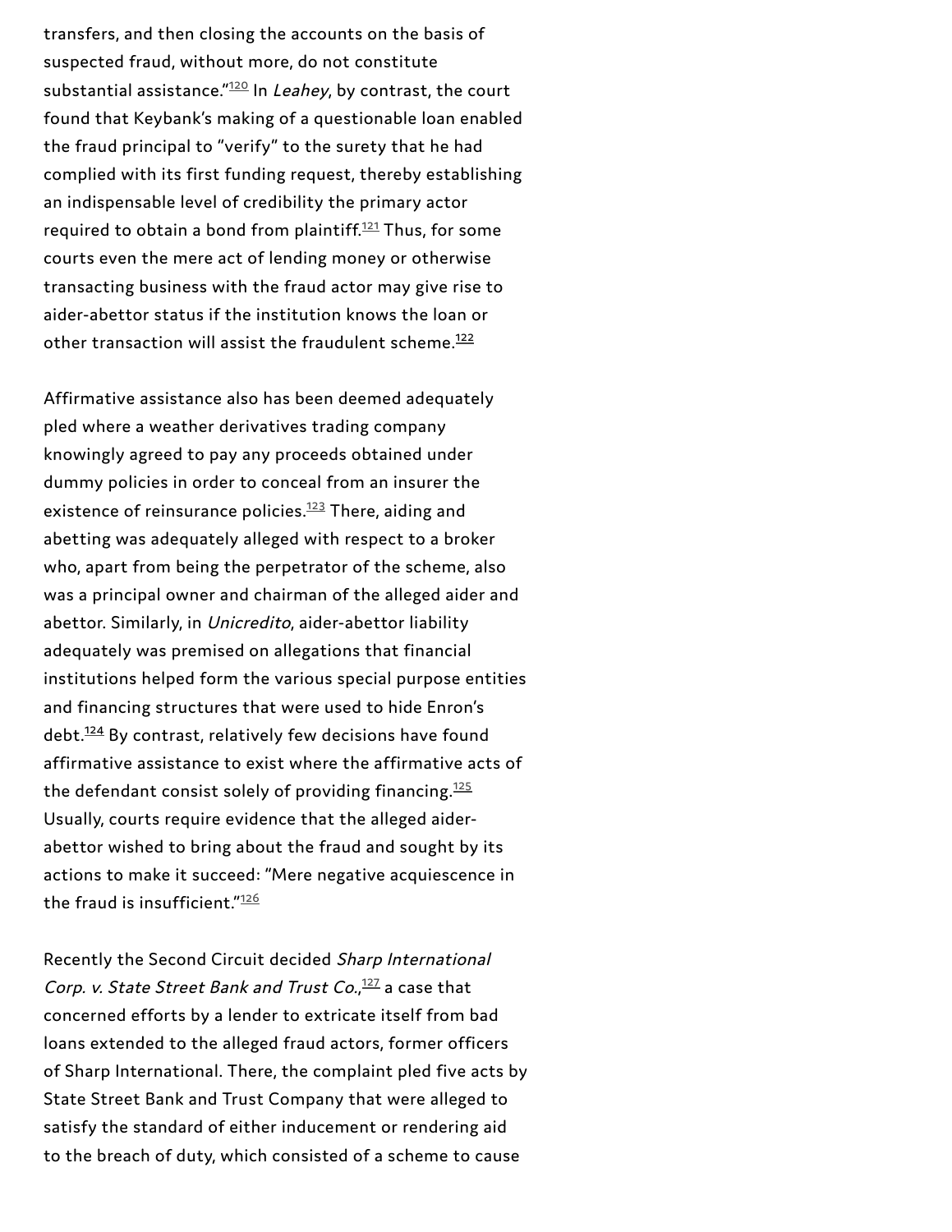new and unwitting lenders to lend sums to Sharp, thus concealing debt and perpetuating a fraud on Sharp's noteholders. [128](#page-66-9)

State Street Bank allegedly had demanded that Sharp, its borrower, obtain new sources of financing to retire the State Street debt. However, the court held that the demand for repayment of a bona fide debt was not, alone, a "corrupt inducement that would create aider and abettor liability."<sup>[129](#page-66-10)</sup> But Sharp's trustee in bankruptcy further alleged the bank had concealed its knowledge of the fraud of Sharp, elected not to foreclose on the loan, and avoided the noteholders' repeated attempts to contact the bank in order to discuss the Sharp credit. Nevertheless, the court held that all of these allegations were merely omissions or failures to act. "Substantial assistance occurs when a defendant affirmatively assists, helps conceal or fails to act when required to do so, thereby enabling the breach to occur." $\frac{130}{20}$  $\frac{130}{20}$  $\frac{130}{20}$ 

Sharp's trustee in bankruptcy did allege one affirmative act; namely, that State Street Bank participated in the fraud by providing contractually required consent: the bank gave Sharp its express written consent to the noteholders' purchase of an additional \$25 million of subordinated notes. When it gave this consent, it allegedly knew the noteholders were purchasing these notes in reliance on Sharp's fraudulent representations concerning the accuracy of its financial statements. The bank also allegedly knew that absent its consent, the transaction would not be consummated. The court held, however, that the bank's consent was mere "forbearance"; it did no more than remove a contractual impediment the bank had the right to invoke or not in its own interest.<sup>[131](#page-67-0)</sup> In language that manages to be enigmatic yet revealing, the court explained:

The nub of the complaint is that State Street knew that there would likely be victims of the [Sharp officer's] fraud, and arranged not to be among them. On the one hand, this seems repugnant; on the other hand, [the] discovery that Sharp was rife with fraud was an asset of State Street, and State Street had a fiduciary duty to use that asset to protect its own shareholders [from the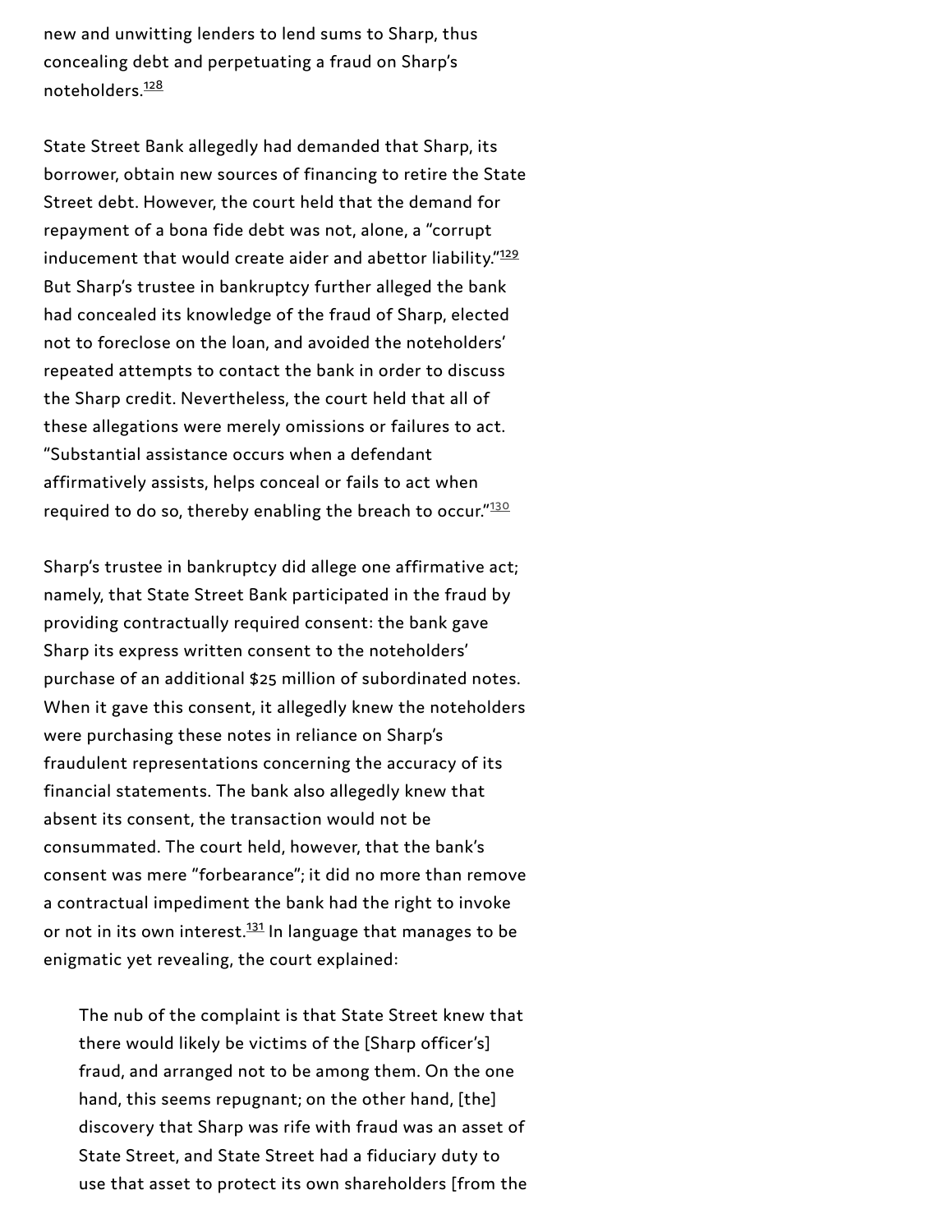consequences of its own bad loan], if it legally could. One could say that State Street failed to tell someone that his coat was on fire or one could say that it simply grabbed a seat when it heard the music stop. The moral analysis contributes little. [132](#page-67-3)

The allegations amounted to nothing more, the Court concluded, than that State Street Bank was "in a position to blow the whistle on the [Sharp officers'] fraud, but did not; instead, State Street arranged to extricate itself from the risk." [133](#page-67-2)

Why the Sharp noteholders' allegations do not describe aiding and abetting of fraud was not fully explained by the court. "Moral analysis" aside, the allegations described some degree of knowing facilitation by State Street of the Sharp officers' fraud, though perhaps in circumstances the court regarded as protected by State Street's obligation to protect its shareholders' interests. It may also have been important to the Second Circuit that there was no allegation of "atypical barking procedures," nor special services, provided in order to assist the fraud.

"Substantial assistance" also may take the form of  $\emph{inducement.}^{\text{134}}$  $\emph{inducement.}^{\text{134}}$  $\emph{inducement.}^{\text{134}}$  "Inducement" is "[t]he act or process of enticing or persuading another person to take a certain course of action."<sup>[135](#page-67-5)</sup> Thus, if one persuades the perpetrator to engage in misconduct one may be subject to liability even if that is the only act done in furtherance of the fraud. $^{\underline{136}}$  $^{\underline{136}}$  $^{\underline{136}}$ Few defendants will slip up and reveal evidence of inducement, so inducement cases are rare, though highly effective when they can be supported.

The duration of the defendant's involvement with the primary actor may weigh in favor of liability. Where the fraud has involved a course of conduct occurring over an extended period of time or a series of transactions, it may not be necessary to include detailed allegations of the facts of each transaction of the fraudulent scheme.<sup>[137](#page-67-7)</sup> "The length of time an alleged aider-abettor has been involved with a tortfeasor almost certainly affects the quality and extent of their relationships and probably influences the amount of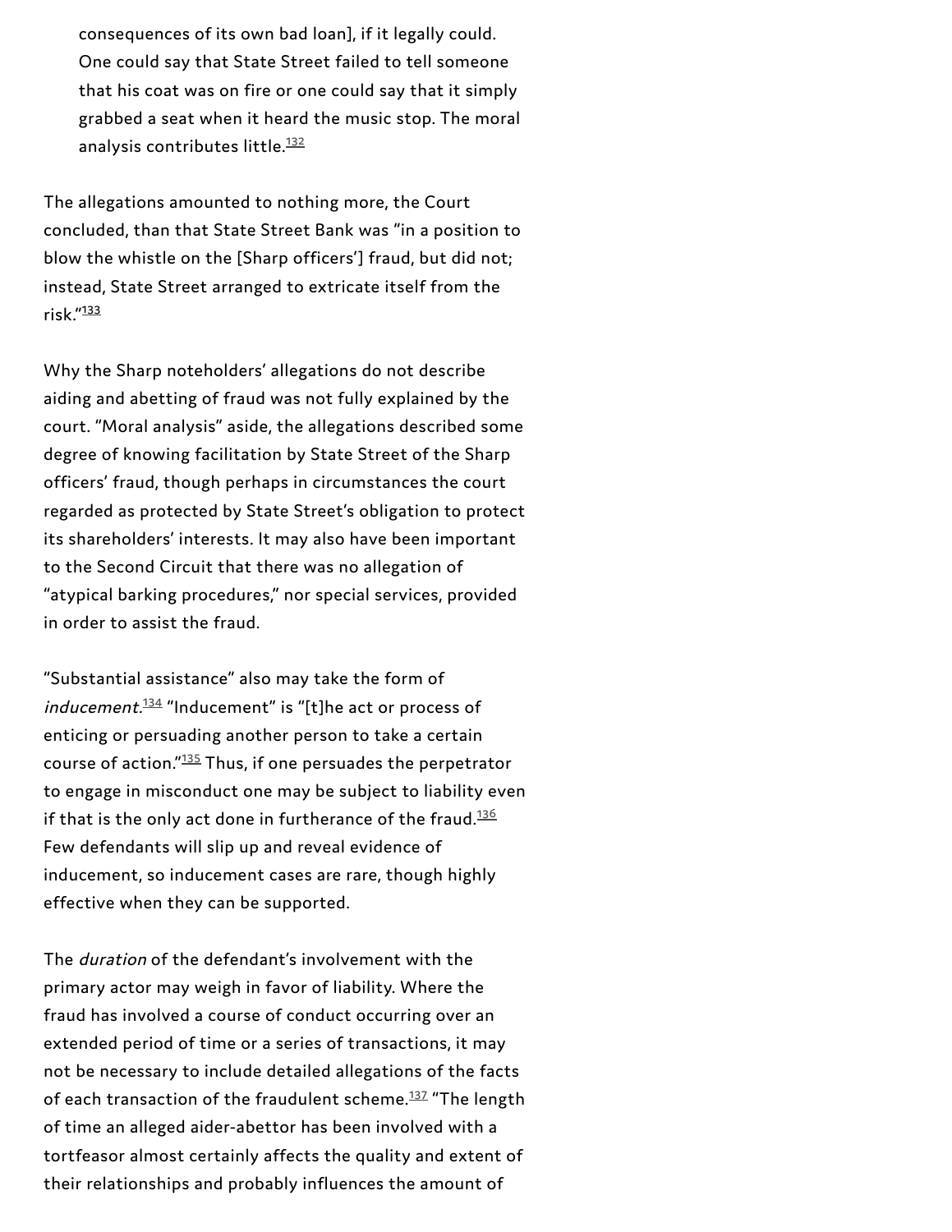aid provided as well; additionally, it may afford evidence of the defendant's state of mind."<sup>[138](#page-67-8)</sup> Of course, an extended period of contact without assistance of wrongdoing weighs against liability.<sup>[139](#page-67-9)</sup>

#### (b) Aiding Concealment

Most successful fraud claims involve active misrepresentations, as opposed to concealment, because many jurisdictions do not recognize fraudulent concealment absent a duty to disclose or other special circumstances.<sup>[140](#page-67-10)</sup> Where, however, a defendant has encouraged another to rely on the defendant (or on the perpetrator), concealment legally may be equivalent to misrepresentation, and in such cases aider and abettor liability may follow, though under a different analysis.

For example, in 2003, in connection with the Enron scandal, a United States district court sitting in New York issued the first decision holding financial institutions potentially culpable with respect to the Enron Ponzi scheme. In Unicredito, the court held "substantial assistance" was adequately pled where the plaintiffs alleged that financial institutions knowingly participated in and helped structure the transactions "that enabled Enron to distort its public financial statements, specifically with respect to Enron's revenues and its ratio of balance sheet debt to balance sheet capital."<sup>[141](#page-67-12)</sup> These actions aided Enron's efforts to conceal from its fraud victims debts that should have been reflected on Enron's balance sheet. The Unicredito decision cogently recognizes that some types of structured financing arrangements may play an indispensable role in facilitating corporate fraud. [142](#page-67-11)

(c) Enabling Fraud to Proceed by Failing to Speak When Obligated

Mere inaction, even with knowledge of another's wrongdoing, usually is insufficient to give rise to aiderabettor liability. However, an important exception exists when the circumstances gave rise to a duty to warn, advise, counsel, or instruct the plaintiff.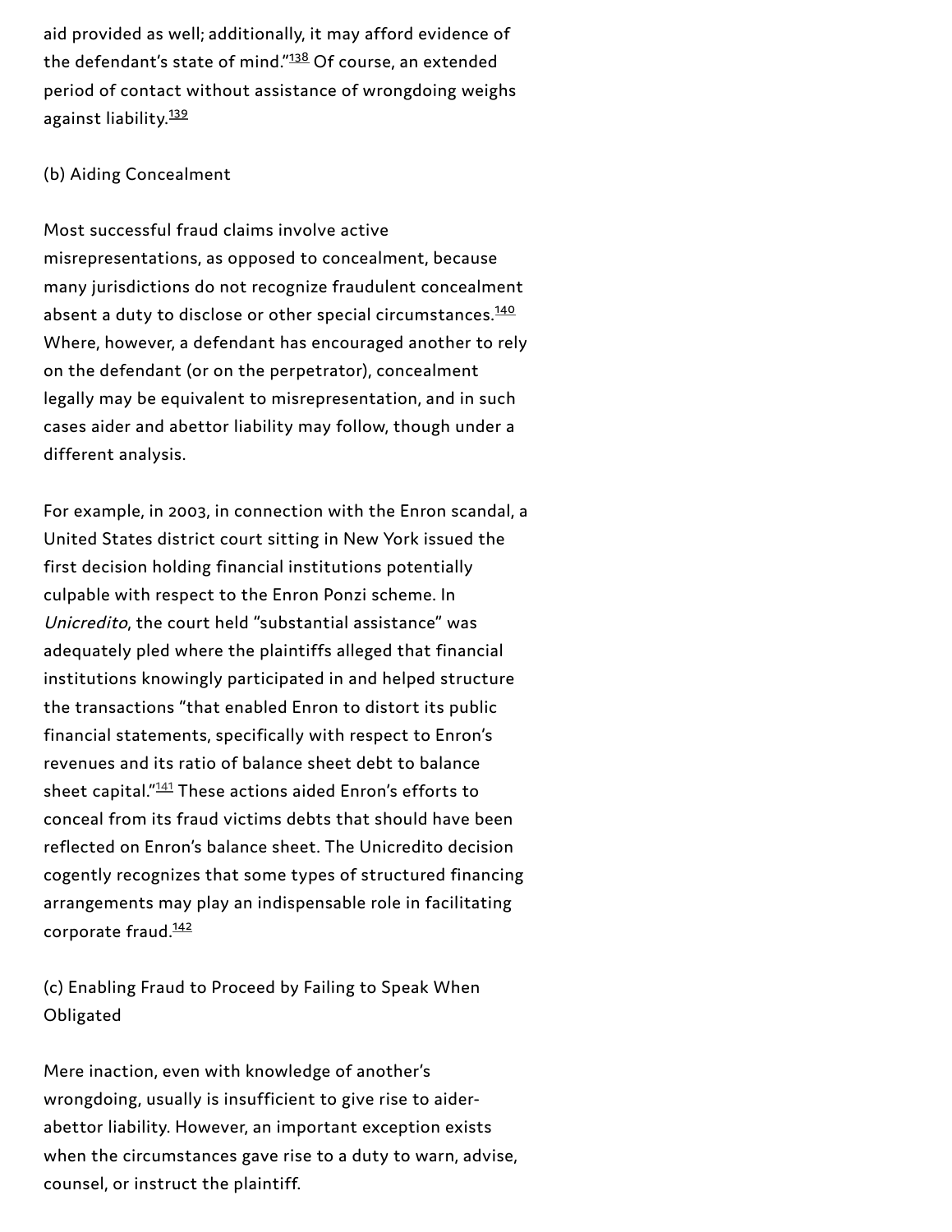Courts have stated that in certain cases of fraud aidingabetting status may not depend on whether the party assisted the primary tortfeasor by direct advice or support, but on whether the actor was obligated to disclose or halt another's wrongdoing discovered in the performance of customary business activities. For example, where the defendant breached a governmentally imposed (and public) obligation to disclose information to the Internal Revenue Service, which was alleged to have caused plaintiff to be misled, the defendant was subject to liability as aider and abettor.<sup>[143](#page-67-13)</sup> However, a law firm's failure to disclose its client's insolvency and inability to fulfill future obligations did not create liability for aiding and abetting fraud. Given that the law firm had no duty to disclose the information, its silence was not "substantial assistance" under Massachusetts law.<sup>[144](#page-67-14)</sup>

In most jurisdictions, aider-abettor status based solely on non-disclosure by the defendant probably can be established only when the defendant had a confidential or fiduciary relationship with the victim. "Absent a confidential or fiduciary relationship between the plaintiff and the aider and abettor, the inaction of the latter does not constitute substantial assistance warranting aider and abettor liability."<sup>[145](#page-68-1)</sup> Thus, a lending institution, at least one court has said, ordinarily has no duty to disclose merely based on its status as a lender.<sup>[146](#page-68-2)</sup>

One group of investors alleged, in the context of federal securities law, that a surety for an investment trust owed the investors a duty of disclosure (the breach of which gave rise to aider-abettor status). $^{147}$  $^{147}$  $^{147}$  However, the court declined to hold such a duty existed where (1) the parties had relatively the same access to the information to be disclosed; (2) the financial benefit and risk was roughly equivalent, and (3) the defendant was not aware plaintiff was relying on it to provide the information. [148](#page-68-0)

(d) Sliding Scale Approach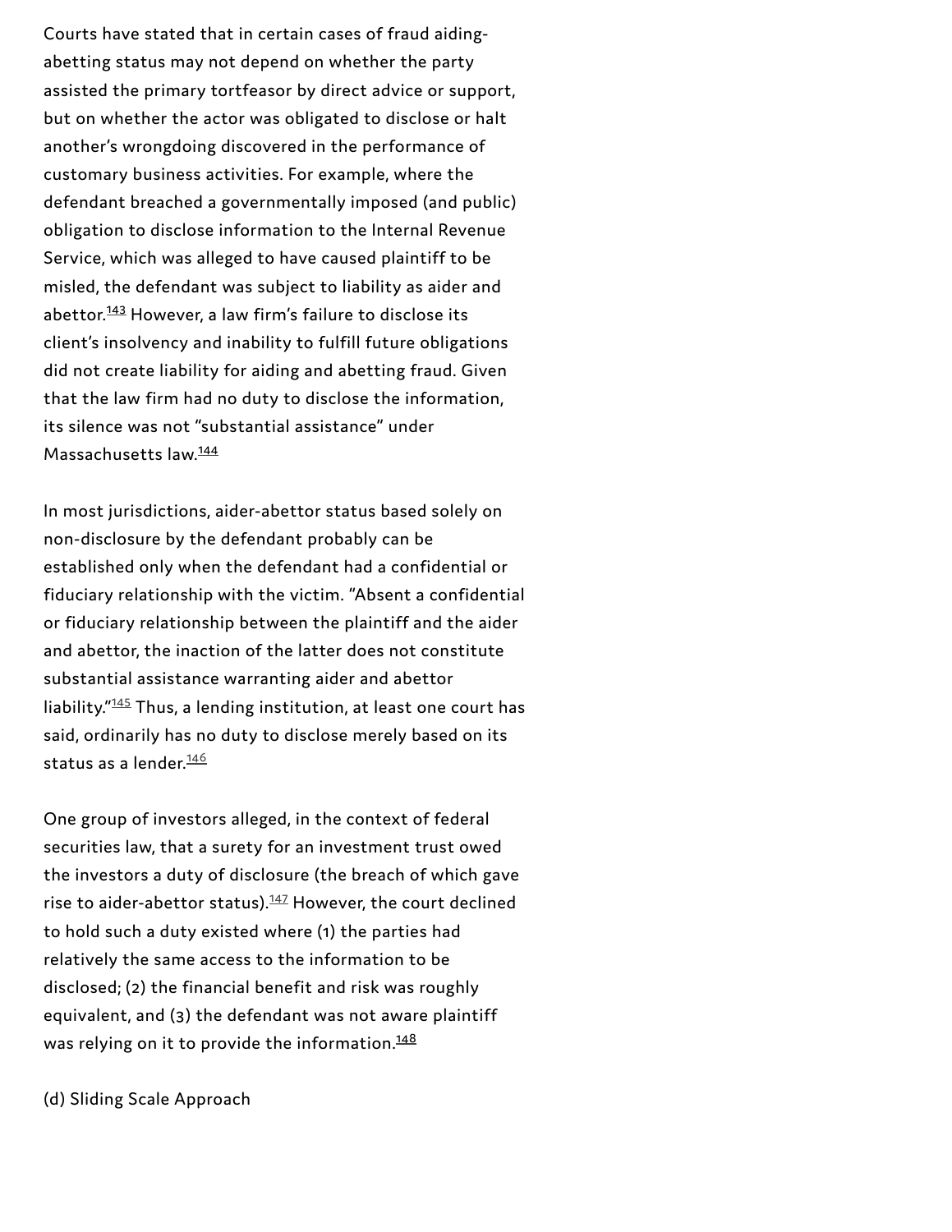In civil aiding-abetting cases, the Second Circuit employs a "sliding scale approach," effectively requiring a higher degree of intent when the level of assistance is slight.<sup>[149](#page-68-4)</sup> "The sliding scale, or in-tandem, analysis has been proposed as a way of dealing with the difficulty of proving the knowledge and substantial assistance elements."<sup>[150](#page-68-5)</sup> Where all that is alleged is "mere inaction," the intent requirement "scales upward," and plaintiffs have the additional burden of showing that the assistance rendered by such inaction is "'both substantial and knowing,' in other words, 'there must be something close to an actual intent to aid in fraud'  $\dots$  ." $^{\rm 151}$  $^{\rm 151}$  $^{\rm 151}$ 

This analysis has been said to require that "the second and third elements of the test for civil aiding and abetting liability be analyzed in tandem." $152$  "In tandem" signifies that where there is relatively good proof of the defendant's general awareness of the alleged wrongful activity, then relatively less evidence of substantial assistance may be required, and vice-versa. $^{153}_{ }$  $^{153}_{ }$  $^{153}_{ }$  A number of courts, in addition to those in the Second Circuit, have employed the "sliding scale" analysis. [154](#page-68-9)

#### **4. CAUSATION**

Causation is an essential element of an aiding and abetting claim. "Substantial assistance" requires the plaintiff to plead that the actions of the aider-abettor "proximately caused" the harm on which the primary liability is predicated. [155](#page-68-10) However, such causation has been interpreted to mean the injury was "a directly reasonably foreseeable result of the conduct." $156$  Some courts have held the plaintiff must demonstrate the aider and abettor provided assistance that was a substantial factor in causing the harm suffered. $^{157}$  $^{157}$  $^{157}$  But courts have not generally held that there must be an indisputable "but for" relationship between (i) the assistance rendered, and (ii) the harm to plaintiff.

Loss causation also will need to be established between the primary fraud and the victim's losses.<sup>[158](#page-69-0)</sup> Thus, if plaintiff*'*s harm was not proximately caused by the primary actor's wrongdoing, no further inquiry is needed.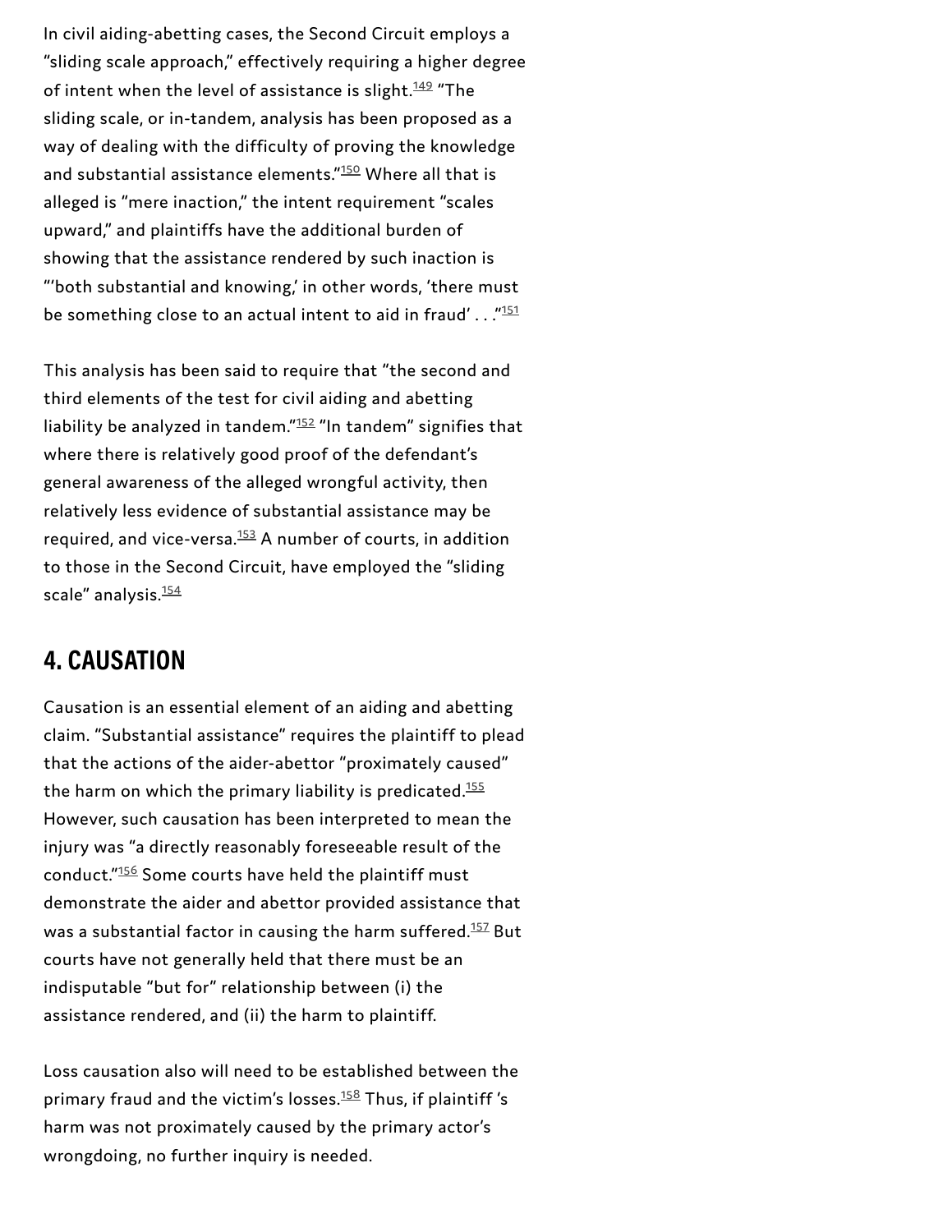### **B. AIDING AND ABETTING BREACH OF FIDUCIARY DUTY**

Fiduciary duties exist on the part of such persons as attorneys, trust administrators, and director and officers. [159](#page-69-2) Such parties are often claimed to have failed to uphold their duties of loyalty. Consequently, while fraud constitutes the largest source of aiding and abetting claims, breaches of fiduciary duty are close behind. As is not infrequent in the case of fraud, the perpetrator of the breach of fiduciary duty may be an individual or small company with little resources, whereas the aider-abettor may be a large institution with deep pockets.

In order to recover for aiding and abetting a breach of fiduciary duty, a plaintiff must establish: "(1) a fiduciary duty on the part of the primary wrongdoer, (2) a breach of this duty, (3) knowledge of the breach by the alleged aider and abettor, and (4) the aider and abettor's substantial assistance or encouragement of the wrongdoing." $^{\rm 160}$  $^{\rm 160}$  $^{\rm 160}$ Eighteen states have recognized a cause of action for aiding and abetting breach of fiduciary duty.<sup>[161](#page-69-1)</sup>

Below we discuss the "knowledge" and "substantial assistance" elements in the context of breach of fiduciary duty cases.

#### **1. KNOWLEDGE**

Knowledge on the part of the aider-abettor that a fiduciary relationship was being breached can adequately be pled by allegations that a fiduciary relationship existed, that the defendant knew of it, and that the defendant knew it was being breached.<sup>[162](#page-70-0)</sup> In the context of aiding and abetting, having "knowledge" of the underlying misconduct has been held to mean "[a]n awareness or understanding of a fact or circumstance; a state of mind in which a person has no substantial doubt about the existence of a fact." $^{\underline{163}}$  $^{\underline{163}}$  $^{\underline{163}}$ 

One court rejected a "constructive knowledge" standard in the context of aiding and abetting breach of fiduciary duty, and required instead the following instruction: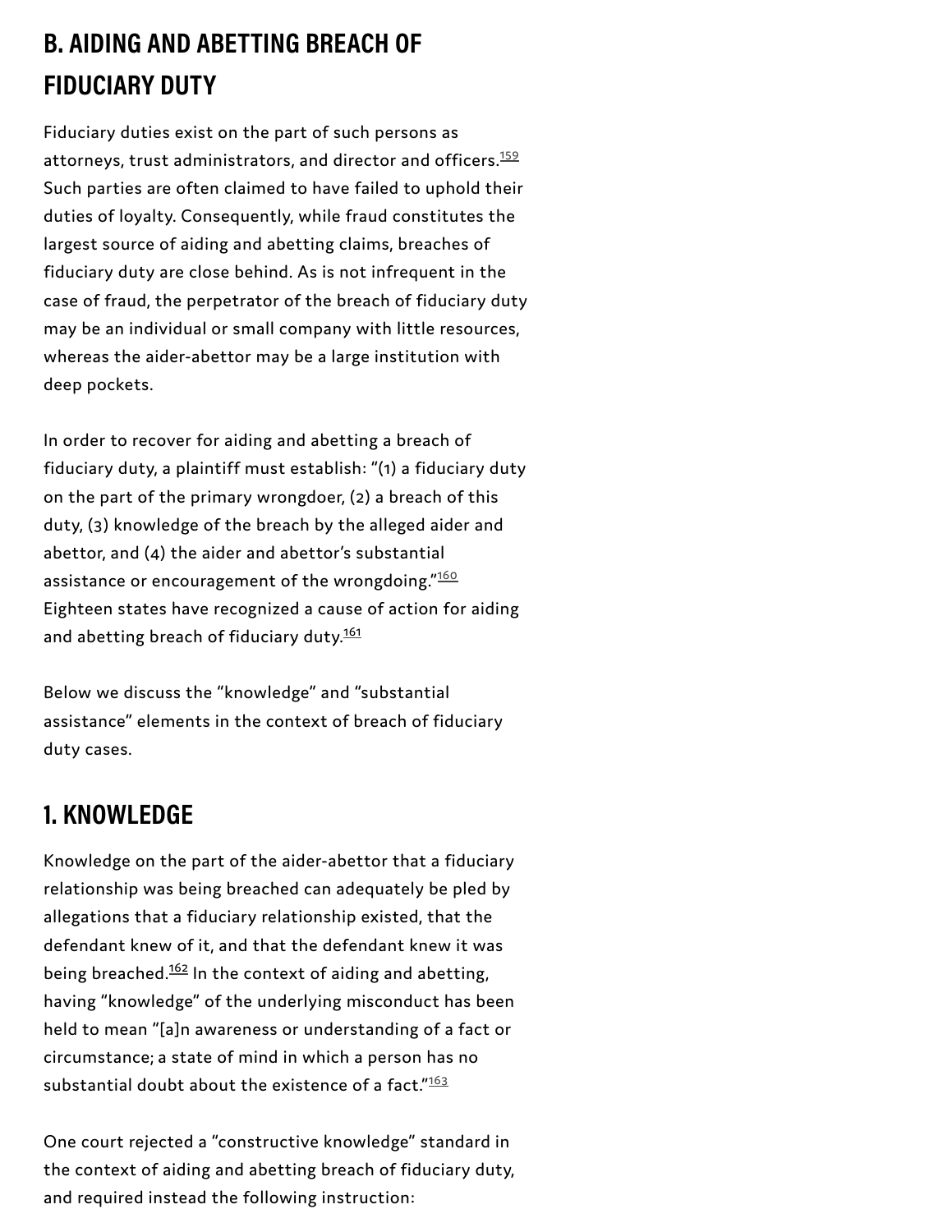[T]o act knowingly means to act with actual knowledge. This means that [plaintiff ] must prove [defendant] knew two things: That [defendant] owed a fiduciary duty to [plaintiff ], and that [defendant] was breaching that duty. It is not enough for [plaintiff ] to show that [defendant] would have known these things if it had exercised reasonable care."[164](#page-70-3)

The court noted, however, that plaintiff is not required to show the defendant acted with an intent to harm the plaintiff.<sup>[165](#page-70-2)</sup>

A notable recent breach of fiduciary duty case, employing a relatively liberal standard, is Higgins v. New York Stock *Exchange, Inc.* $^{\underline{166}}$  $^{\underline{166}}$  $^{\underline{166}}$  This dispute arose out of the merger, announced in April 2005, between the New York Stock Exchange, Inc. and Archipelago Holdings, LLC, through which the New York Stock Exchange would become a publicly traded company. Plaintiffs alleged that the terms of the merger agreement heavily and unfairly favored existing shareholders of Archipelago over the NYSE owners. [167](#page-70-5)

The CEO of NYSE, defendant Thain, was allegedly selfinterested in the merger, based on his financial involvements with defendant Goldman Sachs, a brokerage house that also was a major shareholder in Archipelago. It was alleged that Thain slanted the proposed merger agreement in favor of Archipelago for the ultimate benefit of Goldman Sachs and himself (as a large Goldman Sachs shareholder). [168](#page-70-6)

Plaintiffs noted that Goldman Sachs was retained by both the NYSE and Archipelago to act as a "facilitator" in exploring a potential combination, and to provide various financial services, notwithstanding that Goldman Sachs had substantial relations with Archipelago. The decision to retain Goldman Sachs to advise NYSE in the merger was approved by the NYSE board and by CEO Thain, who refused to recuse himself from the decision despite his close ties to Goldman Sachs and his fiduciary duties to the NYSE, which, according to the complaint, prohibits directors from deliberating in a matter in which they are personally interested. $^{169}$  $^{169}$  $^{169}$  Plaintiffs alleged that in order to structure a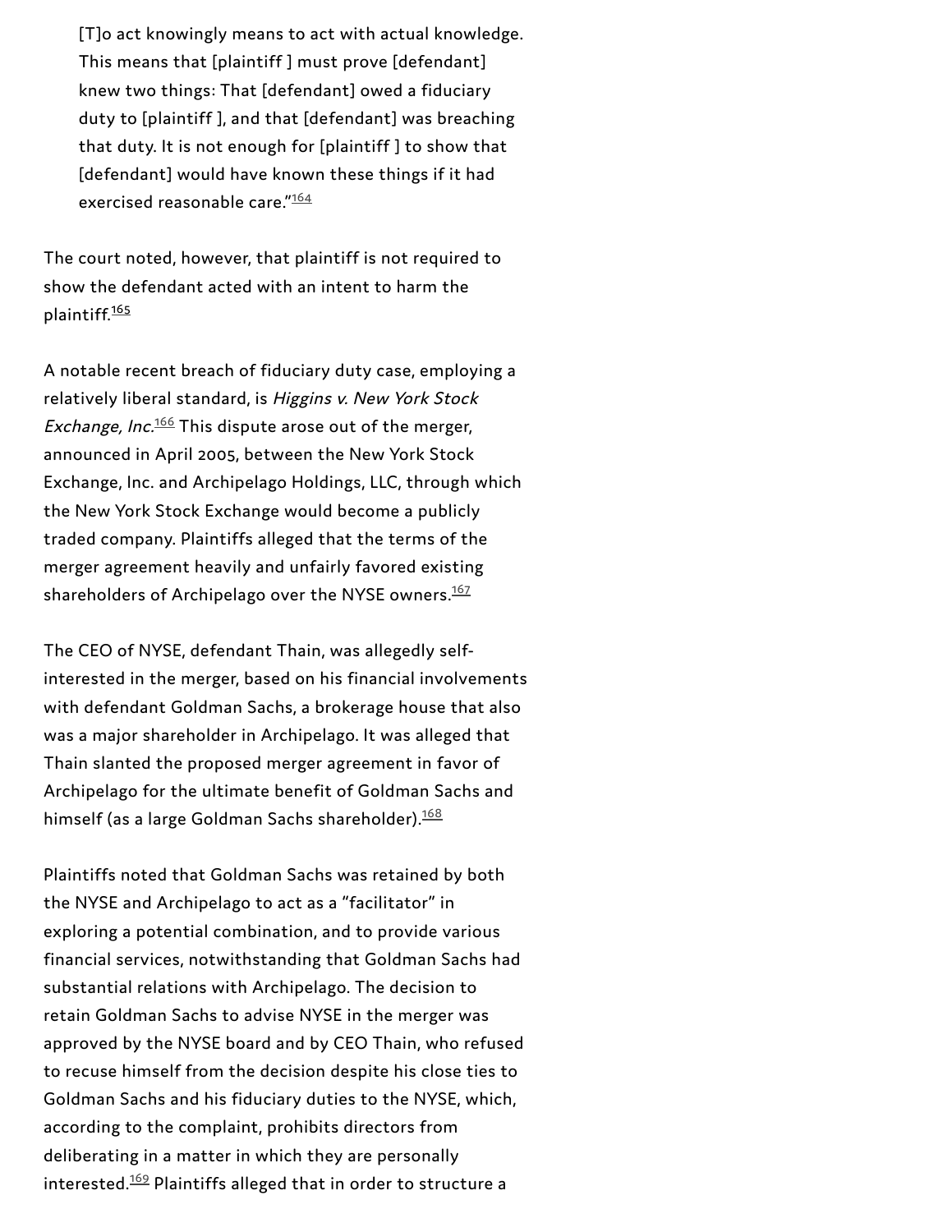deal that benefited Archipelago, Goldman Sachs provided "substantial assistance" to NYSE defendants in breaching their fiduciary duties by exerting its influence through Thain, its former CEO, as well as through a former NYSE Director and current Goldman Sachs CEO and other Goldman Sachs-affiliated NYSE directors who were "overly accommodating" to Goldman Sachs in order to structure a deal that benefited Archipelago.<sup>[170](#page-70-9)</sup>

Goldman Sachs contended that it was insulated from charges of aiding-abetting breach of fiduciary duty by an "engagement letter," which stipulated that the NYSE "understands and acknowledges that [Goldman Sachs is] rendering services to the [NYSE] and to Archipelago in connection with a Transaction. [NYSE] understands that potential conflicts of interest or a perception thereof, may arise as a result of our rendering services to both the Company and Archipelago."<sup>[171](#page-70-8)</sup>

The court rejected Goldman Sachs' argument, holding that the disclosure of the conflict by no means compels the conclusion that Goldman Sachs did not aid and abet the NYSE defendant's breach of fiduciary duty, as alleged by plaintiffs.<sup>[172](#page-70-10)</sup> Ironically, the letter *established* Goldman Sachs' knowledge of the conflicts; and those conflicts may of course have constituted a breach of fiduciary duty. The court deemed legally sufficient plaintiffs' allegations that Goldman Sachs substantially assisted the NYSE in breaching its fiduciary duties by "exerting its influence through its former CEO, Thain, and other Goldman Sachs-affiliated directors, in order to structure a deal that benefited Archipelago."<sup>[173](#page-71-0)</sup>

"Knowledge" that an insider was breaching his or her fiduciary duty to the company requires a relatively high level off awareness. "Red flags" may not be enough. A recent and illustrative case of "red flags" involved a precious metals trading company that had opened a revolving line of credit with the defendant bank, secured by an inventory of precious metals. The bank knew the trading company was in the business of selling precious metals as a dealer, and had other knowledge of how the trading company's president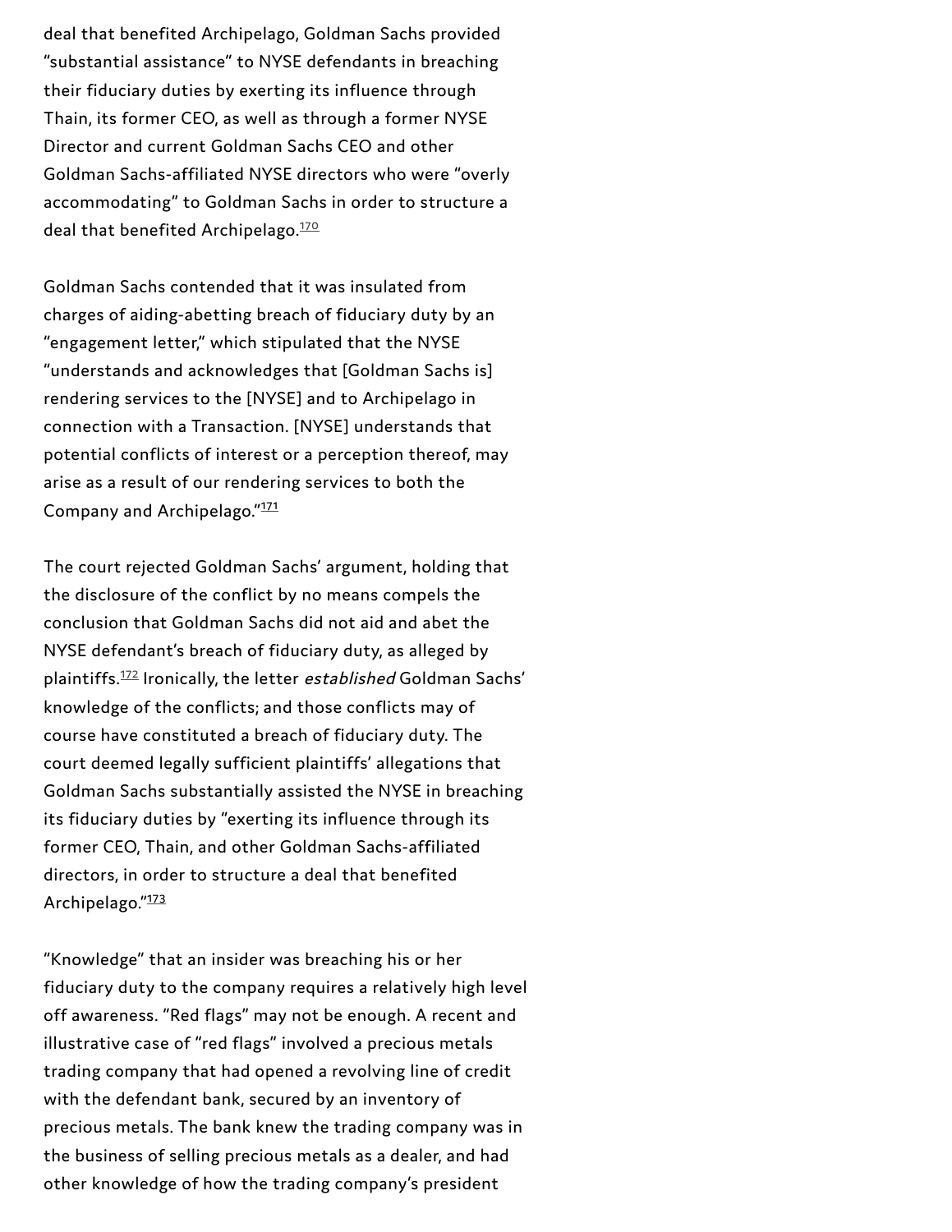disposed of assets (ultimately leading to the company's demise), but, according to the court, lacked knowledge of the president's breach of duty.<sup>[174](#page-71-1)</sup>

The complaint alleged that when the defendant bank decided to end its own metals financing program, it had looked for alternative lenders to assume the loans it had extended to dealers. The plaintiff trading company was urged by brokers, who may or may not have been acting at the bank's behest, to become a successor lender with respect to the bank's existing borrowers. The trading company agreed, and ultimately assumed approximately 200 of the bank's loans so that by 1993 it had a total loan balance of \$17.5M and, importantly, should have held \$24.4M in collateral posted by those lenders. However, the company's president, Clark, secretly had been misappropriating these assets, selling off the precious metal collateral in the company's daily operations, according to the complaint. [175](#page-71-2)

As these "take-out" loans were paid off by the trading company, the bank disposed of the collateral, per directions from Clark, typically returning it to the control of Clark (ostensibly acting for the trading company). Clark sold all or nearly all of the metals the bank transferred to the trading company, frequently to purchase additional loans from the bank, as well as metals futures contracts. However, when the price of silver rose in 1993, the company lost a large sum, was unable to purchase enough metals to replace the collateral it had sold, and filed for bankruptcy. [176](#page-71-3)

The trading company's trustee in bankruptcy sued the bank, alleging it had aided and abetted Clark's breach of fiduciary duty to the company. The court held, however, that the trustee needed to come forward with evidence to show the bank "knew" Clark was breaching a duty owed to the company. Though it was undisputed the bank knew the company was in some manner disposing of the metals it was acquiring, the bank's senior officers testified, apparently persuasively, that they were unaware Clark had been misappropriating the collateral metals. They pointed out: (i) the company was a metals dealer which regularly traded metals, and; (ii) the bank had no reason to believe the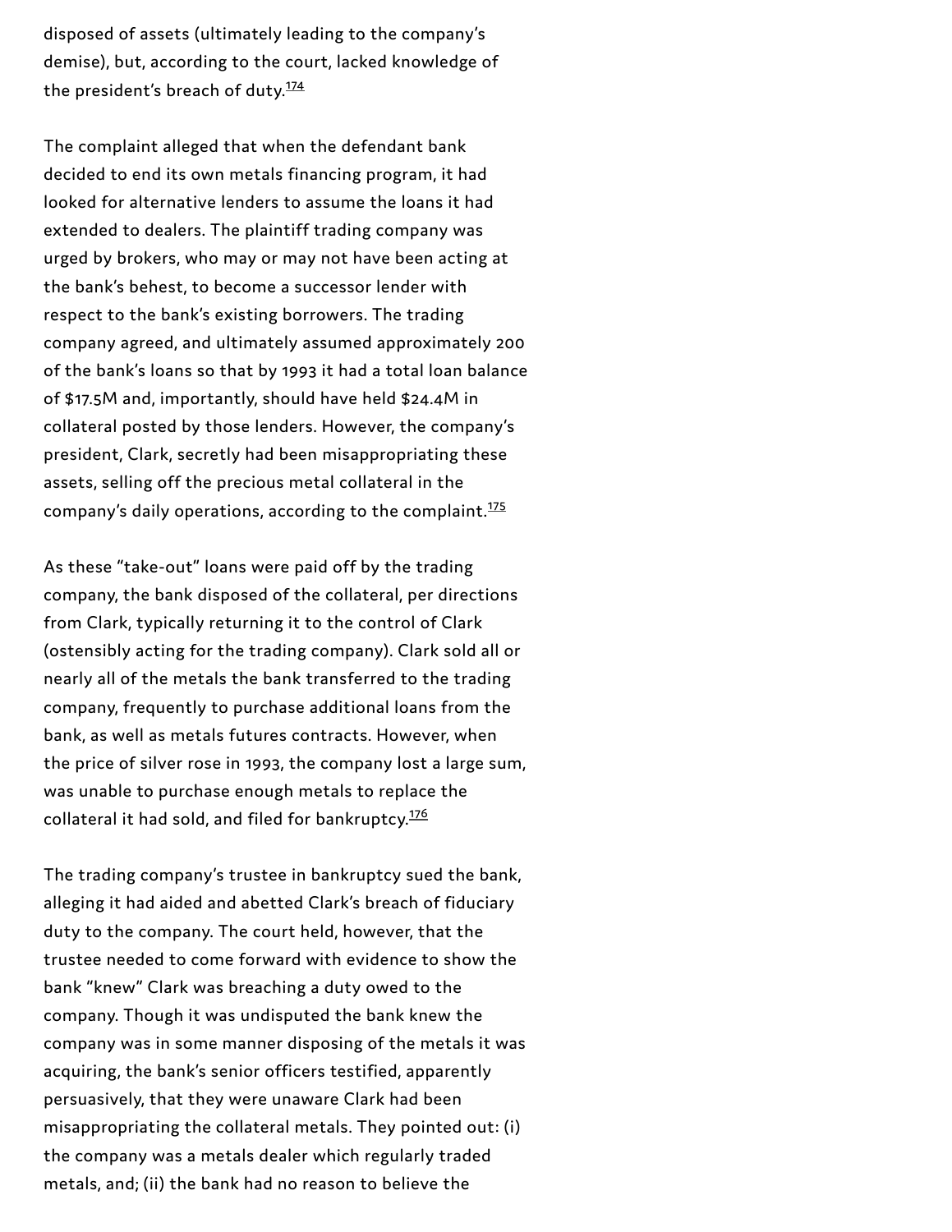company had not otherwise covered its positions (for example through futures contracts). The trustee contended the bank knew the company was selling the metals and was close to insolvent, and that the bank knew the silver metals market was volatile and typically full of unscrupulous lenders.<sup>[177](#page-71-4)</sup>

While the court conceded such evidence could have raised "red flags," that circumstance was not conclusive: the bank "owed no duty" to the company. "In the absence of any duty, proof of actual knowledge is required." And absent knowledge of the scheme or breach, the bank "could have had no intent to further either."<sup>[178](#page-71-5)</sup>

A plaintiff alleging aider-abettor liability should plead the defendant knew the principal's conduct contravened a fiduciary duty at the time it occurred. $^{179}$  $^{179}$  $^{179}$  In an ERISA case, for example, a plaintiff was required to show

not only that when [the ERISA Fund] was paying defendant's invoices, it was tapping the Plaintiff 's reserve account (rather than a general operating or legal defense account), but also that the Defendants were or should have been aware of the particular internal bookkeeping account [the Fund] was drawing on to pay them, and that such payment constituted a breach of [the Fund's] fiduciary duty.<sup>[180](#page-71-7)</sup>

Plaintiffs failed to adequately allege scienter (the requisite state of mind) where, according to the complaint, a management company falsely had represented to investors: that it had reviewed prices charged by the fund company it managed to ensure their consistency with market values; that defendant was vested generally with "management and control" of the fund company; that it had the authority to require the fund company to adhere to applicable laws; that it undertook risk management services for the fund company; that it communicated with the individual defendants, and that it knew about the fund company's fiduciary obligations to investors. $^{181}$  $^{181}$  $^{181}$  Even viewed collectively, the court held, those facts did not "permit an inference that [the management company] had actual knowledge of the alleged fraud."<sup>[182](#page-71-9)</sup>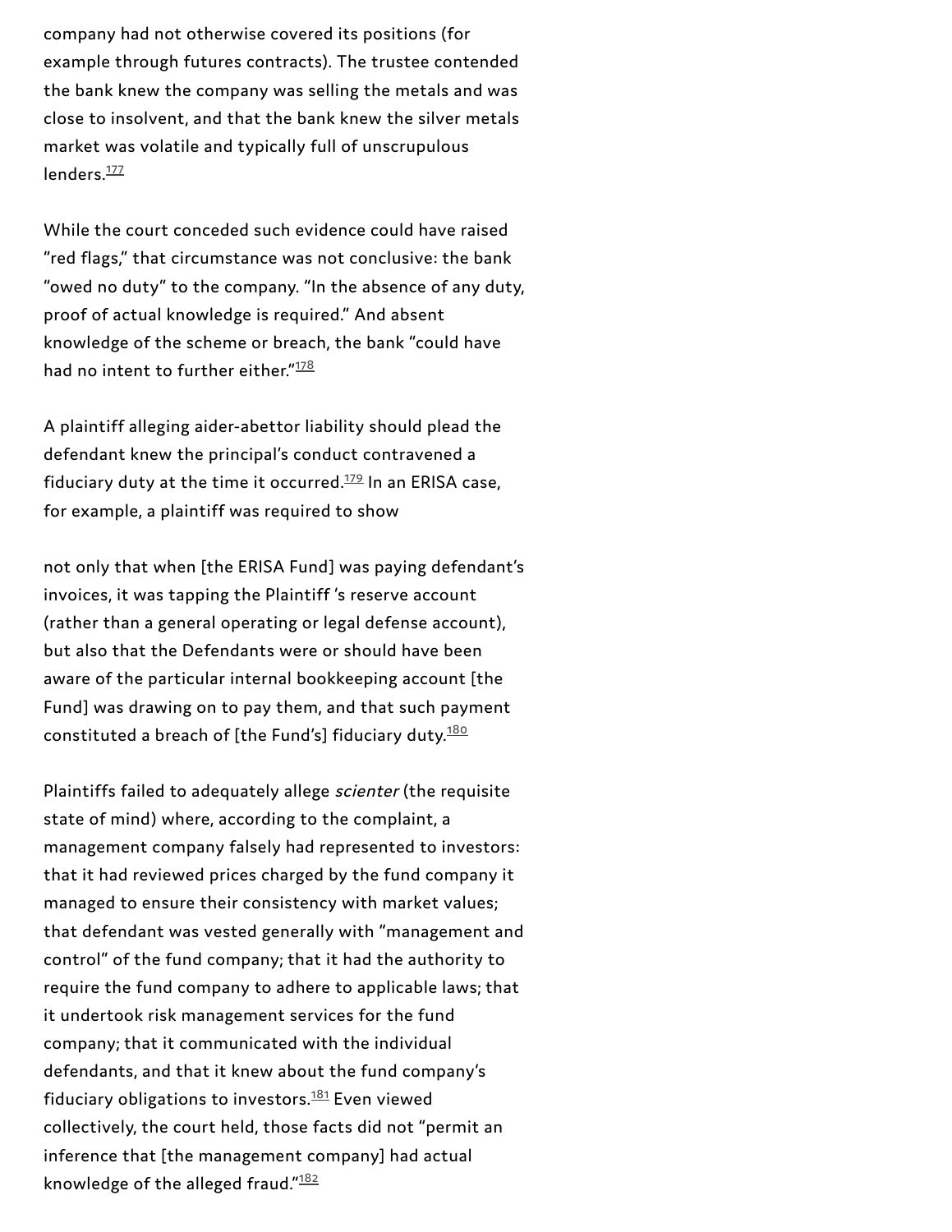Nevertheless, unlike an action based on conspiracy, aiding and abetting liability may, according to several decisions, be satisfied by proof that a defendant acted recklessly.<sup>[183](#page-71-10)</sup> And as in fraud cases, aiding and abetting may be shown inferentially, such as by the existence of a conflict of interest and encouragement on the part of the aider-abettor to the actor to negotiate contracts that were prejudicial to plaintiff, $^{184}$  $^{184}$  $^{184}$  though, seemingly incorrectly, it also has been held that "[w]hat is clear from all the cases and the RESTATEMENT is that there is not a lower level of culpability or scienter for aiding and abetting than for the underlying tort."<sup>[185](#page-71-11)</sup>

### **2. SUBSTANTIAL ASSISTANCE**

"Substantial assistance" in aiding-abetting breach of fiduciary duty cases may be easier to establish than in fraud cases. For example, substantial assistance has been evidenced by mere advice by attorneys to a company president on how he might "warehouse premiums" so he could purchase illicit off-shore insurance policies. [186](#page-72-0) Similarly, where counsel for a partnership failed to inform a principal of material business dealings, counsel was subject to aider-abettor liability. $^{187}$  $^{187}$  $^{187}$  And where a bank lent sums to the fiduciary (a trust) knowing the loan was made for purposes of misleading a plaintiff creditor, the lender was liable to the plaintiff.<sup>[188](#page-72-2)</sup>

The relative ease of alleging "substantial assistance" in breach of fiduciary duty cases is noteworthy, and likely stems in part from the high level of duty owed by the fiduciary. Because of this elevated duty, when a secondary actor renders assistance the nexus between assistance and harm to the plaintiff frequently is apparent, or should be.

### **V. FACTUAL MATRICES IN WHICH AIDING-ABETTING CLAIMS ARE COMMON**

Aiding and abetting doctrine is reasonably well defined; however, close analysis reveals nuances that may be distinct to a particular fact pattern. Greenmail cases, for example, have a body of law practically their own, as in such cases the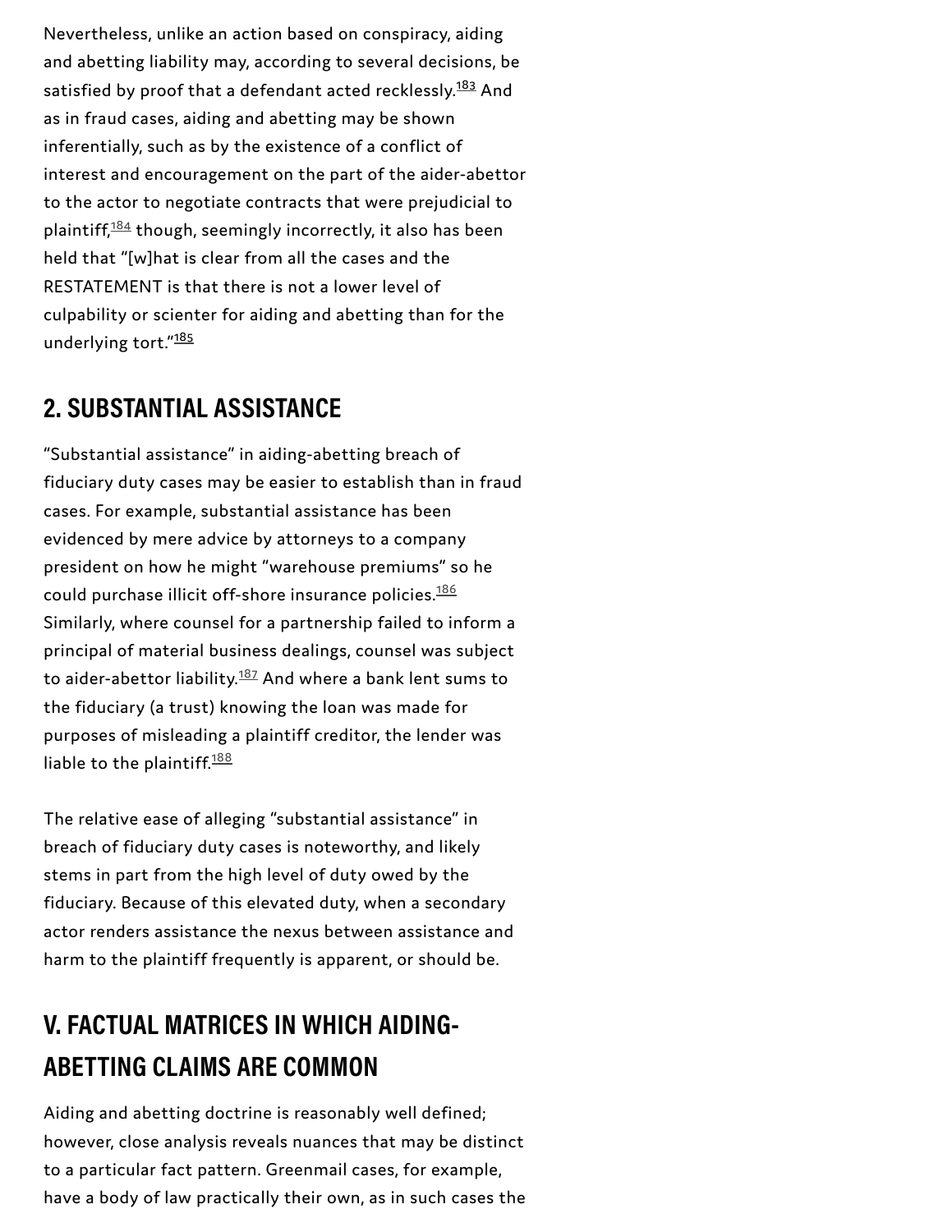"assistance" is often pronounced, though evidence of "knowledge" frequently is more debatable. Given such distinctions, there is much to be learned from a comparative discussion of aiding and abetting law from the standpoint of some noteworthy fact-patterns. There are no over-arching themes common to the varying relationships and circumstances. Rather, aiding-abetting doctrine has tended more to adjust to the particular relationship in question than to crystallize around immutable principles.

### **A. ATTORNEYS**

Certain courts have adopted the principles of the RESTATEMENT (SECOND) OF TORTS section 876(b) to subject to liability attorneys who have aided a client in the client's breach of duty to a third party. $^{189}$  $^{189}$  $^{189}$  As discussed above, $^{190}_{ }$  $^{190}_{ }$  $^{190}_{ }$  the threshold for substantial assistance appears markedly lower in breach of fiduciary duty cases where a professional, such as an attorney, is the alleged secondary actor.

In Reynolds v. Schrock, the court held that a jury could find aiding-abetting liability where plaintiff alleged the attorney, having drafted the settlement agreement between the partners and knowing the partners owed each other fiduciary duties, nonetheless advised one partner to breach her duty to the other, then helped her conceal that breach, and received over \$130,000 for his role in the transaction that constituted the breach.<sup>[191](#page-72-3)</sup> By contrast, however, an attorney's advice to the client outlining the range of options and the consequences that might flow from them, does not give rise to secondary liability if, after hearing the advice, the client chooses upon her own to engage in conduct that results in a breach of duty.<sup>[192](#page-72-7)</sup> Substantial assistance or encouragement of the client's breach of fiduciary duty needs to rise to "affirmative conduct that actually furthers the client's breach of fiduciary duty, done by the attorney with knowledge that he or she is furthering the breach." $^{193}$  $^{193}$  $^{193}$ 

Recently, the Third Circuit undertook a careful analysis of the "substantial assistance" prong of aider-abettor liability, in a case concerning the aftermath of the financial demise of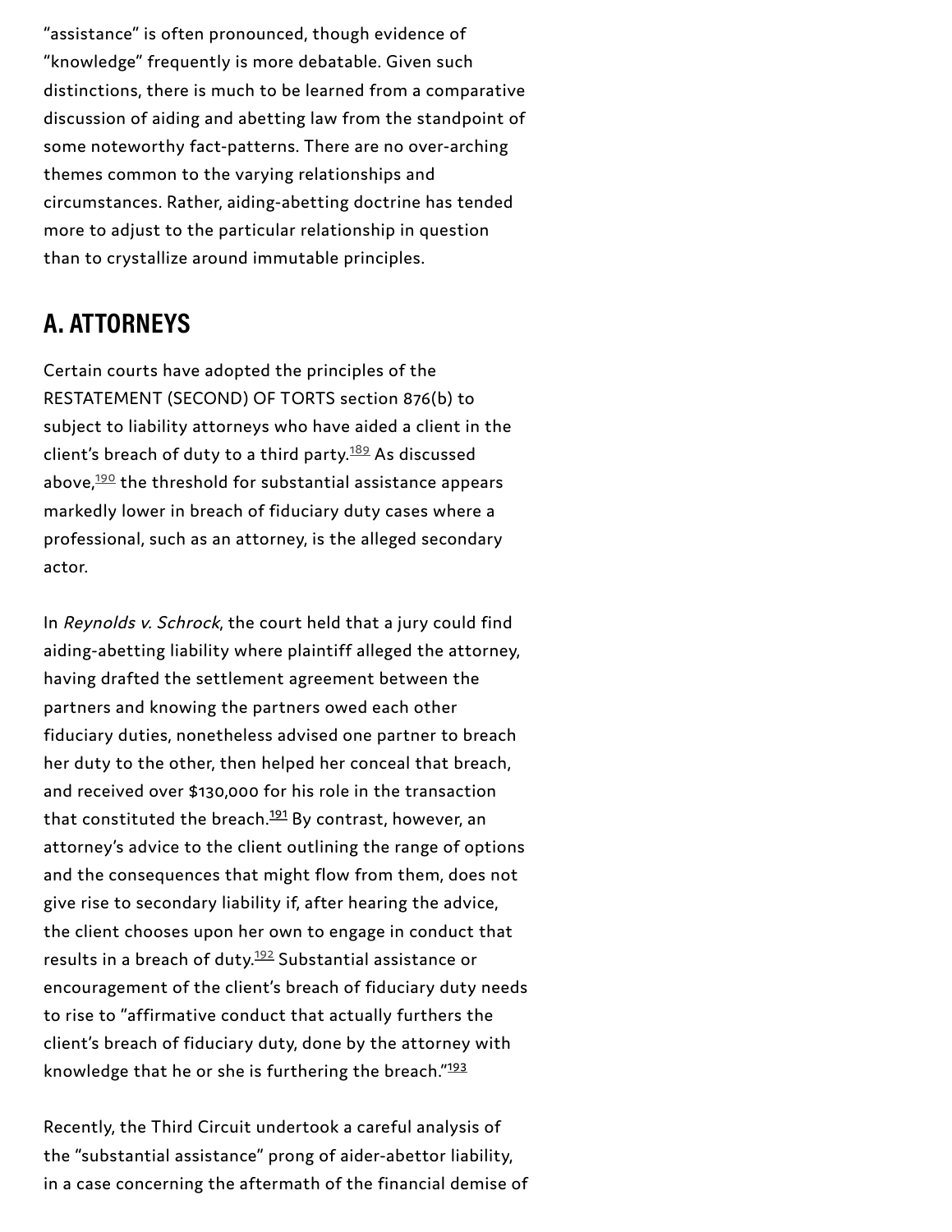automotive entrepreneur John DeLorean. $^{194}$ DeLorean owed fees for legal services, and ultimately the creditor law firm sued him, seeking a substantial judgment. As attachable funds seemingly were either non-existent or elusive, the chief asset targeted by the creditor law firm was DeLorean's country estate, the 430-acre "Lamington Farm." However, the alleged aider-abettor, DeLorean's new law firm, had prepared a Memorandum of Life Lease in which "Genesis," the purported title holder of Lamington Farm, acknowledg e d a preexisting life lease created in 1987 between DeLorean, as lessor, and DeLorean, as guardian for his children, as lessee.<sup>195</sup> automotive entrepreneur John DeLorean.<sup>1326</sup> DeLorean<br>feas for logal services, and ultimately the creditor la<br>sued him, seeking a substantial judgment. As attach<br>timds seemingly were either non-existent or elusive<br>chief as

At this point, the alleged machinations became somewhat convoluted. The complaint alleged that the defendant law firm created the life lease memorandum after entry of judgment in favor of plaintiff (the creditor law firm). The plaintiff alleged the life lease was a fiction and that the defendant law firm knew it was, having created it in support of a wrongful attempt to obstruct plaintiffs' enforcement of their judgment against DeLorean.<sup>196</sup>

Two weeks before DeLorean was to be deposed in connection with disposition of his assets, the defendant law firm recorded the purported life lease memorandum with the Somerset County Clerk. The firm subsequently misrepresented to the clerk that the order had the effect of dissolving a prior order in favor of plaintiffs that had set aside DeLorean's fraudulent conveyance of Lamington Farm to Genesis. The clerk relied on this deceptive letter and entered on the public record erroneous marginal notations in that regard. $\frac{197}{2}$ 

After the creditor law firm obtained a writ of execution from the U.S. District Court that included personal property (and DeLorean's shares in a Nevada corporation (CRISTINA)), DeLorean's counsel contacted counsel for DeLorean Cadillac, which was controlled by DeLorean's brother. (DeLorean Cadillac had obtained a writ of execution against DeLorean.) DeLorean Cadillac's attorney agreed to a request not to contact the creditor law firm concerning furniture described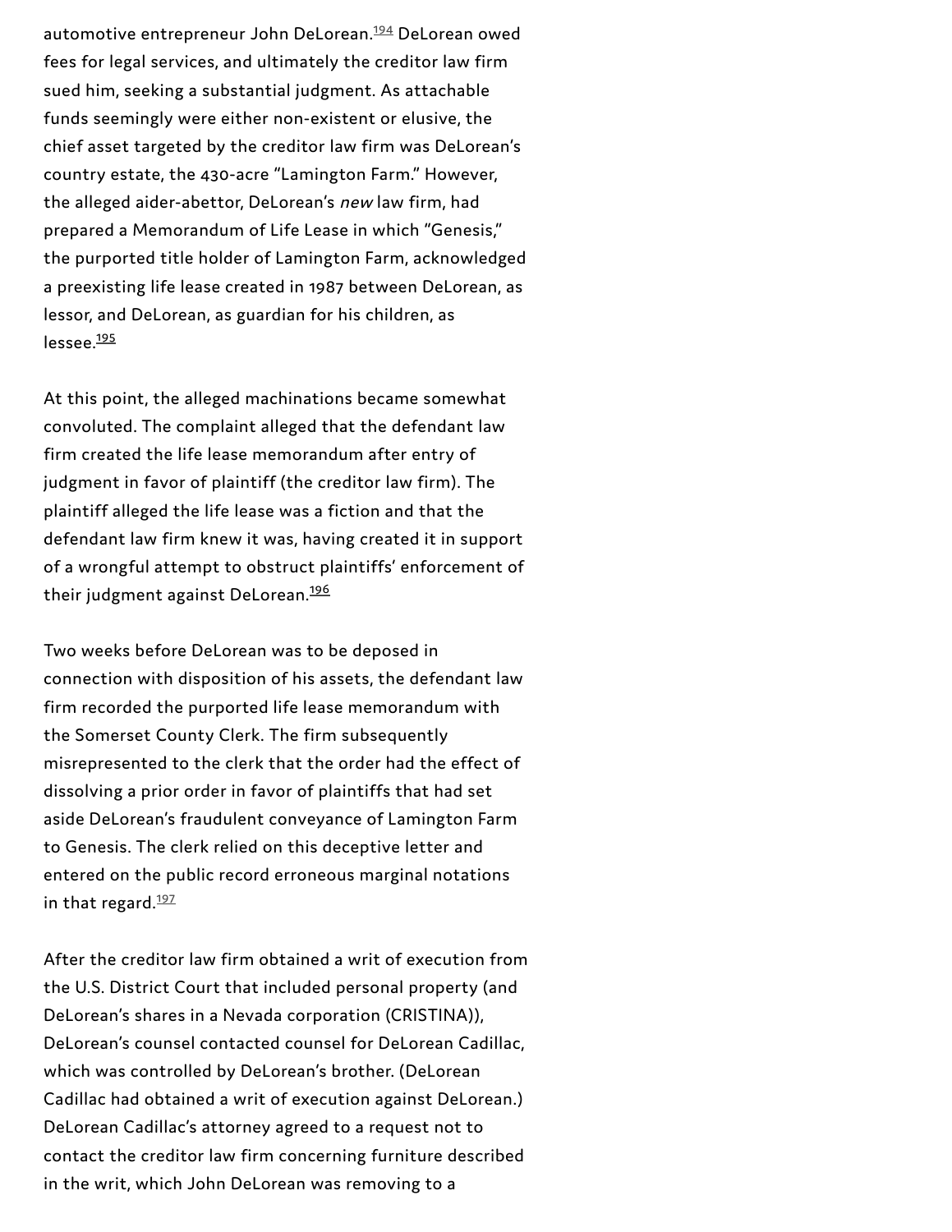warehouse owned by DeLorean Cadillac. Nor did the defendant law firm disclose to the Court when they moved to vacate plaintiffs' writ that DeLorean had delivered the CRISTINA shares to the marshal to facilitate the execution by DeLorean Cadillac on its writ.<sup>[198](#page-73-2)</sup>

The Third Circuit Court of Appeals, taking all of this in, observed that, unlike in a conspiracy case, plaintiffs did not need to plead "shared intent." Civil liability for aiding and abetting arises when one knows the other's conduct constitutes a breach of duty "and gives substantial assistance or encouragement to the other so to conduct himself . . . ."<sup>[199](#page-73-1)</sup> Because the defendant law firm knew DeLorean was seeking to perpetuate a fraud on his creditor, the firm's extensive involvement and assistance in the scheme subjected it to liability as aider-abettor.

The attorney aider-abettor decisions draw a line between the mere rendering of advice to a wrongdoer, on the one hand, and actively misleading or affirmative conduct directed toward a third party on the other. The attorney, as counselor, almost certainly will receive better protection than the attorney who acts as the public and active agent of a wrongdoer.

#### **B. BANKING TRANSACTIONS**

Financial institutions are among those entities most frequently charged with aiding and abetting fraud. Because modern banks provide an array of valuable, and frequently innovative, financing services, banks often are regarded as having been a "partner in crime" with a company the bank may have considered merely a "borrower" or "customer." The factual elements frequently recurring in bank fraud cases include, most notably: (i) financing, through a series of transactions, of a fraudulent enterprise over an extended duration; (ii) the bank's use of actual or alleged "atypical" banking practices, and; (iii) an ultimate bankruptcy (or absconding with funds) by a borrower or client of the bank.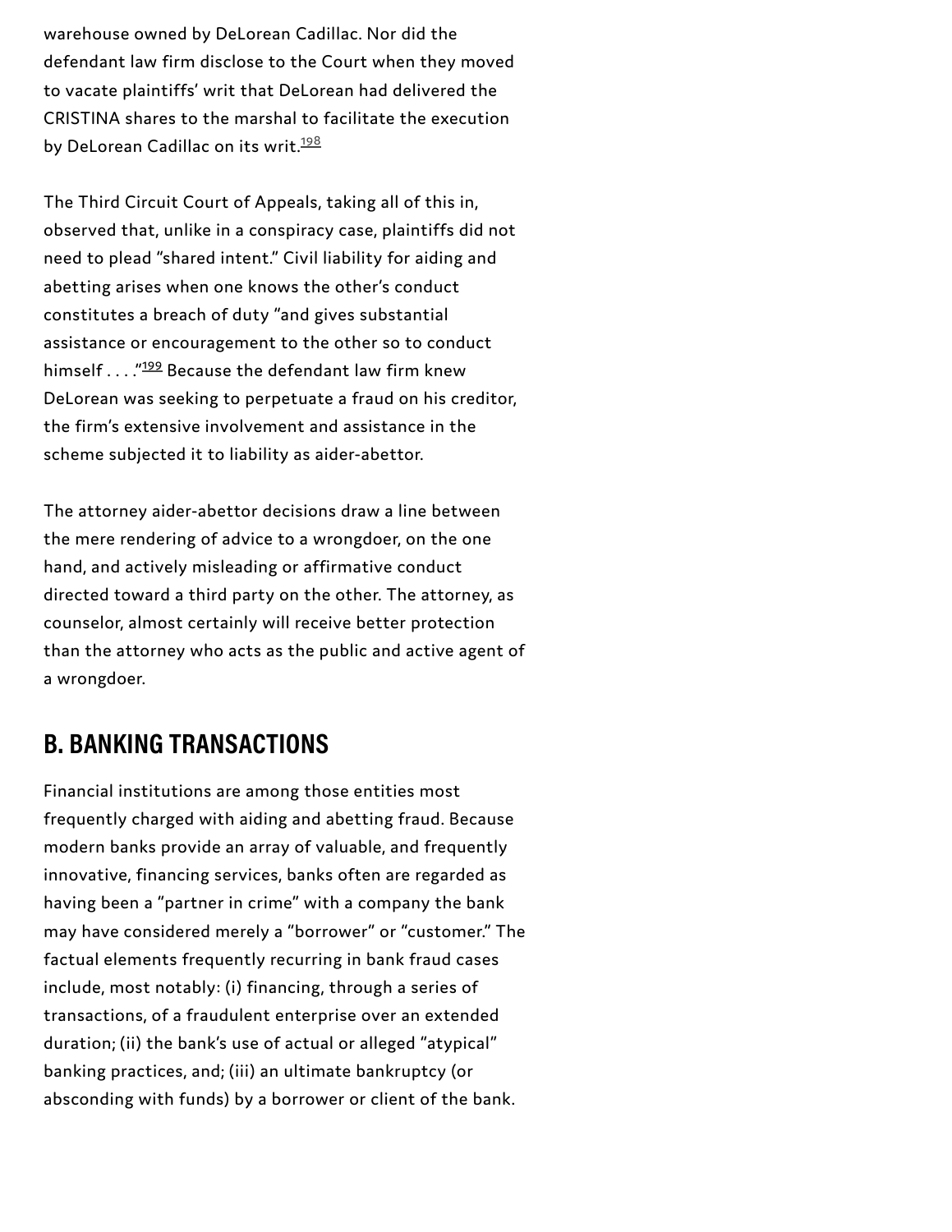In Channel World Trading E.C. with change Bank of<br>
Connorma, <sup>223</sup> plaintiff Channel World undernoot to invest in<br>
connorma,<sup>223</sup> plaintiff Channel World undernoot to invest in<br>
a related by singes mentioned (Connormation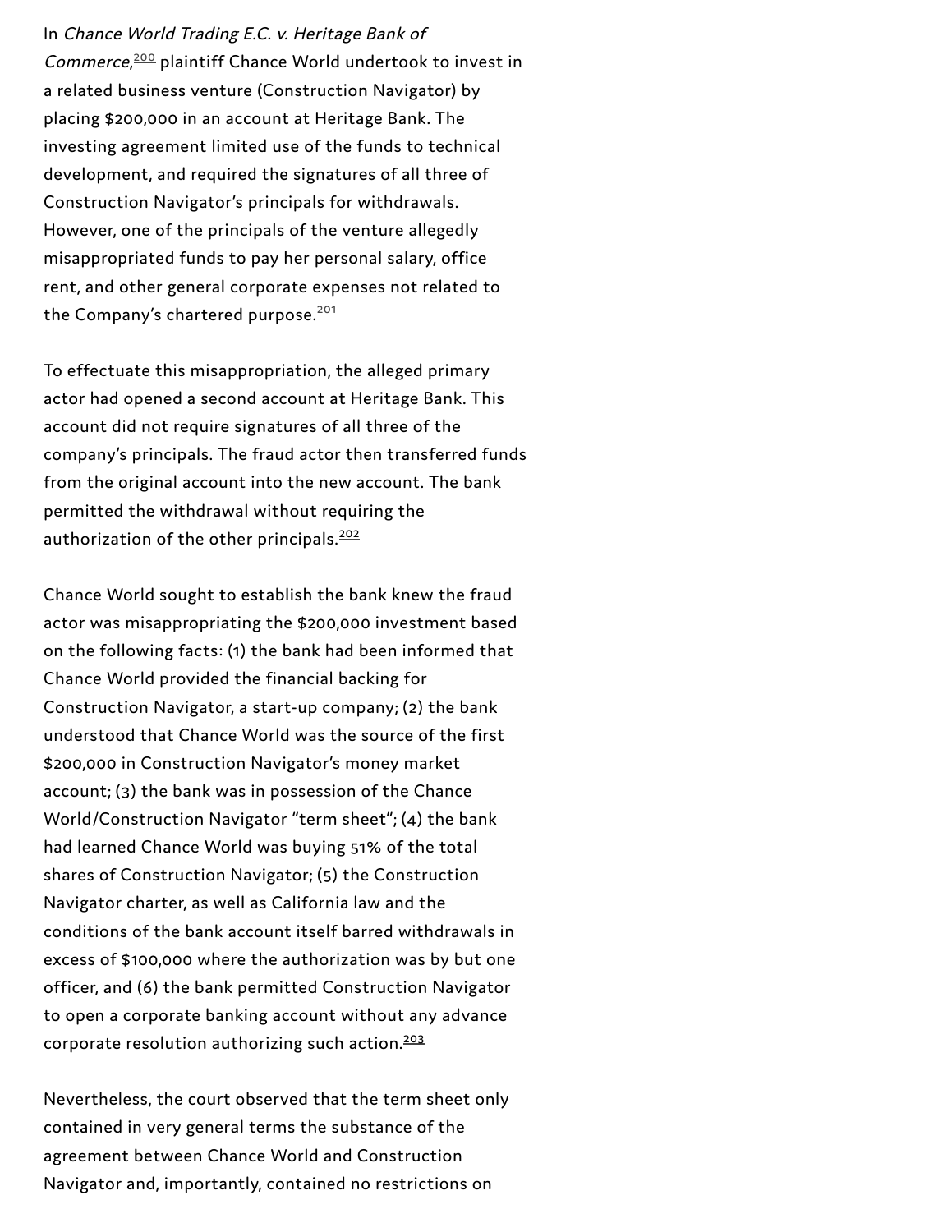Construction Navigator's use of funds. As a matter of California law, the court held, the violation by the bank of its own internal policies and procedures, without more, is insufficient to show a bank was aware of fiduciary breaches committed by customers.<sup>[204](#page-73-2)</sup> The court held that Chance World needed to produce evidence that Heritage Bank had actual knowledge of the fraud actor's crimes; it could not rely on inferences drawn from "sloppy work" by the Bank. [205](#page-73-0)

In another case, in May 2003 Allied Irish Banks, PLC filed suit in the Southern District of New York against Bank of America and Citibank.<sup>[206](#page-73-3)</sup> Allied sought to recover for losses incurred by its then subsidiary, Allfirst, between 1997 and 2002 by a rogue foreign exchange trader, John Rusnak. Rusnak had hid his losses for several years by booking fictitious trades and manipulating Allfirst's internal controls. He pled guilty to bank fraud and was sentenced to seven and one-half years in prison, according to the Complaint.

Allied has alleged that Citibank and Bank of America: (1) carefully tailored their reporting to Allfirst to omit information concerning Allfirst's profits and losses, mark-tomarket positions, and risks; (2) were persuaded not to seek margin from Rusnak, which would have disclosed his trading losses; (3) provided to Rusnak \$200 million in funding disguised as the proceeds of Rusnak's foreign exchange trading; (4) executed \$170 million in trades that helped Rusnak undermine Allfirst's controls but had no business purpose, and; (5) doctored trade confirmations to cover up Rusnak's fake trades. The unusual procedures allegedly helped to avoid detection by Allfirst's internal controls. [207](#page-73-4)

Rusnak allegedly persuaded the banks to utilize unusual trading "recaps," which omitted information concerning the price of Rusnak's positions, the risk, or its current mark-tomarket value. The confirmation also excluded transfer activity and profit and loss information. Because of Rusnak's unusual requests concerning documentation, "BofA and Citibank knew or should have known that Rusnak wanted to hide material information from Allfirst," according to the complaint. [208](#page-73-1)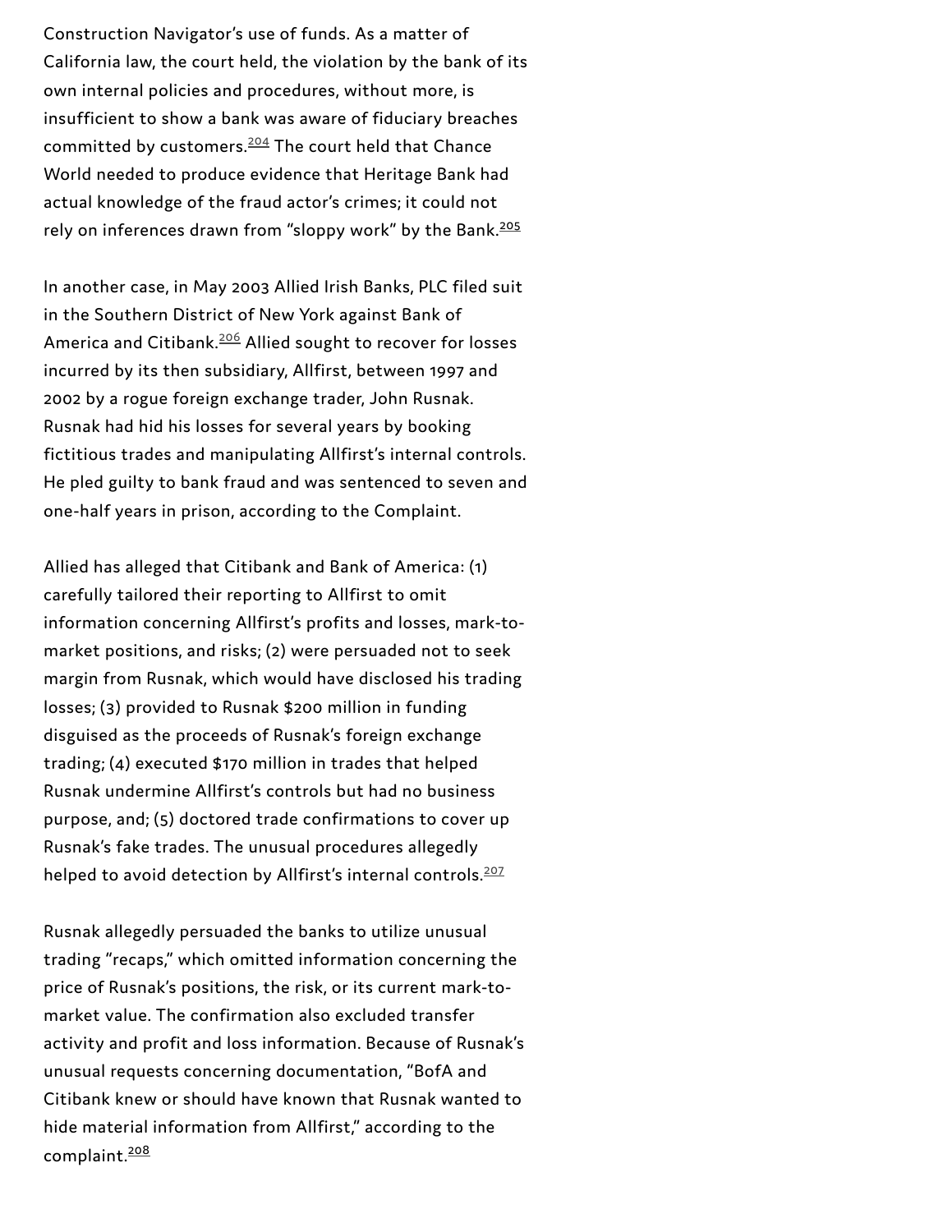Further, Bank of America allegedly executed currency trades with Rusnak that were disguised loans. For payment of a small premium on a call option that could never be exercised, Rusnak received \$120 million in funds (a premium on a put option) coupled with future liability well in excess of that amount on the put option to Bank of America. In March 2001, Bank of America allegedly paid Allfirst \$74.9 million for a "put option" on \$230 million worth of yen with an exercise date of March 7, 2002.<sup>[209](#page-73-7)</sup> Though it created a short-term gain, the transaction created an unbalanced long-term liability, according to the complaint.<sup>[210](#page-73-8)</sup>

The Court held the complaint properly stated a claim for aiding and abetting fraud.<sup>[211](#page-73-5)</sup> Bank of America's actual knowledge of the fraud was adequately pled based on the allegations Rusnak told the bank he wanted information omitted from daily trade confirmations, monthly reports, and communications between the bank and Allfirst "because he sought to conceal such information from his employer." $\frac{212}{2}$  $\frac{212}{2}$  $\frac{212}{2}$ "Substantial assistance," in the form of "deliberate concealment" properly was pled by alleging the bank concealed information by withholding it, and by "actively and deliberately altering documents."<sup>[213](#page-73-6)</sup>

Bank of America was also the subject of aiding-abetting charges in *In Re Parmalat,<sup>[214](#page-74-1)</sup>* where it contended that the breach of fiduciary duty at issue merely concerned a supposed duty owed to Parmalat's stakeholders. Because, according to Bank of America, Parmalat owed no such duty to its stakeholders, there could have been no breach of fiduciary duty (and thus no liability for aiding and abetting). The court disagreed, holding that the complaint adequately had alleged that the bank aided insiders in breaching duties the insiders owed to Parmalat.<sup>[215](#page-74-0)</sup>

Bank of America was alleged to have assisted Parmalat affiliates' managers in "structuring and executing a series of complex, mostly off-balance sheet, financial transactions that were deliberately designed to conceal Parmalat's insolvency."<sup>[216](#page-74-2)</sup> According to plaintiffs, Bank of America's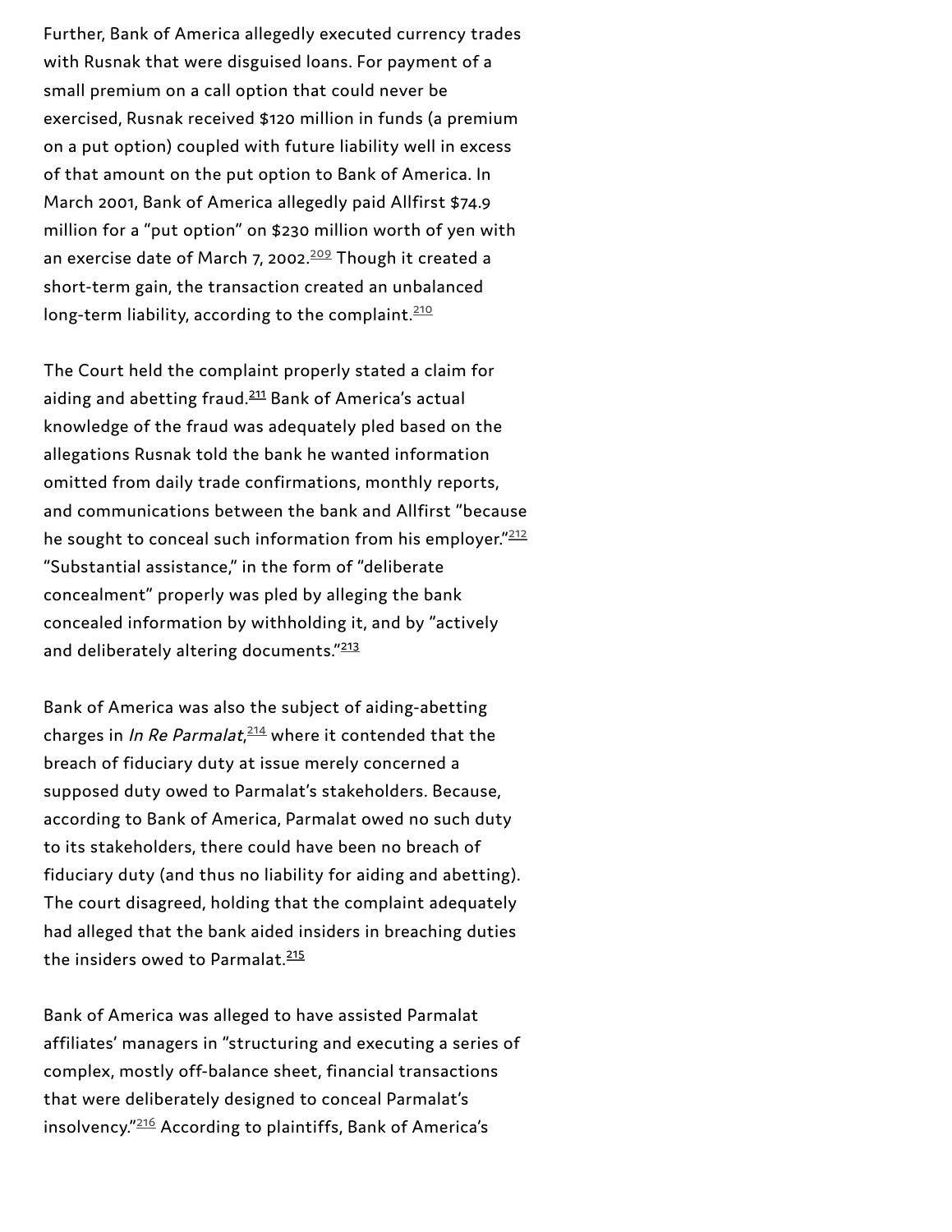knowing assistance ensured that Parmalat's financial statements were false and misleading, which resulted in Parmalat's bankruptcy.<sup>217</sup>

Specifically, plaintiffs alleged that in 1997, Bank of Americ a had entered into an \$80 million five-year credit agreement with one of Parmalat's Venezuelan subsidiaries. The parties did not disclose a side letter that gave Bank of America additional guarantees, a \$120,000 "arrangement fee" and interest beyond the publicly disclosed rate. According to plaintiffs, that transaction made Parmalat appear healthie r and more creditworthy than, as Bank of America allegedly knew, Parmalat really was.

In addition, in 1998, Bank of America allegedly entered into an \$80 million eight-year credit agreement with two of Parmalat's Venezuelan subsidiaries and a \$100 million credit agreement with a Brazilian subsidiary. These loans were secured by cash deposits made by an Irish Parmalat subsidiary in the entire amounts of their respective loans. The Irish subsidiary obtained the funds through issuance o f eight-year notes to institutional investors in the U.S. in private placements arranged by Bank of America. Consequently, the funds from investors flowed to South American subsidiaries; Bank of America took no risk and, when Parmalat's troubles surfaced in December 2003, Ba n k of America foreclosed on the collateral. The fact that the loans were secured by cash put up by Parmalat was not disclosed publicly. Thus, the purchasers of the eight-year notes did not know they were contributing collateral for Bank of America loans. Nor, importantly, did the purchase r s of Parmalat's stock know that Parmalat had approximately \$180 million less available cash than its financial statements indicated. Again, side letters increased the fees and interest payable to Bank of America and were not disclosed, further distorting Parmalat's financial picture. Also, the actual purpose of the Venezuelan loans was to extinguish debt under the December 1997 agreement with Bank of America, rather than as the public disclosure indicated, "to fund import/ export activities by the Venezuelan companies," Parmalat's bankruptcy.<sup>212</sup><br>Specifically, plaintiffs alleged thad entered into an \$80 millio<br>with one of Parmalat's Venezu<br>did not disclose a side letter t<br>additional guarantees, a \$120,<br>interest beyond the publicly d<br>plai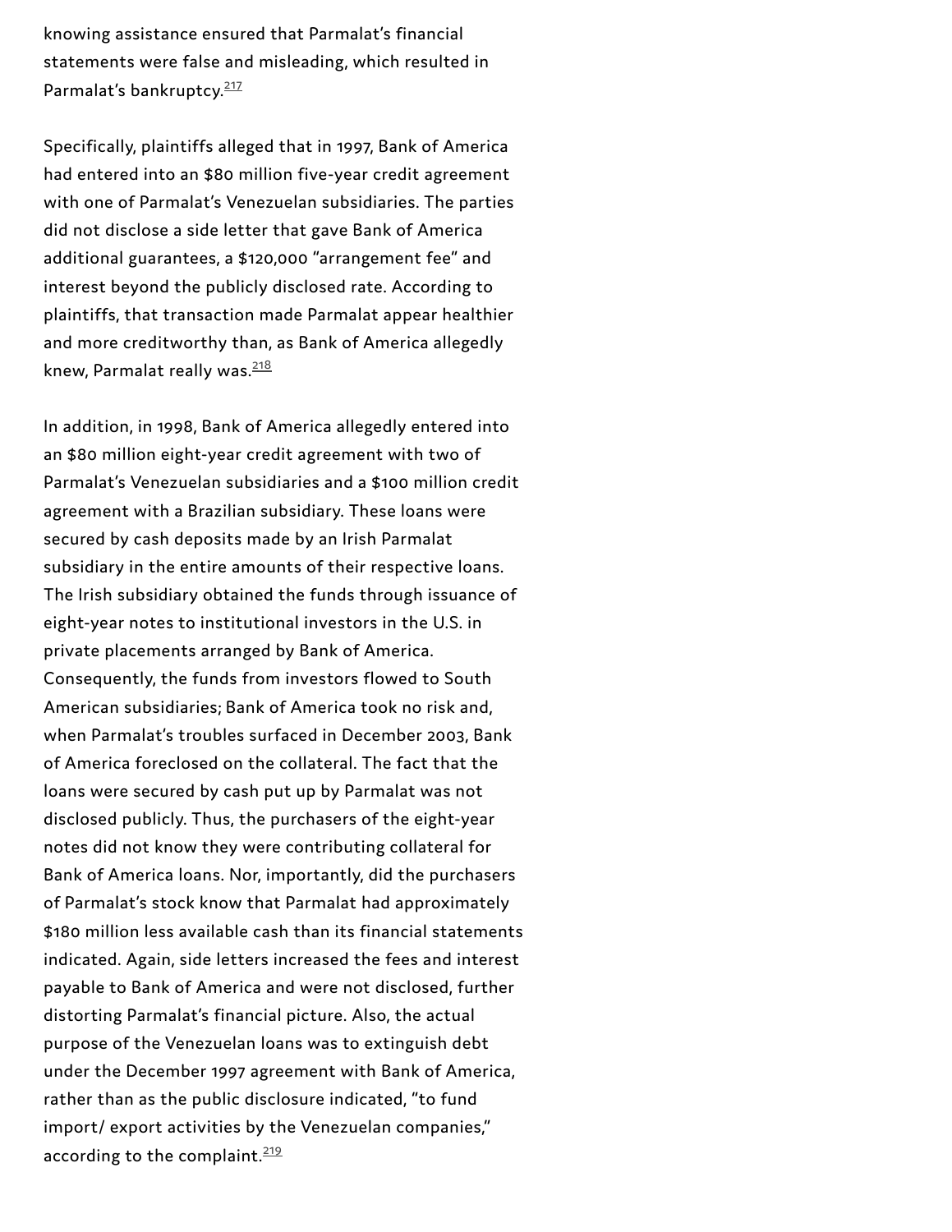Bank of America also allegedly structured a set of transactions pursuant to which a Brazilian Parmalat subsidiary issued \$300 million of privately placed debt that was "disguised as an equity investment." To accomplish this, Bank of America formed two special purpose entities that bought \$300 million of stock in the Brazilian entity, whereupon the SPEs issued four-year notes purchased by (i) Bank of America, (ii) U.S. institutional investors, and (iii) another Parmalat subsidiary. The Brazilian entity accounted for \$130 million of the \$300 million as "equity." In December 1999, a Bank of America employee educated Parmalat "how to describe the transaction in a press release so that it would appear to be equity rather than debt," according to the complaint.<sup>220</sup>

Furthermore, Bank of America allegedly made a succession of loans to Parmalat subsidiaries while simultaneously executing a supposed interest rate swap agreement with Parmalat's African subsidiary. The "swap" required Bank of America, in effect, to pay \$5.2 million each year to a Swiss bank account "ostensibly owned by Parmalat Africa." The ostensible purpose of the swap was cancelled out by side letters, which required Parmalat Chile and Parmalat South Africa to pay Bank of America additional interest on their loans roughly equating to Bank of America's yearly \$5.2 million installments to Parmalat Africa's "ostensible bank account." And, the account was not Parmalat Africa's; rather, allegedly, it "has been linked to Bank of America officials." $221$ the complaint.<sup>[220](#page-74-7)</sup><br>Furthermore, Bank of America allegedly made a succession<br>of loans to Parmalat subsidiaries while simultaneously<br>executing a supposed interest rate swap agreement with<br>Parmalat's African subsidiary. The

In addition, the swap agreements were not actually swaps, according to the complaint: they specified no currency or interest rate exchanges and offered the counter-parties no ability to hedge. The complaint alleged the agreements were nothing more than a device for Parmalat to make illicit payments to Bank of America officials.<sup>222</sup>

Bank of America did not deny that the complaint sufficiently alleged that it aided and abetted actual breaches of fiduciary duty. Rather, Bank of America characterized the claim as one of aiding and abetting a breach of duty owed to Parmalat's shareholders—to whom the Bank argued Parmalat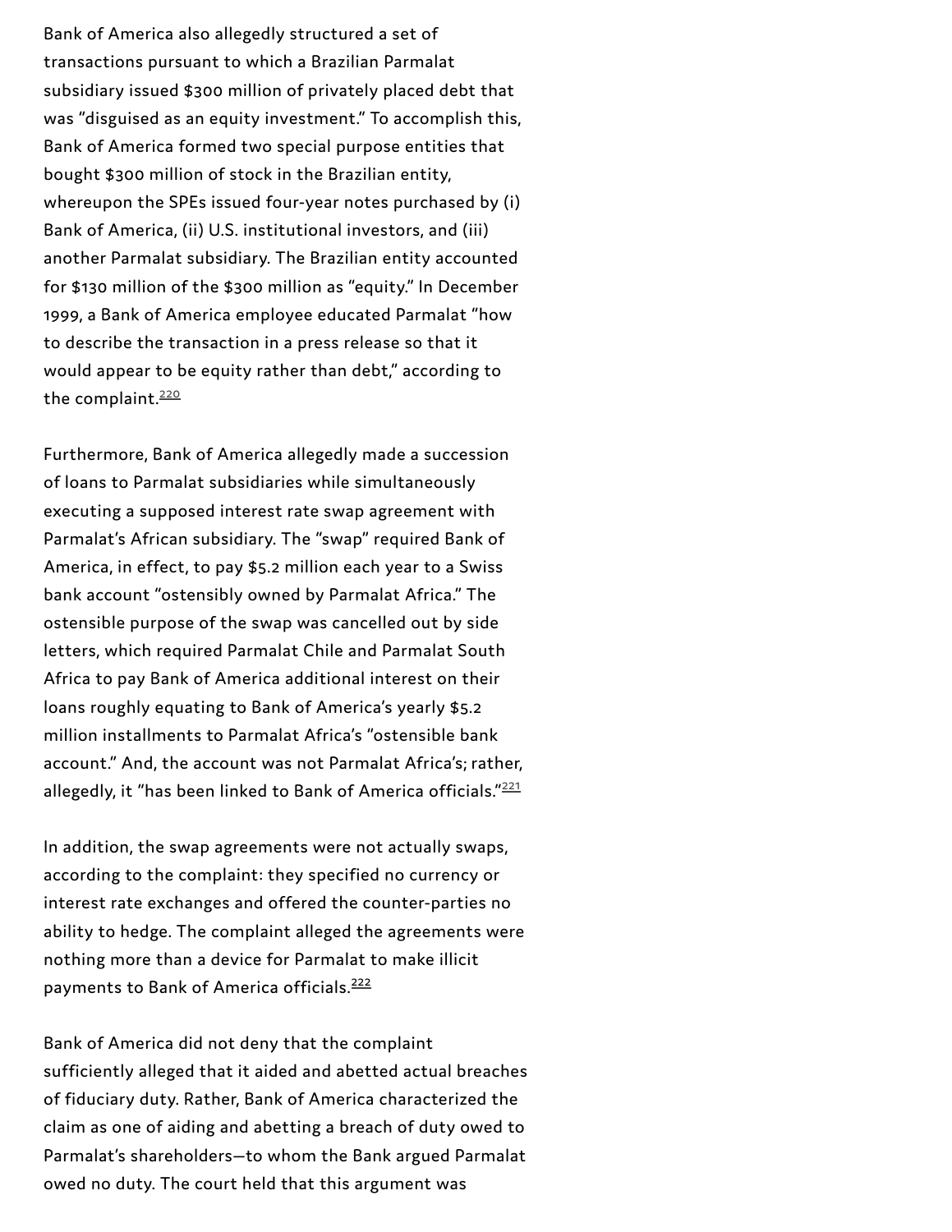entirely beside the point: the complaint alleged the banks aided insiders in breaching duties the insiders owed to *Parmalat.* $^{223}$  $^{223}$  $^{223}$  Thus, the complaint properly alleged aidingabetting liability as a matter of law.

Aiding and abetting charges have been brought by one bank against another. In Rabobank Nederland v. National Westminster Bank,  $^{224}$  $^{224}$  $^{224}$  the plaintiff, who funded a "take out" of another bank's ("the debtor") interest in a credit facility, alleged the debtor's officers breached their fiduciary duty by approving the debtor's funding of over \$600,000 for the purchase of almond farms for no consideration to the almond farm entities they controlled, and approving the debtor's entry into long-term leases at above-market rates.<sup>[225](#page-74-9)</sup> The claim was premised on law holding that a debtor's officers and directors owe to a successor (or takeout) lender a fiduciary duty to preserve the debtor's corporate assets for the benefit of its creditors (including the take-out lender).<sup>[226](#page-74-12)</sup>

The complaint alleged the original lender aided and abetted this breach by loaning \$1.2 million to a particular trust that purchased the almond farms property while knowing that several debtor's officers had formed the almond farm entities. The loan was made for the express purpose of acquiring the almond acreage; and the original lender "knew or should have known" that the individual defendants could not develop the almond farms without draining additional funds from the debtor. Construing these allegations "broadly," the court found they supported the "inference" that the original lender knew its loan to the trust assisted the officers and directors of the debtor in their breach of fiduciary duties to the take-out lender. [227](#page-74-13)

The original lender, however, contended that because it did not owe the same fiduciary duties as the debtors, it could not face liability for aiding and abetting their breach of fiduciary duty. The appellate court held this theory was erroneous because it essentially treated the cause of action identically to one for conspiracy, where a duty is owed directly by the defendant. By contrast, "[a] party need not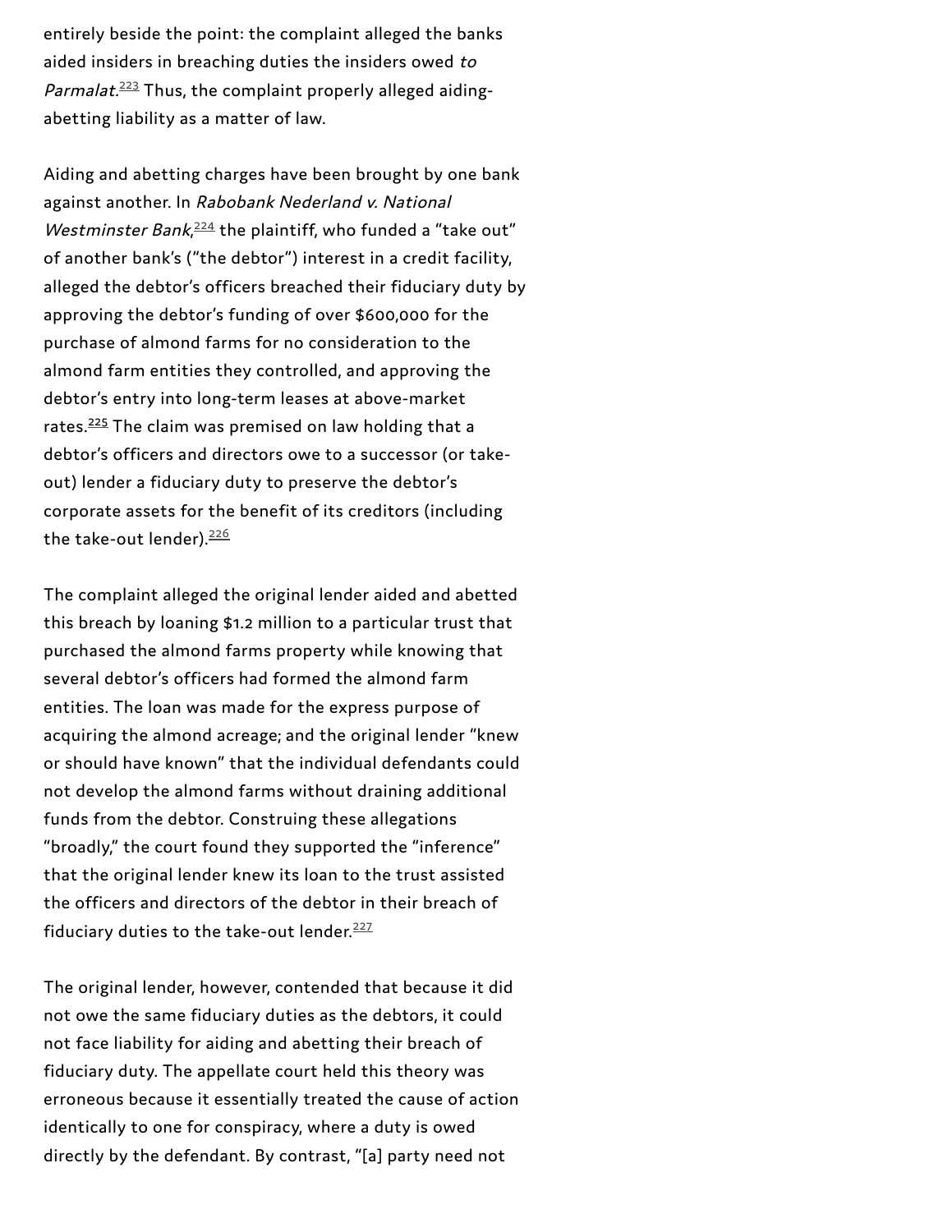owe any fiduciary duty, let alone the same fiduciary duty, to be subject to liability for aiding and abetting another's breach."<sup>[228](#page-74-14)</sup>

In *Neilson v. Union Bank of California, N.A.,<sup>[229](#page-74-17)</sup> a private* money manager (Slatkin) allegedly set up investment funds as part of a classic Ponzi scheme: "i.e., he used monies paid by later investors to pay artificially high returns to initial investors, with the ultimate goal of attracting still more investors."<del>[230](#page-74-15)</del> Investors alleged the banks "rubber-stamped" false information Slatkin gave to them and treated the client accounts as "one common pool of fungible and liquid assets."<sup>[231](#page-74-18)</sup> They alleged the banks "knew or should have known that Slatkin was operating a Ponzi scheme, and that without the assistance provided by the banks, Slatkin's Ponzi scheme could not have succeeded."<sup>[232](#page-74-16)</sup>

The court observed that while under Rule 9(b) of the Federal Rules of Civil Procedure, fraud must be pled with specificity, "'[m]alice, intent, knowledge, and other condition of mood of a person may be averred generally.'"<sup>[233](#page-74-19)</sup> Nevertheless, the pleader must allege the nature of the information the defendant possessed; that is, "actual knowledge of the primary violation."<sup>[234](#page-75-1)</sup> In *Neilson*, the complaint pled that "the banks knew [the primary actor, Slatkin] was committing fraud and was breaching his fiduciary duties to class members," and that each bank "actively participated in Slatkin's Ponzi scheme with knowledge of his crimes." These allegations, notably supported by use of "atypical banking procedures to service Slatkin's accounts," adequately stated the "knowledge" requirement for aidingabetting breach of fiduciary duty. [235](#page-75-0)

Clearly, the more a bank knows about its borrower's business the greater the exposure to the bank in the event that "business" proves to have been a fraud scheme. Equally important is the number of financing transactions and extent of time over which the bank has furthered the borrower's objectives. And, as previously observed, the use of "atypical" banking procedures is considered very strong evidence of scienter.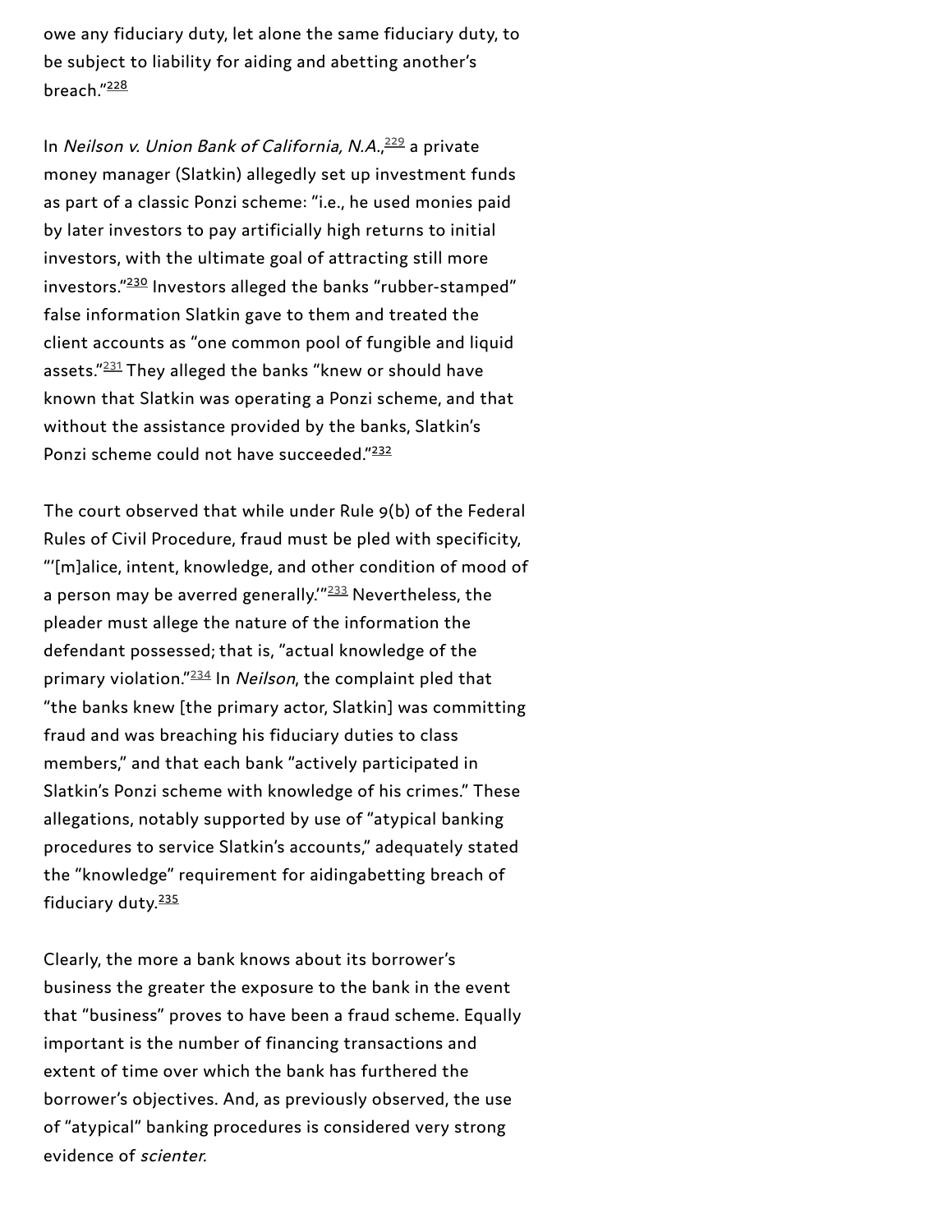A common fact-pattern involves a bankrupt corporation that formerly operated as a fraudulent enterprise. In bankruptcy, after ringleaders in upper management have been thrown out, the bankruptcy trustee not infrequently discovers that third-parties, such as suppliers, accountants or law firms, appeared to have facilitated the fraud. Bankruptcy trustees in this position have sought recourse against these alleged aiders-abettors.

However, when the bankrupt corporation joined with a third party in defrauding its creditors, the trustee cannot recover against the third party for the damage to the creditors. "A bankruptcy trustee has no standing generally to sue third parties on behalf of the estate's creditors, but may only assert claims held by the bankrupt corporation itself  $\ldots$  ." The *in pari delicto* defense may be raised in aiding-abetting actions brought by the bankruptcy trustee when a participant in illegal, fraudulent or inequitable conduct (here, the trustee) seeks to recover from another participant in that conduct. Under those circumstances, the parties may be deemed in pari delicto, and the "law will aid neither, but rather, will leave them where it finds them."<sup>238</sup> For example, a claim against investment banks for aiding and abetting fraud by shareholders' representatives was subject to dismissal where the "essence" of the claims was a failure to tell others at the now-bankrupt company "what the shareholders-representatives already knew."<sup>239</sup> **C. BANKRIUPTCY TRUSTEES' ACTIONS**<br>A common fact-pattern involves a bankrupt corporation<br>that formerly operated as a frandulent enterprise. In<br>bankruptcy, after integleaders in upper management have<br>been thrown out, the ba

However, in bankruptcy, the *in pari delicto* doctrine applies primarily to the trustee as representative of the "debtor" under Section 541 of the Bankruptcy Code, and not necessarily to the trustee in its status as "creditor." As "creditor," the trustee is not stepping into the shoes of the debtor company, but is assuming the status of hypothetical lien creditors who were not party to the breach of fiduciary duty.  $240$  Section 544(a)(1) of the Bankruptcy Code provides that the trustee shall have, as of the commencement of the case, the rights and powers of a "creditor that extends credit to the debtor . . . and that obtains . . . a judicial lien on all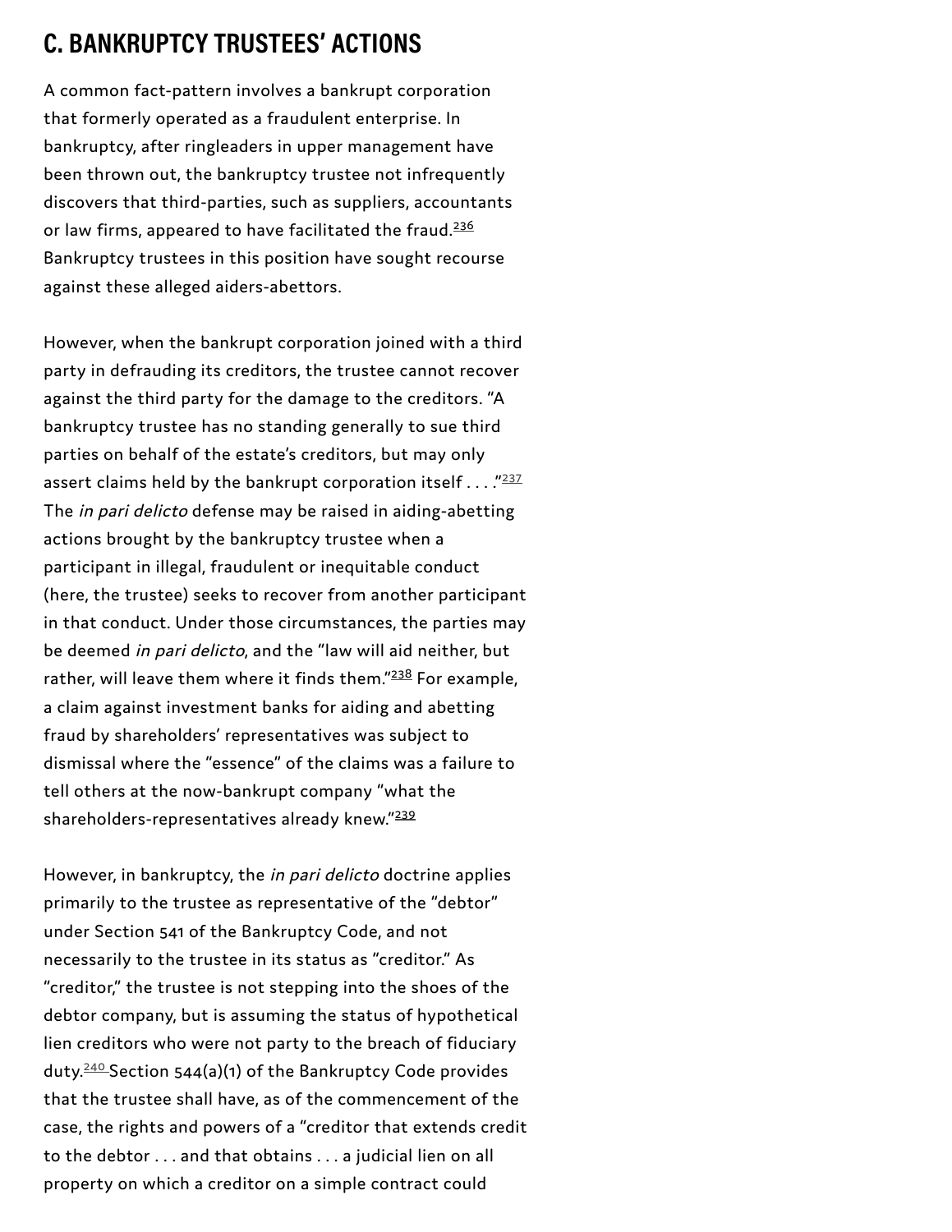have obtained such a judicial lien, whether or not such a creditor exists."<sup>[241](#page-75-8)</sup> Thus, in *Anstine v. Alexander,<sup>[242](#page-75-9)</sup> t*he trustee had standing to bring aiding-abetting claims, given that any hypothetical judgment lien creditor would have had standing to sue the company's attorneys for malpractice causing injury to the company or for the president's breach of duty to his company. "Such a lien creditor would also have a cause of action against anyone who aided and abetted that breach of fiduciary duty."<sup>[243](#page-75-10)</sup>

The availability of the in pari delicto defense in the case of creditors of a bankrupt estate depends upon the jurisdiction, with the Ninth Circuit, based on equitable considerations, restricting the defense, and the Second and Third Circuits, relying on their interpretation of Section 541 of the Bankruptcy Code, giving the defense broad sway.<sup>[244](#page-75-11)</sup>

# **D. CORPORATE AFFILIATES**

Separate corporate entities in the same family of entities under common control or controlling one another may be alleged to be perpetrator and aider-abettor, respectively. However, complexities arise when some affiliates are alleged to be primarily and others secondarily responsible. Subsidiaries are ordinarily treated as independent corporate entities; however, in reality they are sometimes "mere vehicles" through which an improper scheme is effectuated.<sup>[245](#page-75-7)</sup> In *Rabkin v. Philip A. Hunt Chemical Corp.,*<sup>[246](#page-76-0)</sup> former minority shareholders of the Philip A. Hunt Chemical Corp. presented such a case. Olin Corporation, Hunt's majority shareholder was named as defendant. The plaintiffs claimed that "since Olin allegedly breached its fiduciary duty in connection with a merger and Olin Acquisition was the corporate vehicle through which the merger was consummated, the subsidiary was a knowing participant liable for its parent's breach." $^{247}$  $^{247}$  $^{247}$  The court rejected the contention, though only because "no allegation [was ever made] that Olin Acquisition even existed at the time the merger proposal was presented to Hunt." $^{\underline{248}}$  $^{\underline{248}}$  $^{\underline{248}}$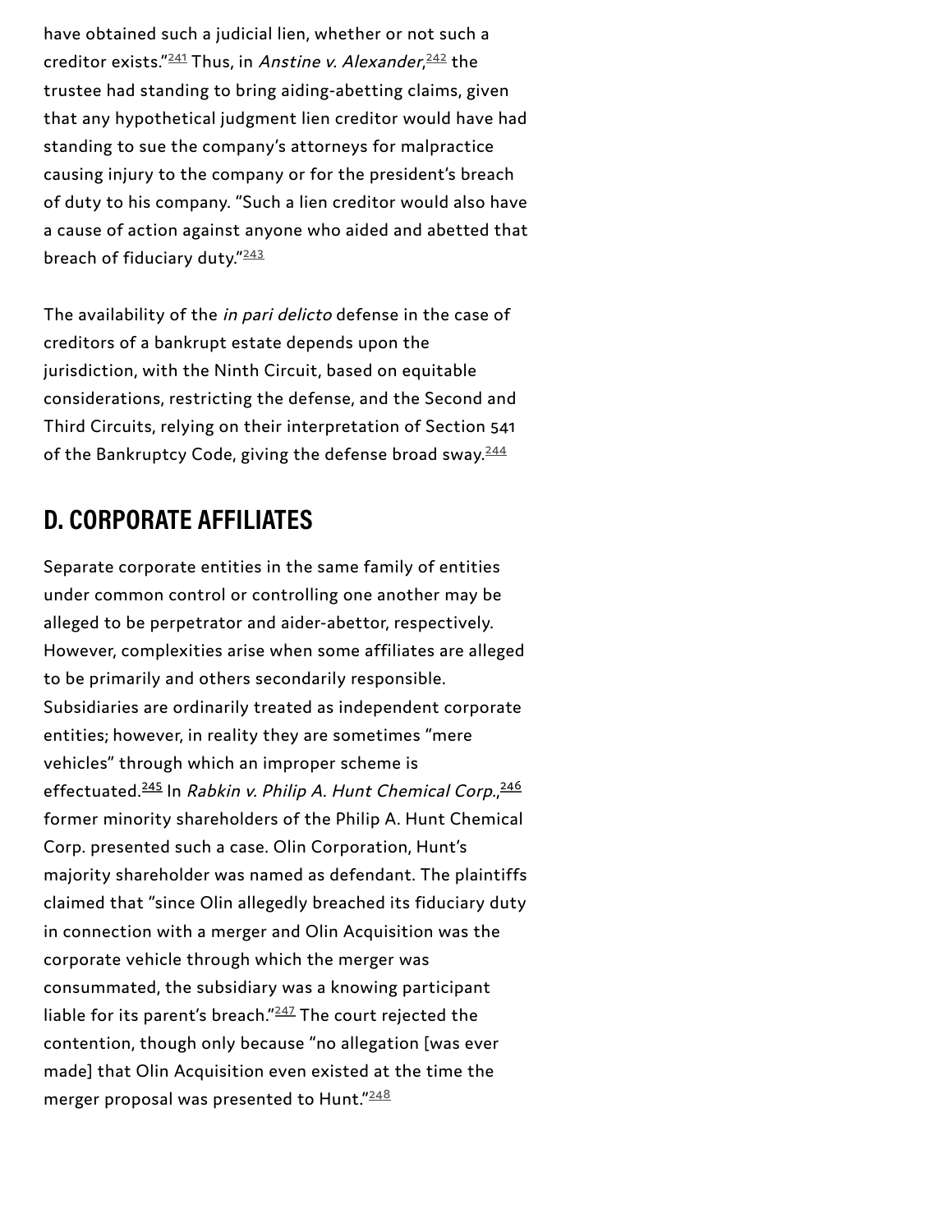It has been that the the screen<br>considers and knowingly vandered substantial series and<br>choosings and knowingly vandered substantial series in<br>The University business, where the family that committed the<br>Than (beautiful bu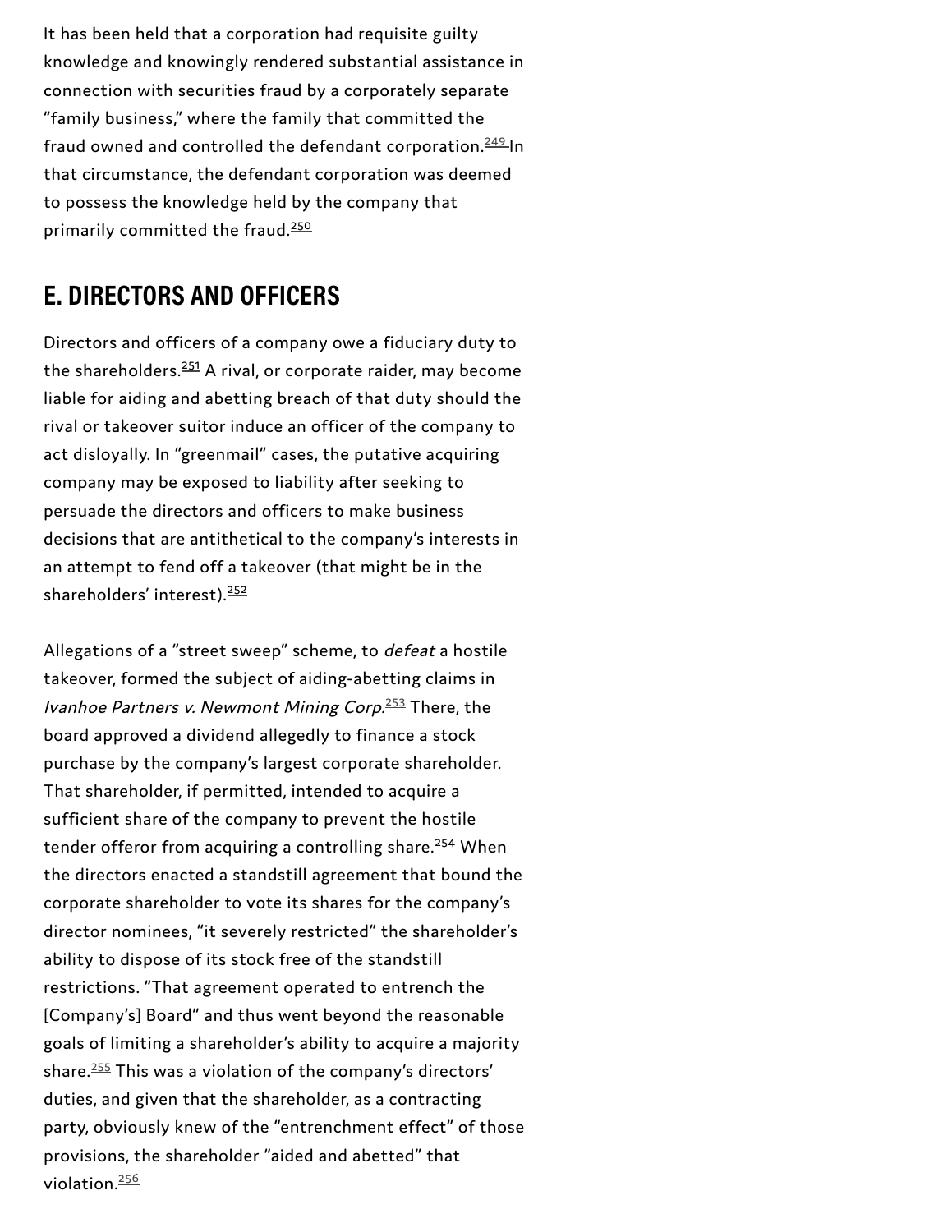Another legally viable aiding-abetting claim alleged that officers caused the company to "deepen its insolvency," to the prejudice of the plaintiff creditors, by "wrongfully prolonging the company's existence through the incurrence of spurious debt," largely by allowing sales on credit to an affiliated entity that they knew was becoming insolvent.<sup>[257](#page-76-12)</sup> Applying New Jersey law, the court held that such allegations met the standard that (1) there had been a wrongful act in an underlying securities violation, (2) the alleged aider-abettor knew it, and (3) the aider-abettor "knowingly and substantially participated in the wrongdoing."<sup>[258](#page-76-13)</sup>

As discussed above,<sup>[259](#page-76-11)</sup> the *in pari delicto* defense often will bar claims by the bankruptcy trustee, including claims based on misconduct by the bankrupt entity's former officers and directors. However, in *In re Parmalat*,<sup>[260](#page-76-14)</sup> the plaintiff sought to avoid the *in pari delicto* defense by alleging the officers and directors had been acting strictly for themselves in "looting" Parmalat. The court agreed: "By any standard, theft from a corporation by insiders is self-dealing by the insiders," not in the interest of the company, and thus the insiders' knowledge is not imputed to the company. $^{\frac{261}{2}}$  $^{\frac{261}{2}}$  $^{\frac{261}{2}}$ 

### **F. GREENMAIL**

"Greenmail" typically refers to the payment by a publicly traded company of a premium over market price to a "corporate raider" to repurchase the raider's shares of stock in the company. Corporate raiders, or takeover artists, may threaten a takeover of a company, thereby jeopardizing the job security of directors and officers (who may believe they will be ousted under the raider's regime). Such directors and officers have a duty to disregard that personal risk. Should those directors and officers, aiming to preserve their power and perks, cause the company to overpay to buy back the raider's shares in order to defeat the takeover, they may have breached their fiduciary duty to the company's shareholders. If the raider intends this result, the raider (or "greenmailer") may be liable to shareholders of the target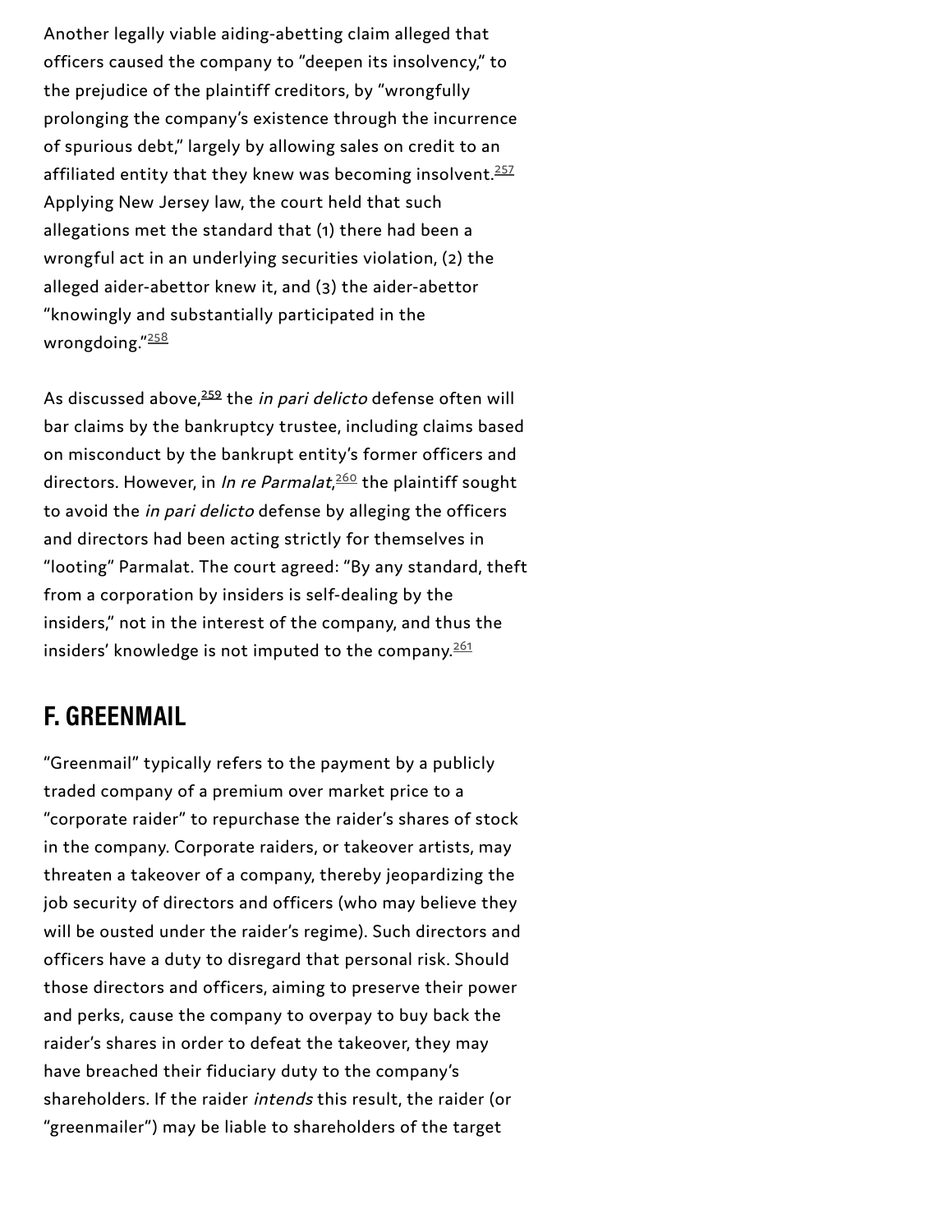company as an aider and abettor. The entity pursuing the takeover must offer consideration to the company, not to officers at the company.

In seeking to establish liability on the part of the greenmailers, shareholders have alleged that the corporate directors breached their fiduciary duty to shareholders by incurring harmful debt and by paying the price of a targeted stock repurchase. $\frac{262}{5}$  $\frac{262}{5}$  $\frac{262}{5}$  For example, in 1984, Saul Steinberg and Associates acquired more than two million shares of Walt Disney Productions.<sup>[263](#page-76-17)</sup> Interpreting this action as an initial step in a takeover action, the Disney directors countered by acquiring a new company (Arvida) and thereby assuming \$190 million in debt. Three months later the Disney directors repurchased all of the Steinberg shares for approximately \$77 a share, which included a premium over the market price. This repurchase, which the court categorized as greenmail, was financed through increased borrowing. With the new combined borrowing, corporate debt rose to twothirds of equity. This action harmed the shareholders because it negatively affected the corporation's credit rating and stock prices.<sup>[264](#page-77-0)</sup>

In reviewing a lower court decision to issue an injunction, which, in effect, imposed a constructive trust on the profits of the repurchase, the court of appeals concluded that at the trial on the merits Steinberg could be held liable as an aider and abettor in the breach of fiduciary duty. Steinberg "knew or should have known" Disney was borrowing the \$325 million purchase price. From his previous dealings with Disney, including an aborted purchase of Arvida, he knew the increased debt load would negatively affect Disney's credit rating and the price of its stock. $265$  The argument that Steinberg had actual knowledge of harm flowing to Disney shareholders was strengthened by the fact that Steinberg, while still a shareholder, had brought his own derivative action in an attempt to block an acquisition of Arvida and the assumption of \$190 million in debt. These facts suggested that Steinberg knew that the actual harm to shareholders exceeded the benefits. $\frac{266}{3}$  $\frac{266}{3}$  $\frac{266}{3}$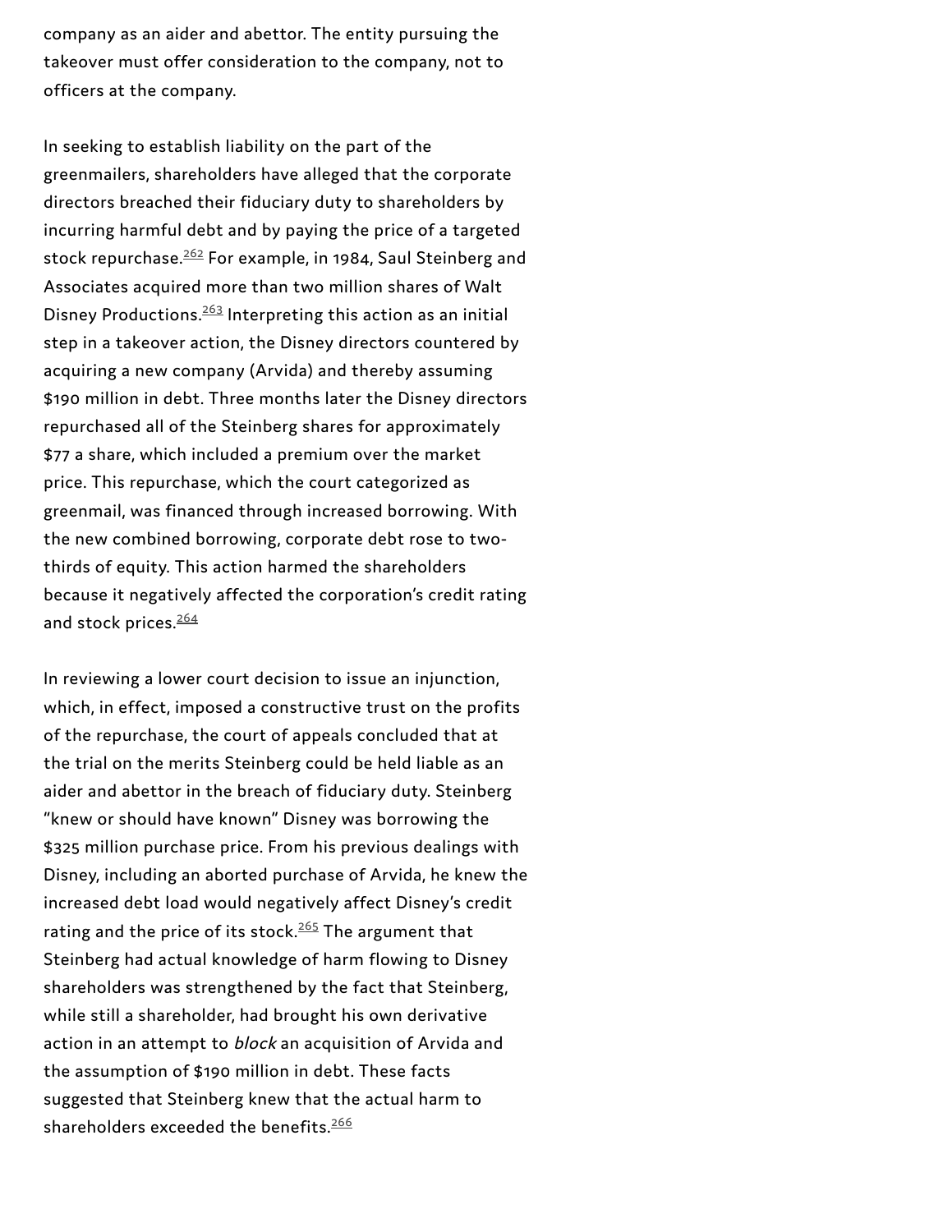In *Gilbert v. El Paso. Co.,<sup>[267](#page-77-3)</sup>* shareholders of the target corporation (El Paso) brought a class action. The putative acquirer, Burlington, had made a tender offer of \$24 per share. The offer contained several conditions ("outs") which Burlington had the option to use. El Paso's Board initially opposed the offer, claiming the \$24 price was inadequate; however, El Paso's shareholders evidently liked the offer, which represented a premium over market price because it was oversubscribed.

Surprisingly, to outsiders, the conflict suddenly became amicable. Burlington and El Paso announced they had an agreement. A new tender offer was announced at the same price, but for fewer shares. Some of El Paso's Directors were granted golden parachutes. The agreement allegedly had the effect of reducing the amount of the participation from the first to the second offer, thus denying the shareholders the premium for all shares tendered under the first offer. $^{\underline{268}}$  $^{\underline{268}}$  $^{\underline{268}}$ 

The court was able to infer that several conspiracy scenarios were possible. Under each, Burlington's superior bargaining position, was crucial. Burlington responded that its duty to its shareholders obligated it to get the best price possible, and that the transaction was an arm's length one. According to Burlington, "pursuit of the best available price in negotiations with opposing management can be undertaken without regard to the target management's fiduciary obligations to its shareholders."[269](#page-77-5)

The court disagreed, ruling that if participation in a breach of duty occurred, there could have been no arm's length deal: "Thus, although an offeror may attempt to obtain the lowest possible price for stock through arm's length negotiations with the target's board, it may not knowingly participate in the target board's breach of fiduciary duty by extracting terms which require the opposite party to prefer its interests at the expense of the shareholders." $^{270}$  $^{270}$  $^{270}$ 

Offering terms that afford special consideration to board members is a clear path to aider-abettor liability. When terms hold value that inures exclusively, or even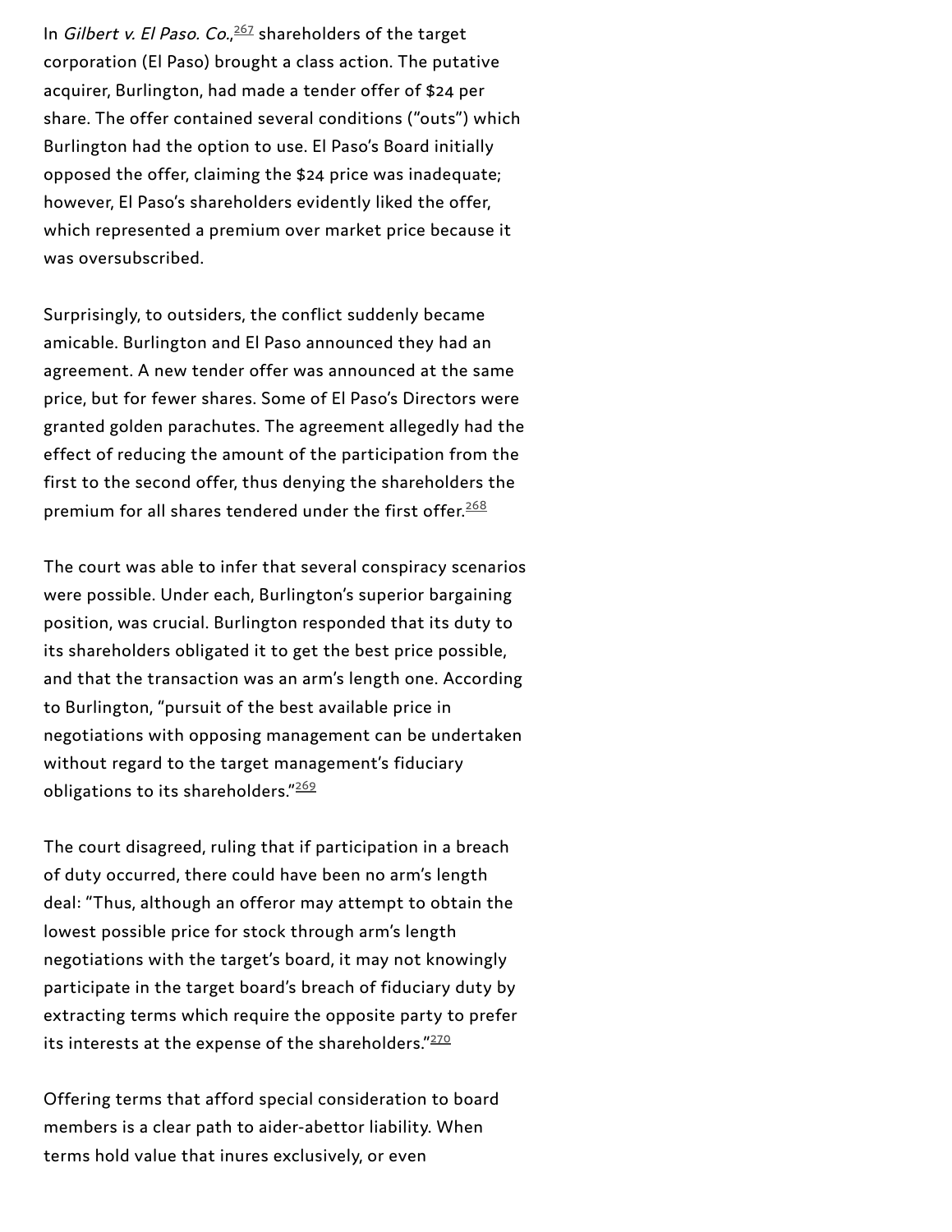disproportionately, to officers and directors, courts have not found it difficult to infer the offeror knew it was inducing a breach of fiduciary duty to shareholders.

# **G. RICO**

Based on Central Bank, it has been suggested that civil aiding and abetting liability under RICO appears to be traveling a path toward extinction. "[A] private cause of action for aiding and abetting a RICO violation cannot survive the Supreme Court's decision in Central Bank . . . . ," according to the Third Circuit Court of Appeals.<sup>[271](#page-77-7)</sup> The Third Circuit has observed that the Central Bank court quoted directly from the text of the federal securities laws in abolishing all future civil aiding and abetting claims under § 10(b).<sup>[272](#page-77-8)</sup> The Third Circuit and other courts have applied the reasoning of Central Bank to RICO and concluded the statute does not provide for aiding and abetting liability.<sup>[273](#page-77-9)</sup> Nevertheless, state RICO laws, which may be more expansively construed than federal statues, may permit aiding and abetting actions. [274](#page-78-0)

# **H. STATE LAW SECURITIES ACTIONS**

The Securities Act of 1933 and the Securities Exchange Act of 1934 both contain explicit savings clauses that preserve state authority with regard to securities matters. [275](#page-78-1) Consequently, courts long have recognized aiding-abetting liability in connection with securities actions brought pursuant to state law.<sup>[276](#page-78-3)</sup>

The Texas Securities Act, for example, establishes both primary and secondary liability for securities violations.<sup>[277](#page-78-4)</sup> An "aider" is defined as "[a] person who directly or indirectly with intent to deceive or defraud or with reckless disregard for the truth or the law materially aids a seller, buyer or issuer of a security."<sup>[278](#page-78-2)</sup> The Texas Supreme Court has held in this context that "reckless disregard" requires that the aider be aware of the primary violator's improper activities. Thus, a broker's mere disregard for internal procedures that would have brought the fraud to light was, without more, insufficient to give rise to secondary liability. $^{279}$  $^{279}$  $^{279}$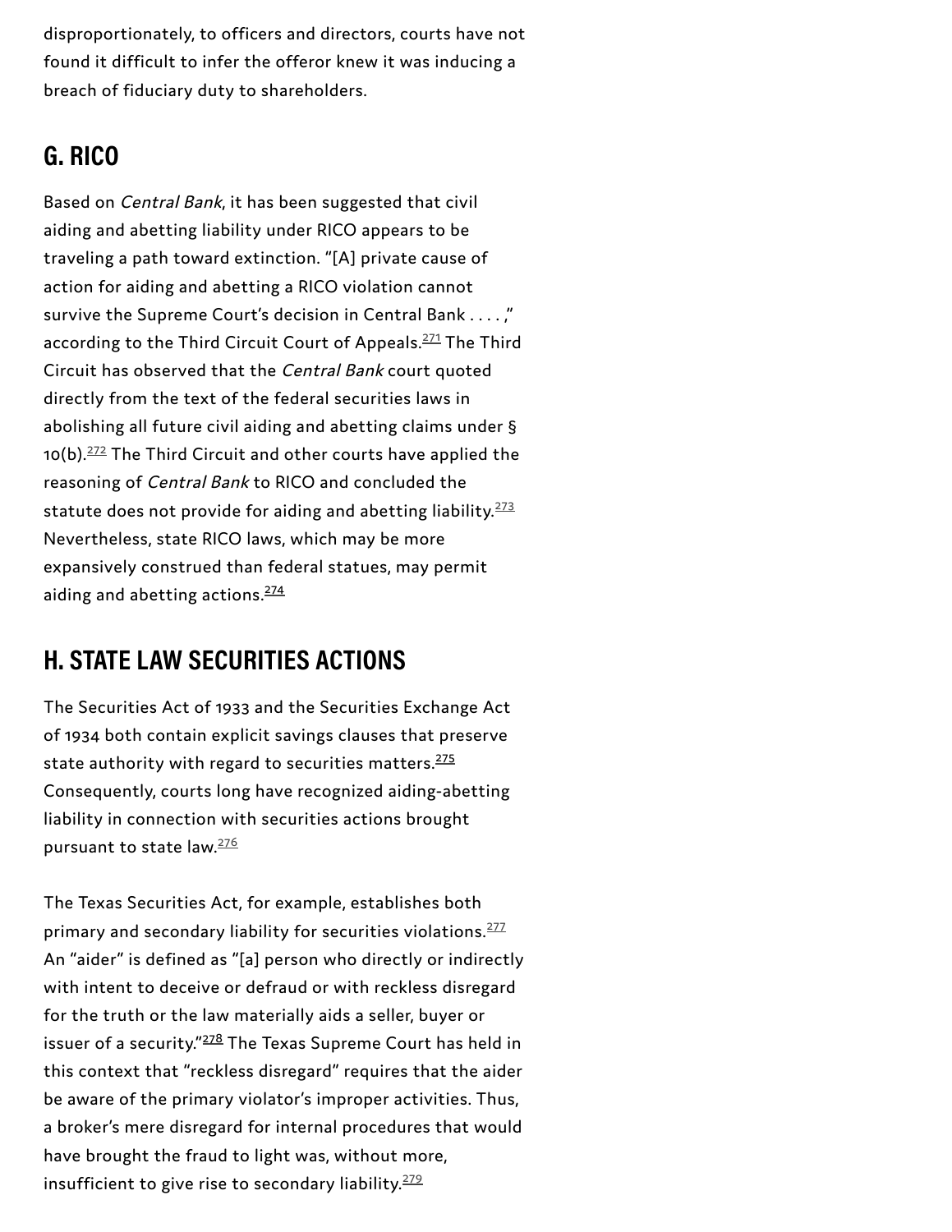Post-*Central Bank*, much of the law of aider-abettor liability is developing in state courts, including under state securitie s statutes. This environment likely will produce a rich, and v a rie d, b o d y o f d e cisio n al la w.

The Federal Anti-Terrorism Act provides civil remedies for victims of international terrorism, stating: "Any national of the United States injured in his or her person, property, or business by reasons of an act of international terrorism, or his or her estate, survivors or heirs, may sue therefore in any appropriate district court of the United States and shall recover threefold the damages he or she sustains and th e cost of the suit, including attorney's fees." $^{\underline{280}}$  While funding that indirectly reaches terrorist organizations itself may not, depending on the circumstances, always be sufficient to constitute an act of international terrorism under the Act, assistance that meets the definition of aiding and abetting terrorism does give rise to liability under the Act.<sup>281</sup>

In Boim v. Quranic Literacy Institute and Holy Land Foundation for Relief and Development, the court found that section 2333 can give rise to aiding and abetting liability because it provided for an express right of action for plaintiffs, and it was reasonable to infer that Congress intended to allow for aiding-abetting liability. $282$  Further, the history of section 2333 showed Congress had intended to make applicable general tort principles. Moreover, Congress expressed its intent to "render civil liability at least as extensive as criminal liability in the context of terrorism cases." Given that criminal actors are subject to aiding abetting liability under section 2339B, $283$  civil liability should attach as well.<sup>284</sup> **I. TERRORISM**<br>The Federal Anti-Terrorism Act provides civil remedies for<br>victims of international terrorism, stating: "Any national of<br>the ubiteG States injured in his or her person, property, or<br>business by reasons of an

Lastly, the court observed that Congress' intent to thwart financing of terrorism cannot be met unless liability extends beyond those directly involved in the acts of terrorism: "if we failed to impose liability on aiders and abettors who knowingly and intentionally funded acts of terrorism, we would be thwarting Congress' clearly expressed intent to cut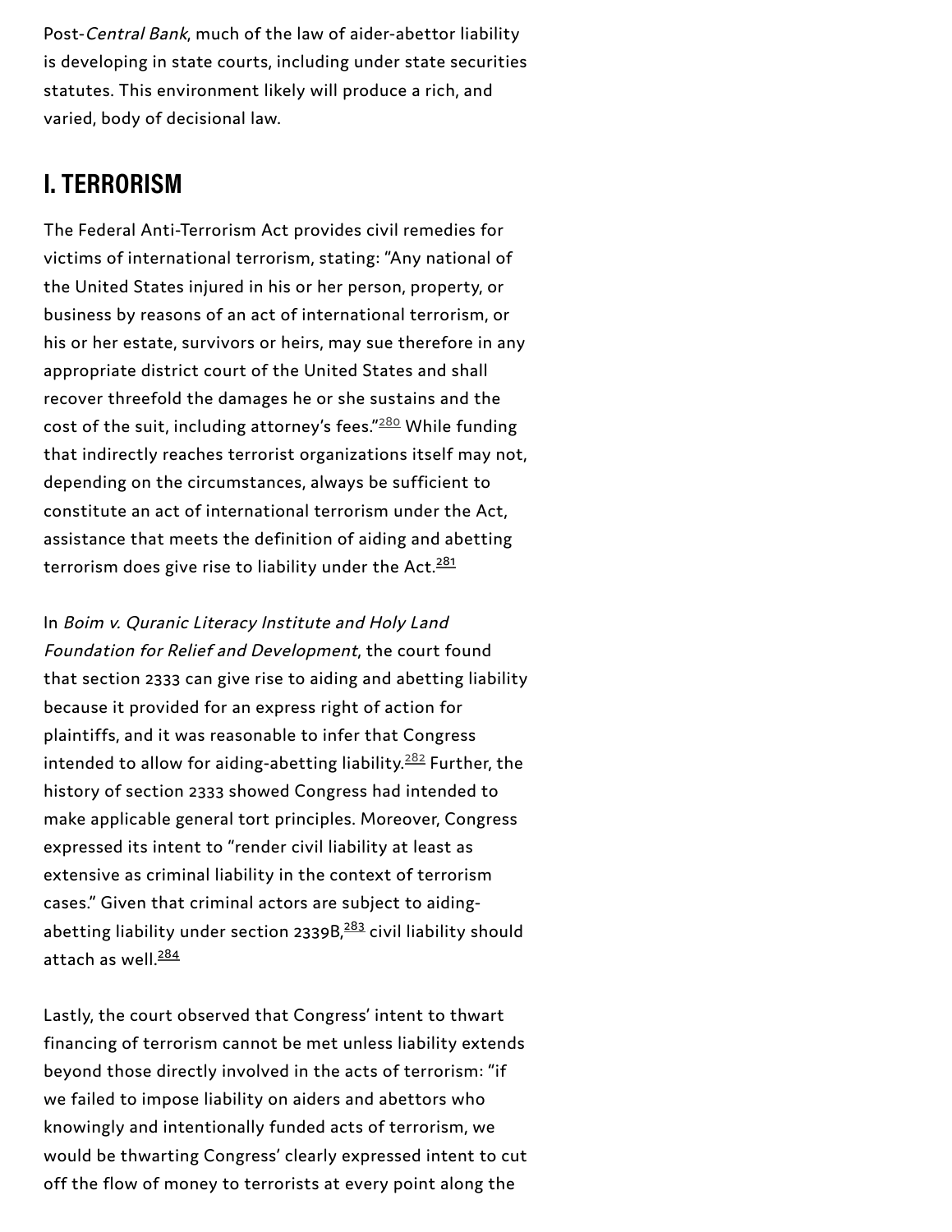causal chain of violence." $^{285}$  In *Boim*, therefore, plaintiffs were permitted to attempt to prove that the defendants "knew of Hamas' illegal activities, that they desired to help those activities succeed, and they engaged in some act of helping the illegal activities." $\cdot$ 

In early 2005, the U.S. District Court for the Southern District of New York ruled on a host of motions filed by defendants in *In re Terrorist Attacks on September 11,* 2001,<sup>287</sup> a multidistrict proceeding consolidating actions brought by victims and insurance carriers for injuries and losses arising from the September 11, 2001 terrorist attac k. Citing Boim, the court observed that aider-abettor liability under the Anti-Terrorism Act required "general knowledge o f the primary actor's conduct." $^{\underline{288}}$  Therefore, absent allegations that a defendant, for example, knew its charities were supporting terrorism, certain of the aiding-abetting claims against defendants were deemed insufficient as a matter of law. cousal chain of violence<sup>-235</sup> In *Boim*, therefore, plaintiffs<br>were permitted to attempt to prove that the defendants<br>"heve of Hamas' illegal activities, that they desired to help<br>those activities succeed, and they engage

A second round of motions, decided in November 2005, dismissed several additional defendants largely on the s a m e basis, but ruled that claims that alleged "material support," in the form of financial transactions with al Qaeda, could b e maintained under section 2339A.<sup>290</sup> Further, the court denied the motion to dismiss of a defendant who was alleged to be affiliated with al Qaeda operatives and to have aided al Qaeda by arranging for the delivery of a battery for a satellite phone used by Osama bin Laden.<sup>291</sup> This litigation is ongoing in the Southern District of New York.

Also late in 2005, the U.S. District Court for the Eastern District of New York agreed with Boim that section 2333 "does not limit the imposition of civil liability only to those who directly engage in terrorist acts." $292$  U.S. citizens, estates, survivors and heirs of United States citizens, who had been victims of terrorist attacks in Israel, have sued a Jordanian bank, alleging the bank had provided financing and support to agents of terrorist organizations, such as Hamas. In ruling that the Anti-Terrorism Act allowed for aiding-abetting liability, the court distinguished Central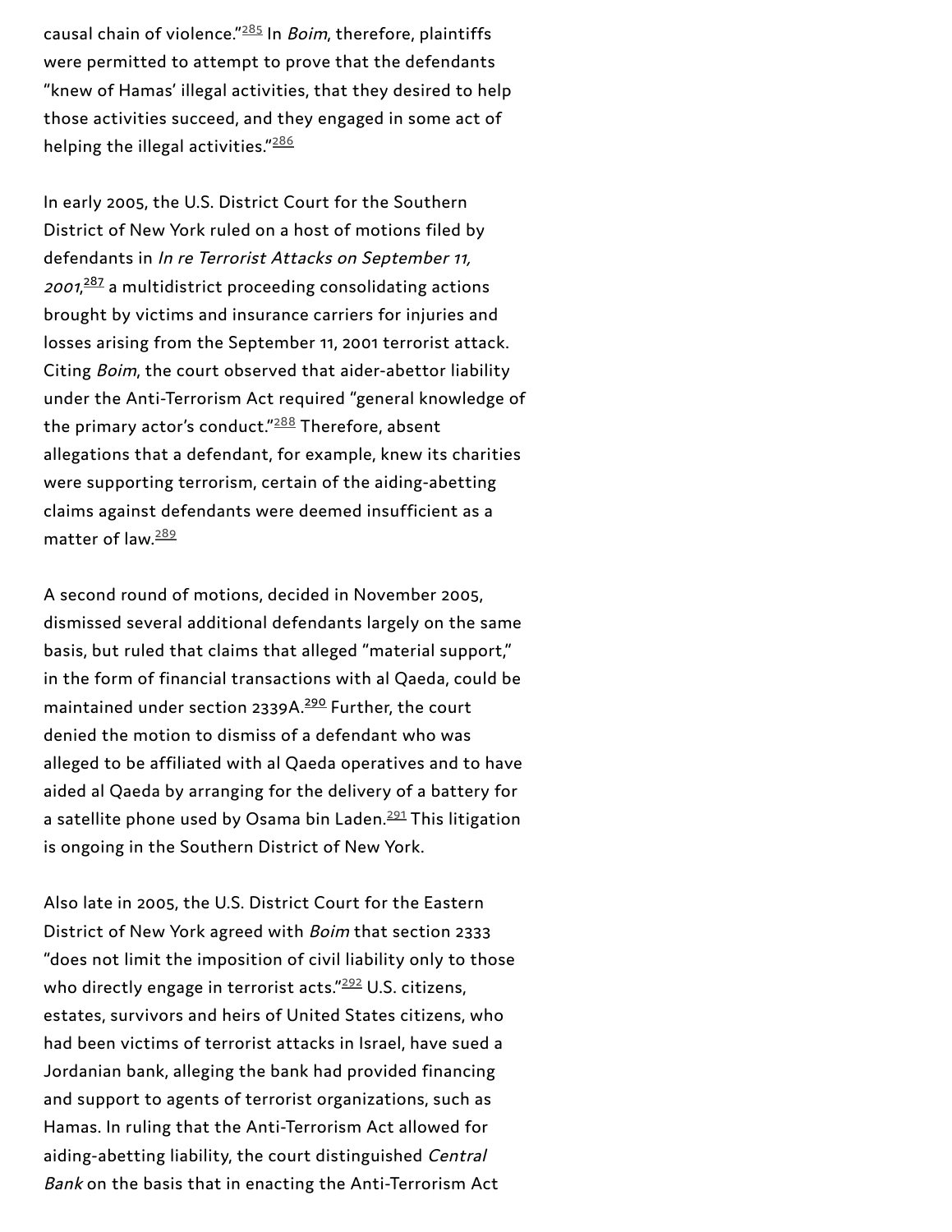Congress had expressed a desire to "import general tort law principles," including aiding and abetting liability. Congress also had expressed an intent to make civil lia bilit y at least as expansive as criminal liability. Moreover failing to allow aiding and abetting liability would be "contrary to Congress' stated purpose of cutting off the flow of money to terrorists at every point along the chain of causation." $\cdot$ 

The court, applying the fact pleading standard pursuant to Federal Rule of Civil Procedure 8(a), held the plaintiffs' allegations properly pled aiding and abetting liability. Plaintiffs had alleged the bank had facilitated terrorism chiefly by (1) creating a death and dismemberment plan f o r the benefit of Palestinian terrorists, and (2) knowingly provided banking services to Hamas (a designated terrorist organization) and its fronts. The allegations supported the inferences that (i) the bank would supply needed financial services to organizations that would themselves carry out terrorist acts, which constituted "substantial assistance," and (ii) that administration of the benefit plan encouraged terrorists to act. $295$ principles," including aiding and abetting liability.<sup>232</sup><br>Congress also had expressed an intent to make civil liability.<br>In the state as expansive as criminal liability. Moreover failing tallow aiding and abetting liabili

The court rejected the bank's protestation that plaintiffs needed to show knowledge as to each specific terroristic act. Aiding and abetting violations of the AntiTerrorism Ac t require only knowledge "that the organization to which material support is provided is designated or is engaged in terrorist activities . . . ."<del>296</del> Nor, for purposes of "causation," did plaintiffs need to prove that acts of "assistance" caused a particular injury from terrorism: the creation of an incentive to commit such acts, generally, imposes secondary liability. The court did conclude that for purposes of the Anti-Terrorism Act, allegations of recklessness would fall short of the statutory standard.<sup>297</sup>

The doctrine of civil liability for aiding and abetting warrants, and promises to receive, expansive treatment in the context of suits for personal injuries resulting from terrorism that has been assisted by its financiers and others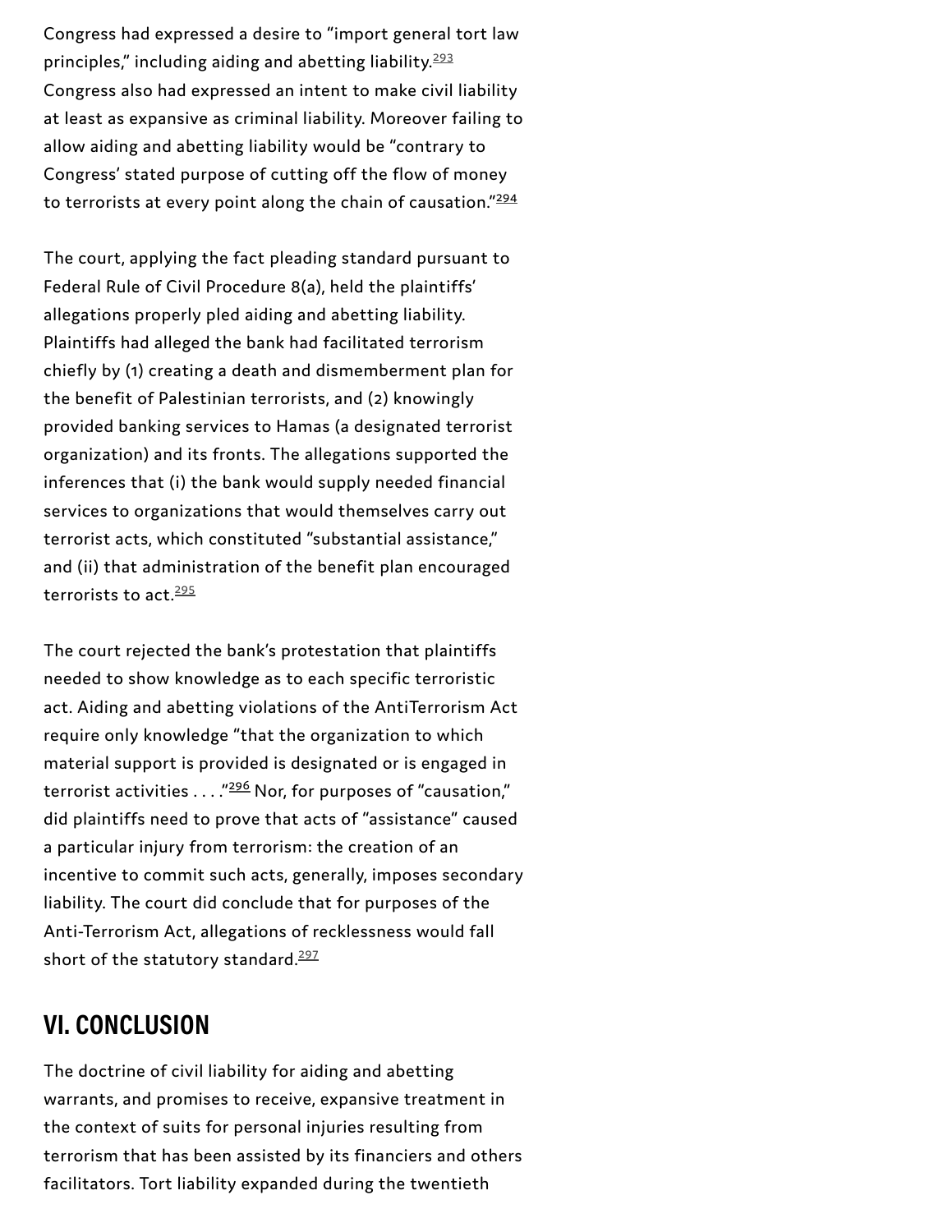century in large part to provide a measure of civil deterrence for defendants regarded, in isolated instances, as having put the public at risk. $^{\frac{298}{}}$  $^{\frac{298}{}}$  $^{\frac{298}{}}$  The public risk from a single act of terrorism may vastly exceed the risk created by corporate negligence or distribution of defective products.

More generally, aiding and abetting liability is in the process of achieving broad acceptance as a doctrine uniquely suited to address wrongdoing that occurs in transactional matrices that as of the year 2006 frequently are of breathtaking complexity. The former centerpiece of aiding-abetting liability—suits against facilitators of federal securities fraud —was removed by the Supreme Court's 1994 decision in Central Bank.<sup>[299](#page-79-12)</sup> But the doctrine itself has flourished, perhaps in part because of the attention it received when Central Bank was followed within seven years by massive financial scandals.

As of this writing, the larger scandals temporarily have subsided (though this may well be a temporary lull preceding the demise of one or two large hedge funds).<sup>[300](#page-79-10)</sup> The scandal cases, including those involving Enron and WorldCom, have contributed with other aiding and abetting case law addressing conventional financial fraud and commercial misconduct to produce a body of law that has helped to refine the law of aiding-abetting civil liability.

This refinement is particularly evident in connection with the test for "knowledge of wrongdoing," where recognized fact patterns have emerged as predictive of liability or nonliability (as the case may be). $301$  Recent court decisions have shown that use of "atypical" banking procedures are a critical signifier of "knowledge" and thus potential liability.<sup>[302](#page-80-1)</sup> Motive has emerged as a significant factor in favor of showing unlawful scienter, though motive is not, or should not be, itself an element of liability.<sup>[303](#page-80-2)</sup> It has become equally plain that even with knowledge of wrongdoing one may stand by, absent the existence of some affirmative duty or other special circumstances, and allow another to be defrauded by one's own client or customer.<sup>[304](#page-80-0)</sup> Also, decisions, particularly those concerning terrorism, have held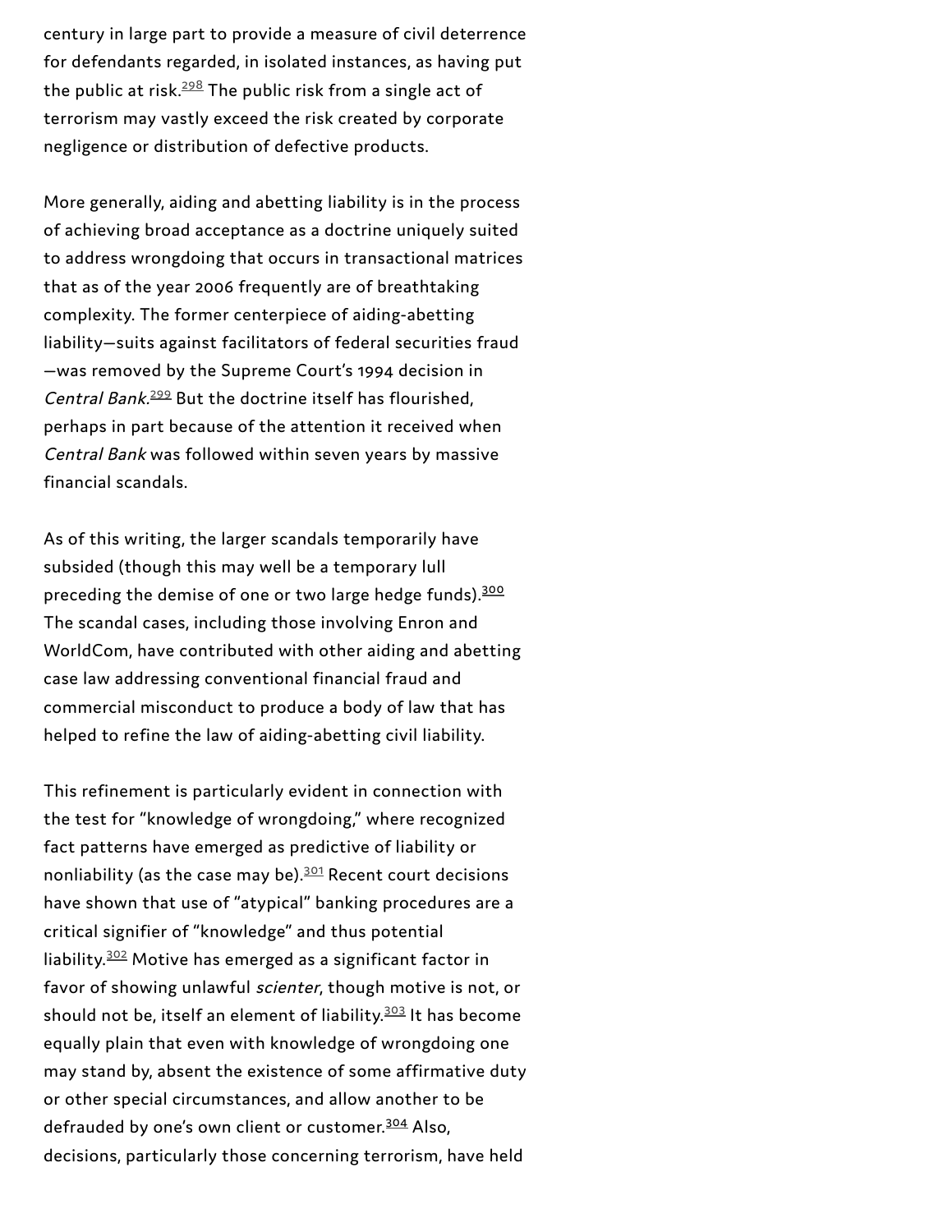that "causation" usually requires only that the harm caused by the principal actor was a reasonably foreseeable result of the aider-abettor's assistance.<sup>[305](#page-80-3)</sup>

The increase in well-considered decisional law is timely. Based on apparent trends in the number of reported decisions, aiding-abetting cases are increasing in frequency. From its beginning as an obscure civil doctrine concerned with "isolated acts of adolescents in rural society" $^{306}$  $^{306}$  $^{306}$  to a modern liability doctrine flexible enough to provide remedies for bank fraud, greenmail, and terrorism, civil liability for aiding and abetting has evolved because of the special need for recourse where the wrongdoer had the assistance of important allies.

### \_\_\_\_\_\_\_\_\_\_

\* Member, Cozen O'Connor, Philadelphia, Pa., where he is Chair of the Firm's Financial Risk Transfer Practice Group. Mr. Mason is a member of the Financial Institutions Litigation Committee of the Business Law Section of the American Bar Association, and the Excess, Surplus Lines and Rein- surance Committee of the Tort, Trial and Insurance Practice Section of the American Bar Association, and is Editor-in-Chief of the TORT, TRIAL AND INSURANCE PRACTICE LAW JOURNAL. The views expressed in this article are those of the author and not of Cozen O'Connor or its clients.

[1](#page-1-0). 511 U.S. 164, 191 (1994).

[2](#page-2-0). See Linde v. Arab Bank, PLC, 384 F. Supp. 2d 571, 583 (E.D.N.Y. 2005).

[3.](#page-2-1) See generally Central Bank, 511 U.S. at 182–83.

[4](#page-2-2). See Book 47, Title 2, Corpus Juris Civilis ("Anyone who assists a thief is not always himself a manifest thief; hence it happens that he who furnished assistance is liable for non-manifest theft, and he who was caught in the act is guilty of manifest theft of the same property.").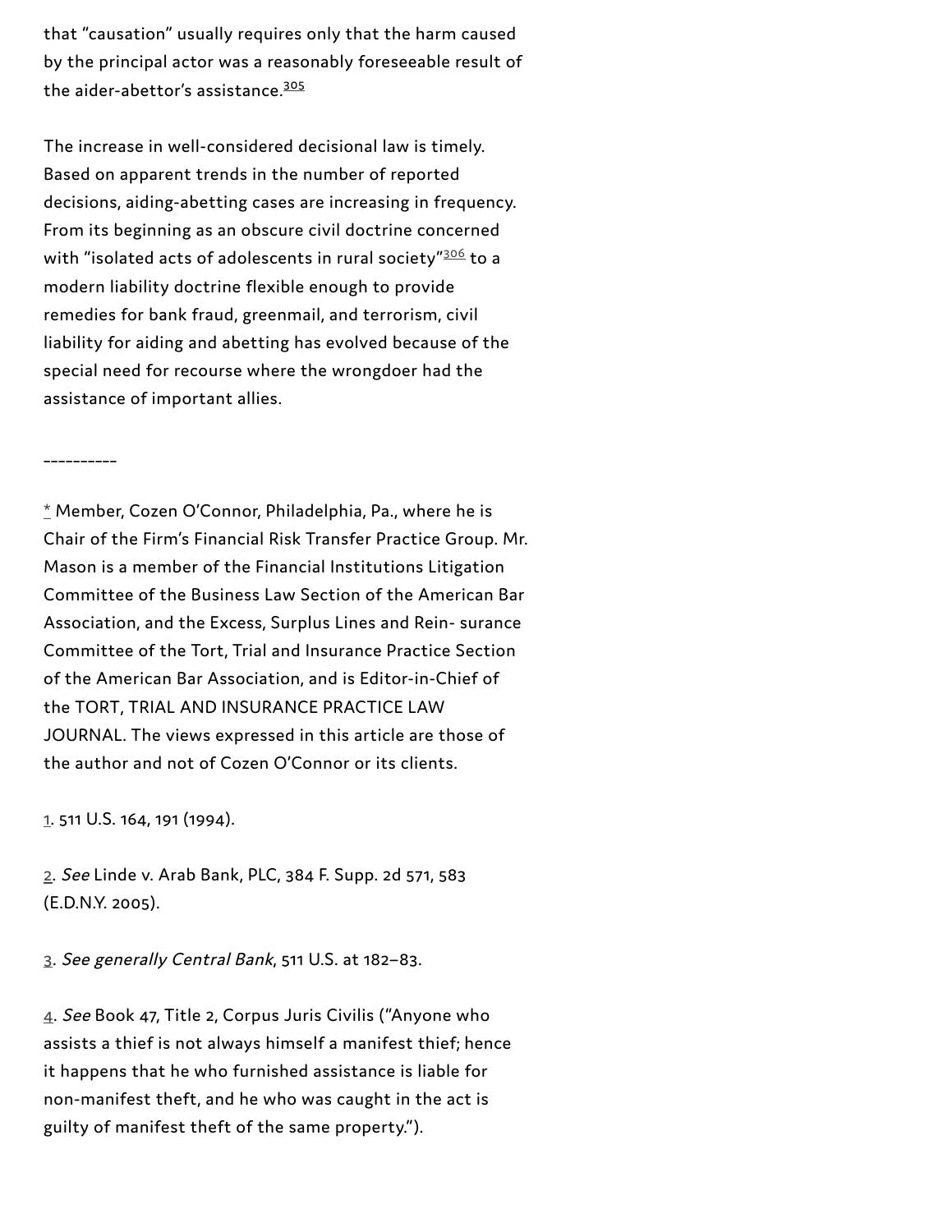[5.](#page-2-3) 1 M. Hale, PLEAS OF THE CROWN 615 (1736), cited in United States v. Peoni, 100 F.2d 401, 402 (2d Cir. 1938).

[6](#page-2-4). 2 J. STEPHEN, A HISTORY OF THE CRIMINAL LAW OF ENGLAND 231 (1883), cited in Standefer v. United States, 447 U.S. 10, 15 (1980).

[7](#page-3-0). Standefer, 447 U.S. at 15.

[8.](#page-3-1) Act of Mar. 4, 1909, ch. 321, § 332, 35 Stat. 1088, 1152.

[9](#page-3-2). Nye & Nissen v. United States, 336 U.S. 613 (1949). As such, under the 1909 Act, and under the law of most states, an accessory to a crime is subject to criminal liability even if the principal actor is acquitted. Standefer, 447 U.S. at 20.

[10](#page-3-3). See Sir John Heydon's Case, 11 Co. Rep. 5, 77 Eng. Rep. 1150  $(1613).$ 

[11.](#page-3-4) See generally Bird v. Lynn, 10 B.Mon. 422, 49 Ky. 422 (Ky. Ct. App. 1850) (Defendant who said that a child, who "sauced" defendant, deserved to be whipped, may be subject to liability for a whipping the child received but only if defendant incited such act desiring that it occur); Brown v. Perkins, 83 Mass. 89 (1861) (defendant subject to liability if it were to be found he encouraged crowd of women armed with hatchets to ransack liquor store).

[12](#page-3-5). Halberstam v. Welch, 705 F.2d 472, 489 (D.C. Cir. 1983); Doe I v. Unocal Corp., 395 F.3d 932, 947–53 (9th Cir. 2002), opinion vacated and rehearing in banc granted, 395 F.3d 978, 979 (9th Cir. 2003) ("[I]t is ordered that this case be reheard by the en banc court pursuant to Circuit Rule 35-3. The three-judge panel opinion shall not be cited as precedent by or to this court or any district court of the Ninth Circuit, except to the extent adopted by the en banc court."), on rehearing en banc, 403 F.3d 708 (9th Cir. 2005) (district court opinion vacated and case dismissed with prejudice pur- suant to parties' stipulation).

[13](#page-3-6). Neilson v. Union Bank of Cal., N.A., 290 F. Supp. 2d 1101, 1133 (C.D. Cal. 2003).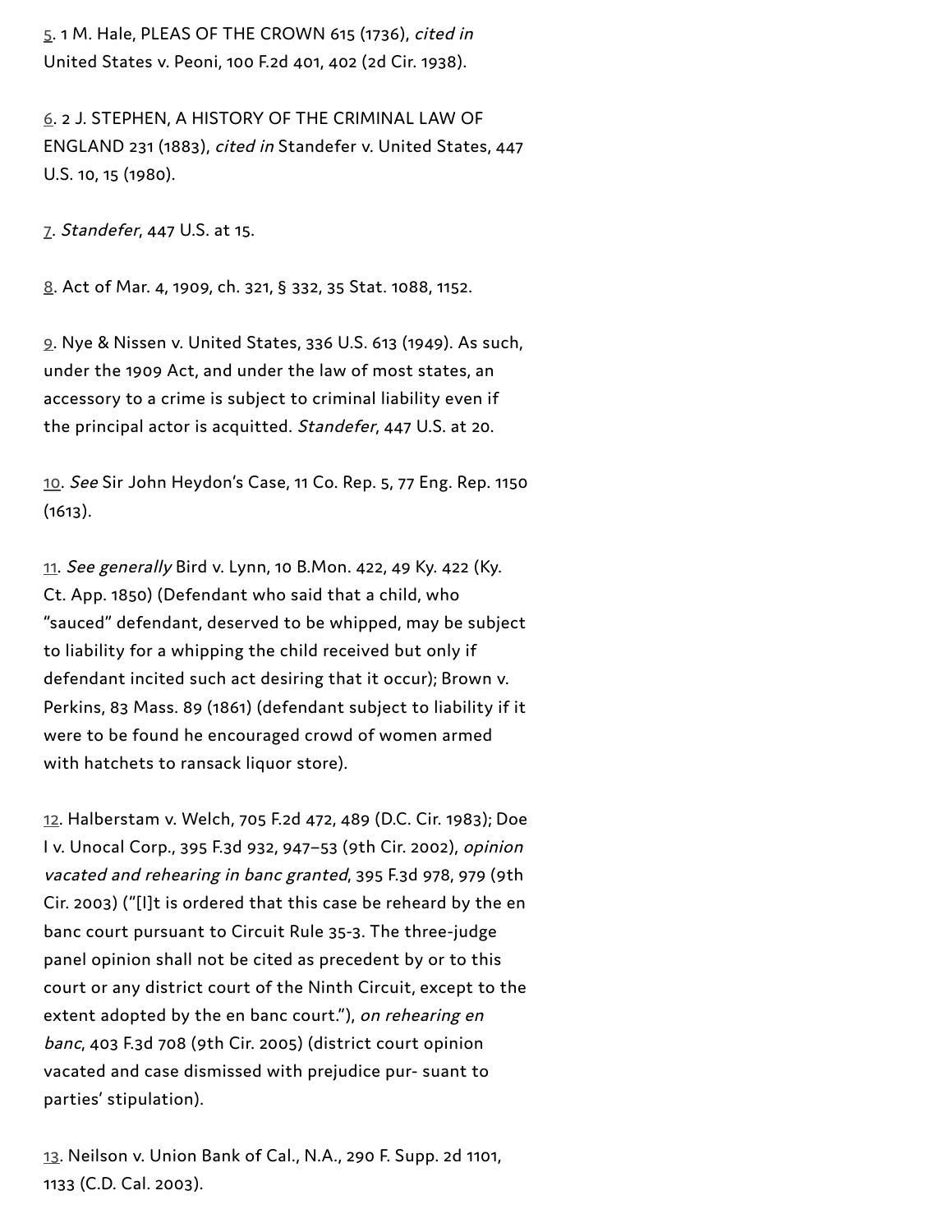[14](#page-3-7). Beck v. Prupis, 529 U.S. 494, 500 (2000).

[15](#page-3-8). Pittman by Pittman v. Grayson, 149 F.3d 111, 122–23 (2d Cir. 1998), cert. denied, 528 U.S. 818 (1999).

[16](#page-3-9). Neilson, 290 F. Supp. 2d at 1133.

[17.](#page-4-0) See Halbertstam, 705 F.2d at 478 (citing examples).

[18.](#page-4-1) Neilson, 290 F. Supp. 2d at 1133.

[19](#page-4-2). Id. at 1134 (citing Halbertstam, 705 F.2d at 478).

[20](#page-4-3). Id. at 1133.

[21](#page-4-4). Halbertstam, 705 F.2d at 477.

[22](#page-4-5). Applied Equipment Corp. v. Litton Saudi Arabia Ltd., 869 P.2d 454, 459–60 (Cal. 1994).

[23](#page-4-6). See Wells Fargo Bank v. Ariz. Laborers, Teamsters and Cement Masons Local No. 395 Pension Trust Fund, 38 P.3d 12, 23 (Ariz. 2002); Saunders v. Superior Court, 33 Cal. Rptr. 2d 438, 446 (Cal. Ct. App. 1994); Holmes v. Young, 885 P.2d 305, 308 (Col. Ct. App. 1994); Feen v. Benefit Plan Adm'rs, Inc., No. 406726, 2000 WL 1398898, \*10–11 (Conn. Super. Ct. Sept. 7, 2000); Pipher v. Burr, No. C.A. 96C-08-011, 1998 WL 110135, \*9–10 (Del. Super. Ct. Jan. 29, 1998); Halberstam v. Welch, 705 F.2d 472, 477–78 (D.C. Cir. 1983); Tew v. Chase Manhattan Bank, N.A., 728 F. Supp. 1551, 1568–69 (S.D. Fla. 1990), amended on reconsideration, 741 F. Supp. 220 (S.D. Fla. 1990); Sanke v. Bechina, 576 N.E.2d 1212, 1218–19 (Ill. Ct. App. 1991), appeal denied, 584 N.E.2d 140 (Ill. 1991); Heick v. Bacon, 561 N.W.2d 45, 51–52 (Iowa 1997); Emig v. Am. Tobacco Co., Inc., 184 F.R.D. 379, 386 (D. Kan. 1998); Hart Enterp., Inc. v. Cheshire Sanitation, Inc., No. 98-416-P-H, 1999 WL 33117189, \*3 (D. Me. Feb. 22, 1999); Alleco, Inc. v. Harry & Jeanette Weinberg Found., Inc., 665 A.2d 1038, 1049 (Md.1995); Kurker v. Hill, 689 N.E.2d 833, 837 (Mass. Ct. App. 1998); Echelon Homes, LLC v. Carter Lumber Co., 683 N.W.2d 171 (Mich. Ct. App. 2004), rev'd in part, 694 N.W.2d 544 (Mich. 2005); Casino Res. Corp. v. Harrah's Entm't, Inc., No. 98-2058ADM/AJB,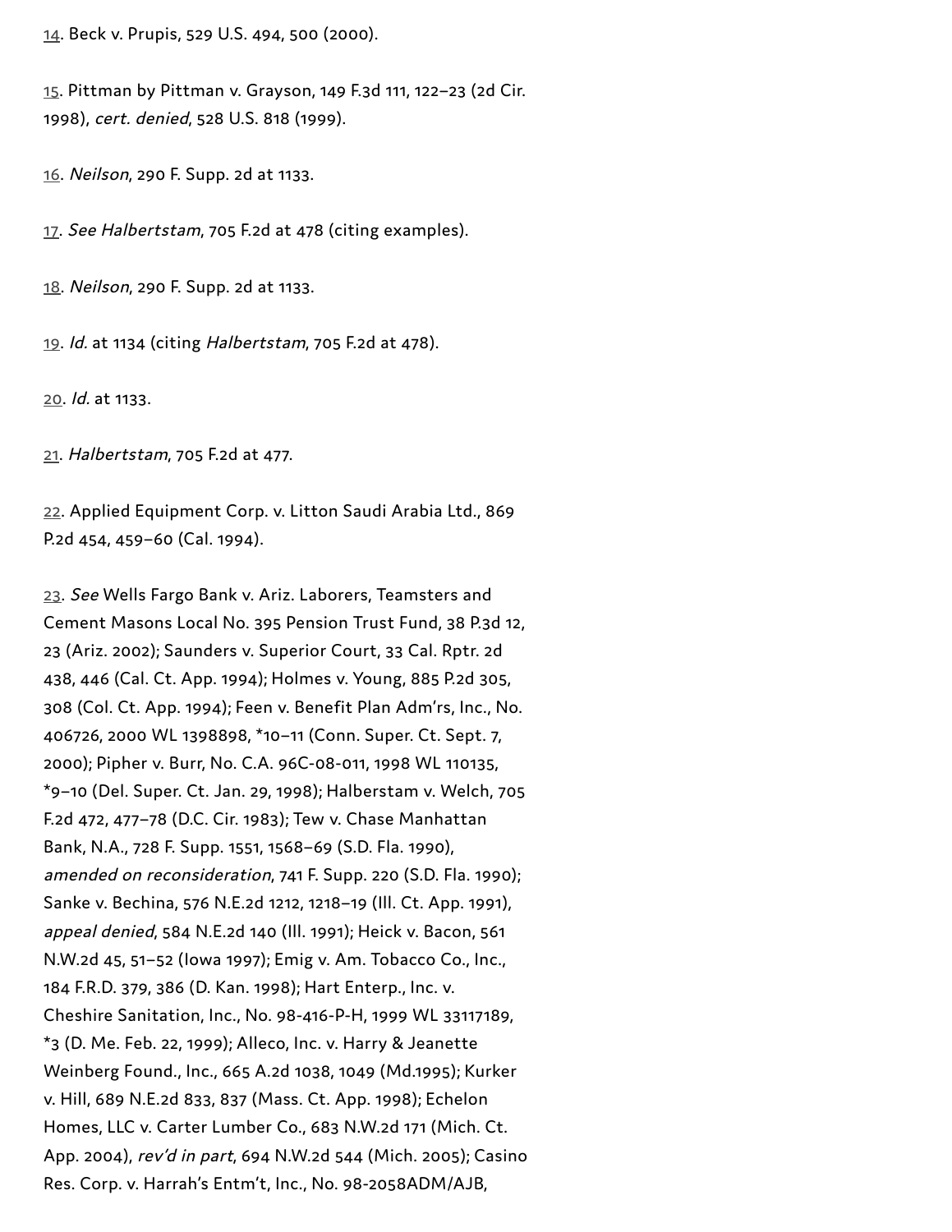2002 WL 480968, \*13 (D. Minn. March 22, 2002); Joseph v. Marriott Int'l, Inc., 967 S.W.2d 624, 629–30 (Mo. Ct. App. 1998); Invest Almaz v. Temple-Inland Forest Prods. Corp., 2 4 3 F.3d 57, 82-82 (1st Cir. 2001) (New Hampshire); Judson v. People's Bank and Trust Co., 134 A.2d 761 (N.J. 1957); GC M, Inc. v. Ky. Cent. Life Ins. Co., 947 P.2d 143, 147–48 (N.M. 199 7 ); Koken v. Steinberg, 825 A.2d 723 (Pa. Commw. Ct. 2003); Hirsch v. Penn. Textile Corp., Inc. (In re Centennial Textiles, Inc.), 227 B.R. 606, 611 (Bankr. S.D.N.Y. 1993); Dow Chemical Co. v. Mahlum, 970 P.2d 98, 112–13 (Nev. 1998); Mc- Millan v. Mahoney, 393 S.E.2d 298, 300 (N.C. Ct. App. 1990); Aetna Cas. & Sur. Co. v. Leahey Constr. Co., Inc., 219 F.3d 519, 533–34 (6th Cir. 2000) (Ohio); Granewich v. Harding, 985 P.2d 788, 792–93 (Or. 1999); Groff v. Maurice, C.A. No. 86-3808, 1993 WL 853801, \*3 (R.I. Super. April 7, 1993); Future Group, II v. Nationsbank, 478 S.E.2d 45, 50 (S.C. 1996); Lawyers Title Ins. Corp. v. United Am. Bank of Memphis, 21 F. Supp. 2d 785, 795 (W.D. Tenn. 1998); Estate of Hough ex rel. LeMaster v. Estate of Hough ex rel. Berkeley County Sheriff, 519 S.E.2d 640, 648–49 (W. Va.1999); Winslow v. Brown, 371 N.W.2d 417, 421– 23 (Wis. Ct. App.1985), rev. denied, 378 N.W.2d 291 (Wis. 1985). Courts in three other states have held that the viability of such claims remains an open question. See Unity House, Inc. v. N. Pac. Invests., Inc., 918 F. Supp. 1384, 1390 (D. Haw. 1996); Daniel Boone Area Sch. Dist. v. Lehman Bros., Inc., 187 F. Supp. 2d 400, 413 (W.D. Pa. 2002); Shinn v. Allen, 984 S.W.2d 308, 310 (Tex. Ct. App. 1998).

[24.](#page-4-7) Central Bank, 511 U.S. at 181–82. See Premier/Georgia Mgt. Co., Inc. v. Realty Mgt. Corp., 613 S.E.2d 112 (Ga. Ct. App. 2005); FDIC v. S. Prawer & Co., 829 F. Supp. 453, 457 (D. Me. 1993) (in Maine, "[i]t is clear . . . that aiding and abetting liability did not exist under the common law, but was entirely a creature of statute"); Meadow Ltd. Partnership v. Heritage Sav. & Loan Assn., 639 F. Supp. 643, 653 (E.D. Va. 1986) (aiding and abetting tort "not expressly recognized by the state courts of the Commonwealth of Virginia); Sloane v. Fauque, 784 P.2d 895, 896 (Mont. 1989) (aiding and abetting tort liability is issue of "first impression" in Montana).

[25](#page-4-8). See generally Ronald M. Lepinskas, Civil Aiding and Abetting Liability in Illinois, 87 ILL. B.J. 532, 533 (Oct. 1999).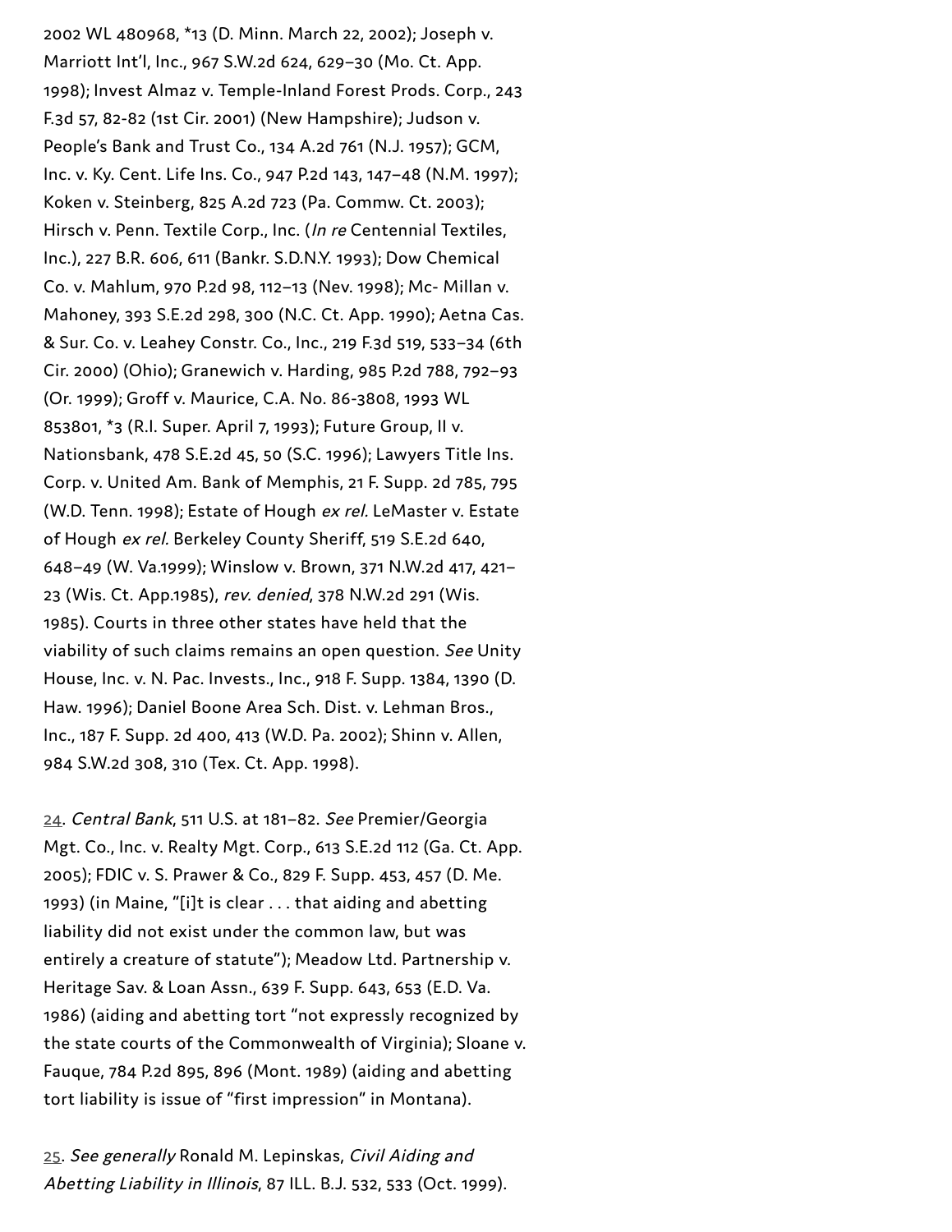[26.](#page-5-0) 511 U.S. 164 (1994).

[27.](#page-5-1) Id. at 182.

[28.](#page-5-2) See infra discussion in § V(I).

[29.](#page-5-3) To implement § 10(b) of the Securities Exchange Act of 1934, ch. 404, Title I § 10, 48 Stat. 881, 891 (codified at 15 U.S.C. § 78j), in 1942, the SEC adopted Rule 10b-5, which provides, in relevant part:

It shall be unlawful for any person, directly or indirectly ... (a) [t]o employ any device, scheme or artifice to defraud; (b) to make any untrue statement of a material fact or to omit to state a material fact necessary in order to make the statements made, in the light of the circumstances under which they were made, not misleading, or (c) to engage in any act, practice or course of business which operates or would operate as a fraud or deceit upon any person, in connection with the purchase or sale of any security.

17 C.F.R. § 240.10b-5 (2005).

[30](#page-5-4). 17 C.F.R. § 240.10b-5(b) (2005). See Robert S. DeLeon, The Fault Line Between Primary Liability and Aiding and Abetting Claims Under Rule 10b-5, 22 J. CORP. LAW 723, 729 (1997).

[31](#page-5-5). 17 C.F.R. § 240.10b-5(a), (c) (2005). "The first and third subsections of Rule 10b-5, which use the verbs 'employ' and 'engage,' have narrower meanings than the second subsection." DeLeon, supra note 30, at 728. For statements or omissions, "make" can mean to "create," to "bring into being," to "compose" or "write," to "give rise to," or to "cause to be announced." Id at 729. "Accordingly, to the extent a defendant can be said to 'employ' a fraudulent device or 'engage' in fraudulent conduct in the preparation of issuer disclosures, that conduct arguably is captured by Rule 10b-5's prohibition on 'making' misstatements or omissions." Id.

[32](#page-6-0). See, e.g., Cleary v. Perfectune, Inc., 700 F.2d 774, 777 (1st Cir. 1983); IIT v. Cornfeld, 619 F.2d 909, 922 (2d Cir. 1980); Monsen v. Consol. Dressed Beef Co., 579 F.2d 793, 799–800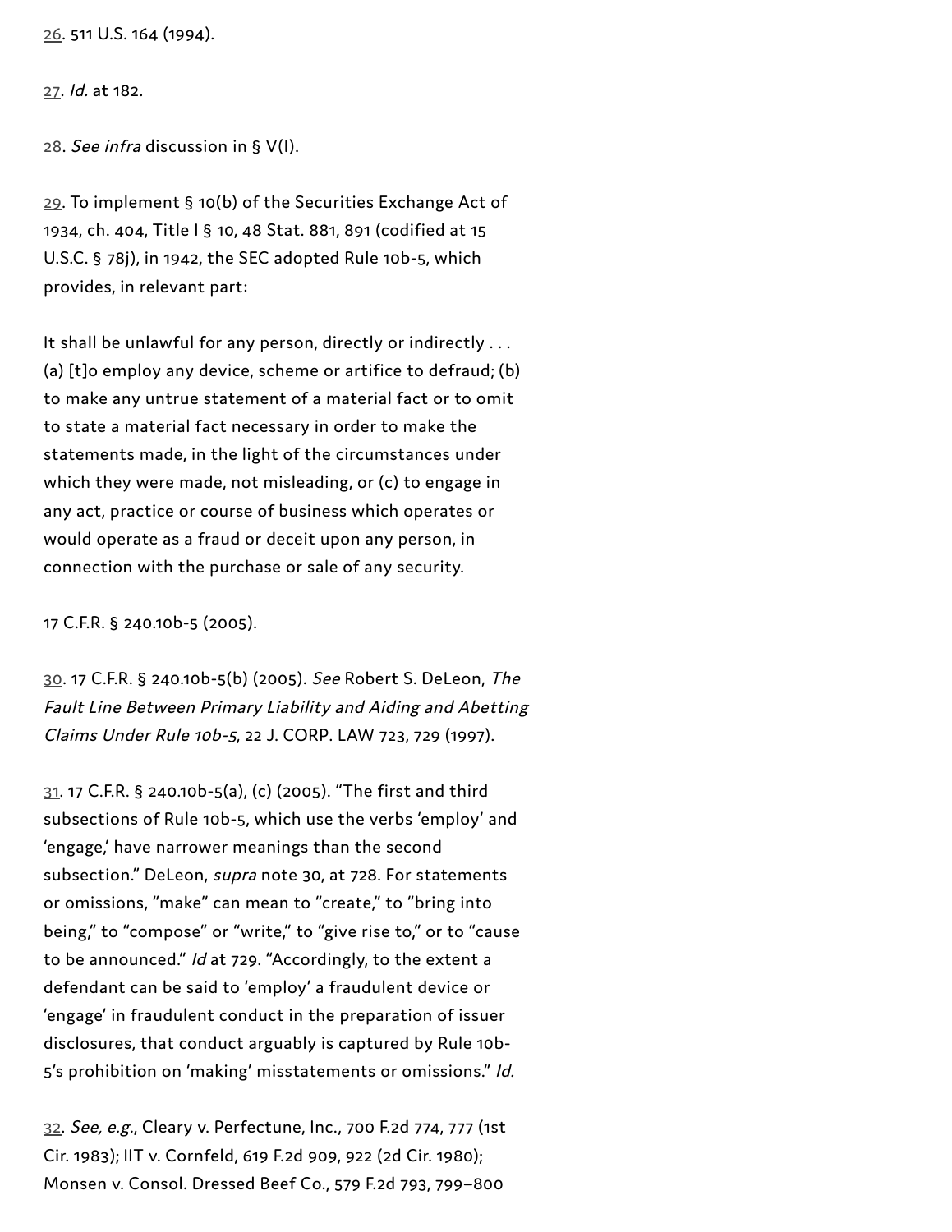(3d Cir.), cert. denied, 439 U.S. 930 (1978); Schatz v. Rosenberg, 943 F.2d 485, 496–497 (4th Cir. 1991), cert. denied, 503 U.S. 936 (1992); Fine v. American Solar King Corp., 919 F.2d 290, 300 (5th Cir. 1990), cert. dismissed, 502 U.S. 976 (1991); Moore v. Fenex, Inc., 809 F.2d 297, 303 (6th Cir.), cert. denied sub nom. Moore v. Frost, 483 U.S. 1006 (1987); Schlifke v. Seafirst Corp., 866 F.2d 935, 947 (7th Cir. 1989); K & S P'ship v. Cont'l Bank, N.A., 952 F.2d 971, 977 (8th Cir. 1991), cert. denied, 505 U.S. 1205 (1992); Levine v. Diamanthuset, Inc., 950 F.2d 1478, 1483 (9th Cir. 1991); Farlow v. Peat, Marwick, Mitchell & Co., 956 F.2d 982, 986 (10th Cir. 1992); Schneberger v. Wheeler, 859 F.2d 1477, 1480 (11th Cir. 1988), cert. denied, 490 U.S. 1091 (1989). The only court not to have squarely recognized aiding and abetting in private section 10(b) actions prior to Central Bank did so in an action brought by the SEC, see Dirks v. SEC, 681 F.2d 824, 844 (D.C. Cir. 1982), rev'd on other grounds, 463 U.S. 646 (1983), though it suggested that such a claim was available in private actions. See Zoelsch v. Arthur Andersen & Co., 824 F.2d 27, 35–36 (D.C. Cir. 1987).

[33](#page-6-1). Brennan v. Midwestern United Life Ins. Co., 259 F. Supp. 673, 680 (N.D. Ind. 1966).

[34](#page-6-2). Zatkin v. Primuth, 551 F. Supp. 39 (S.D. Cal. 1982).

[35](#page-6-3). Resnick v. Touche Ross & Co., 470 F. Supp. 1020 (S.D.N.Y. 1979).

[36.](#page-6-4) Sandusky Land, Ltd. v. Uniplan Groups, Inc., 400 F. Supp. 440 (N.D. Ohio 1975).

[37](#page-6-5). In re Caesar's Palace Sec. Litig., 360 F. Supp. 366 (S.D.N.Y. 1973).

[38](#page-6-6). Brennan, 259 F. Supp. at 680–81 (corporation alleged to have assisted improper actions of brokerage firm).

[39.](#page-6-7) 15 U.S.C. § 78j (2000).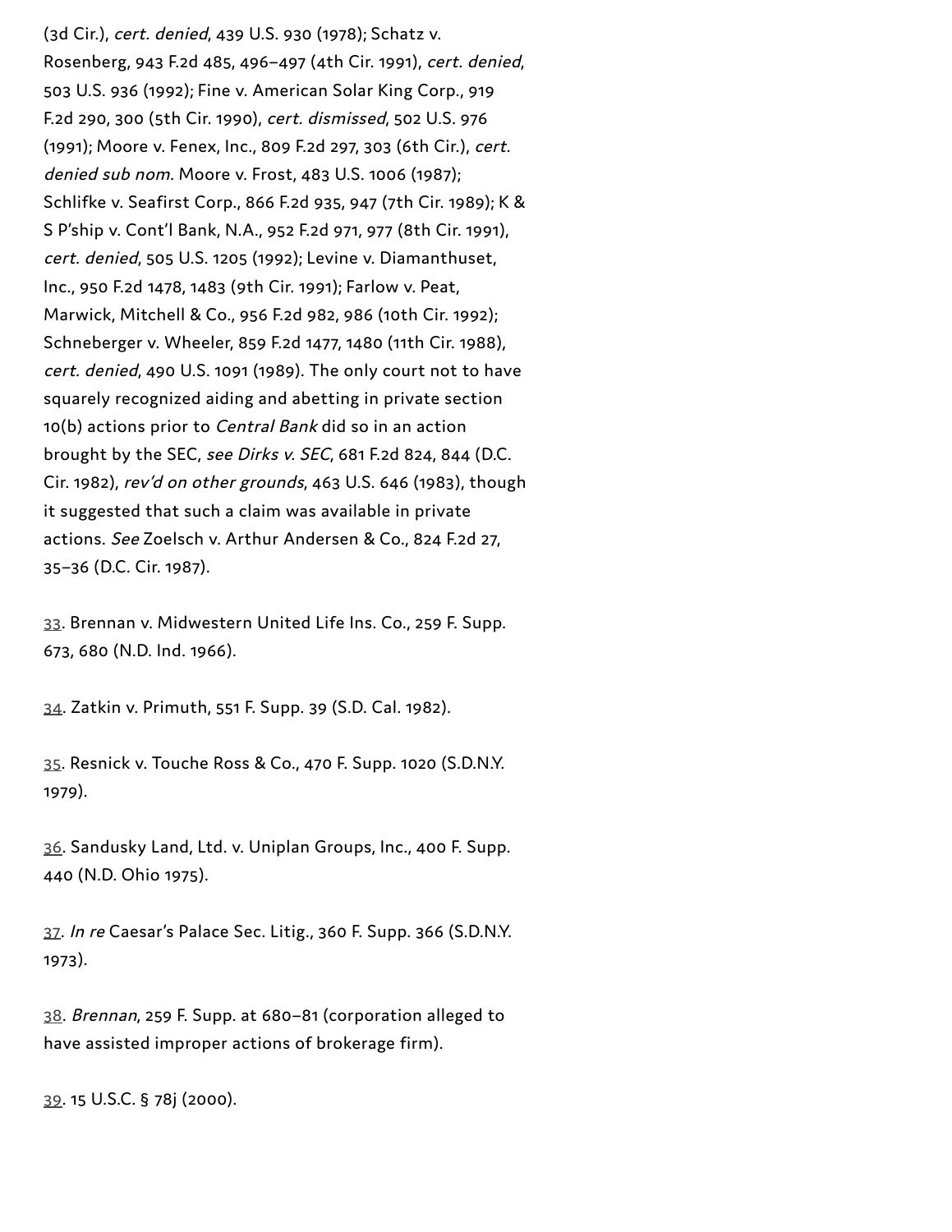[40.](#page-6-8) Central Bank, 511 U.S. at 182. Instead, Congress had taken a "statute-by-statute approach to civil liability for aiding and abetting." Id. In statutes such as the Commodity Exchange Act, 7 U.S.C. § 25(a)(1)(2000), the National Bank Act, 12 U.S.C. §504(h) (2000), and the Packers and Stockyards Act, ch. 64, § 202, 42 Stat. 161 (1921) (codified at 7 U.S.C. § 192(g)), Congress had been "quite explicit" in imposing aiding and abetting liability. In contrast, in connection with Securities Exchange Act violations, it had neither in 1934 nor since employed express language to impose such liability. Central Bank, 511 U.S. at 182–83.

[41](#page-7-0). Id. at 186 ("[O]ur observations on the acquiescence doctrine indicate its limitations as an expression of congressional intent.") (quoting Pension Benefit Guaranty Corp. v. LTV Corp., 496 U.S. 633, 650 (1990)).

[42.](#page-7-1) Id. at 188–9 (citation omitted).

[43](#page-7-2). Id. at 189. The Court observed that on the other hand there were policy arguments in favor of aiding and abetting liability. "The point here, however, is that it is far from clear that Congress in 1934 would have decided that the statutory purposes would be furthered by the imposition of private aider and abettor liability." Id. at 189–90.

### [44.](#page-7-3) Id. at 189–90.

[45.](#page-7-4) While commentators, supported by abundant evidence, have identified Central Bank as one factor leading to the encouragement, during the 1990s, of misconduct by accountants and other players in the financial industry, e.g., Scott Siamas, Primary Securities Fraud Liability for Secondary Actors: Revisiting Central Bank of Denver in the Wake of Enron, Worldcom, and Arthur Andersen, 37 U.C. DAVIS L. REV. 895, 897 (2004), critics of Central Bank have had less success exposing any genuine error in the reasoning of that opinion. Most commonly, commentators emphasize the Court's over- ruling of nearly thirty years of lower court precedent dating back to 1966, e.g., Tauine, M. Zeitzer, In Central Bank's Wake, RICO's Voice Resonates: Are Civil Aiding and Abetting Claims Still Tenable?, 29 COLUM. J.L.&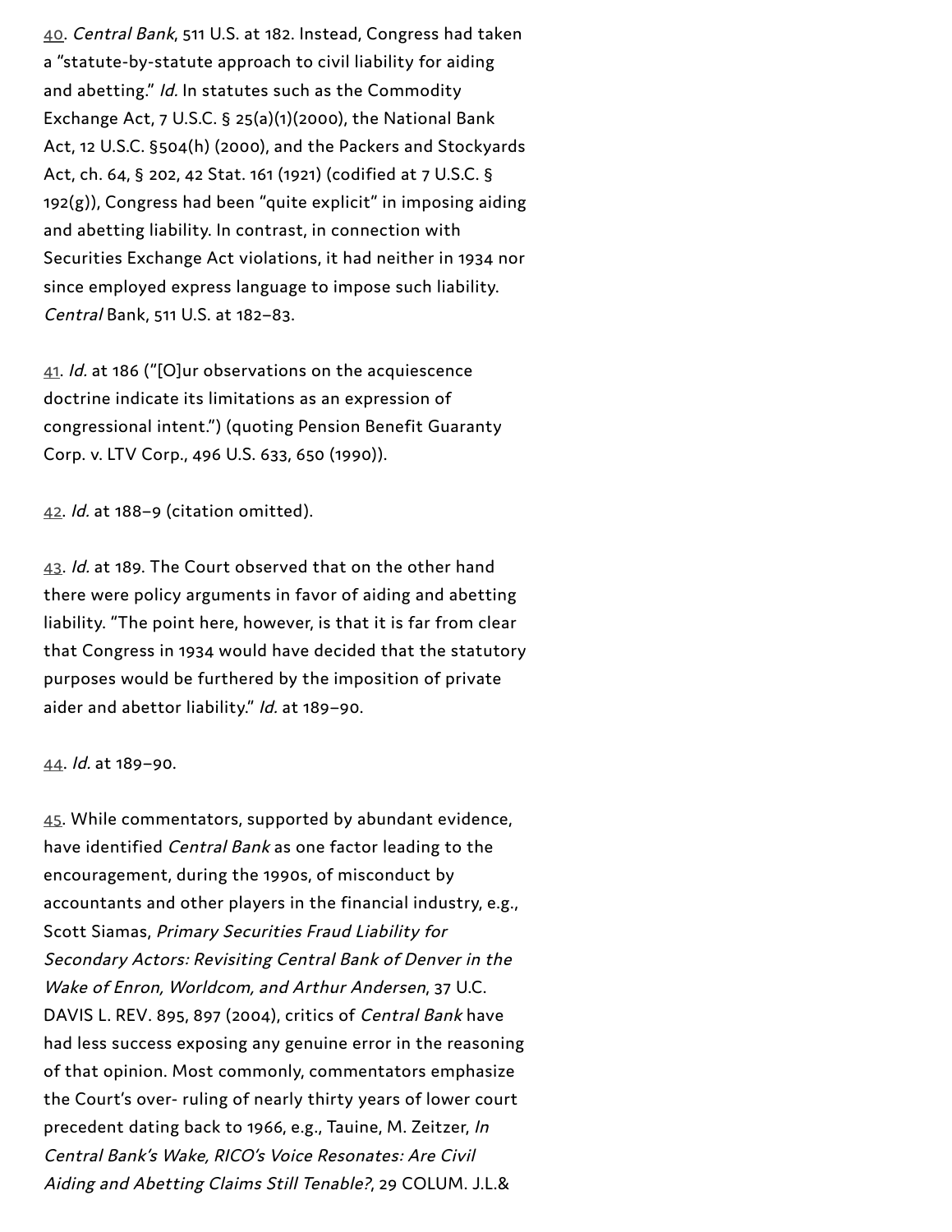SOC. PROBS. 551, 557 (1996), a point that may only beg the question why courts deciding cases closer in time to enactment of the 1933 and 1934 acts seemingly did not perceive any cause of action for aiding and abetting.

[46.](#page-7-5) Central Bank, 511 U.S. at 189–90.

[47](#page-8-0). Id. at 191.

[48.](#page-8-1) 235 F. Supp. 2d 549 (S.D. Tex 2002).

[49.](#page-8-2) Id. at 584–85.

[50](#page-8-3). Siamas, supra note 45, at 902.

[51](#page-8-4). Daniel L. Brockett, Line Between Primary and Secondary Liability Still Blurred in Securities Cases, 50 FED. LAW. 29, 32 (Aug. 2003).

[52](#page-8-5). See Shapiro v. Cantor, 123 F.3d 717, 721 n.2 (2d Cir. 1997). Until recently, however, most courts adhered to a "bright line" test pursuant to which a party cannot be liable unless it directly made the offending statement to the public. Wright v. Ernst & Young, 152 F.3d 169, 175 (2d Cir. 1998), cert. denied, 525 U.S. 1104 (1999); In re MTC Elec. Tech. Shareholders Litig., 898 F. Supp. 974 (E.D.N.Y. 1995), vacated in part on reconsideration, 993 F. Supp. 160 (E.D.N.Y. 1997).

[53](#page-9-0). DeLeon, supra note 30, at 732 (citing Knapp v. Ernst Whinney, 90 F.3d 1431, 1440–41 (9th Cir. 1996); O'Neil v. Appel, 897 F. Supp. 995, 1000 (W.D. Mich. 1995)).

[54](#page-9-1). DeLeon, supra note 30, at 730 (citing SEC v. Fehn, 97 F.3d 1276, 1293 (9th Cir. 1996)).

[55](#page-9-2). Id.

[56.](#page-9-3) Wright, 152 F.3d at 175; In re Rent-Way Sec. Litig., 209 F. Supp. 2d 493 (W.D. Pa. 2002); Ziemba v. Cascade Int'l, Inc., 256 F.3d 1194, 1205–06 (11th Cir. 2001).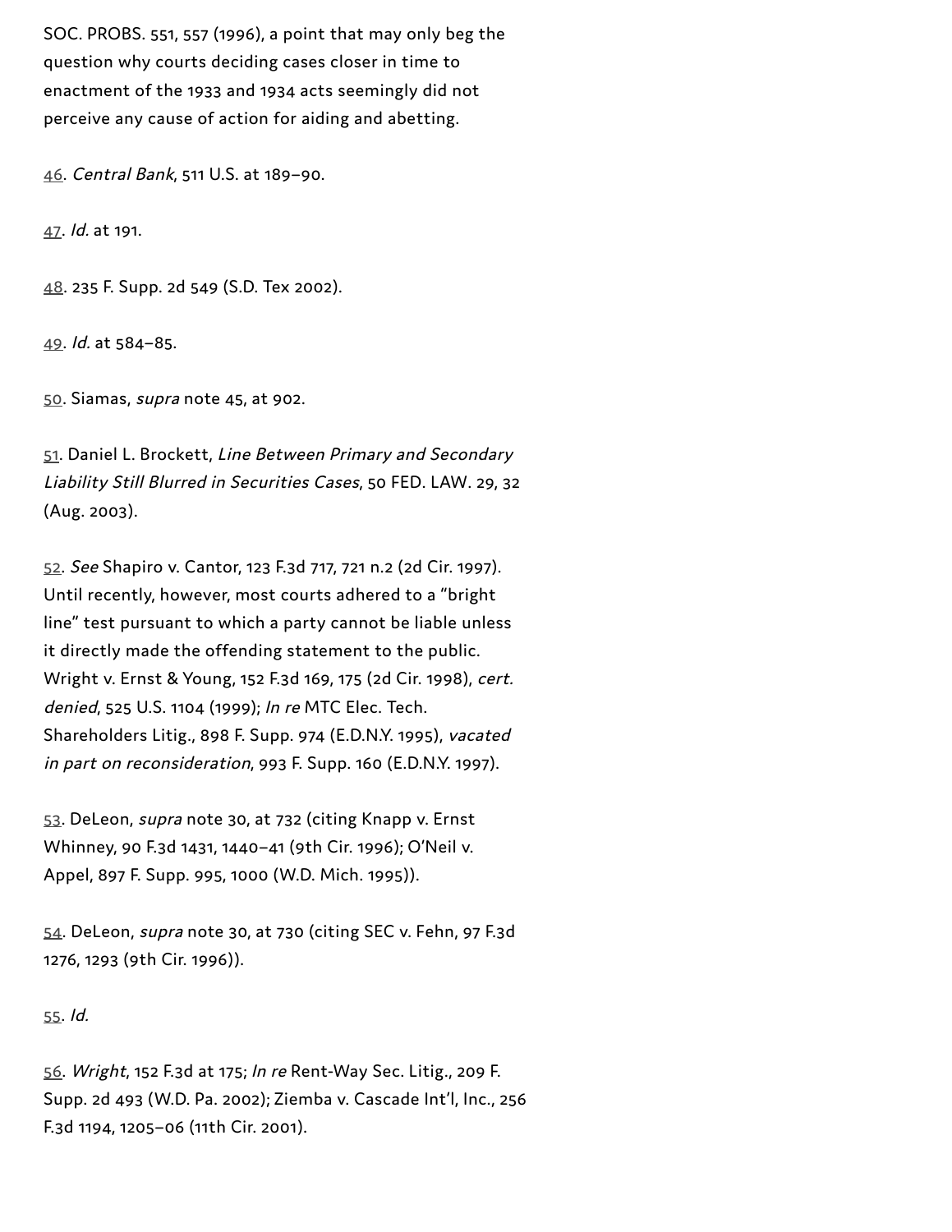[57](#page-9-4). Wright, 152 F.3d at 175 (quoting Anixter v. Home-stake Prod. Co., 77 F.3d 1215, 1225 (10th Cir. 1996)).

[58](#page-9-5). In re Ikon Office Solutions, Inc., 277 F.3d 658, 667 (3d Cir. 2002) (quoting Ernst & Ernst v. Hochfelder, 425 U.S. 185, 193 n.12 (1976)).

[59.](#page-10-0) Id. at 667 (quoting SEC v. Infinity Group Co., 212 F.3d 180, 192 (3d Cir. 2000)).

[60.](#page-10-1) In re Software Toolworks, Inc. Sec. Litig., 50 F.3d 615 (9th Cir. 1994), cert. denied sub nom, 516 U.S. 907 (1995).

[61](#page-10-2). Id.

[62.](#page-10-3) 235 F. Supp. 2d at 587–88.

[63.](#page-10-4) Id. at 590–92.

[64.](#page-10-5) See Brockett, supra note 51, at 32.

[65.](#page-11-0) A "liberal notice pleading" standard should govern aidingabetting claims, pursuant to FED. R. CIV. P. 8(a). See Linde v. Arab Bank, PLC, 384 F. Supp. 2d 571, 579–80 (E.D.N.Y. 2005).

[66.](#page-11-1) Unicredito Italiano SpA v. J.P. Morgan Chase Bank, 288 F. Supp. 2d 485, 502 (S.D.N.Y. 2003) (quoting Gabriel Capital, L.P. v. Nat. West Fin., Inc., 94 F. Supp. 2d 491, 511 (S.D.N.Y. 2000) (financial institutions subject to liability for assisting Enron Ponzi scheme)).

[67](#page-12-0). Fiol v. Doellstedt, 58 Cal. Rptr. 2d 308, 312 (Cal. Ct. App. 1996); Saunders v. Superior Ct., 33 Cal. Rptr. 2d 438, 446 (Cal. Ct. App. 1994). See also RESTATEMENT (SECOND) OF TORTS § 876(c) (1979).

[68.](#page-12-1) Neilson, 290 F. Supp. 2d at 1135.

[69](#page-12-2). FED. R. CIV. P. 9(b).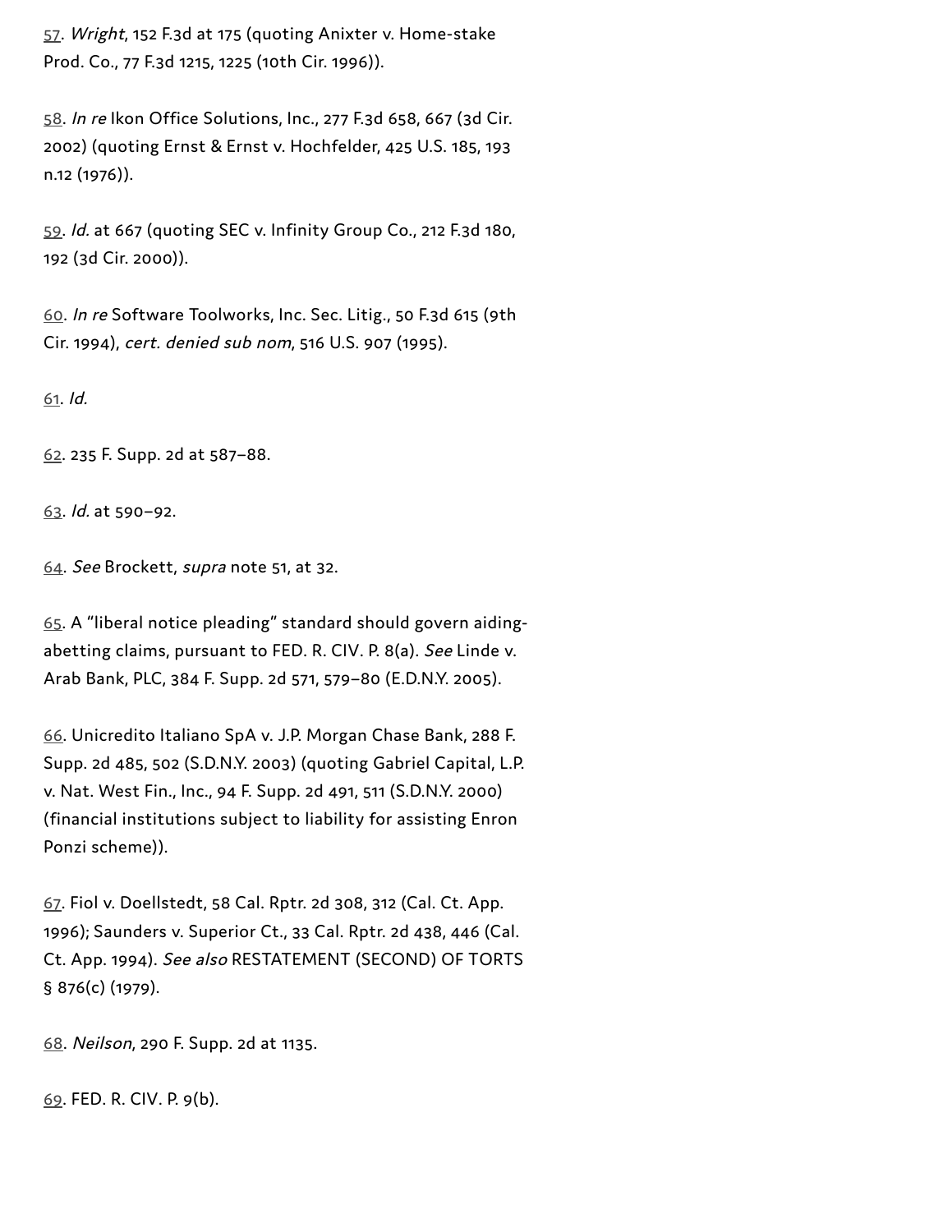[70.](#page-12-3) See Conley v. Gibson, 355 U.S. 41, 47 (1957), cited in Picinich v. United Parcel Service, 321 F. Supp. 2d 485, 517 (N.D.N.Y. 2004); see also Linde, 384 F. Supp. 2d at 579–80.

[71.](#page-12-4) See PROSSER & KEETON ON LAW OF TORTS §§ 322–24 (1984).

[72](#page-12-5). See generally In re Parmalat Sec. Litig., 383 F. Supp. 2d 587 (S.D.N.Y. 2005); cf. Unocal, 395 F.3d 932 (human rights violations by foreign government). In Unocal, the court applied a slightly modified version of the RESTATEMENT test, given the international nature of the controversy. 395 F.3d at 951.

[73](#page-12-6). In re AHT Corp., 292 B.R. 734, 746 (S.D.N.Y. 2003), aff 'd, 123 Fed. Appx. 17 (2d Cir. 2005).

[74](#page-13-0). Id.

[75](#page-13-1). Id. at 737–38.

[76](#page-13-2). Id.

[77](#page-13-3). Id. at 746.

[78.](#page-14-0) Nathan Isaac Combs, Civil Aiding and Abetting Liability, 58 VAND. L. REV. 241, 291 (2005).

[79](#page-14-1). Woodward v. Metro Bank of Dallas, 522 F.2d 84, 95 (5th Cir. 1975), cited in Combs, supra note 78, at 291.

[80](#page-14-2). Ronald A. Brown, Jr., Note, Claims of Aiding and Abetting <sup>a</sup> Director's Breach of Fiduciary Duty— Does Everybody Who Deals with <sup>a</sup> Delaware Director Owe Fiduciary Duties to that Director's Shareholders?, 15 DEL. J. CORP. L. 943, 956 (1990) (citing numerous unpublished cases).

[81](#page-14-3). See generally Javitch v. First Montauk Financial Corp., 279 F. Supp. 2d 931 (N.D. Ohio 2003).

[82.](#page-14-4) 290 F. Supp. 2d 1101 (C.D. Cal. 2003).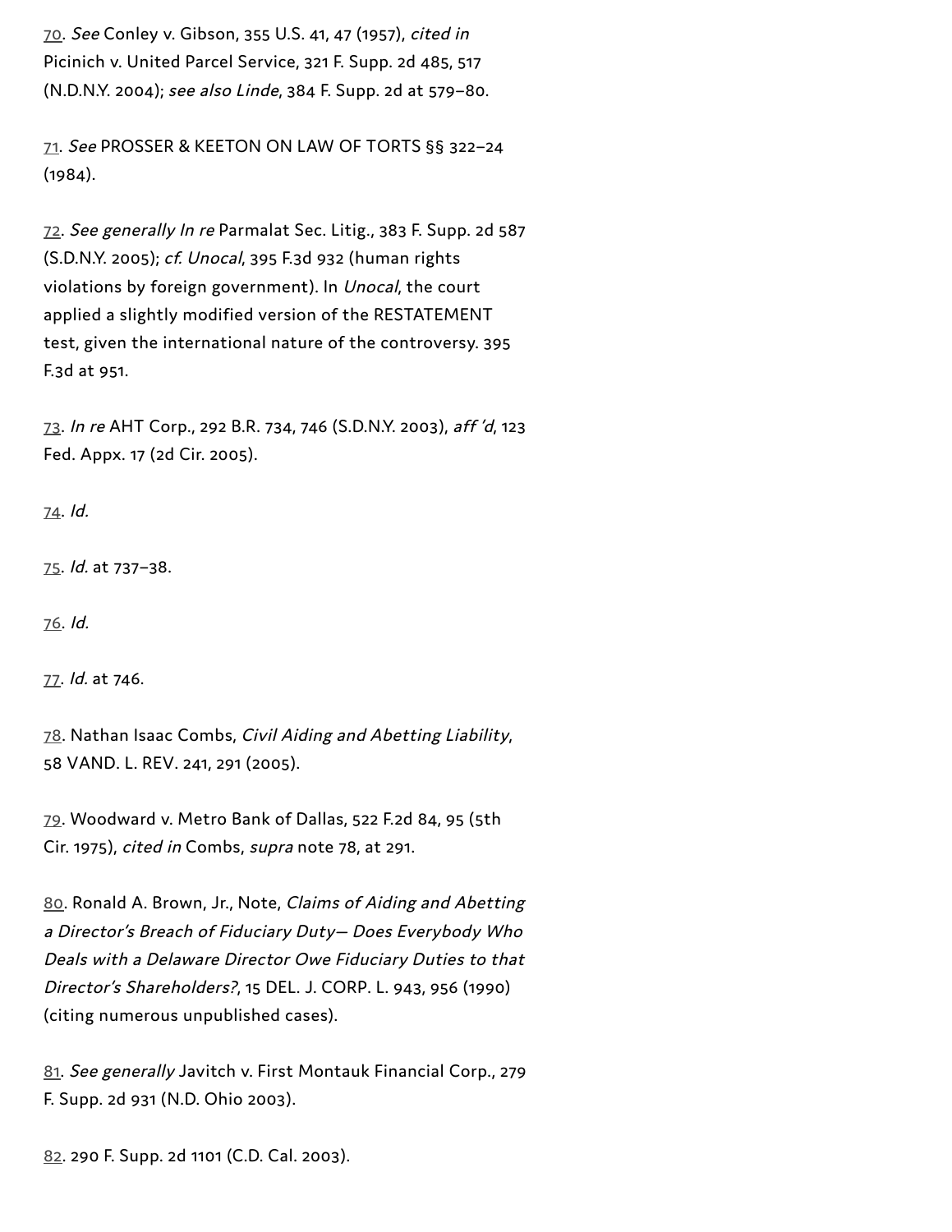[83](#page-14-5). Id. at 1120–21 (citing Aetna Cas. & Sur. Co. v. Leahey Constr. Co., 219 F.3d 519, 536 (6th Cir. 2000)); Camp v. Dema, 948 F.2d 455, 459 (8th Cir. 1991); Woods v. Barnett Banks of Ft. Lau- derdale, 765 F.2d 1004, 1010 (11th Cir. 1985); Woodward v. Metro Bank of Dallas, 522 F.2d 84, 87 (5th Cir 1975)).

[84.](#page-15-0) Neilson, 290 F. Supp. 2d at 1122 n.70 ("While it may ultimately prove to be the case that the Banks did not know Slatkin had investors other than the account holders, the court must, for purposes of this motion, accept as true the allegations to the contrary contained in plaintiffs' third amended complaint.").

[85](#page-15-1). Rolf v. Blyth, Eastman & Dillon & Co., 570 F.2d 38 (2d Cir. 1978), amended, 1978 WL 4098 (2d Cir. May 22, 1978), cert. denied, 439 U.S. 1039 (1978).

[86.](#page-15-2) 219 F.3d 519 (6th Cir. 2000).

[87.](#page-15-3) Leahey, 219 F.3d at 535–36.

[88.](#page-15-4) Leahey, 219 F.3d at 536 (citing Camp. v. Dema, 948 F.2d 455, 459 (8th Cir. 1991) and Wood- ward v. Metro Bank of Dallas, 522 F.2d 84, 97 (5th Cir. 1975) ("[I]f the method or transaction is atypical . . . , it may be possible to infer the knowledge necessary for aiding and abetting liability.")); see also Neilson, 290 F. Supp. 2d at 1120.

[89.](#page-15-5) No. 99-CV-5938 ( JG), 2000 WL 1375265, at \*9 (E.D.N.Y. Sept. 20, 2000).

[90.](#page-16-0) Id. at \*9.

[91](#page-16-1). Ins. Co. of N. Am. v. Dealy, 911 F.2d 1096, 1100 (5th Cir. 1990) (an investor in a limited partnership could not escape liability under an indemnification it owed to the surety, holding that the mere contention that the surety may have known the general partner had engaged in prior securities law violations was insufficient to establish that the surety was an aider or abettor).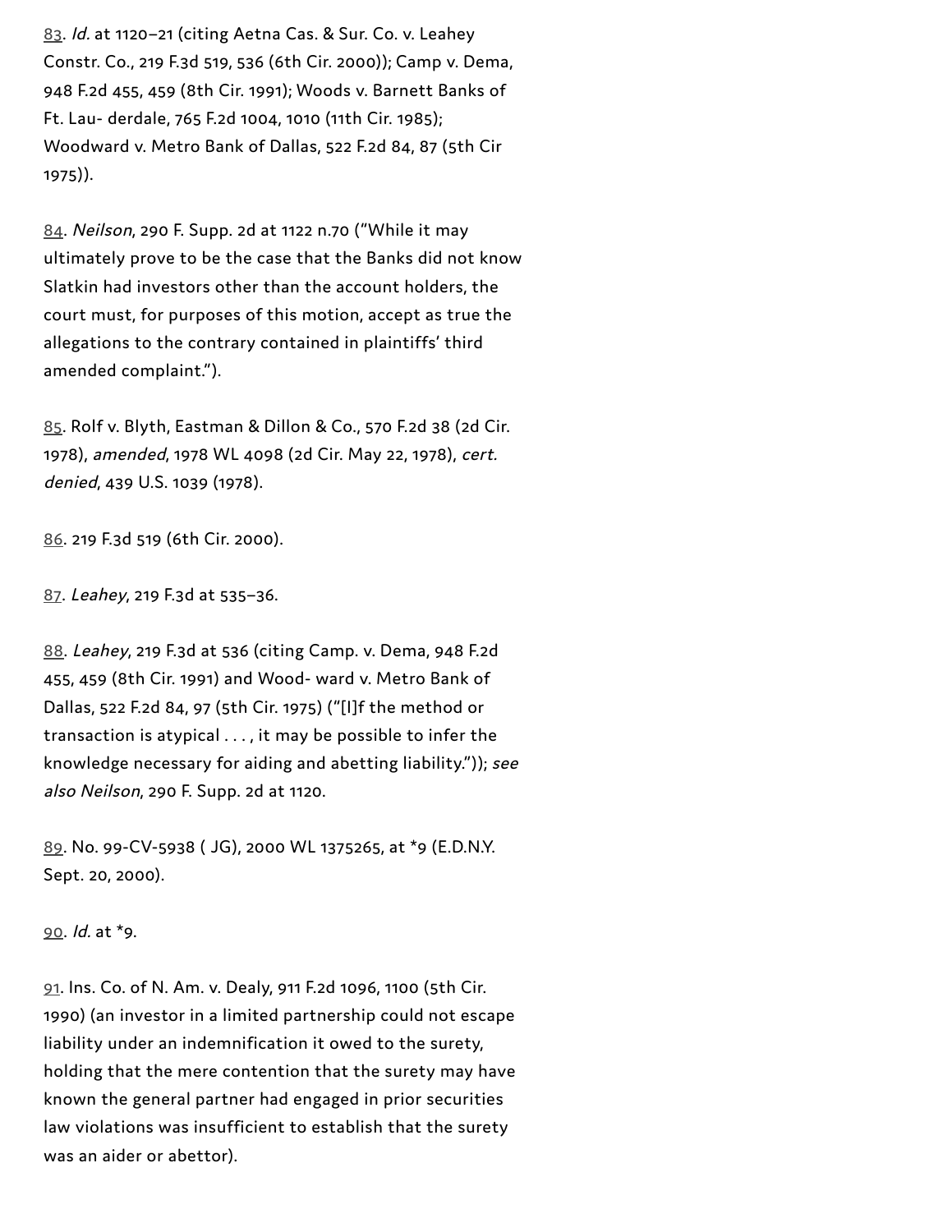[92.](#page-16-2) 46 F.3d 258 (3d Cir. 1995).

[93.](#page-16-3) Id. at 270.

[94.](#page-16-4) Id. at 271.

[95.](#page-16-5) Leahey, 219 F.3d at 532–34.

[96.](#page-16-6) Dubai Islamic Bank v. Citibank N.A., 256 F. Supp.2d 158, 166 (S.D.N.Y. 2003).

[97](#page-16-7). Sterling Nat'l. Bank v. Ernst & Young, LLP, No. 121916/2003, 2005 WL 3076341, at \*7 (N.Y. Sup. Ct., Jan. 7, 2005) (unpublished disposition).

[98.](#page-17-0) Primavera Familienstiftung v. Askin, 173 F.R.D. 115, 127 (S.D.N.Y. 1997).

[99.](#page-17-1) See generally Feela v. Israel, 727 F.2d 151, 158 (7th Cir. 1984).

[100.](#page-17-2) Resolution Trust Corp. v. Farmer, 823 F. Supp. 302 (E.D. Pa. 1993).

[101.](#page-17-3) Id. at 309.

[102](#page-17-4). See City of Atascadero v. Merrill Lynch, Pierce, Fenner & Smith, Inc., 80 Cal. Rptr. 2d 329 (Calif. Ct. App. 1998).

[103](#page-17-5). Neilson, 290 F. Supp. 2d. at 1127.

[104](#page-17-6). Id. at 1128.

[105](#page-17-7). "[T]he very nature of fraud tends to be sneaky, behindthe-scenes, and indirect . . ." Robert A. Prentice, Locating that "Indistinct" and "Virtually Nonexistent" Line Between Primary and Secondary Liability under Section 10(b), 75 N.C. L. REV. 691, 732 (1997).

[106](#page-17-8). See Tew v. Chase Manhattan Bank, N.A., 728 F. Supp. 1551 (S.D. Fla. 1990), amended on reconsideration, 741 F. Supp. 220 (S.D. Fla. 1990); see also Levine v. Diamanthusel, Inc., 950 F.2d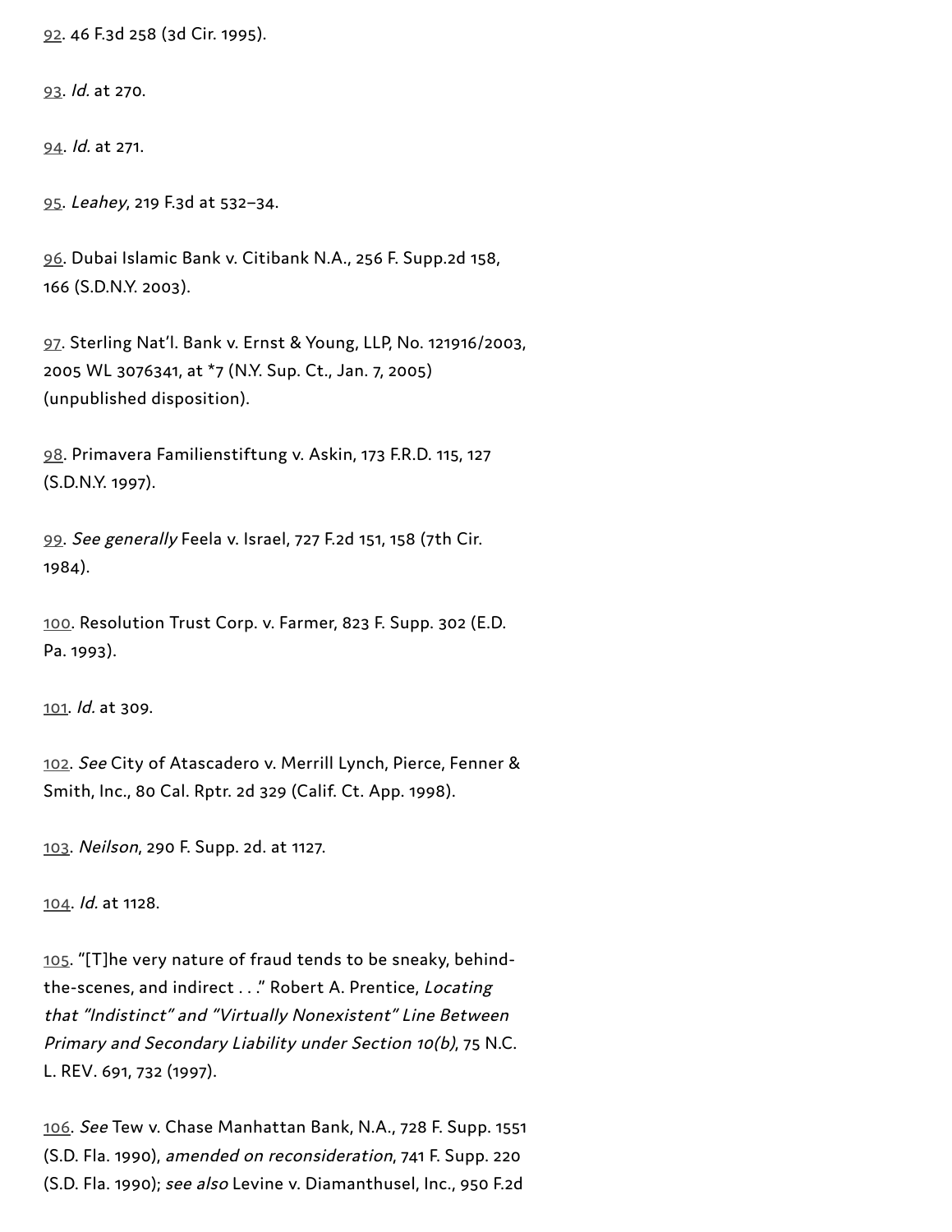1478, 1483 (9th Cir.1991); FDIC v. First Interstate Bank of Des Moines, N.A., 885 F.2d 423, 432–33 (8th Cir. 1989).

[107](#page-18-0). See generally Javitch v. First Montauk Fin. Corp. 279 F. Supp. 2d 931, 941 (N.D. Ohio 2003).

[108](#page-18-1). See In re WorldCom, Inc. Sec. Litig., 382 F. Supp. 2d 549, 560 (S.D.N.Y. 2005); Primavera Familienstifung v. Askin, 130 F. Supp. 2d 450, 507 n. 64 (S.D.N.Y. 2001), amended on reconsideration, in part, 137 F. Supp. 2d 438 (S.D.N.Y. 2001).

[109](#page-18-2). See, e.g., In re Citigroup, Inc. Sec. Litig., 330 F. Supp. 2d 367 (S.D.N.Y. 2004).

[110.](#page-18-3) Commodity Futures Trading Corp. v. Sidoti, 178 F.3d 1132, 1136 (11th Cir. 1999) (aiding and abetting occurred though decision to hire sales personnel exclusively from various companies with histories of sales practice fraud coupled with absence of training or attempt to restrain practices).

[111.](#page-18-4) Abbott v. Equity Group, Inc., 2 F.3d 613, 623 n.33 & 626 (5th Cir. 1993), cert. denied sub nom, 510 U.S. 1177 (1994).

[112](#page-18-5). See generally In re IKON Office Solutions, Inc., 277 F.3d 658, 673 (3d Cir. 2002).

[113.](#page-18-6) 334 F.3d 1183 (10th Cir. 2003).

[114](#page-18-7). Id. at 1188–91.

[115](#page-18-8). Id. at 1195.

[116](#page-19-0). Am. Auto. Accessories, Inc. v. Fishman, 175 F.3d 534, 543 (7th Cir. 1999).

[117](#page-19-1). Ins. Co. of N. Am. v. Dealy, 911 F.2d 1096, 1100 (5th Cir. 1990).

[118.](#page-19-2) RESTATEMENT (SECOND) OF THE LAW OF TORTS § 876 cmt. d (1979).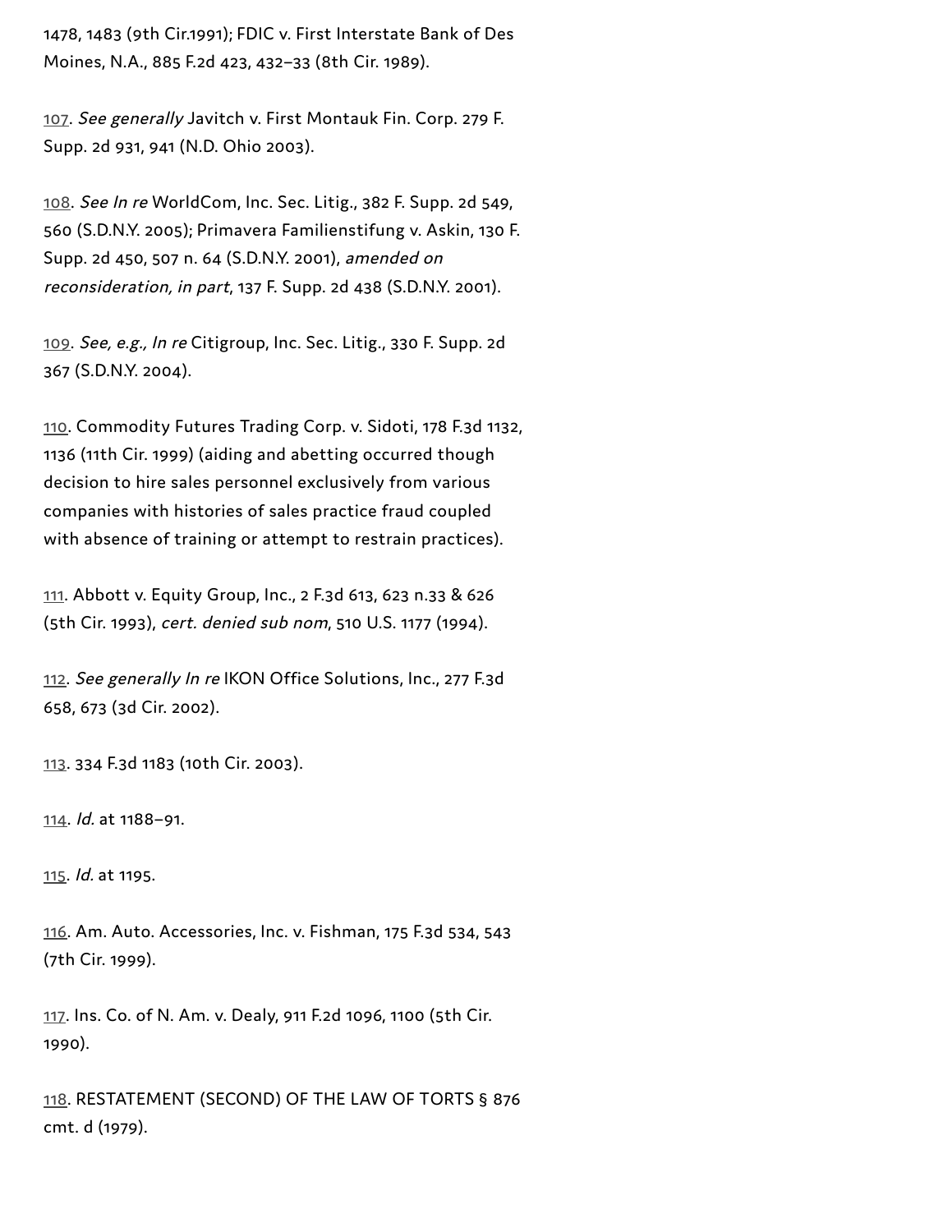[119](#page-19-3). E.g., Halberstam v. Welch, 705 F.2d 472, 484 (D.C. Cir. 1983).

[120](#page-20-0). Ryan v. Hunton & Williams, No. 99-CV-5938 ( JG), 2000 WL 1375265, at \*9 (E.D.N.Y. 2000); accord Abbott v. Equity Group, Inc., 2 F.3d 613, 623 n. 33 (5th Cir. 1993), cert. denied sub nom, 510 U.S. 1177 (1994) (merely acting as surety and bonding agent for fraud perpetrator was, "even if substantial . . . merely 'grist of the mill.' "). In connection with the Bennett Funding equipment-leasing Ponzi scheme, investors alleged that Sphere Drake Insurance Co. had aided and abetted the perpe- trators. See In re Bennett Funding Group, Inc., 258 B.R. 67 (N.D.N.Y. 2000). There, it was alleged that a reinsurer assisted the perpetrators in deceiving investors by issuing reinsurance subject to a hidden indemnity owed to it by the insured. This arrangement allegedly created an illusion of financial protection that helped persuade investors to participate in Bennett's investment proposals.

[121](#page-20-1). Leahey, 219 F.3d at 537.

[122.](#page-20-2) Leahey, 219 F.3d at 535; Rolf, 570 F.2d at 48; see also Linde, 384 F. Supp. 2d at 582 (financing provided to known terrorist subjects bank to aiding-abetting liability).

[123.](#page-20-3) Diamond State Ins. Co. v. Worldwide Weather Trading LLC, No. 02 Civ. 2900 LMM GWG, 2002 WL 31819217, at \*5 (S.D.N.Y. Dec. 16, 2002).

[124](#page-20-4). Unicredito, 288 F. Supp. 2d at 502.

[125.](#page-20-5) Cf. Rolf, 570 F.2d at 48 ("[S]ubstantial assistance might include . . . executing transactions or investing proceeds, or perhaps . . . financing transactions.").

[126](#page-20-6). Crowe v. Henry, 43 F.3d 198, 206 (5th Cir. 1995).

[127.](#page-20-7) 403 F.3d 43 (2d Cir. 2005).

[128](#page-21-0). Id. at 50–51.

[129](#page-21-1). Id. at 51.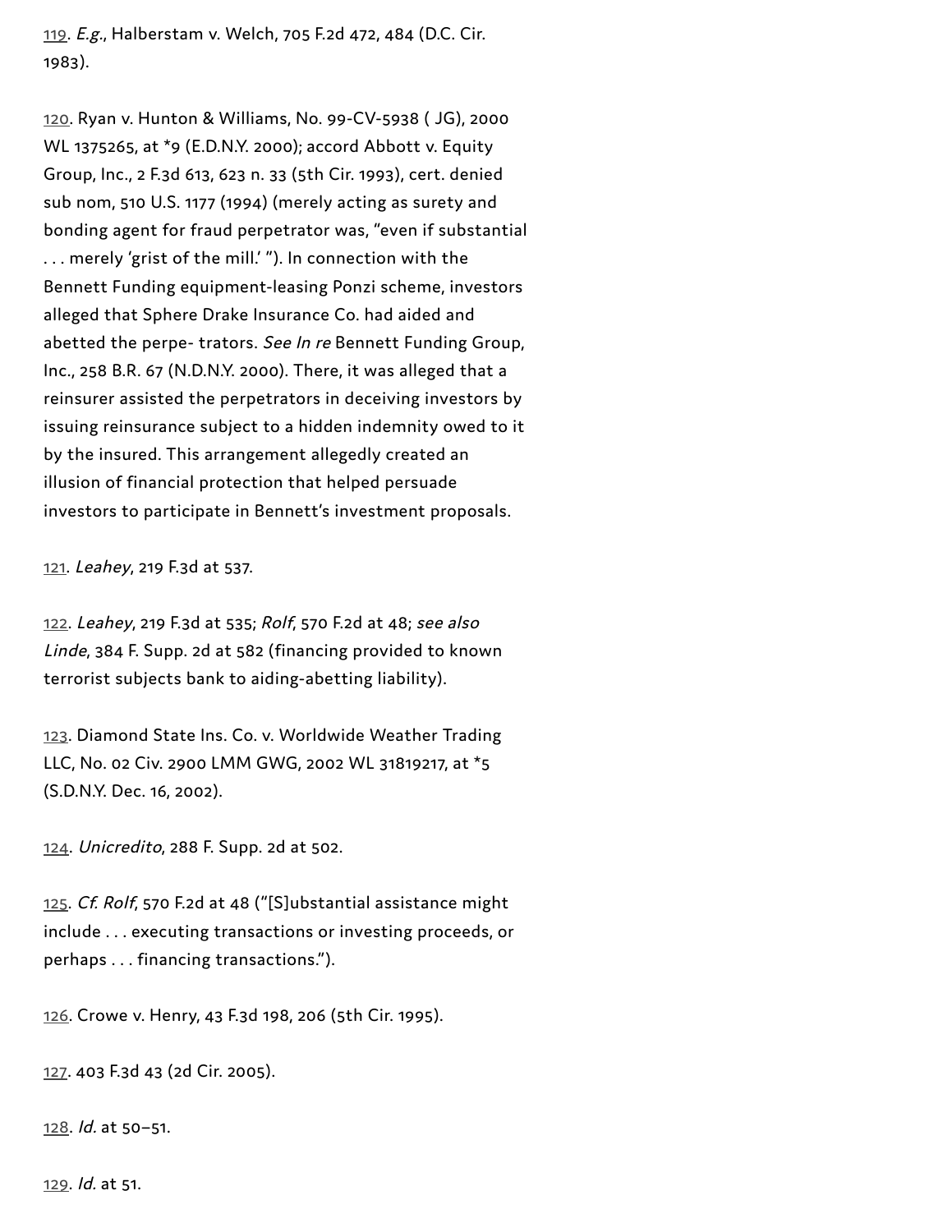[130](#page-21-2). Id. at 52 (quoting Kaufman v. Cohen, 307 A.D. 2d 113, 126, 750 N.Y.S. 2d 157 (N.Y. App. Div. 2003)).

[131.](#page-21-3) Id. at 52–53.

[132.](#page-22-0) Id.

[133](#page-22-1). Id.

[134](#page-22-2). Sharp Int'l, 403 F.3d at 50.

[135.](#page-22-3) Id. at 50 (quoting BLACK'S LAW DICTIONARY at 790 (8th ed. 2004)).

[136](#page-22-4). Liberty Sav. Bank, FSB v. Webb Crane Serv., Inc., No. Civ. A03CV2218REBCBS, 2005 WL 1799300, at \*5 (D. Colo. July 27, 2005).

[137.](#page-22-5) Bonilla v. Trebol Motors Corp., Civil No. 92-1795 ( JP), 1997 WL 178844, at \*51 (D.P.R. Mar. 27, 1997), rev'd in part, vacated in part, 150 F.3d 88 (1st Cir. 1998).

[138](#page-23-0). Halberstam, 705 F.2d at 484.

[139](#page-23-1). In re Temporamandibular Joint (TMJ) Implants Products Liability Litig., 113 F.3d 1484, 1496 (8th Cir. 1997).

[140](#page-23-2). See, e.g., Corsair Cap. Partners, L.P. v. Wedbush Morgan Sec., Inc., 24 Fed. Appx. 795, 797 (9th Cir. 2001).

[141.](#page-23-3) 288 F. Supp. 2d at 502.

[142](#page-23-4). See S. REP. NO. 108-421, at 133–34 (December 7, 2004) (discussing role of special purpose entities in Enron fraud).

[143](#page-24-0). See Calcutti v. SBU, Inc., 273 F. Supp. 2d 488 (S.D.N.Y. 2003).

[144](#page-24-1). Austin v. Bradley, Barry & Tarlow, PC, 836 F. Supp. 36, 40– 41 (D. Mass. 1993).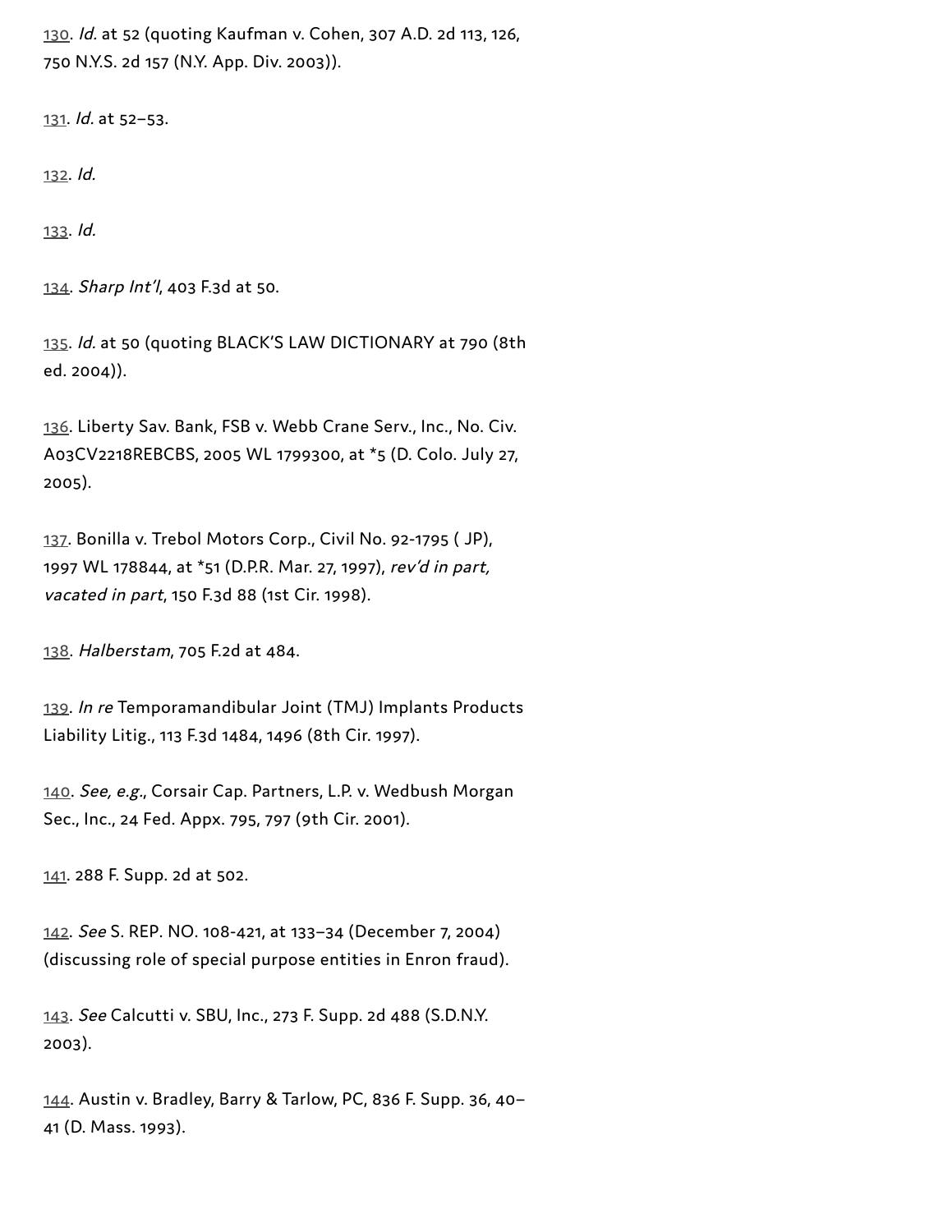[145](#page-24-2). Kaufman v. Cohen, 760 N.Y.S. 2d 157, 170 (N.Y. App. Div. 2003); Dubai Islamic Bank, 256 F. Supp. 2d at 166; accord Ryan, 2000 WL 1375265, at \*10.

[146](#page-24-3). Leahey, 219 F.3d at 536.

[147](#page-24-4). Abbott, 2 F.3d at 622.

[148](#page-24-5). Id.

[149](#page-25-0). See McDaniel v. Bear Stearns & Co., 196 F. Supp. 2d 343, 352 (S.D.N.Y. 2002); Martin v. Pepsi-Cola Bottling Co., 639 F. Supp. 931, 934–35 (D. Md. 1986).

[150](#page-25-1). Combs, supra note 78, at 268 (citing Josephine Willis, Note, To (B) or Not to (B); The Future of Aider and Abettor Liability in South Carolina, 51 S.C.L. REV. 1045, 1056 (2000)). Combs criticizes the premise of the "sliding scale" test and calls into question its logic. Id.

[151](#page-25-2). McDaniel, 196 F. Supp. 2d at 352.

[152.](#page-25-3) Combs, *supra* note 78, at 267.

[153.](#page-25-4) Id. (citing In re Temporomandibular Joint (TMJ) Implants Prod. Liab. Litig., 113 F.3d 1484, 1495 (8th Cir. 1997)).

[154](#page-25-5). E.g., In re Temporomandibular Joint (TMJ) Implants Prod. Liab. Litig., 113 F.3d at 1495; Witzman v. Lehrman, Lehrman & Flom, 601 N.W. 2d 179, 188 (Minn. 1999).

[155.](#page-25-6) Cromer Finance Ltd. v. Berger, 137 F. Supp. 2d 452, 470 (S.D. NY 2001).

[156](#page-25-7). Id. (quoting Kolbeck v. LIT Am., Inc., 939 F. Supp. 240, 249 (S.D.N.Y. 1996)).

[157.](#page-25-8) Neilson, 290 F. Supp. 2d at 1135; Metge v. Bachler, 762 F. 2d 621, 624 (8th Cir. 1985), cert. denied sub nom, 474 U.S. 1057, 1072 (1986) (must be a " 'substantial causal connection between the culpable conduct of the alleged aider and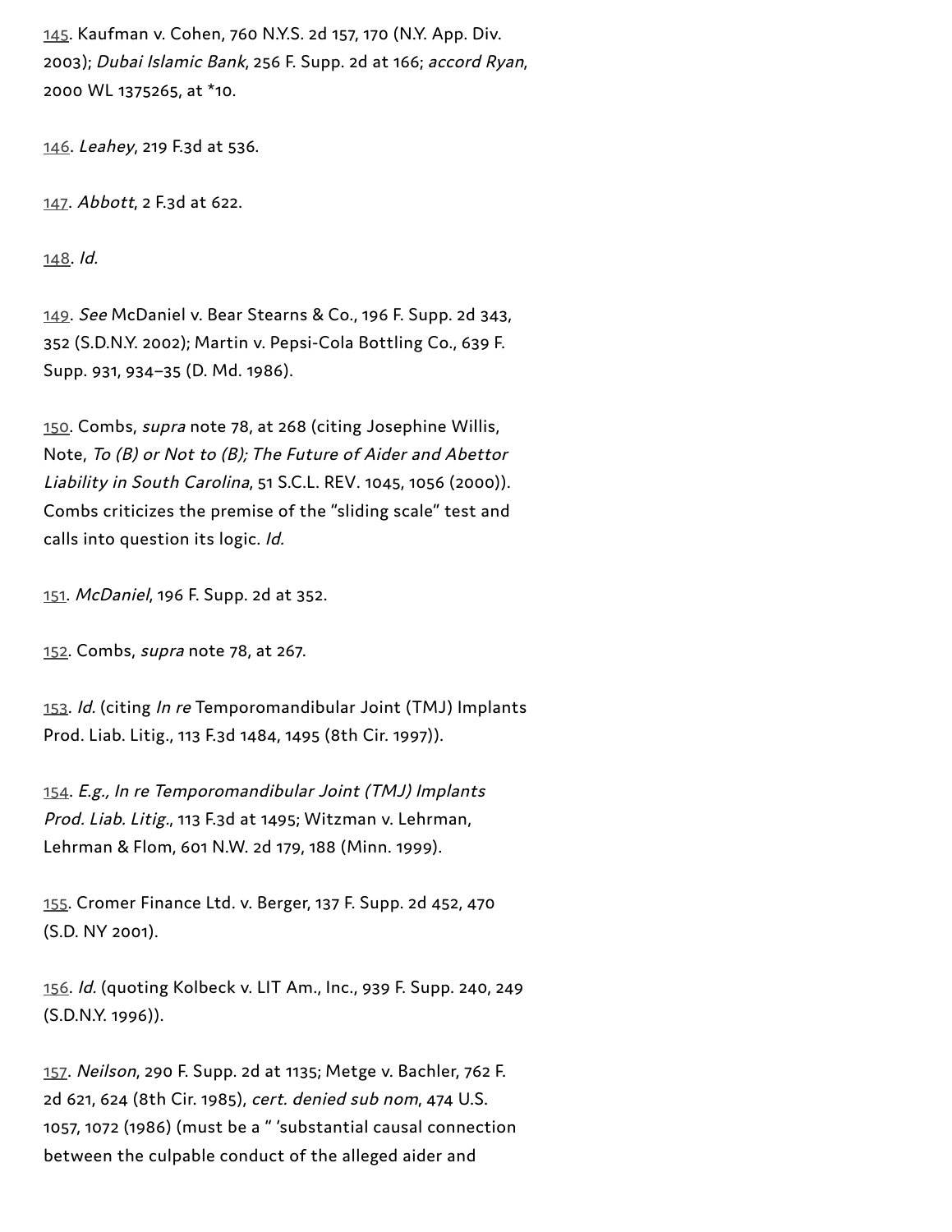abettor and the harm to the plaintiff[ $J' \ldots$  or a showing that 'the encouragement or assistance is a substantial factor in causing the resulting tort' ").

[158](#page-25-9). See Primavera Familienstifung v. Askin, 130 F. Supp. 2d 450, 503 n.54 (S.D.N.Y. 2001), amended on reconsideration, in part, 137 F. Supp 2d 438 (S.D.N.Y. 2001).

[159](#page-26-0). See generally, Bondi v. Citigroup, Inc., No. BER-L-10902- 04, 2005 WL 975856, at \*18 (N.J. Super. Law Div. 2005).

[160](#page-26-1). E.g. AmeriFirst Bank v. Bomar, 757 F. Supp. 1365, 1380 (S.D. Fla. 1991).

[161.](#page-26-2) Casey v. U.S. Bank Assoc., 26 Cal. Rptr. 3d 401, 405-06 (Cal. Ct. App. 2005); Holmes v. Young, 885 P.2d 305, 308 (Colo. Ct. App. 1994); Malpiede v. Townson, 780 A.2d 1075, 1097 (Del. 2001); Nerbonne, N.V. v. Lake Bryant Int'l Properties, 689 So.2d 322, 325 (Fla. Dist. Ct. App. 1997); Thornwood, Inc. v. Jenner & Block, 799 N.E.2d 756, 768–69 (Ill. App. Ct. 2003), appeal denied, 807 N.E.2d 982 (Ill. 2004); Kuhlman Elec. Corp. v. Chappell, Nos. 2003-CA-001232-MR, 2004-CA-000633-MR, 2005 WL 3243498, at \*8 (Ky. Ct. App. Dec. 2, 2005.); Cacciola v. Nellhaus, 733 N.E.2d 133, 139 (Mass. Ct. App. 2000); Carson Fischer, PLC v. Standard Fed. Bank, Nos. 248125, 248167, 2005 WL 292343, at \*6 (Mich. Ct. App. Feb. 8, 2005), rev'd in part, 2006 WL 1303137 (Mich. May 12, 2006); Witzman v. Lehrman, Lehrman & Flom, 601 N.W.2d 179, 186–87 (Minn. 1999); Branch Banking & Trust Co. v. Lighthouse Fin., No. 04 CVS 1523, 2005 WL 1995410, at \*7 (N.C. Super. Ct. July 13, 2005); Bondi v. Citigroup, Inc., No. BER-L-10902-04, 2005 WL 975856, at \*18 (N.J. Super. Ct. Law Div. Feb. 28, 2005); Fate v. Owens, 27 P.3d 990, 997–98 (N.M. Ct. App. 2001), cert. denied, 27 P.3d 476 (N.M. 2001); Shearson Lehman Bros. Inc. v. Bagley, 614 N.Y.S.2d 5 (N.Y. App. Div. 1994); Future Group II v. Nationsbank, 478 S.E.2d 45, 50 (S.C. 1996); Chem-Age Indus., Inc. v. Glover, 652 N.W.2d 756, 773–76 (S.D. 2002); Toles v. Toles, 113 S.W.3d 899, 917 (Tex. Ct. App. 2003); Halifax Corp. v. Wachovia Bank, 604 S.E.2d 403, 412–14 (Va. 2004); Lenticular Europe, LLC ex rel Van Leeuwen v. Cunnally, 693 N.W.2d 302, 309 (Wis. Ct. App. 2005). Georgia does not recognize a claim for aiding and abetting a breach of fiduciary duty. Monroe v.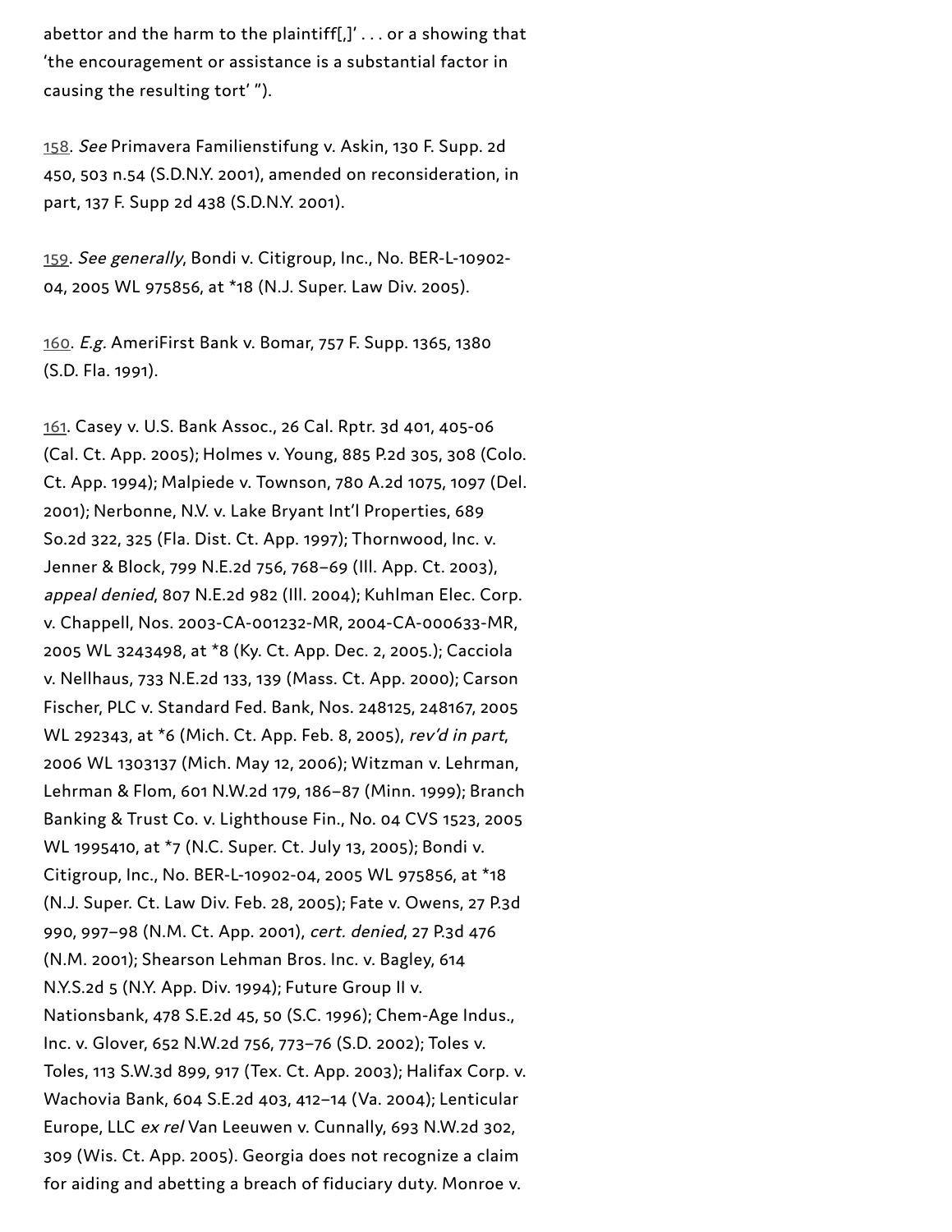Board of Regents of the University System of Georgia, 602 SE 2d 219, 224 (Ga. Ct. App. 2004). There are conflicting decisions concerning Pennsylvania law. Compare Adena, Inc. v. Cohn, 162 F. Supp. 2d 351, 357 (E.D. Pa. 2001) (predicting Pennsylvania would recognize a claim for aiding-abetting breach of fiduciary duty) with Daniel Boone Area School Dist. v. Lehman Bros., Inc., 187 F. Supp. 2d 400, 413 (W.D. Pa. 2002) (concluding adoption of RESTATEMENT (SECOND) OF TORTS § 6876 would "expand" Pennsylvania law).

[162](#page-26-3). Metro. Trans. Auth. v. Contini, No. 04-CV-0104 DGTJMA, 2005 WL 1565524, at \*7 (E.D.N.Y. July 6, 2005).

[163](#page-26-4). In Re Lee Memory Gardens, Inc., 333 BR 76, 81 (Bankr. M.D.N.C. 2005) (citing BLACK'S LAW DICTIONARY at 888 (8th Ed. Rev. 2004)).

[164](#page-27-0). Invest Almaz v. Temple Inland Forest Prods. Corp., 243 F.3d 57, 83 (1st Cir. 2001).

[165](#page-27-1). Id.

[166.](#page-27-2) 806 N.Y.S.2d 339 (N.Y. Sup. Ct. 2005).

[167.](#page-27-3) The NYSE reportedly settled with the group, agreeing to undertake a fresh opinion on the deal. In December 2005, the merger was approved by a vote of NYSE members. See [\(http://www/\)http://www.secinfo.com/drDX9.z1b2.htm](http://www/) (http://www.secinfo.com/drDX9.z1b2.htm) (last visited, May 23, 2006).

[168](#page-27-4). Higgins, 806 N.Y.S.2d at 344. The discussion here relates to the allegations in plaintiff 's complaint.

[169](#page-27-5). Id. at 345.

[170](#page-28-0). Id. at 365.

[171](#page-28-1). Id. at 364.

[172.](#page-28-2) Id. at 365.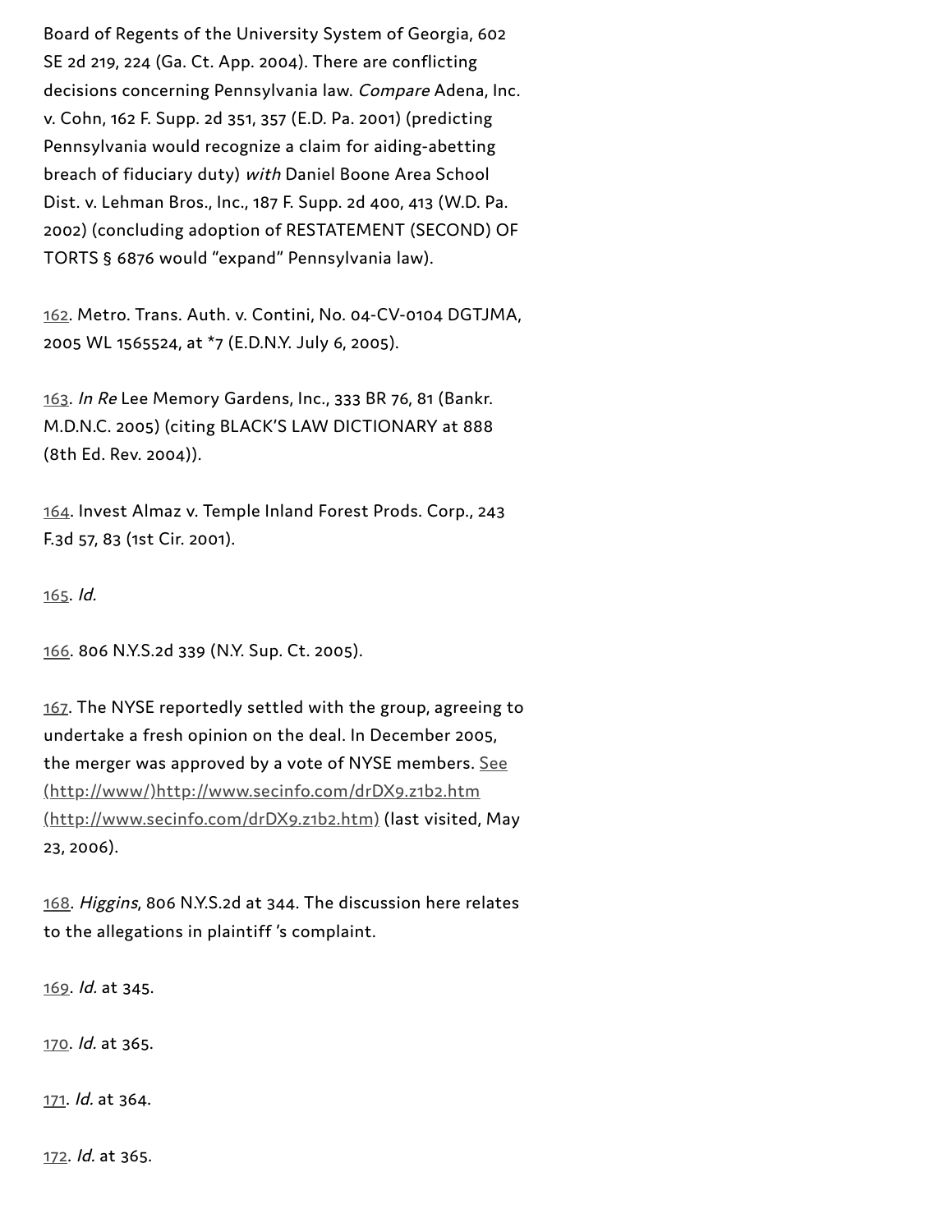[173.](#page-28-3) Id.

[174.](#page-29-0) Hashimoto v. Clark, 264 B.R. 585 (D. Ariz. 2001).

[175.](#page-29-1) Id. at 591–92.

[176.](#page-29-2) Id. at 592.

[177](#page-30-0). Id.

[178](#page-30-1). Id. at 599.

[179](#page-30-2). Diduck v. Kaszycki & Sons Contractors, Inc., 974 F.2d 270 (2d Cir. 1992).

[180](#page-30-3). L.I. Headstart Child Dev. Servs., Inc. v. Frank, 165 F. Supp. 2d 367, 371 (E.D.N.Y. 2001).

[181](#page-30-4). Fraternity Fund Ltd. v. Beacon Hill Asset Mgt. LLC, 376 F. Supp. 2d 385 (S.D. N.Y. 2005).

[182](#page-30-5). Id. at 412–13.

[183](#page-31-0). Tew, 728 F. Supp. at 1568; Andreo v. Friedlander, Gaines, Cohen, Rosenthal & Rosenberg, 660 F. Supp. 1362, 1367 (D. Conn. 1987); cf. OSRecovery, Inc. v. One Groupe, Int'l, Inc., 354 F. Supp. 2d 357, 378 (S.D.N.Y. 2005).

[184](#page-31-1). Gen. Cable Corp. v. Highlander, No. 1:05-CV-00083, 2005 WL 2875380, at \*4 (S.D. Ohio Nov. 2, 2005).

[185](#page-31-2). Sompo Japan Ins., Inc. v. Deloitte & Touche, LLP, No. 03 CVS 5547, 2005 WL 1412741, \*4 (N.C. Sup. Ct. June 10, 2005). In Sompo, the court concluded that knowledge of the underlying fraud (plus assistance) was prerequisite to aidingabetting fraud and because, in the court's view, these elements duplicated a fraud claim, aider-abettor liability was superfluous. The court made a fairly obvious error. Fraud arises from the making of a misrepresentation or the commission of some other deception, whereas aidingabetting may involve a degree of assistance that in no way (by itself ) deceives anyone.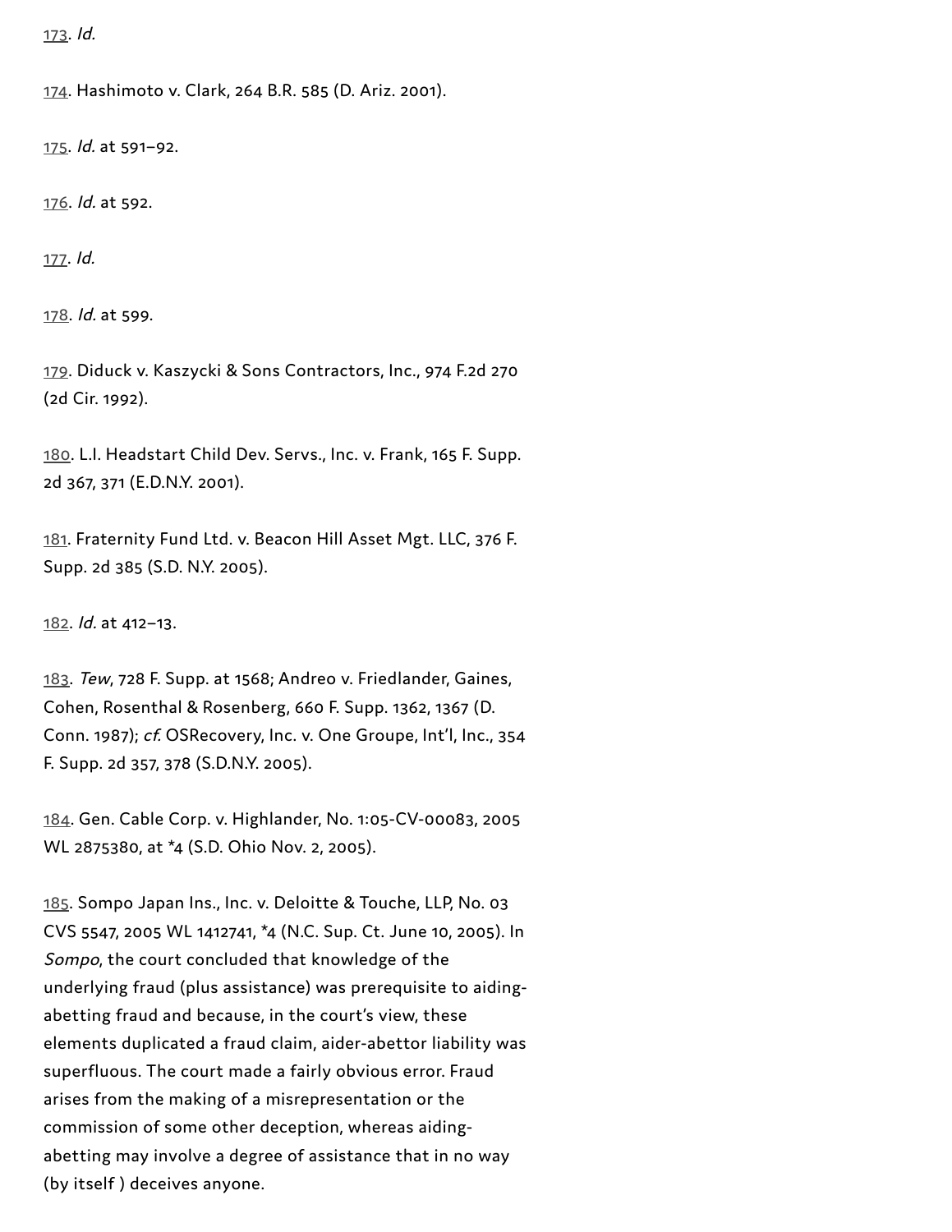[186](#page-31-0). Anstine v. Alexander, 128 P.3d 249, 265 (Colo. Ct. App. 2005), cert. granted, 2006 WL 390192 (Colo. 2006).

[187](#page-31-1). Cacciola, 733 N.E. 2d at 139–40. There, however, counsel had an independent duty to the partnership. Id. at 137.

[188](#page-31-2). Rabobank Nederland v. Nat'l. Westminster Bank, Nos. A104604, A104632, A106145, 2005 WL 1840108, at \*9–11 (Cal. Ct. App. Aug. 4, 2005).

[189](#page-32-0). E.g., Reynolds v. Schrock, 107 P.3d 52 (Or. Ct. App. 2005), appeal allowed, 124 P.3d 1248 (Or. 2005); Morganroth & Morganroth v. Norris, McLaughlin & Marcus, P.C., 331 F.3d 406, 412, 414 (3d Cir. 2003); Thornwood, Inc. v. Jenner & Block, 799 N.E. 2d 756 (Ill. Ct. App. 2003), appeal denied, 807 N.E.2d 982 (Ill. 2004); Cacciola v. Nellhaus, 733 N.E.2d 133, 136, 139– 40 (Mass. Ct. App. 2000); Kurker v. Hill, 689 N.E.2d 833, 837 ( Mass. Ct. App. 1998); Noel v. Hall, No. Civ. 99-649-AS, 2000 WL 251709, at \*7 (D. Or. Jan. 18, 2000), on reconsideration, 2000 WL 1364227 (D. Or. Sept. 15, 2000). A trustee's attorney may be liable for a trustee's breach of the trust if the attorney "knew or should have known that he was assisting the trustee to commit a breach of trust." AUSTIN WAKERMAN SCOTT AND WILLIAM FRANKLIN FRATCHER, THE LAW OF TRUSTS, § 326.4 (4th ed. 1989) (emphasis added).

[190](#page-32-1). See supra § IV(B)(2).

[191](#page-32-2). Reynolds, 107 P.3d at 60.

[192](#page-32-3). Id. at 59.

[193](#page-32-4). Id.

[194](#page-33-0). Morganroth & Morganroth v. Norris, McLaughlin & Marcus, 331 F.3d 406 (3d Cir. 2003).

[195](#page-33-1). Id. at 409.

[196.](#page-33-2) Id.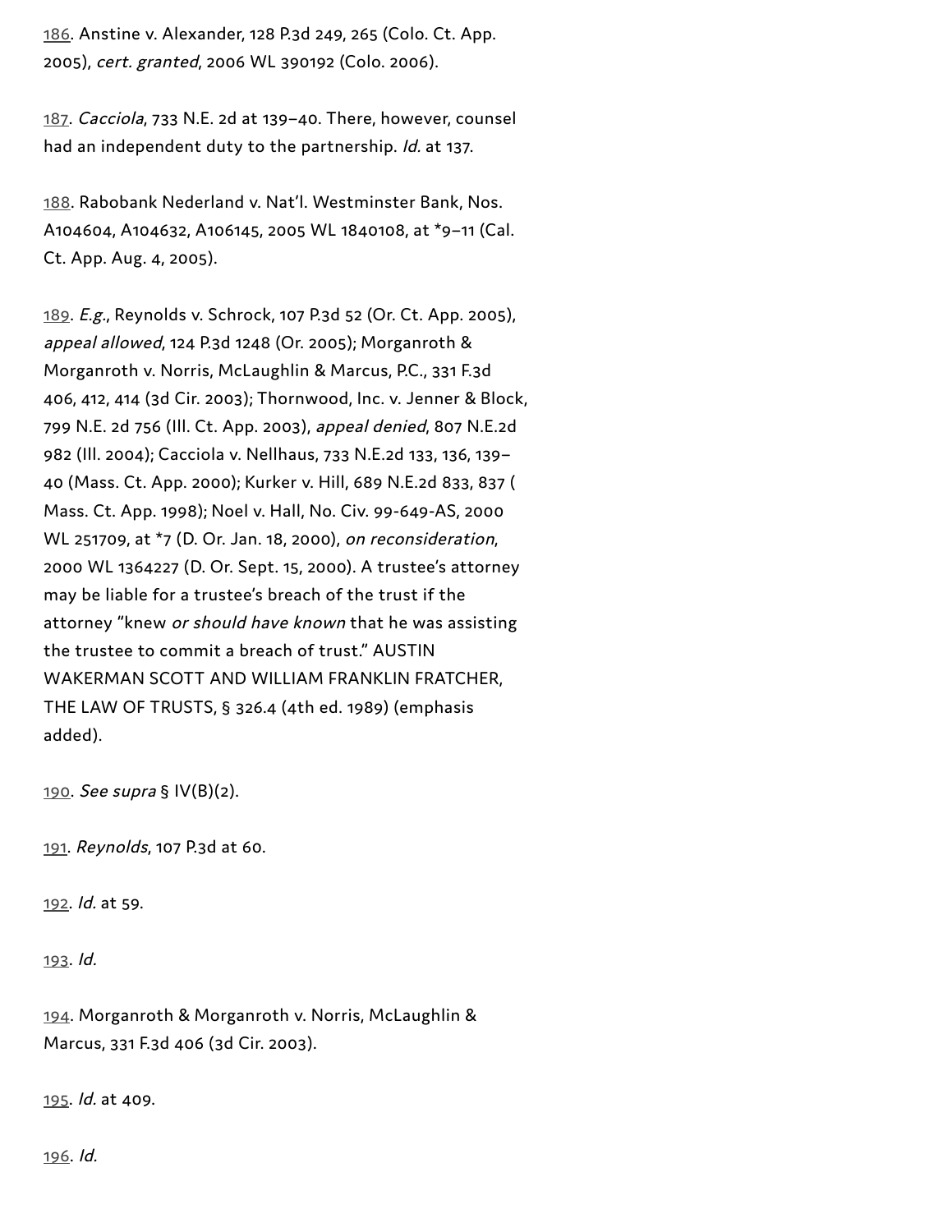[197.](#page-33-3) Morganroth, 331 F.3d at 408–09.

[198](#page-34-0). Id. at 409.

[199.](#page-34-1) Id. at 415 n.3 (quoting RESTATEMENT (SECOND) OF TORTS § 876(b) (1964)).

[200.](#page-35-0) No. C-03-05474 RMW, 2005 WL 2989298 (N.D. Cal. Nov. 7, 2005).

[201](#page-35-1). Id. at \*1.

[202.](#page-35-2) Id.

[203.](#page-35-3) Id. at \*3–4.

[204.](#page-36-0) Id. at \*4.

[205.](#page-36-1) Id. at \*5 (citing Casey v. U.S. Bank Nat'l Ass'n, 127 Cal. App. 4th 1138, 1151 (2005)).

[206](#page-36-2). Allied Irish Banks, PLC v. Bank of America, N.A., No. 03 CV 3748 (DAB), 2006 WL 278138 (S.D.N.Y. Feb. 2, 2006).

[207](#page-36-3). Complaint, Allied Irish Banks, PLC v. Bank of America, N.A., No. 03 CV 3748, at  $\P$  71 (on file with The Business Lawyer).

 $208.$  *ld.* at  $\blacklozenge$  40.

 $209.$  $209.$  Id. at  $\P\P$  73-80.

[210](#page-37-1). Id. at **q** 87.

[211](#page-37-2). Allied Irish Banks, PLC v. Bank of America, N.A., No. 03 CV 3748 (DAB), 2006 WL 278138, at \*11–12 (S.D.N.Y. Feb. 2, 2006).

[212.](#page-37-3) Id. at \*11.

[213.](#page-37-4) Id. at \*12.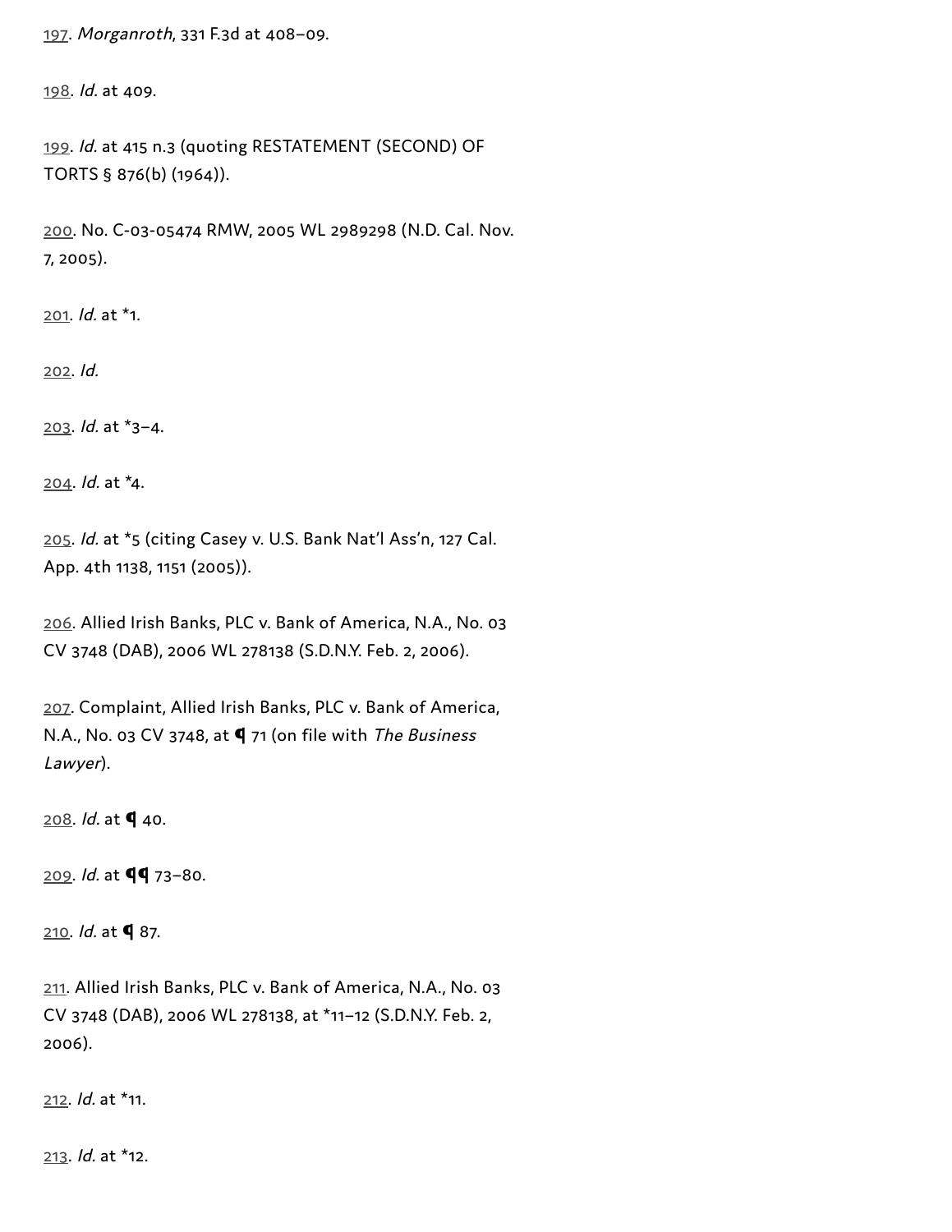[214](#page-37-5). 383 F. Supp. 2d 587 (S.D.N.Y. 2005). The discussion here relates to the allegations in the complaint.

[215.](#page-37-6) Id. at 600.

[216](#page-37-7). Id. at 590.

[217.](#page-38-0) Id.

[218](#page-38-1). Id. at 591.

[219](#page-38-2). Id.

[220.](#page-39-0) Id.

[221.](#page-39-1) Id. at 592.

[222](#page-39-2). Id.

[223](#page-40-0). Id. at 599.

[224](#page-40-1). Nos. A104604, A10A632, A106145, 2005 WL 1840108 (Cal. Ct. App. Aug. 4, 2005).

[225.](#page-40-2) Id. at \*2–4.

[226](#page-40-3). Id. at \*8.

[227](#page-40-4). Id. at \*8–9.

[228](#page-41-0). Id. at \*9 (citing Casey v. U.S. Bank Ass'n, 127 Cal. App. 4th 1138, 1145 (2005)).

[229](#page-41-1). 290 F. Supp. 2d 1101 (C.D. Cal. 2003).

[230.](#page-41-2) Id. at 1108.

[231.](#page-41-3) Id. at 1110.

[232](#page-41-4). Id.

[233](#page-41-5). Id. at 1119 (quoting FED.R.CIV.P. 9(b)).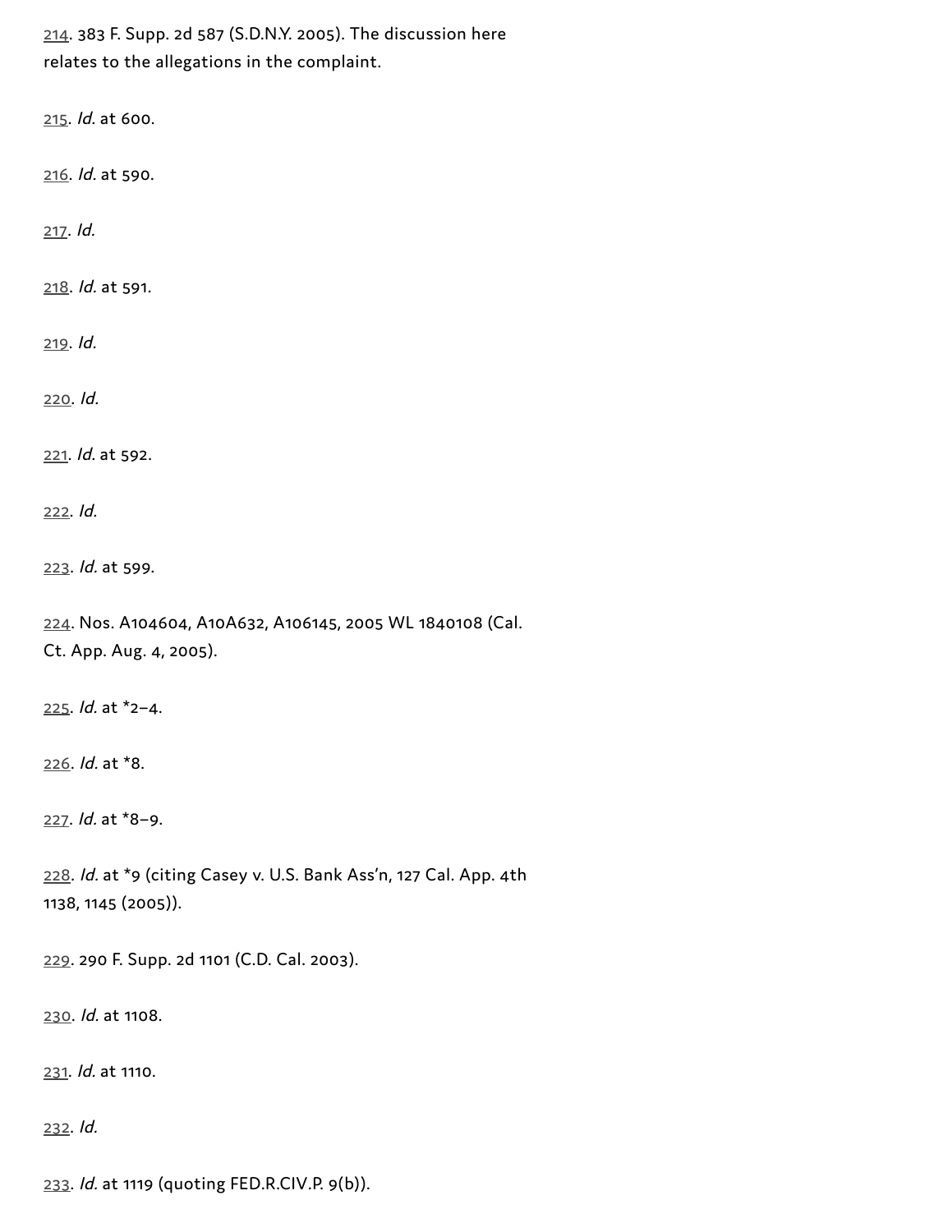[235](#page-41-7). Id. at 1120.

[236](#page-42-0). See generally Tanvir Alam, Fraudulent Advisors Exploit Confusion in the Bankruptcy Code: How In Pari Delicto Has Been Perverted to Prevent Recovery for Innocent Creditors, 77 AM. BANKR. L.J. 305, 306–08 (2003).

[237](#page-42-1). In re M. Silverman Laces, Inc., No. 01 Civ. 6209 (DC), 2002 WL 31412465, at \*7 (S.D.N.Y. Oct. 24, 2002) (trustee could not sue bank for allegedly acting in concert with the debtor's share- holders and principals to defraud the creditors, because the debtor itself could not file such a suit).

[238.](#page-42-2) Sender v. Kidder, Peabody & Co., Inc., 952 P.2d 779, 782 (Colo. Ct. App. 1997).

[239](#page-42-3). Adelphia Communications Corp., 330 B.R. 364, 385 (Bankr. S.D.N.Y. 2005).

[240.](#page-42-4) See 11 U.S.C § 544(a)(1) (2000).

[241](#page-43-0). Id.

[242](#page-43-1). 128 P.3d 249 (Colo. Ct. App. 2005), cert. granted, 2006 WL 390192 (Colo. 2006).

[243.](#page-43-2) 128 P.3d at 254; but see Official Comm. of Unsecured Creditors v. R.F. Lafferty & Co., 267 F.3d 340 (3d Cir. 2001) (creditors' committee had standing to pursue "deepening insolvency claim on behalf of debtor corporations" but defense of in pari delicto barred claim).

[244](#page-43-3). See Alam, supra note 236, at 306–08. Section 541 provides that all legal and equitable causes of action belong to the estate, 11 U.S.C. §541(a)(1), which, some courts hold, situates all trustees' actions in the shoes of the bankrupt company. Alam, supra note 236, at 306–08.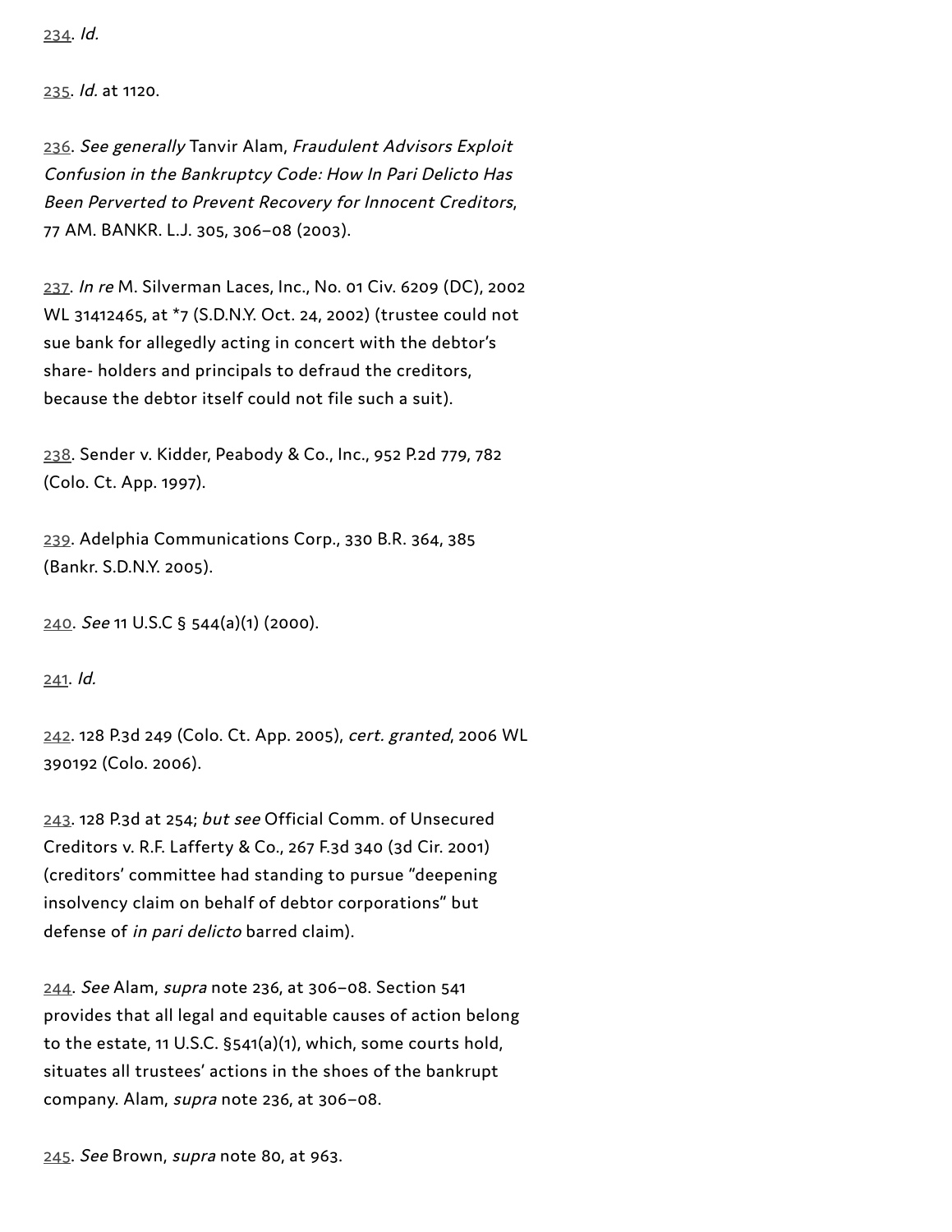[246](#page-43-5). 547 A.2d 963 (Del. Ch. 1986).

[247](#page-43-6). Id. at 968.

[248.](#page-43-7) Id.

[249.](#page-44-0) Farley v. Henson, 11 F.3d 827 (8th Cir. 1993).

[250.](#page-44-1) Id. at 836.

[251.](#page-44-2) Bodell v. General Gas & Elec. Corp., 132 A. 442, 446 (Del. Ch. 1926), aff 'd, 140 A. 264 (Del. 1927).

[252.](#page-44-3) See infra § V(G).

[253](#page-44-4). 533 A.2d 585, 589–90 (Del. Ch. 1987), aff 'd, 535 A.2d 1334 (Del. 1987).

[254](#page-44-5). 533 A.2d at 589.

[255.](#page-44-6) Id. at 608–09.

[256](#page-44-7). Id.

[257](#page-45-0). In re LTV Steel Co., Inc., 333 B.R. 397, 403–04 (N.D. Ohio 2005).

[258.](#page-45-1) Id. at 414 (citing First Pennsylvania Bank, N.A. v. Monsen, 439 U.S. 930 (1978)).

[259](#page-45-2). See supra § V(B).

[260](#page-45-3). 383 F. Supp.2d 587 (S.D.N.Y. 2005).

[261](#page-45-4). Id. at 599.

[262](#page-46-0). Marcia L. Walter, Aiding and Abetting the Breach of Fiduciary Duty: Will the Greenmailer Be Held Liable?, 39 CASE W. RES. L. REV. 1271, 1272 (1989).

[263](#page-46-1). Heckman v. Ahmanson, 214 Cal. Rptr. 177 (Cal. Ct. App. 1985).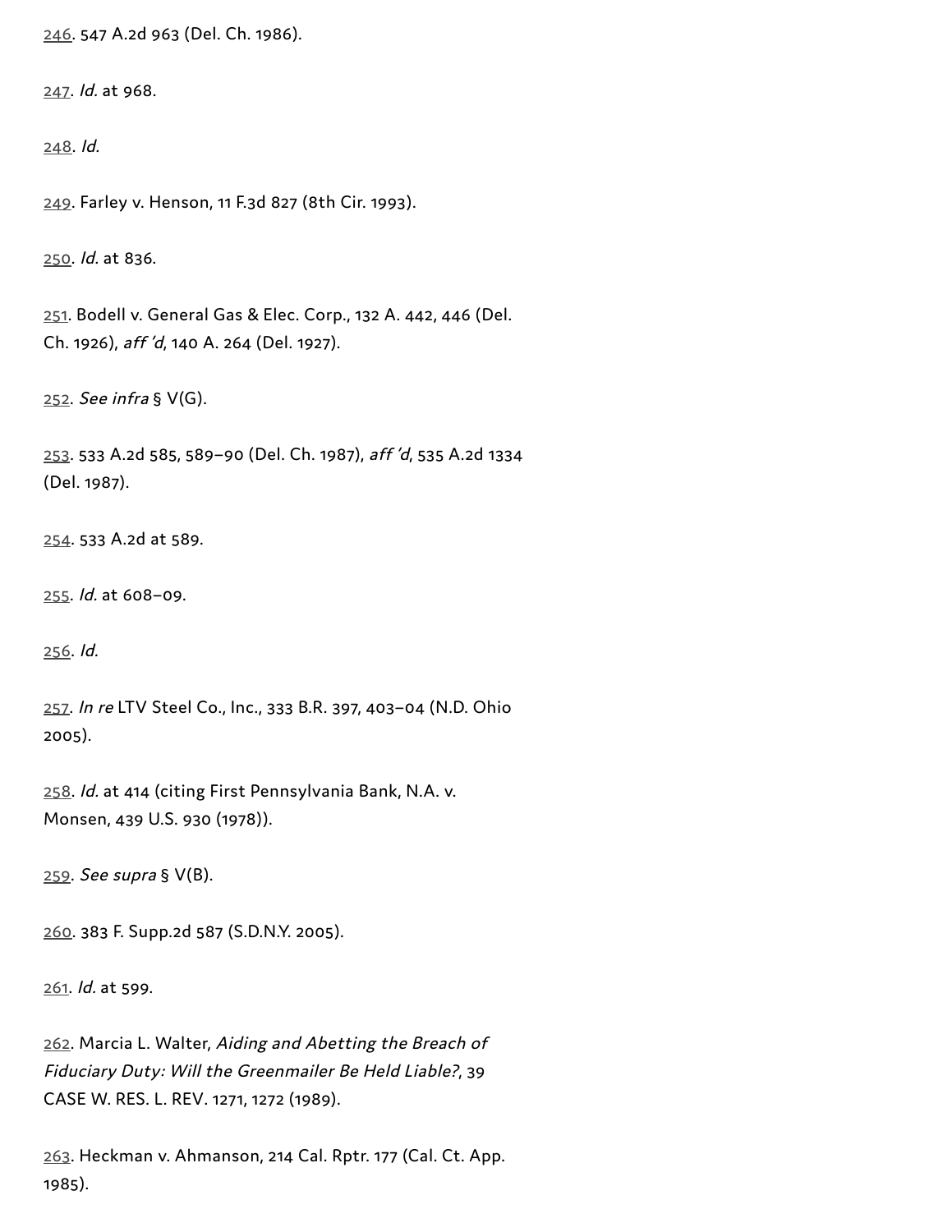[264](#page-46-2). Id. at 180–81.

[265](#page-46-3). Id. at 183.

[266.](#page-46-4) Id. at 187.

[267](#page-47-0). 490 A.2d 1050 (Del. Ch. 1984), aff 'd, 575 A.2d 1131 (Del. 1990). The description of events is based on plaintiffs' allegations.

[268](#page-47-1). Id. at 1052–53.

[269.](#page-47-2) Id. at 1058 (citing Weinberger v. United Financial Corp. of Cal., No. 5915, 1983 WL 20290 (Del. Ch. Oct. 13, 1983)).

[270](#page-47-3). Id.

[271.](#page-48-0) Rolo v. City Investing Co. Liquidating Trust, 155 F.3d 644, 656 (3d Cir. 1998).

## [272](#page-48-1). Id.

[273](#page-48-2). See, e.g., Jubelirer v. MasterCard Int'l, 68 F. Supp. 2d 1049, 1054 (W.D. Wis. 1999); Touhy v. Northern Trust Bank, No. 98 C 6302, 1999 WL 342700, at \*3–4 (N.D. Ill. May 17,1999) ("Thus, even though this court must construe RICO liberally . . . this court cannot ignore the clear indication by Congress in failing to reference 18 U.S.C. § 2 in the language of § 1962(c) as well."); Sorrano v. New York Life Ins. Co., No. 96 C 7882, 1999 WL 104403, \*7–8 (N.D. Ill. Feb. 24, 1999); In re Lake States Commodities, Inc., 936 F. Supp. 1461, 1475 (N.D. Ill. 1996); Pennsylvania Ass'n of Edwards Heirs v. Rightenour, 235 F.3d 839, 843–44 (3d Cir. 2000); Ling v. Deutsche Bank, No. 04 CV 4566 (HB), 2005 WL 1244689 (S.D.N.Y. May 26, 2005); Hayden v. Paul, Weiss, Rifkind, Wharton & Garrison, 955 F. Supp. 248, 256 (S.D.N.Y. 1997) ("Following the reasoning in Central Bank, this Court declines to create a private right of action for aiding and abetting a RICO violation. Nowhere in the text of Section 1962 is there any indication that Congress intended to impose aiding and abetting liability for a violation of the RICO statute."); Dep't of Econ. Dev. v. Arthur Andersen & Co., 924 F. Supp. 449, 475–77 (S.D.N.Y.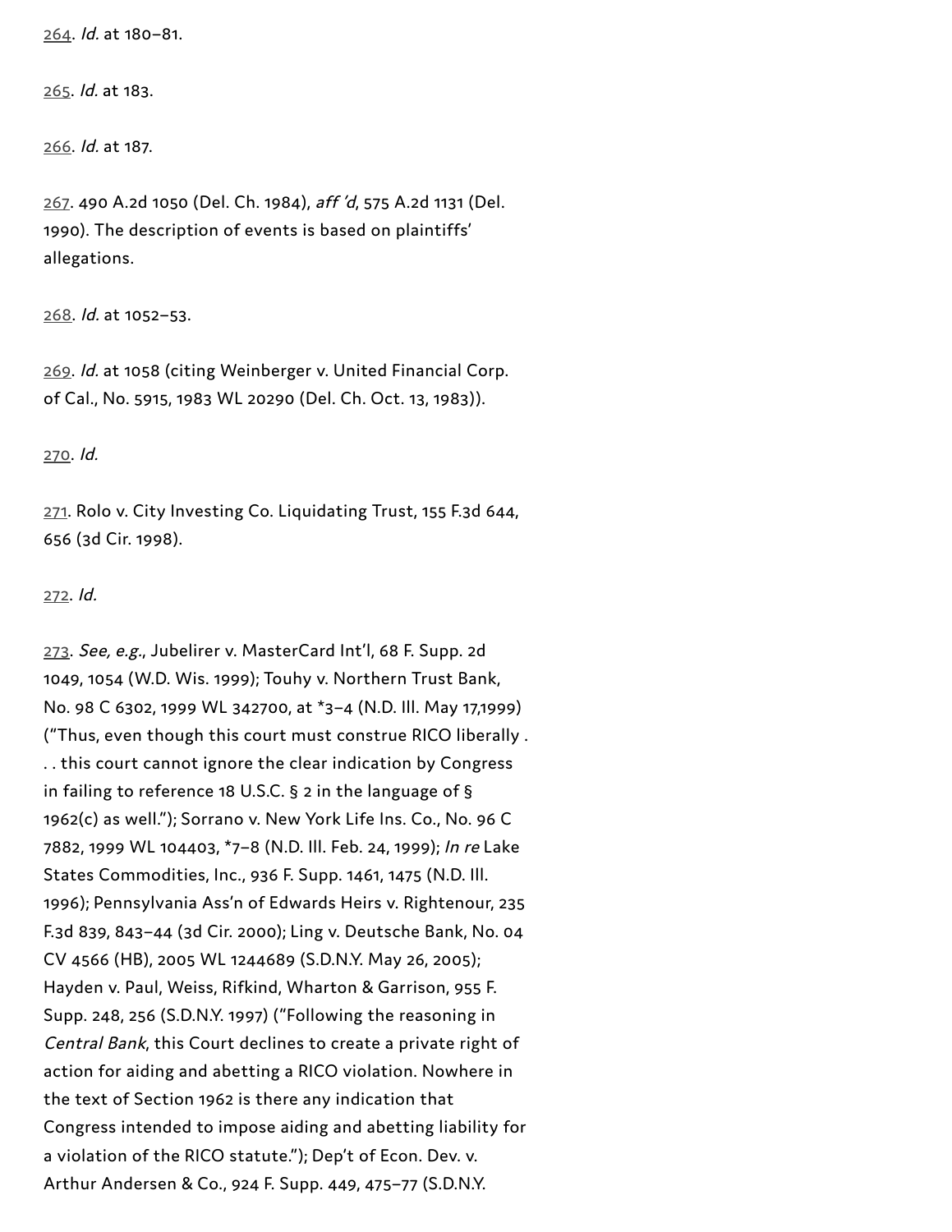1996); Wuliger v. Liberty Bank, N.A., No. 3:02 CV 1378, 2004 WL 3377416 (N.D. Ohio Mar. 4, 2004); In re MasterCard Int'l, Inc., 132 F. Supp. 2d 468, 494–95 (E.D. La. 2001), aff 'd, 313 F.3d 257 (5th Cir. 2002).

[274](#page-48-3). See Bondi v. Citigroup, Inc., No. BER-L-10902-04, 2005 WL 975856, \*24 (N.J. Super. Law Div. Feb. 28, 2005), leave to appeal granted, 878 A.2d 850 (N.J. 2005).

[275](#page-48-4). See 15 U.S.C. § 78bb(a) (2000); 15 U.S.C. § 77p (2000).

. State v. Superior Court of Maricopa County, 599 P.2d 777, (Ariz. 1979), overruled in part, State v. Gunnison, 618 P.2d (Ariz 1980); In re LTV Steel Co., Inc., 333 B.R. 397, 414–15 (Bankr. N.D. Ohio 2005).

[277](#page-48-6). Adderly, 168 S.W. 3d at 839 (citing TEX. REV. CIV. STAT. ANN. ART. 581-33A(2) (Vernon Supp. 2004–05)).

[278](#page-48-7). Id. (citing TEX. REV. CIV. STAT. ANN. ART. 581-33F(1)(2) (Vernon Supp. 2004–05)).

[279](#page-48-8). Id. at 843.

[280.](#page-49-0) 18 U.S.C.A. § 2333(a) (2000).

[281](#page-49-1). Boim v. Quranic Lit. Institute and Holy Land Foundation for Relief and Development, 291 F.3d 1000, 1027 (7th Cir. 2002).

[282](#page-49-2). Id. at 1020.

[283.](#page-49-3) 18 U.S.C.A. § 2339B (West 2000 & Supp. 2006).

[284](#page-49-4). 291 F.3d at 1019, 1021.

[285](#page-50-0). Id. at 1021.

[286](#page-50-1). Id. at 1023.

[287](#page-50-2). 349 F. Supp. 2d 765 (S.D.N.Y. 2005), on reconsideration, 292 F. Supp. 2d 539 (S.D.N.Y. 2005).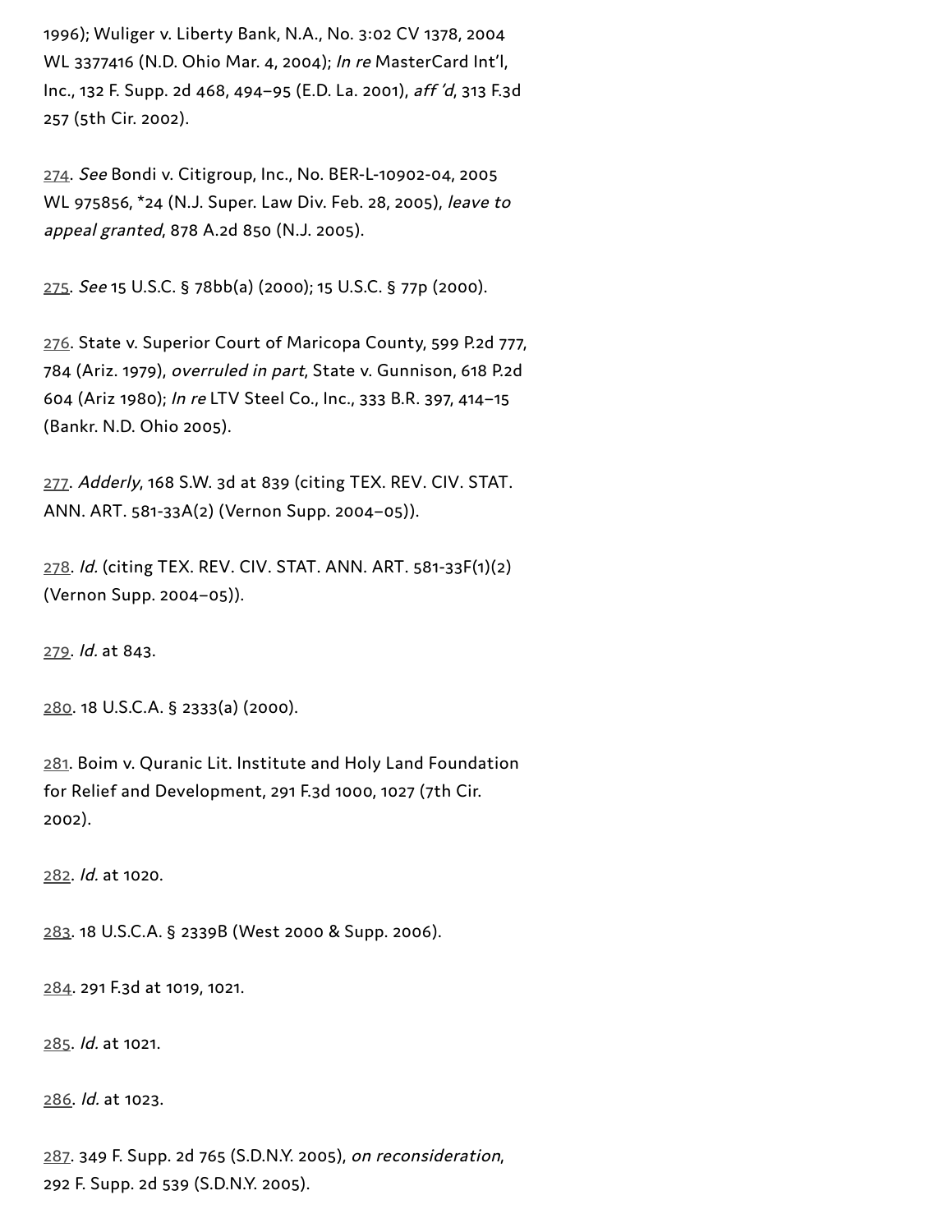[288.](#page-50-3) 349 F. Supp. 2d at 832 (citing Boim, 291 F.3d at 1023).

[289](#page-50-4). Id. at 833.

[290](#page-50-5). In re: Terrorist Attacks on September 11, 2001, 392 F. Supp. 2d 539, 572 (S.D.N.Y. 2005). These claims met the statutory standard for "material" support of terrorism.

[291](#page-50-6). Id. at 567. Cozen O'Connor represents certain insurers in connection with this litigation.

[292](#page-50-7). Linde v. Arab Bank, PLC, 384 F. Supp. 2d 571, 582 (E.D.N.Y. 2005).

[293](#page-51-0). Id. at 583 (citing Boim, 291 F.3d at 1018–21). The court, citing Boim, further observed that in Central Bank the court was addressing an implied right of action (private securities fraud suits), not an express right of action such as that provided by the Anti-Terrorism Act. Id.

[294](#page-51-1). Id. at 583 (citing Boim, 291 F.3d at 1019).

[295](#page-51-2). Id. at 584.

[296.](#page-51-3) Id. at 587 n. 11.

[297](#page-51-4). Id. at 585.

[298](#page-52-0). See, e.g., Judge Traynor's influential concurring opinion in Escola v. Coca-Cola Bottling Co. of Fresno, 150 P.2d 436, 441–42 (Cal. 1944).

[299.](#page-52-1) See supra § IIIB.

[300.](#page-52-2) See More Heat on Hedge Funds: Regulators are Probing Trades by Managers With Inside Access, BUSINESS WEEK ONLINE (Feb. 6, 2006), available at www.BusinessWeek.com [\(http://www.BusinessWeek.com\)](http://www.businessweek.com/) (last visited, Feb. 13, 2006).

[301](#page-52-3). See supra § IV(A)(2).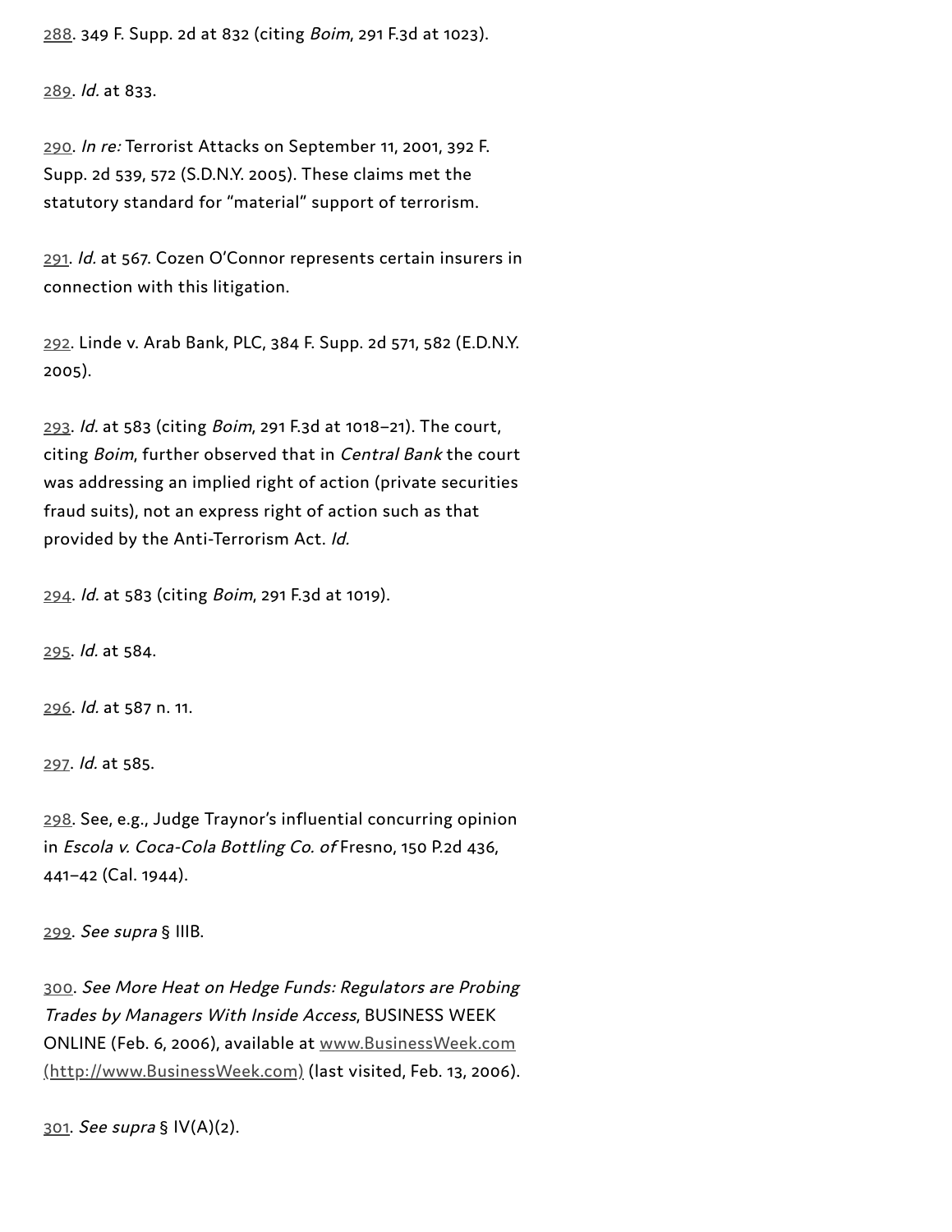[302.](#page-52-4) See Leahey, 219 F.3d at 536 and discussion supra in text accompanying notes 86–88.

[303](#page-52-5). See Farmer, 823 F. Supp. 302 and discussion supra in text accompanying notes 98–104.

[304.](#page-52-6) See Sharp Int'l, 403 F.3d at 52–53.

[305](#page-53-0). See Linde, 384 F. Supp. 2d at 585.

[306.](#page-53-1) See Halberstam, 705 F.2d at 489.

Searchable Keywords: Banking And Financial Institutions (/? [S=Banking+And+Financial+Institutions\)](https://businesslawtoday.org/?s=Banking+and+Financial+Institutions), Corporate Law [\(/?S=Corporate+Law\),](https://businesslawtoday.org/?s=Corporate+Law) Corporate Law - Directors And Officers (/? [S=Corporate+Law+-+Directors+And+Officers\)](https://businesslawtoday.org/?s=Corporate+Law+-+Directors+and+Officers), Corporate Law - Directors And Officers - Fiduciary Duties (/? [S=Corporate+Law+-+Directors+And+Officers+-](https://businesslawtoday.org/?s=Corporate+Law+-+Directors+and+Officers+-+Fiduciary+Duties) +Fiduciary+Duties), Criminal Law And Liability (/? [S=Criminal+Law+And+Liability\),](https://businesslawtoday.org/?s=Criminal+Law+and+Liability) Criminal Law And Liability - Terrorism (/? [S=Criminal+Law+And+Liability+-+Terrorism\),](https://businesslawtoday.org/?s=Criminal+Law+and+Liability+-+Terrorism) Criminal Law And Liability - White-Collar Crime (/? [S=Criminal+Law+And+Liability+-+White-Collar+Crime\),](https://businesslawtoday.org/?s=Criminal+Law+and+Liability+-+White-Collar+Crime) Securities Law [\(/?S=Securities+Law\)](https://businesslawtoday.org/?s=Securities+Law), Securities Law - Civil And Class Action Litigation (/? [S=Securities+Law+-+Civil+And+Class+Action+Litigation\),](https://businesslawtoday.org/?s=Securities+Law+-+Civil+and+Class+Action+Litigation) Professional Responsibility (/?

[S=Professional+Responsibility\)](https://businesslawtoday.org/?s=Professional+Responsibility)

## **ABOUT THE AUTHOR**